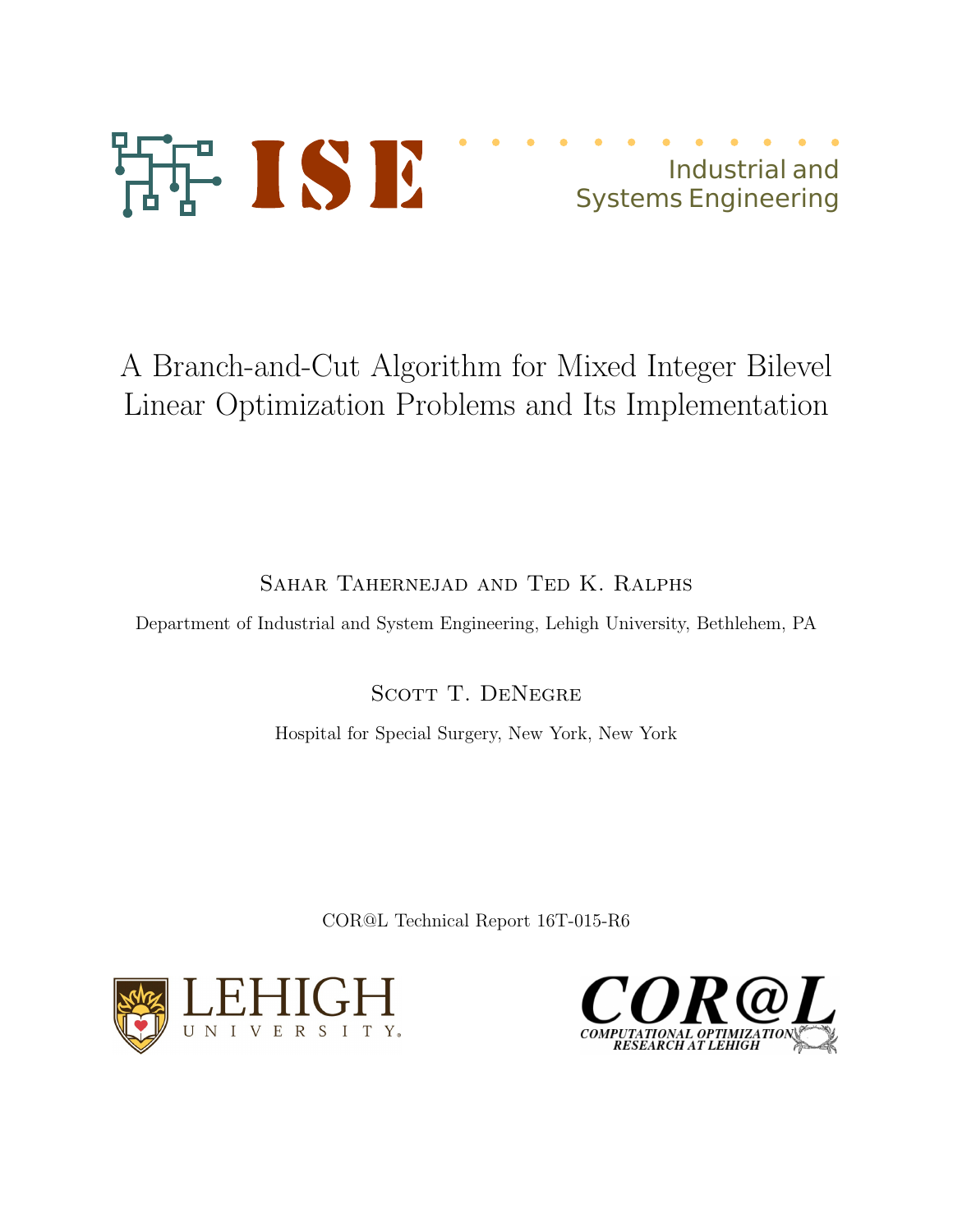## A Branch-and-Cut Algorithm for Mixed Integer Bilevel Linear Optimization Problems and Its Implementation

SAHAR TAHERNEJAD<sup>\*1</sup>, TED K. RALPHS<sup>†1</sup>, AND SCOTT T. DENEGRE<sup>‡2</sup>

<sup>1</sup>Department of Industrial and System Engineering, Lehigh University, Bethlehem, PA <sup>2</sup>Hospital for Special Surgery, New York, New York

> Original Publication: Dec 30, 2016 Last Revised: January 7, 2020

#### Abstract

In this paper, we describe a comprehensive algorithmic framework for solving mixed integer bilevel linear optimization problems (MIBLPs) using a generalized branch-and-cut approach. The framework presented merges features from existing algorithms (for both traditional mixed integer linear optimization and MIBLPs) with new techniques to produce a flexible and robust framework capable of solving a wide range of bilevel optimization problems. The framework has been fully implemented in the open-source solver MibS. The paper describes the algorithmic options offered by MibS and presents computational results evaluating the effectiveness of the various options for the solution of a number of classes of bilevel optimization problems from the literature.

## 1 Introduction

This paper describes an algorithmic framework for the solution of *mixed integer bilevel linear* optimization problems (MIBLPs) and MibS, its open-source software implementation. MIBLPs comprise a difficult class of optimization problems that arise in applications in which multiple, possibly competing decision-makers (DMs), make a sequence of decisions over time. For an everincreasing array of such applications, the traditional framework of mathematical optimization, which assumes a single DM with a single objective function making a decision at a single point in time, is inadequate.

The motivation for the development of MibS, which was begun a decade ago, is both to serve as an open test bed for new algorithmic ideas and to provide a platform for solution of the wide

<sup>∗</sup> sat214@lehigh.edu

<sup>†</sup> ted@lehigh.edu

<sup>‡</sup> DeNegreS@hss.edu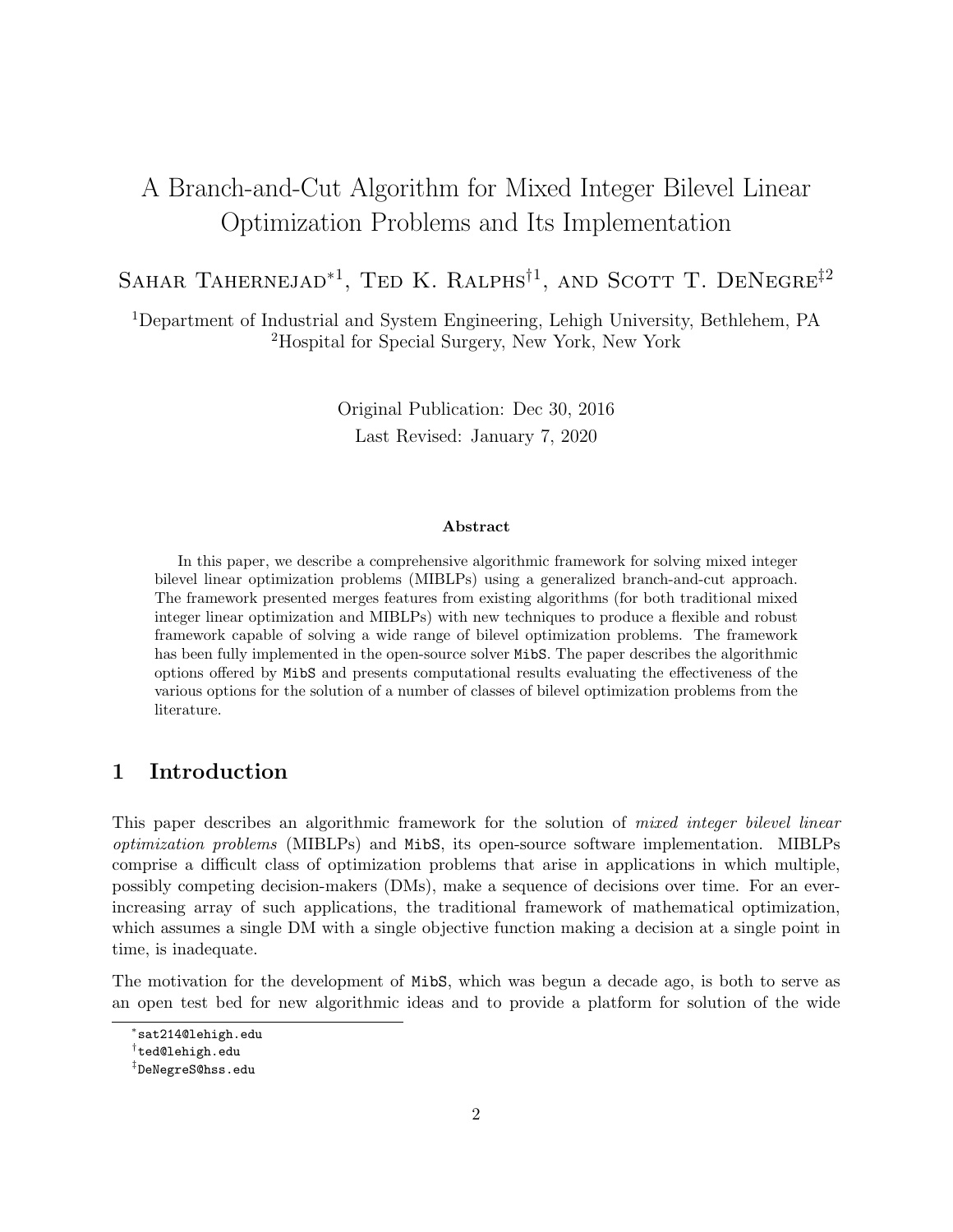variety of practical problems of this type currently coming under scientific study. The modeling framework underlying MibS is that of *multilevel optimization*. Multilevel optimization problems model applications in which decisions are made in a sequence, with decisions made earlier in the sequence affecting the options available later in the sequence. Under the assumption that all DMs are rational and have complete information about their own and each other's models and input data (there is no stochasticity), we can describe such problems formally using the language of mathematical optimization. To do so, we consider a set of decision variables, partitioned into subsets associated with individual DMs. Conceptually, these sets of decision variables are ordered according to the sequence in which decisions are to be made. We use the term level (or stage, in some contexts) to denote each DM's position in the sequence. The term is intended to conjure up a hierarchy in which decisions flow from top to bottom, so decisions earlier in the sequence are said to be "at a higher level." The decisions made by higher-level DMs influence those of lower-level DMs through a parametric dependence of the lower-level decision problems on higher-level decisions. Thus, higher-level decisions must be made taking into account the effect those decisions will have on lower-level decisions, which in turn impact the objective value of the higher-level solution.

The decision hierarchy of a national government provides an archetypal example. The national government makes decisions about tax rates or subsidies that in turn affect the decisions of state and local governments, which finally affect the decisions of individual taxpayers. Since later decisions affect the degree to which the national government achieves its original objective, the decisions at that higher level must be made in light of the reactions of lower-level DMs to those decisions [\[Bard,](#page-35-0) [1998\]](#page-35-0).

Thanks to the steady improvement in solution methodologies for traditional optimization problems and the availability of open-source solvers [\[COIN-OR\]](#page-36-0), the development of practical solution methods for MIBLPs has become more realistic. The availability of practical solution methods has in turn driven an accompanying increase in demand for such methodologies. The literature is now replete with applications requiring the solution of such models [\[Salmeron et al.,](#page-38-0) [2004,](#page-38-0) [Bienstock](#page-36-1) [and Verma,](#page-36-1) [2010,](#page-36-1) [Zhang et al.,](#page-39-0) [2016,](#page-39-0) [Gao and You,](#page-37-0) [2017\]](#page-37-0). In the remainder of this section, we introduce the basic framework of bilevel optimization.

#### <span id="page-2-1"></span>1.1 Mixed Integer Bilevel Optimization

In this section, we formally introduce MIBLPs, the class of multilevel optimization problem in which we have only two levels and two associated DMs. The decision variables of an MIBLP are partitioned into two subsets, each conceptually controlled by one of the DMs. We generally denote by x the variables controlled by the *first-level DM* or *leader* and require that the values of these variables be contained in the set  $X = \mathbb{Z}_+^{r_1} \times \mathbb{R}_+^{n_1-r_1}$  representing integrality constraints. We denote by y the variables controlled by the *second-level DM* or *follower* and require the values of these variables to be in the set  $Y = \mathbb{Z}_+^{r_2} \times \mathbb{R}_+^{n_2-r_2}$ . Throughout the paper, we refer to a sub-vector of  $x \in \mathbb{R}^{n_1}$  indexed by a set  $K \subseteq \{1, \ldots, n_1\}$  as  $x_K$  (and similarly for sub-vectors of  $y \in \mathbb{R}^{n_2}$ ).

The general form of an MIBLP is

<span id="page-2-0"></span>
$$
\min_{x \in X} \{cx + \Xi(x)\},\tag{MIBLP}
$$

where the function  $\Xi$  is a risk function that encodes the part of the objective value of x that depends on the response to x in the second level. This function may have different forms, depending on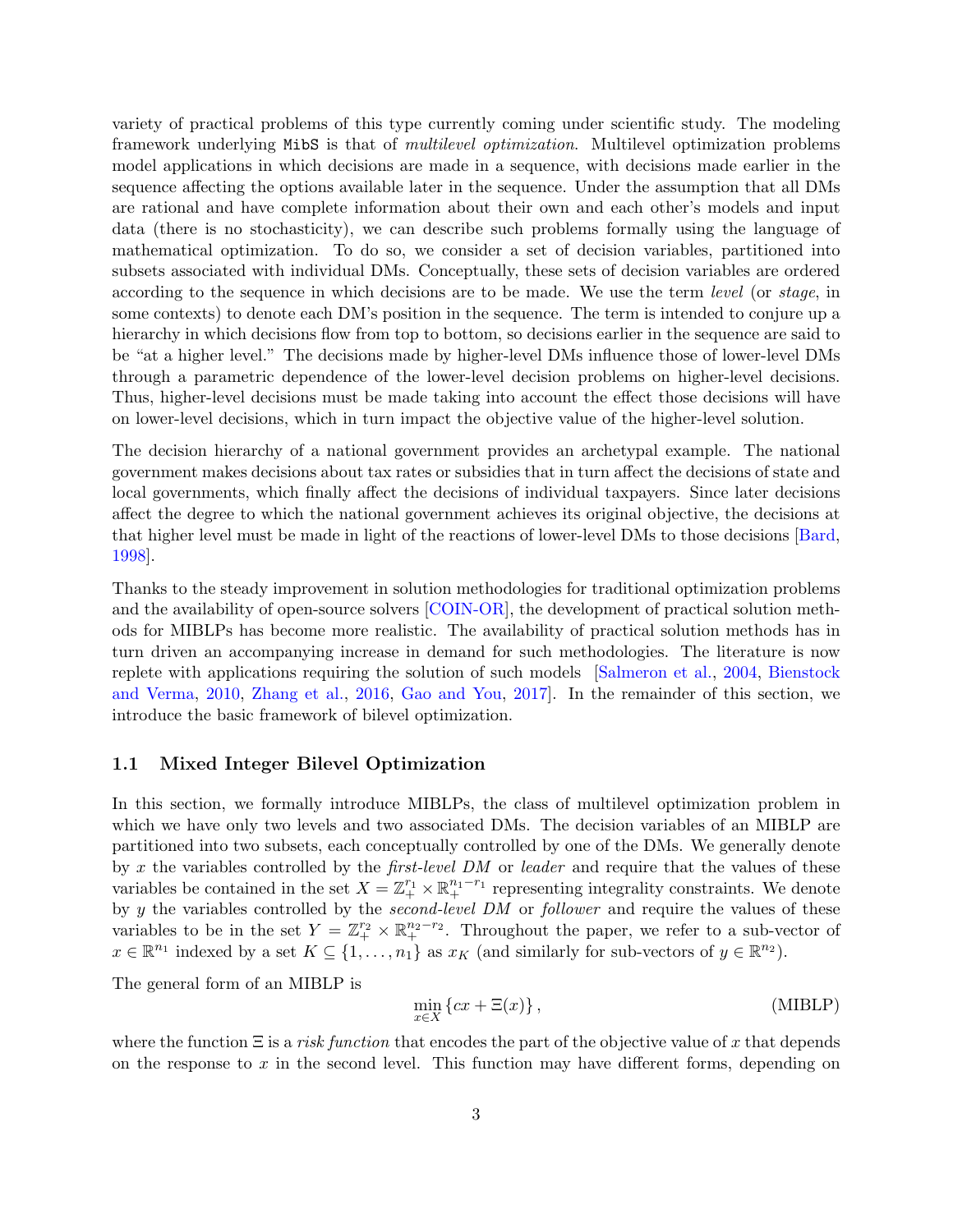the precise variant of the bilevel problem being solved. In this paper, we focus on the so-called optimistic case [\[Loridan and Morgan,](#page-37-1) [1996\]](#page-37-1), in which

$$
\Xi(x) = \min \left\{ d^1 y \mid y \in \mathcal{P}_1(x), y \in \operatorname{argmin} \{ d^2 y \mid y \in \mathcal{P}_2(x) \cap Y \} \right\},\tag{RF-OPT}
$$

where

<span id="page-3-0"></span>
$$
\mathcal{P}_1(x) = \left\{ y \in \mathbb{R}^{n_2} \mid G^1 y \ge b^1 - A^1 x \right\}
$$

is a parametric family of polyhedra containing points satisfying the linear constraints of the firstlevel problem with respect to a given  $x \in \mathbb{R}^{n_1}$  and

<span id="page-3-1"></span>
$$
\mathcal{P}_2(x) = \left\{ y \in \mathbb{R}_+^{n_2} \mid G^2 y \ge A^2 x \right\}
$$

is a second parametric family of polyhedra containing points satisfying the linear constraints of the second-level problem with respect to a given  $x \in \mathbb{R}^{n_1}$ . The input data is  $A^1 \in \mathbb{Q}^{m_1 \times n_1}$ ,  $G^1 \in \mathbb{Q}^{m_1 \times n_2}$ ,  $b^1 \in \mathbb{Q}^{m_1}$ ,  $A^2 \in \mathbb{Q}^{m_2 \times n_1}$  and  $G^2 \in \mathbb{Q}^{m_2 \times n_2}$ . As is customary, we define  $\Xi(x) = \infty$  in the case of either  $x \notin X$  or infeasibility of the problem on the right-hand side of [\(RF-OPT\)](#page-3-0).

Note that it is typical in the literature on bilevel optimization for the parametric right-hand side of the second-level problem to include a fixed component, i.e., to be of the form  $b^2 - A^2x$  for some  $b^2 \in \mathbb{Q}^{m^2}$ . The form introduced here is more general, since adding a constraint  $x_1 = 1$  to the upper level problem results in a problem equivalent to the usual one. The advantage of the form here is that it results in a risk function that is subadditive in certain important cases (though not in general), a desirable property for reasons that are beyond the scope of this paper.

As we mentioned above, other variants of the risk function are possible and the algorithm we present can be adapted to these cases (see Section [3.3\)](#page-26-0). A pessimistic risk function can be obtained simply by considering

$$
\Xi(x) = \max \left\{ d^1 y \mid y \in \mathcal{P}_1(x), y \in \operatorname{argmin} \{ d^2 y \mid y \in \mathcal{P}_2(x) \cap Y \} \right\}. \tag{RF-PES}
$$

Note that according to this definition, the second-level solution  $y$  is required to be a member of  $\mathcal{P}_1(x)$  (i.e., be feasible for the upper-level constraints), though there could exist  $y \in \text{argmin}\{d^2y \mid$  $y \in \mathcal{P}_2(x) \cap Y$  \  $\mathcal{P}_1(x)$ . Allowing such second-level solutions to be chosen is also possible and can be accommodated within the framework of [\(RF-PES\)](#page-3-1) by the addition of dummy variables at the first level. The details are beyond the scope of this paper.

It should be pointed out that we explicitly allow the second-level variables to be present in the first-level constraints. This allowance is rather non-intuitive and leads to many subtle algorithmic complications. Nevertheless, there are applications in which it is necessary to allow this and since MibS does allow this possibility, we felt it appropriate to express the results in this full generality. The reader should keep in mind, however, that many of the ideas discussed herein can be simplified in the more usual case that  $G^1 = 0$  and we endeavor to point this out in particular cases.

Note that the formulation [\(MIBLP\)](#page-2-0) does not explicitly involve the second-level variables. The reason for expressing the formulation in this way is to emphasize two things. First, it emphasizes that the goal of solving [\(MIBLP\)](#page-2-0) is to determine the optimal values of the first-level variables only. Thus, we would ideally like to "project out" the second-level variables. In contrast to the Benders method for traditional optimization problems, however, the second-level variables are re-introduced in solving the relaxation that we employ in our branch-and-cut algorithm (see Section [2.1\)](#page-12-0). Second,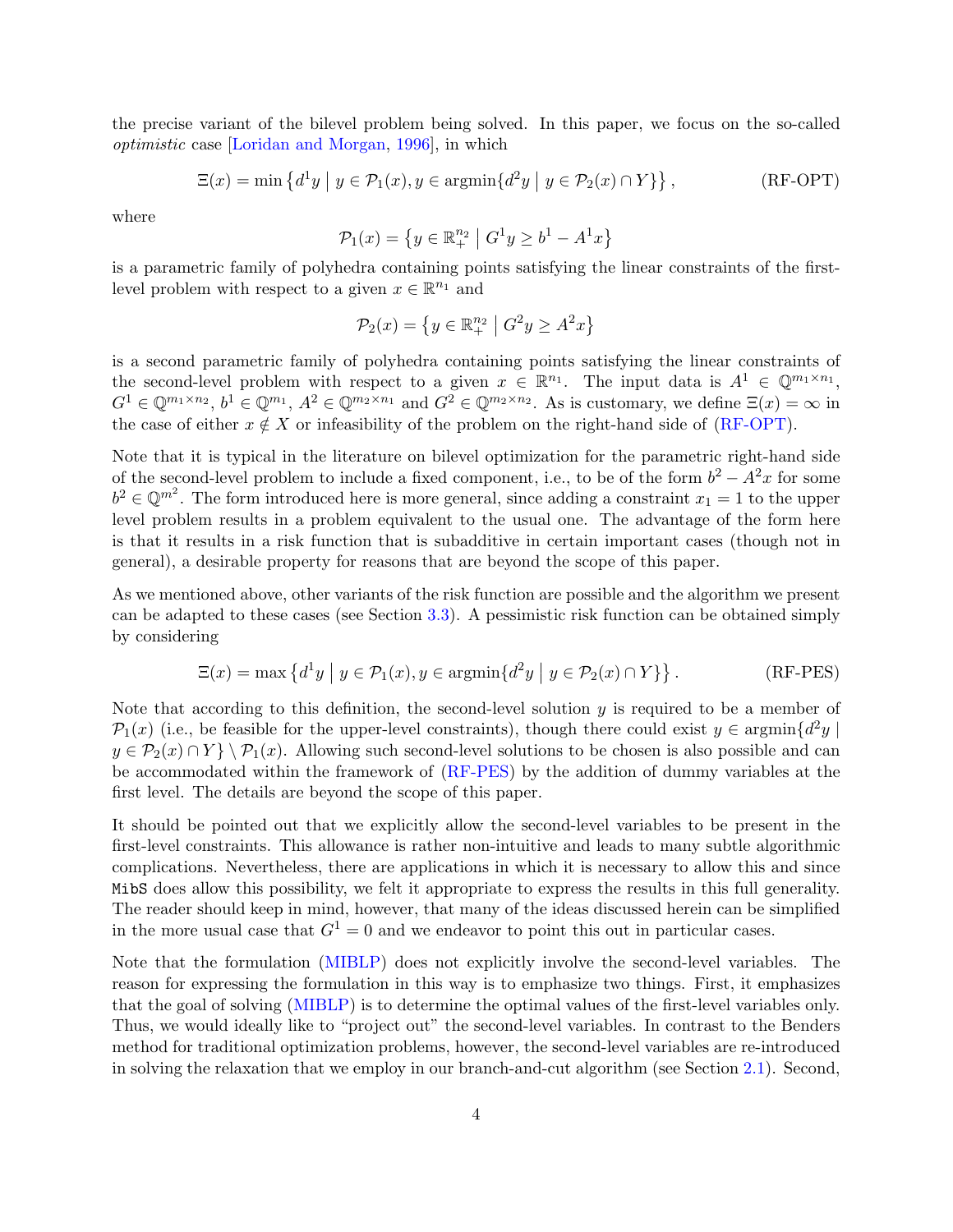it is necessary at certain points in the algorithm to evaluate  $\Xi(x)$ , and it is convenient to give it an explicit form here to make this step clearer.

MIBLPs also have an alternative formulation that employs the value function of the second-level problem and explicitly includes the second-level variables. This formulation is given by

$$
\min \left\{ cx + d^1y \mid x \in X, y \in \mathcal{P}_1(x) \cap \mathcal{P}_2(x) \cap Y, d^2y \le \phi(A^2x) \right\},\tag{MIBLP-VF}
$$

where  $\phi$  is the so-called *value function* of the second-level problem, which is a standard mixed integer linear optimization problem (MILP). The value function returns the optimal value of second-level problem for a given right-hand side, defined by

<span id="page-4-0"></span>
$$
\phi(\beta) = \min \left\{ d^2 y \mid G^2 y \ge \beta, y \in Y \right\} \quad \forall \beta \in \mathbb{R}^{m_2}.
$$
 (VF)

From this alternative formulation, it is evident that if the values of the first-level variables are fixed in [\(MIBLP-VF\)](#page-4-0) (i.e., the constraints imply that their values must be constant), then the problem of minimizing over the remaining variables is an MILP. In fact, it is not difficult to observe that only the first-level variables having non-zero coefficients in the second-level constraints need be fixed in order for  $\phi(A^2x)$  to be rendered a constant and for [\(MIBLP-VF\)](#page-4-0) to reduce to an MILP. This result is stated formally in Section [2.2.](#page-15-0) Because of their central importance in what follows, we formally define the concept of *linking variables*.

Definition 1 (Linking Variables). Let

$$
L = \{i \in \{1, \ldots, n_1\} \mid A_i^2 \neq 0\},\,
$$

be the set of indices of first-level variables with non-zero coefficients in the second-level problem, where  $A_i^2$  denotes the i<sup>th</sup> column of matrix  $A^2$ . We refer to such variables as linking variables.

Per our earlier notation,  $x_L$  is the sub-vector of  $x \in \mathbb{R}^{n_1}$  corresponding to the linking variables. By assuming all linking variables are integer variables, we assure the existence of an optimal solution [\[Vicente et al.,](#page-38-1) [1996\]](#page-38-1).

Assumption 1.  $L = \{1, ..., k_1\}$  for  $k_1 \leq r_1$ .

We note here that it can in fact be assumed without loss of generality that  $k_1 = r_1$  by simply moving the non-linking variables to the second level. While this is conceptually inconsistent with the intent of the original model, it is not difficult to see that the resulting model is mathematically equivalent.

In what follows, it will be convenient to refer to the set

$$
\mathcal{P} = \left\{ (x, y) \in \mathbb{R}_+^{n_1 \times n_2} \mid y \in \mathcal{P}_1(x) \cap \mathcal{P}_2(x) \right\}
$$

of all points satisfying the non-negativity and linear inequality constraints at both levels and the set

$$
\mathcal{S} = \mathcal{P} \cap (X \times Y)
$$

of points in  $P$  that also satisfy integrality restrictions.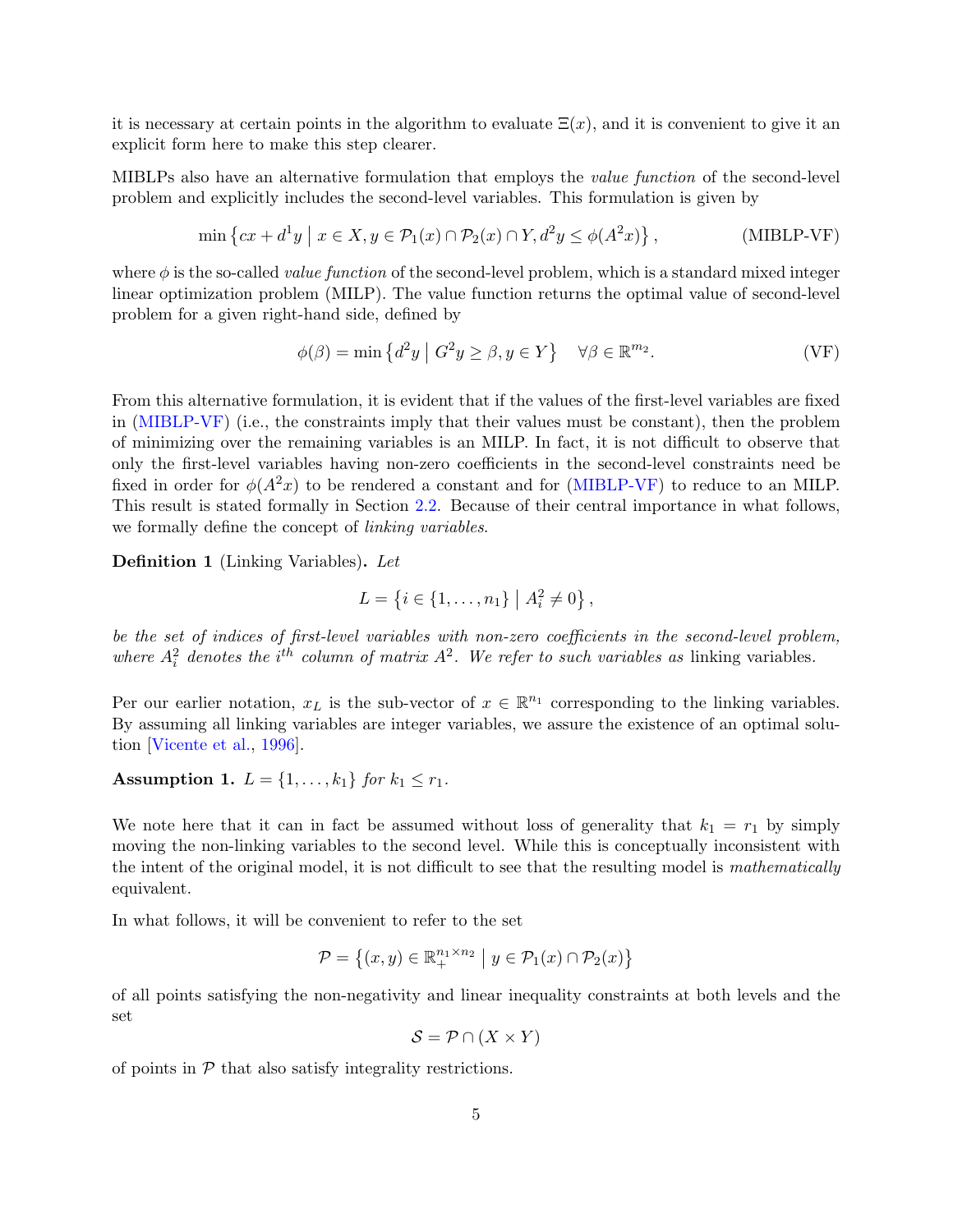## <span id="page-5-0"></span>Assumption 2.  $P$  is bounded.

This assumption is made to simplify the exposition, but is easy to relax in practice. Corresponding to each  $x \in \mathbb{R}^{n_1}$  with  $x_L \in \mathbb{Z}^L$ , we have the *rational reaction set*, which is defined by

$$
\mathcal{R}(x) = \operatorname{argmin} \left\{ d^2 y \mid y \in \mathcal{P}_2(x) \cap Y \right\}.
$$

This set may be empty either because  $\mathcal{P}_2(x) \cap Y$  is itself empty or because there exists  $r \in \mathbb{R}^{n_2}_+$ such that  $G^2r \geq 0$  and  $d^2r < 0$  (in which case the second-level problem is unbounded no matter what first-level solution is chosen). The latter case can be easily detected in a pre-processing step, so we assume w.l.o.g. that this does not occur (note that this case cannot occur when  $G^1 = 0$ , since Assumption [2](#page-5-0) would then imply that  $\{r \in \mathbb{R}^{n_2}_+ \setminus 0 \mid G^2r \ge 0\} = \emptyset$ .

Assumption 3.  $\{r \in \mathbb{R}^{n_2}_+ \mid G^2r \ge 0, d^2r < 0\} = \emptyset$ .

Under our assumptions, the *bilevel feasible region* (with respect to the first- and second-level variables in [\(MIBLP-VF\)](#page-4-0)) is

$$
\mathcal{F} = \{(x, y) \in X \times Y \mid y \in \mathcal{P}_1(x) \cap \mathcal{R}(x)\}\
$$

and members of  $\mathcal F$  are called *bilevel feasible solutions*. Although the ostensible goal of solv-ing [\(MIBLP\)](#page-2-0) is to determine  $x \in X$  minimizing  $cx + \Xi(x)$ , this is equivalent to finding a member of F that optimizes the first-level objective function  $cx + d^1y$ . Observe, however, that by this definition of feasibility, we may have  $x^* \in X$  that is optimal for [\(MIBLP\)](#page-2-0), while for some  $\hat{y} \in Y$ ,  $(x^*, \hat{y}) \in \mathcal{F}$  but  $\Xi(x^*) < d^1 \hat{y}$ .

Because we consider the problem to be that of determining the optimal first-level solution, it is also useful to denote the feasible set with respect to first-level variables only as

$$
\mathcal{F}_1 = \mathrm{proj}_x(\mathcal{F}).
$$

For  $x \in X$ , we have that

$$
x \in \mathcal{F}_1 \Leftrightarrow x \in \text{proj}_x(\mathcal{F}) \Leftrightarrow \mathcal{R}(x) \cap \mathcal{P}_1(x) \neq \emptyset \Leftrightarrow \Xi(x) < \infty
$$

and we say that  $x \in \mathbb{R}^{n_1}$  is feasible if  $x \in \mathcal{F}_1$ . We can then interpret the conditions for bilevel feasibility of  $(x, y)$  as consisting of the following two properties of the first- and second-level parts of the solution independently.

### <span id="page-5-1"></span>Feasibility Condition 1.  $x \in \mathcal{F}_1$ .

## <span id="page-5-2"></span>Feasibility Condition 2.  $y \in \mathcal{P}_1(x) \cap \mathcal{R}(x)$ .

We exploit this notion of feasibility later in our algorithm.

A related set (see Figure [1\)](#page-7-0) is the set of feasible solutions to the bilevel linear optimization problem (BLP) that results from discarding the integrality restrictions, defined as

$$
\mathcal{F}_{\mathrm{LP}} = \left\{ (x, y) \in \mathbb{R}_+^{n_1 \times n_2} \mid y \in \mathcal{P}_1(x) \cap \mathcal{R}_{\mathrm{LP}}(x) \right\},\
$$

where

$$
\mathcal{R}_{\mathrm{LP}}(x) = \operatorname{argmin} \left\{ d^2 y \mid y \in \mathcal{P}_2(x) \right\}.
$$

Note that we do *not* have in general that  $\mathcal{F} \subseteq \mathcal{F}_{LP}$ , as discussed later in Section [1.3.](#page-6-0)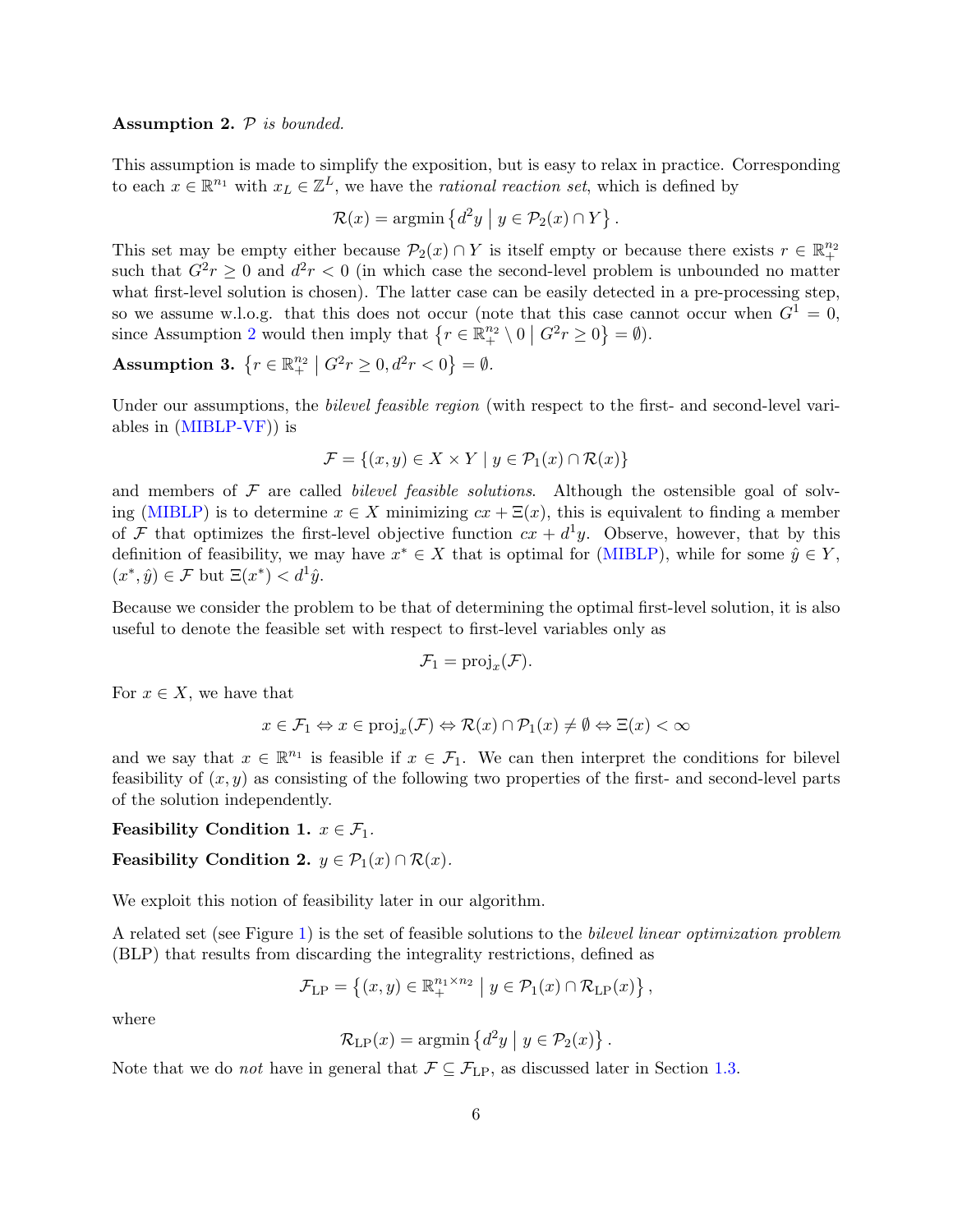### 1.2 Special Cases

There are a number of cases for which MibS has specialized methods. One of the most important special cases is the *zero sum* case in which  $d^1 = -d^2$ . The mixed integer interdiction problem (MIPINT) is a specific subclass of zero sum problem in which the first-level variables are binary and are in one-to-one correspondence with the second-level variables  $(n = n_1 = n_2)$ . When a firstlevel variable is fixed to one, this prevents the associated variable in the second-level problem from taking a non-zero value. The interdiction problem can be formulated as [\[Israeli,](#page-37-2) [1999,](#page-37-2) [DeNegre,](#page-36-2) [2011\]](#page-36-2)

$$
\min\left\{d^1y \mid x \in \mathcal{P}_1^{INT} \cap \mathbb{B}^n, y \in \operatorname{argmax}\{d^1y \mid y \in \mathcal{P}_2^{INT}(x) \cap Y\}\right\},\tag{MIPINT}
$$

where

$$
\mathcal{P}_1^{INT} = \left\{ x \in \mathbb{R}_+^n \mid A^1 x \ge b^1 \right\},
$$
  

$$
\mathcal{P}_2^{INT}(x) = \left\{ y \in \mathbb{R}_+^n \mid G^2 y \ge b^2, y \le \text{diag}(u)(e - x) \right\},
$$

e represents an n-dimensional vector of ones and  $u_i \in \mathbb{R}$  denotes the upper bound of  $y_i$  for  $i =$  $1, \ldots, n$ . The special structure of MIPINTs can be employed to develop specialized methods for these problems.

#### <span id="page-6-0"></span>1.3 Computational Challenges

From the point of view of both theory and practice, bilevel problems are difficult to solve. From the perspective of complexity theory, the problem is NP-hard even for the case in which all variables are continuous  $(r_1 = r_2 = 0)$ . The general case is in the class  $\Sigma_2^p$ -hard [\[Jeroslow,](#page-37-3) [1985\]](#page-37-3), which is the class of problems that can be solved in non-deterministic polynomial time, given an NP oracle. To put it in terms that are a little less formal, these are problems for which even the problem of checking feasibility of a given point in  $X \times Y$  is complete for NP in general. Alternatively, simply computing  $\Xi(x)$  for  $x \in X$  (determining its objective function value), is also NP-hard.

Because determining whether a given solution is feasible is an NP-complete problem, solution of MIBLPs is inherently more difficult than solution of the more familiar case of MILP (equivalent to the case of  $L = \emptyset$ ). Search algorithms for MILPs rely on a certain amount of algorithmically guided "luck" to find high-quality solutions quickly. This works reasonably well in this simpler case because checking feasibility of any given solution is efficient. In the case of MIBLPs, we cannot rely on this property and even if we are lucky enough to get a high-quality first-level solution, checking its feasibility is still a difficult problem. Furthermore, some of the properties whose exploitation we depend on in the case of MILP do not straightforwardly generalize to the MIBLP case. For example, removing the integrality requirement for all variables does not result in a relaxation, since relaxing the second-level problem may make solutions that were previously feasible infeasible. In fact, as we mentioned earlier, the feasible region  $\mathcal{F}_{LP}$  of this BLP does not necessarily even contain the feasible region  $\mathcal F$  of [\(MIBLP\)](#page-2-0). Thus, even if the solution to this BLP is in  $X \times Y$ , it is not necessarily optimal for [\(MIBLP\)](#page-2-0). These properties can be seen in Figure [1,](#page-7-0) which displays a well-known example originally from [Moore and Bard](#page-37-4) [\[1990\]](#page-37-4) that is well-suited for illustrating these concepts.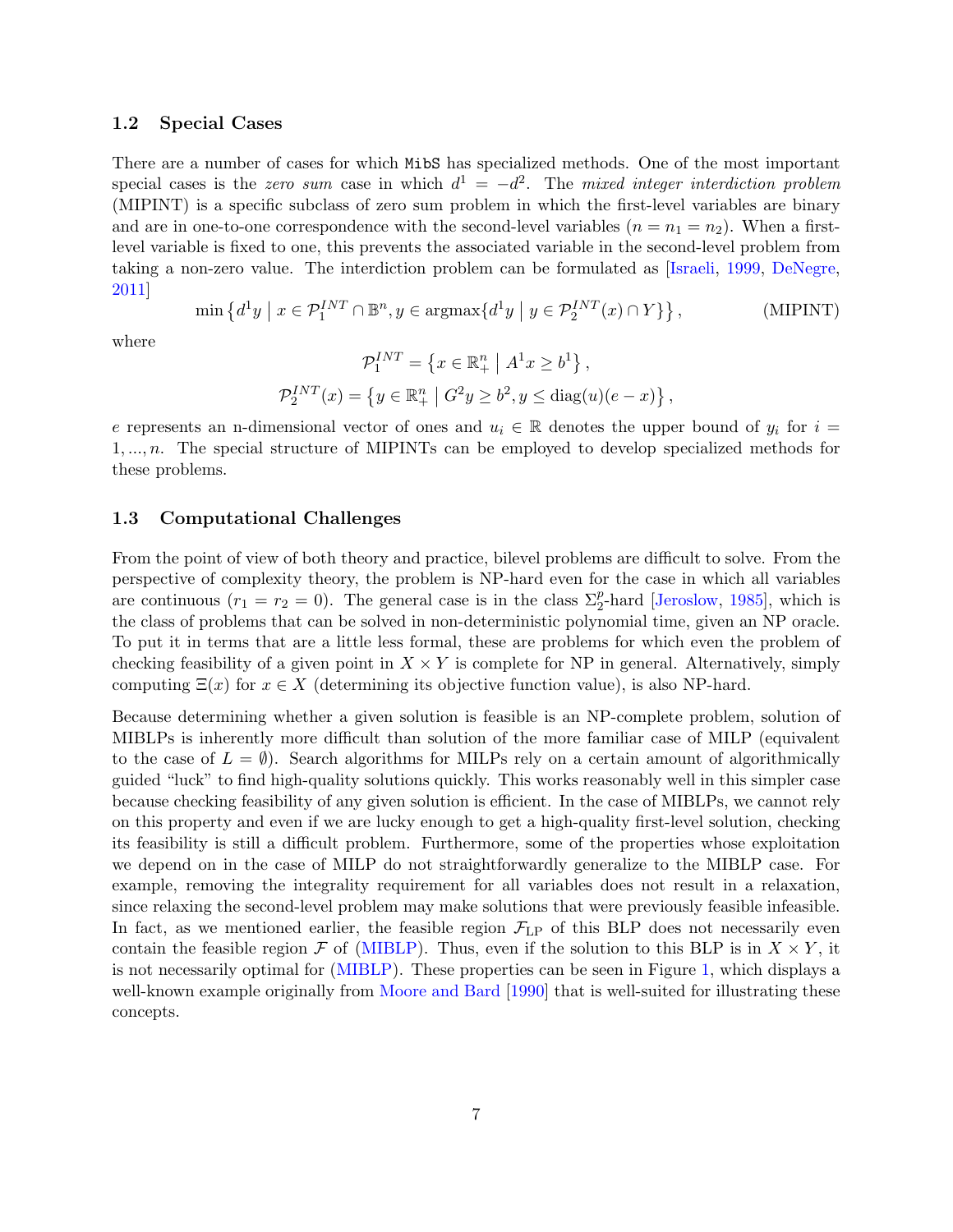<span id="page-7-0"></span>

Figure 1: The feasible region of IBLP [\[Moore and Bard,](#page-37-4) [1990\]](#page-37-4).

## 1.4 Previous Work

Bilevel optimization has its roots in game theory and the general class of problems considered in this paper are a type of Stackelberg game. The Stackelberg game was studied in a seminal work by [Von Stackelberg](#page-38-2) [\[1934\]](#page-38-2). The first bilevel optimization formulations in the form presented here were introduced and the term was coined in the 1970s by [Bracken and McGill](#page-36-3) [\[1973\]](#page-36-3), but computational aspects of related optimization problems have been studied since at least the 1960s (see, e.g., [Wollmer](#page-38-3) [\[1964\]](#page-38-3)). Study of algorithms for the case in which integer variables appear is generally acknowledged to have been launched by [Moore and Bard](#page-37-4) [\[1990\]](#page-37-4), who initiated working on general MIBLPs and discussed the computational challenges of solving them. They proposed a branch-and-bound algorithm for solving MIBLPs which is guaranteed to converge if all first-level variables are integer or all second-level variables are continuous.

Until recently, most computational work focused on special cases with exploitable structure. [Bard](#page-35-1) [and Moore](#page-35-1) [\[1992\]](#page-35-1), [Wen and Huang](#page-38-4) [\[1996\]](#page-38-4) and Faísca et al. [\[2007\]](#page-36-4) studied the bilevel problems with binary variables. [Bard and Moore](#page-35-1) [\[1992\]](#page-35-1) proposed an exact algorithm for *integer bilevel* optimization problems (IBLPs) in which all variables are binary. [Wen and Huang](#page-38-4) [\[1996\]](#page-38-4), on the other hand, considered MIBLPs with binary first-level variables and continuous second-level ones and suggested a *tabu search heuristic* for generating solutions to these problems. Faísca et al. [\[2007\]](#page-36-4) concentrated on MIBLPs in which all discrete variables are constrained to be binary. They reformulated the second-level problem as a multi-parametric problem with the first-level variables as parameters.

[DeNegre and Ralphs](#page-36-5) [\[2009\]](#page-36-5) and [DeNegre](#page-36-2) [\[2011\]](#page-36-2) generalized the existing framework of branch and cut, which is the standard approach for solving MILPs, to the case of IBLPs by introducing the integer no-good cut to separate bilevel infeasible solutions from the convex hull of bilevel feasible solutions (see Section [2.4\)](#page-18-0). They also initiated development of the open-source solver MibS. [Xu](#page-38-5) [and Wang](#page-38-5) [\[2014\]](#page-38-5) focused on problems in which all first-level variables are discrete and suggested a multi-way branch-and-bound algorithm in which branching is done on the slack variables of the second-level problem. A decomposition algorithm based on column-and-constraint generation was employed by [Zeng and An](#page-39-1) [\[2014\]](#page-39-1) for solving general MIBLPs. Their method finds the optimal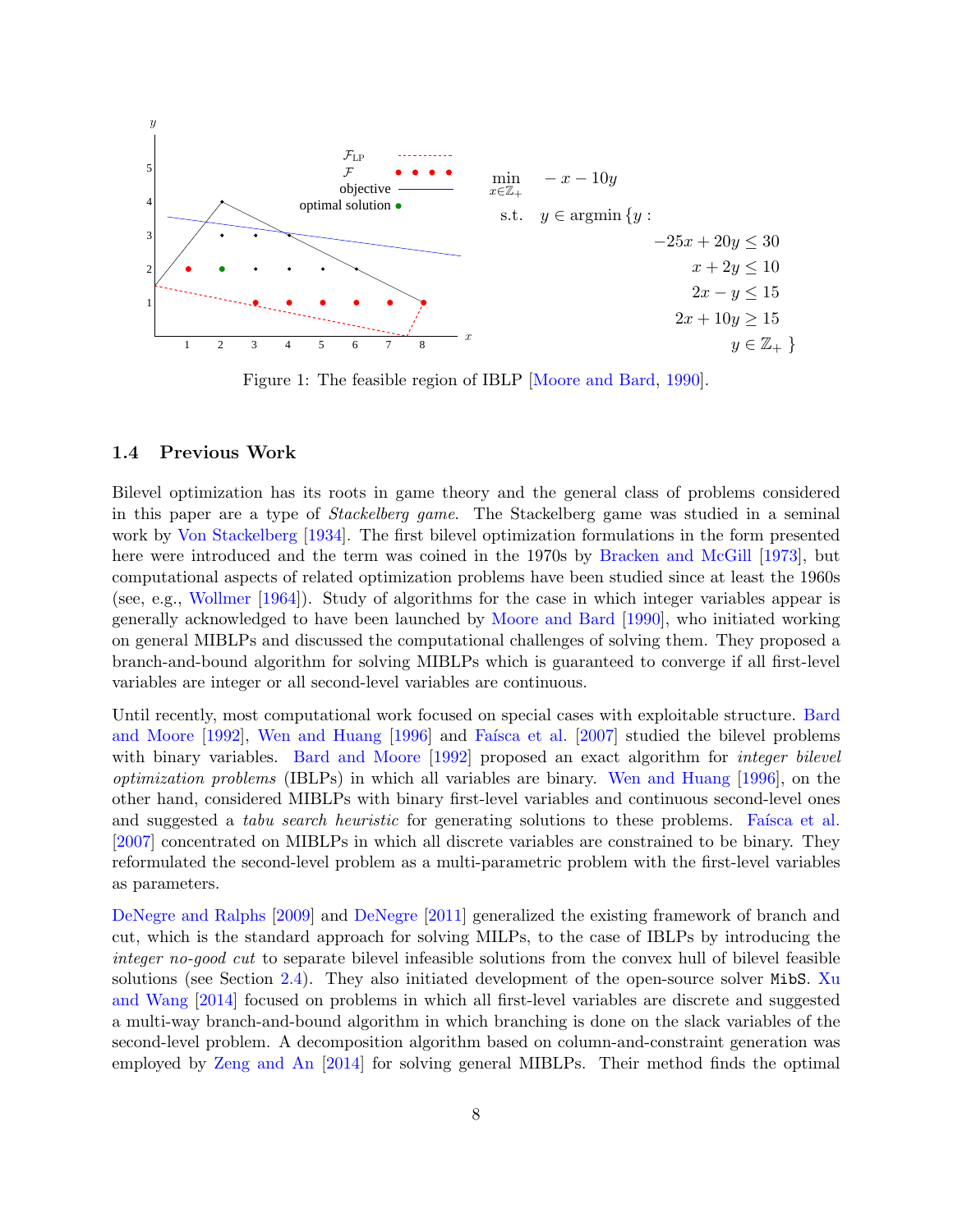solution if it is attainable, otherwise it finds an  $\epsilon$ -optimal solution. [Caramia and Mari](#page-36-6) [\[2015\]](#page-36-6) introduced a non-linear cut for IBLPs and suggested a method of linearizing this cut by the addition of auxiliary binary variables. Furthermore, they introduced a branch-and-cut algorithm for IBLPs which employs the integer no-good cut from [\[DeNegre and Ralphs,](#page-36-5) [2009\]](#page-36-5). Knapsack interdiction problems were studied by [Caprara et al.](#page-36-7) [\[2016\]](#page-36-7) and they proposed an exact algorithm for these problems. [Hemmati and Smith](#page-37-5) [\[2016\]](#page-37-5) formulated competitive prioritized set covering problem as an MIBLP and proposed a cutting plane algorithm for solving it. [Wang and Xu](#page-38-6) [\[2017\]](#page-38-6) proposed the *watermelon algorithm* for solving IBLPs, which removes bilevel infeasible solutions that satisfy integrality constraints by a non-binary branching disjunction. [Lozano and Smith](#page-37-6) [\[2017\]](#page-37-6) employed a single-level value function reformulation for solving the MIBLPs in which all first-level variables are integer. [Fischetti et al.](#page-36-8) [\[2018\]](#page-36-8) suggested a branch-and-cut algorithm for MIBLPs employing a class of intersection cuts valid for MIBLPs under mild assumptions and developed a new family of cuts for the MIBLPs with binary first-level variables. In [\[Fischetti et al.,](#page-36-9) [2017\]](#page-36-9), they extended their algorithm by suggesting new types of intersection cuts and introduced the so-called hypercube intersection cut, valid for MIBLPs in which the linking variables are discrete. Finally, [Mitsos](#page-37-7) [\[2010\]](#page-37-7) and [Kleniati and Adjiman](#page-37-8) [\[2014a](#page-37-8)[,b\]](#page-37-9) considered the more general case of mixed integer bilevel nonlinear optimization.

## <span id="page-8-1"></span>1.5 Overview of Branch and Cut

Branch and cut (a term coined by [Padberg and Rinaldi](#page-37-10) [\[1987,](#page-37-10) [1991\]](#page-37-11)) is a variant of the well-known branch-and-bound algorithm of [Land and Doig](#page-37-12) [\[1960\]](#page-37-12), the most widely-used algorithm for solving many kinds of non-convex optimization problems. For purposes of illustration, we consider here the solution of the general optimization problem

<span id="page-8-0"></span>
$$
\min_{x \in \mathcal{X}} f(x),\tag{GO}
$$

where  $\mathcal{X} \subseteq \mathbb{R}^n$  is the *feasible region* and  $f : \mathbb{R}^n \to \mathbb{R}$  is the *objective function*.

The approach of both the branch-and-bound and the branch-and-cut algorithms is to search the feasible region by partitioning it and then recursively solving the resulting subproblems. Implemented naively, this results in an inefficient complete enumeration. This potential inefficiency is avoided by utilizing upper and lower bounds computed for each subproblem to intelligently "prune" the search. The recursive partitioning process can be envisioned as a process of searching a rooted tree, each of whose nodes corresponds to a subproblem. The root of the tree is the node corresponding to the original problem (sometimes called the root problem) and the nodes adjacent to it are its children. The parent-child relationship applies to other nodes connected along paths in the tree in the obvious way. Nodes with no children are called *leaf nodes*. Henceforth, we denote the set of all leaf nodes in the current search tree by T.

Although it is not usually described this way, we consider the algorithm as a method for iteratively removing parts of the feasible region of the given relaxation that can be proven not to contain any *improving* feasible solutions (feasible solutions that are better than the best solution found so far) until no more such regions can be found. Although most sophisticated branch-and-bound algorithms for optimization do implicitly discard parts of the feasible region that can be shown to contain only suboptimal solutions, the algorithm we present does this more explicitly. The removal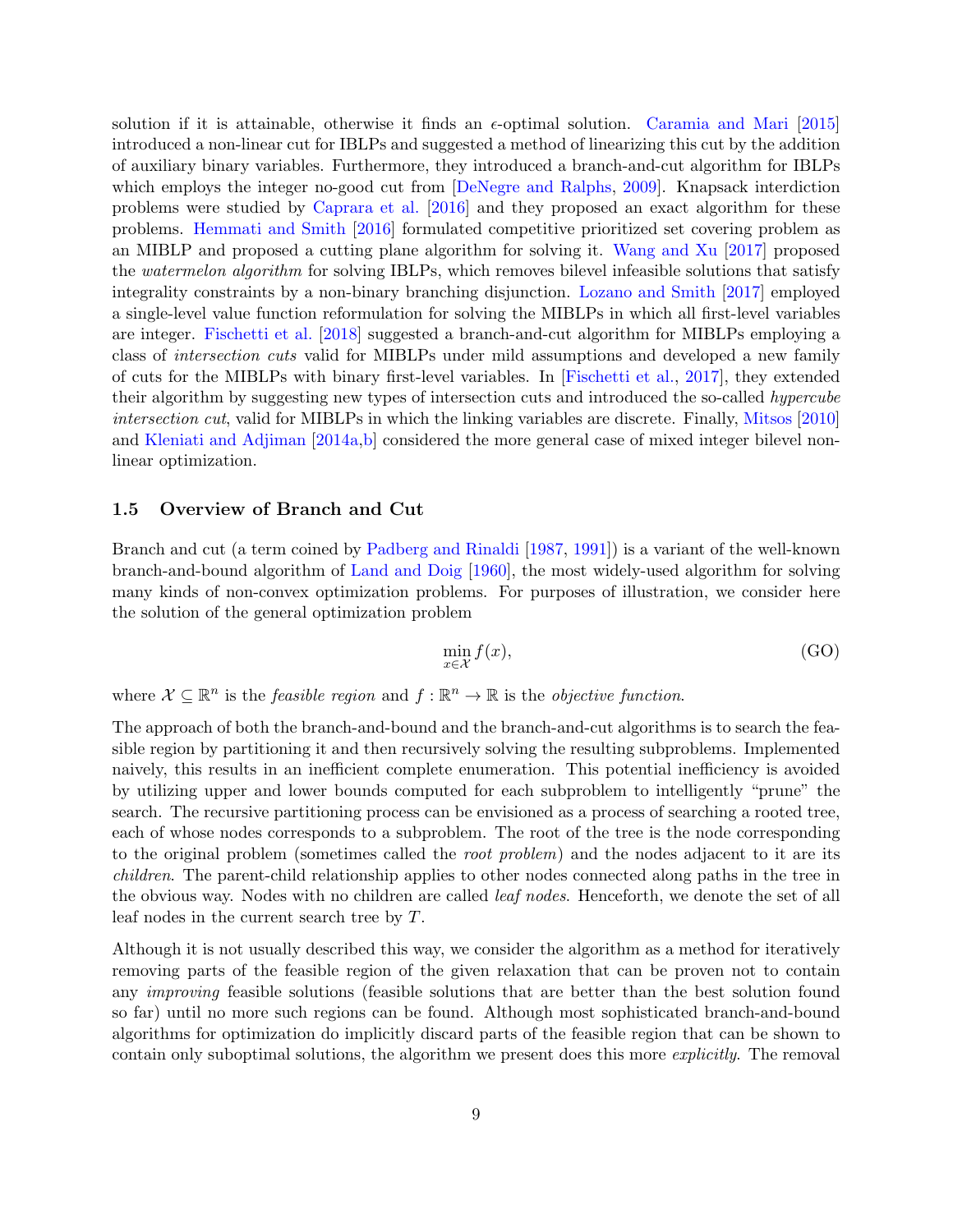is done either by branching (partitioning the remaining set of improving solutions to define smaller subproblems) or *cutting* (adding inequalities satisfied by all improving solutions).

A crucial element of both branching and cutting is the identification of valid disjunctions. The notion of valid disjunction defined here, which we refer to as an *improving* valid disjunction in order to distinguish it from the more standard definition, refers to a collection of sets that contain all improving feasible solutions (while the standard valid disjunction should include all feasible solutions). In the remainder of the paper, we drop the word "improving" when referring to such disjunctions.

<span id="page-9-0"></span>Definition 2 (Improving Valid Disjunction). An (improving) valid disjunction for [\(GO\)](#page-8-0) with respect to a given  $x^* \in \mathcal{X}$  is a disjoint collection

$$
X_1, X_2, \ldots, X_k
$$

of subsets of  $\mathbb{R}^n$  such that

$$
\{x \in \mathcal{X} \mid f(x) < f(x^*)\} \subseteq \bigcup_{1 \le i \le k} X_i.
$$

Imposing such disjunctions is our primary method of eliminating suboptimal solutions and improving the strength of the relaxations used to produce bounds on the optimal value. They play a crucial role in defining methods of both branching and cutting, as we discuss in what follows. We now briefly describe the individual components of branch and cut that we refer to in Section [2.](#page-11-0)

Bounding. The most important factor needed to improve the efficiency of the algorithm is a tractable method of producing strong upper and lower bounds on the optimal solution value of each subproblem. Typically, lower bounds (assuming minimization) are obtained by solving a relaxation of the original (sub)problem. In most cases, a convex relaxation is chosen in order to ensure tractability, though with problems as difficult as MIBLPs, even a non-convex relaxation may be tractable enough to serve the desired purpose. Upper bounds are obtained by producing a solution feasible to the subproblem, either by heuristic methods or by showing that the solution of the relaxation is feasible to the original problem. We denote the lower and upper bounds associated with node t by  $L^t$  and  $U^t$ , respectively. Whenever we cannot obtain a feasible solution to a given subproblem t, we set  $U^t = \infty$ . Similarly, if the relaxation at node t is infeasible, we have  $L^t = \infty$ .

The bounds on the individual subproblems can be aggregated to obtain global bounds on the optimal solution value to the root problem. Upper bounds of all leaf nodes are aggregated to obtain the global upper bound

$$
U = \min_{t \in T} U^t,
$$

which represents the objective value of the best solution found so far (known as the *incumbent*). Note that this formula is a bit simplified for the purposes of presentation, since it is possible for bilevel feasible solutions that are not feasible for the current subproblem to be produced during the bounding step. While these do not technically update the upper bound for the subproblem, they do contribute to improvement of the global upper bound. Similarly, lower bounds for the leaf nodes are aggregated to form the global lower bound

$$
L = \min_{t \in T} L^t.
$$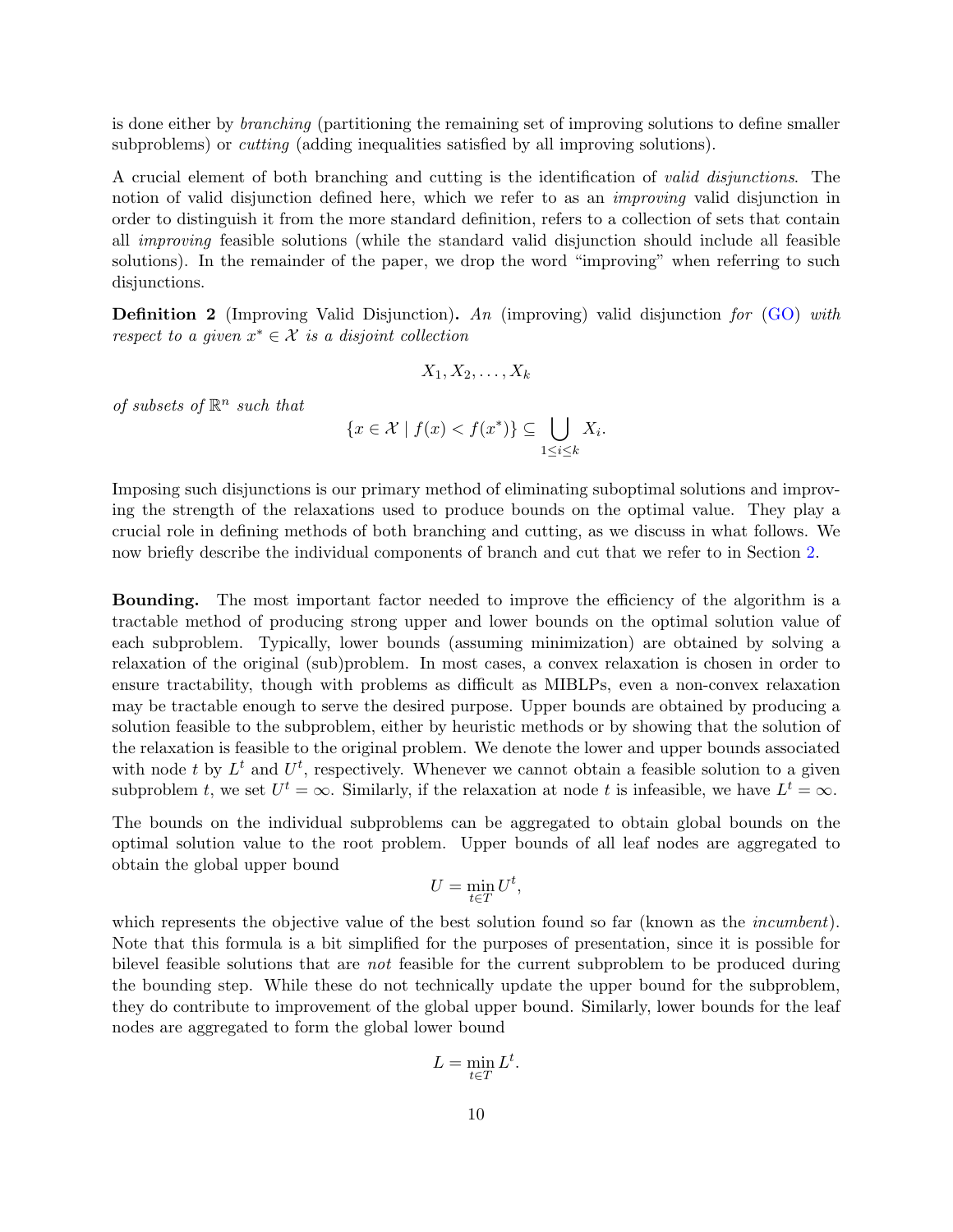These global upper and lower bounds are updated as the algorithm progresses and when they become equal, the algorithm terminates.

**Pruning.** Any node t for which  $L^t \geq U$  can be discarded (*pruned*), since the feasible region of such a node cannot contain a solution with objective value lower than the current incumbent. This pruning rule implicitly subsumes two special cases. The first is when the feasible region of subproblem t is empty in which case  $L^t = \infty$ . The second is when  $L^t = U^t \geq U$ , which typically arises when solving the relaxation of the subproblem associated with node t produces a solution feasible for the original problem.

Since the global bounds are updated dynamically, this means that whether a node can be pruned or not is not a fixed property—a node that previously could not have been pruned may be pruned later when a better incumbent is found. We discuss bounding techniques in more detail in Sections [2.1](#page-12-0) and [2.5.](#page-21-0)

Branching. When bounds have been computed for a node and it cannot be pruned, we then partition the feasible region by identifying and imposing a valid disjunction of the form specified in Definition [2.](#page-9-0) The subproblems resulting from partitioning the feasible region  $\mathcal{X}^t$  of node t are optimization problems of the form

<span id="page-10-0"></span>
$$
\min_{x \in \mathcal{X}^t \cap X_i} f(x), \ 1 \le i \le k,
$$

which can then be solved recursively using the same algorithm, provided that the collection  ${X_i}_{1 \leq i \leq k}$  is chosen so as not to change the form of the optimization problem.

Typically, the disjunction is chosen so that  $\bigcup_{1\leq i\leq k} X_i$  does not contain the solution to the current relaxation, but we will see that this is not always possible in the case of MIBLP. When  $\mathcal{X} \subseteq$  $\mathbb{Z}^r \times \mathbb{R}^{n-r}$ , the disjunction

$$
X_1 = \{ x \in \mathbb{R}^n \mid \pi x \le \pi_0 \} \quad X_2 = \{ x \in \mathbb{R}^n \mid \pi x \ge \pi_0 + 1 \}
$$
 (GD)

is always valid when  $(\pi, \pi_0) \in \mathbb{Z}^{n+1}$  and  $\pi_i = 0$  for  $i > r$ , since we must then have  $\pi x \in \mathbb{Z}$  for all  $x \in \mathcal{X}$ . If the solution  $\hat{x}$  to the relaxation is such that  $\pi \hat{x} \notin \mathbb{Z}$ , then we have  $\hat{x} \notin X_1 \cup X_2$ . When  $\pi$  is the i<sup>th</sup> unit vector and  $\pi_0 = \lfloor \hat{x}_i \rfloor$  (assuming  $\hat{x}_i \notin \mathbb{Z}$ ), then the disjunction [\(GD\)](#page-10-0) is called a variable disjunction. In the case of a standard MILP, at least one such disjunction must be violated whenever the solution to the relaxation is not feasible to the original problem (assuming the relaxation is a linear optimization problem (LP)). Thus, such disjunctions are all that is needed for a convergent algorithm. The situation is slightly different in the case of MIBLPs.

An important question for achieving good performance is how to choose the branching disjunctions effectively, as it is typically easy to identify many such disjunctions. A measure often used to judge effectiveness is the resulting increase in the lower bound observed after imposing the disjunction. We discuss branching strategies in more detail in Section [2.3.](#page-16-0)

Searching. The order in which the subproblems are considered is critically important, since, as we have already noted, the global bounds are evolving and the order in which the subproblems are considered affects their evolution. Typical options are depth-first (prioritize the "deepest"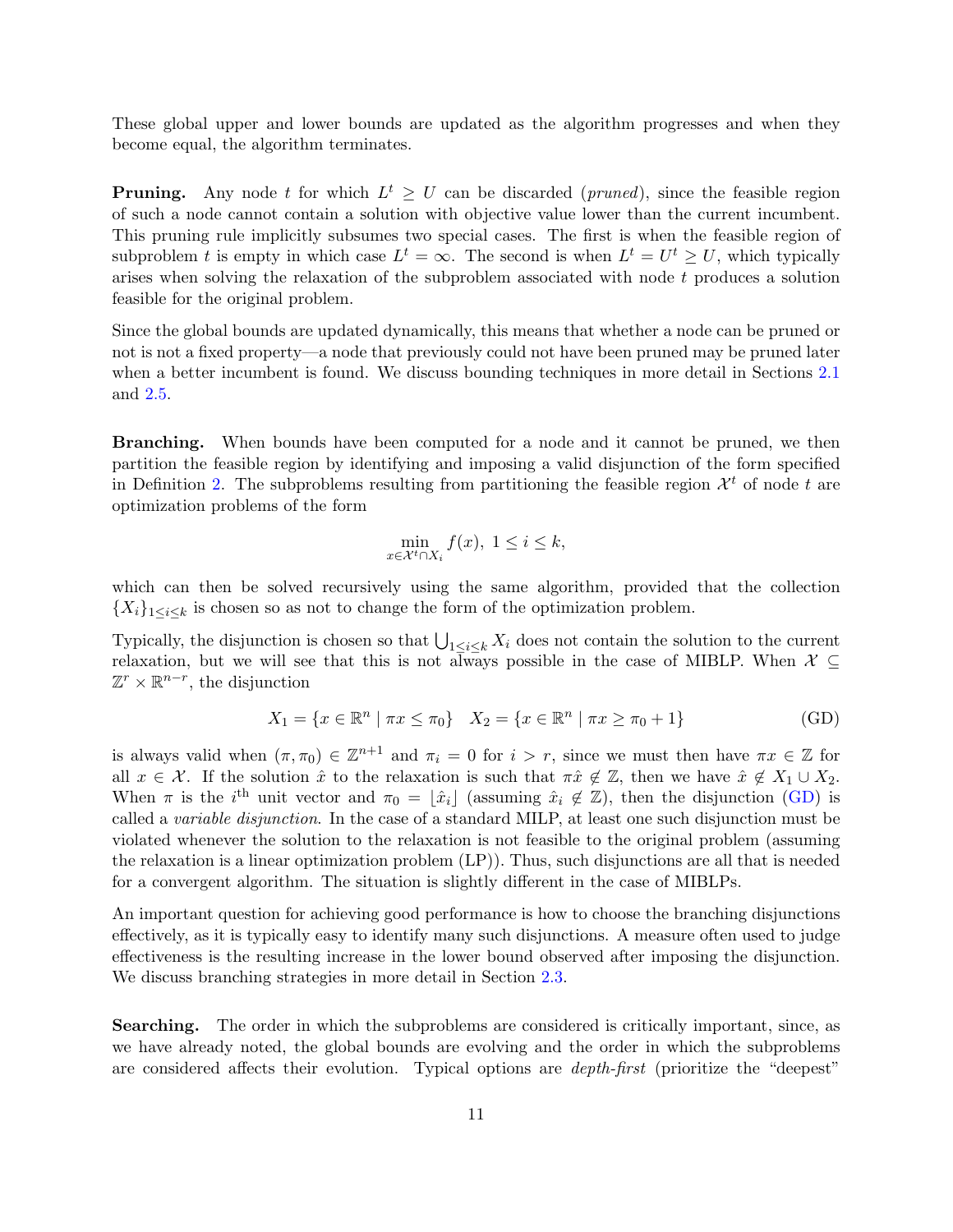nodes in the tree, which tends to emphasize improvement of the upper bound by locating better incumbents) and *best-first* (prioritize those with the smallest lower bound, which tends to emphasize improvement of the lower bound). In practice, one usually employs hybrids that balance these two goals.

Cutting. The main way in which the branch-and-cut algorithm differs in its basic strategy from the branch-and-bound algorithm is that it dynamically strengthens the relaxation by adding valid inequalities. As with our notion of valid disjunction, we allow here for a definition slightly different than the standard one in order to allow for inequalities that remove feasible, non-improving solutions. We drop the term "improving" when discussing such inequalities in the remainder of the paper.

<span id="page-11-1"></span>**Definition 3** (Improving Valid Inequality). The pair  $(\alpha, \beta) \in \mathbb{R}^{n+1}$  is an (improving) valid in-equality for [\(GO\)](#page-8-0) with respect to  $x^* \in \mathcal{X}$  if

 ${x \in \mathcal{X} \mid f(x) < f(x^*) } \subseteq {x \in \mathbb{R}^n \mid \alpha x \geq \beta}.$ 

As with branching, we typically aim to add inequalities that are violated by the solution to the current relaxation, thus removing the solution from the feasible region of the relaxation, along with some surrounding polyhedral region that contains no (improving) solutions to the original problem (or subproblem), from consideration.

Furthermore, as with branching, it is generally possible to derive a large number of valid inequalities and a choice must be made as to which ones to add to the current relaxation (adding too many can negatively impact the effectiveness of the relaxation). Also as with branching, the goal of cutting is to improve the lower bound, although selecting directly for this measure is problematic for a number of reasons. We discuss strategies for generating valid inequalities in more detail in Section [2.4.](#page-18-0) We refer the reader to [\[Achterberg,](#page-35-2) [2007\]](#page-35-2) for more detailed description of the branch-and-cut algorithm.

### 1.6 Outline

The remainder of the paper is organized as follows. In Section [2,](#page-11-0) we discuss different components of the basic branch-and-cut algorithm implemented in MibS. Section [3](#page-21-1) describes the overall algorithm in MibS and the implementation of this software. In Section [4,](#page-28-0) we discuss computational results. Finally, in Section [5,](#page-35-3) we conclude the paper with some final thoughts.

## <span id="page-11-0"></span>2 A Branch-and-cut Algorithm

The algorithm implemented in MibS is based on the algorithmic framework originally described by [DeNegre and Ralphs](#page-36-5) [\[2009\]](#page-36-5), but with many additional enhancements. The framework utilizes a variant of the branch-and-cut algorithm and is similar in basic outline to state-of-the-art algorithms currently used for solving MILPs in practice. The case of MIBLP is different from the MILP case in a few important ways that we discuss here at a high level before we discuss various specific components.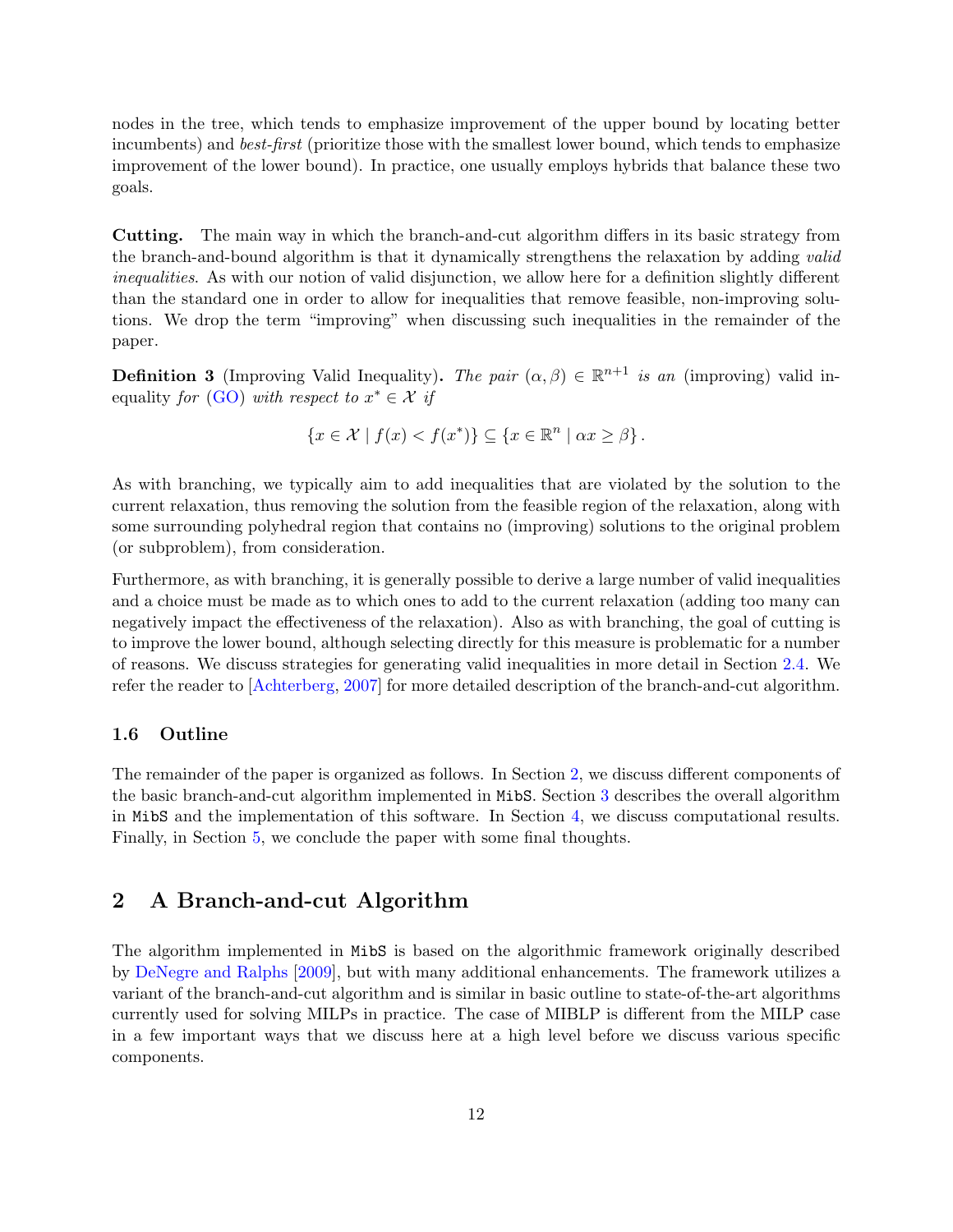As we have described earlier in Section [1.5,](#page-8-1) one way of viewing the general approach taken by the branch-and-cut algorithm is as a method for iteratively removing parts of the feasible region of the given relaxation that can be proven not to contain any improving feasible solutions. In MILP, this is done primarily by either removing lattice-point free polyhedral regions (usually by imposing valid disjunctions or by generating associated valid inequalities) or by maintaining an *objective cutoff* that removes all non-improving solutions through the usual pruning process. In the MILP case, we do not generally need to explicitly track or remove solutions that are feasible to the original MILP. Such a solution can only be feasible for the relaxation at one leaf node in the search tree and is either suboptimal for the corresponding subproblem (in which case the solution must have been generated by an auxiliary heuristic) or optimal to that subproblem (in which case the node will be immediately pruned). In either case, it is unlikely the solution will arise again and there is no computational advantage to tracking it explicitly.

In MIBLP, in contrast, we may need to track and remove discrete sets of solutions. This is mainly to avoid the duplication of effort in evaluating the value function  $\phi$  for a specific value of the linking variables. It is possible that the same computation will arise in more than one node in the search tree and re-computation should be avoided. In particular, for  $x^1, x^2 \in X$ , we have

$$
x_L^1 = x_L^2 \Rightarrow \phi(A^2 x^1) = \phi(A^2 x^2).
$$

Thus, tracking which sub-vectors of values for linking variables have been seen before in a pool (called the linking solution pool) can be computationally advantageous. We discuss the mechanism for doing this in Section [3.](#page-21-1)

## <span id="page-12-0"></span>2.1 Bounding

Lower Bound. Perhaps the most important step in the branch-and-bound algorithm is that of deriving a lower bound on the optimal solution value. As we have already described, relaxing integrality restrictions does not provide an overall relaxation. However, since  $\mathcal{F} \subseteq \mathcal{S} \subseteq \mathcal{P}$ , relaxing the optimality condition  $d^2y \le \phi(A^2x)$  in the formulation [\(MIBLP-VF\)](#page-4-0) results in two alternative relaxations to the original problem. The first relaxation (known as high-point problem [\[Moore and](#page-37-4) [Bard,](#page-37-4) [1990\]](#page-37-4)) is

$$
\min_{(x,y)\in\mathcal{S}} cx + d^1y,\tag{R}
$$

in which only the optimality condition is relaxed, while the second is

<span id="page-12-1"></span>
$$
\min_{(x,y)\in\mathcal{P}} cx + d^1y,\tag{LR}
$$

in which the integrality constraints are also relaxed. Although both are rather weak bounds, they can be strengthened by the addition of the valid inequalities described in Section [2.4.](#page-18-0) Because of the enhanced tractability of [\(LR\)](#page-12-1) and because of the advantages in warm-starting the computation during iterative computation of the bound, we use [\(LR\)](#page-12-1) as our relaxation of choice. While it is clear that this is a relaxation of [\(MIBLP-VF\)](#page-4-0), to see that it is a relaxation of [\(MIBLP\)](#page-2-0), note that we have

$$
d^1y^* \le \Xi(x^*),
$$

where  $(x^*, y^*)$  is a solution to [\(LR\)](#page-12-1).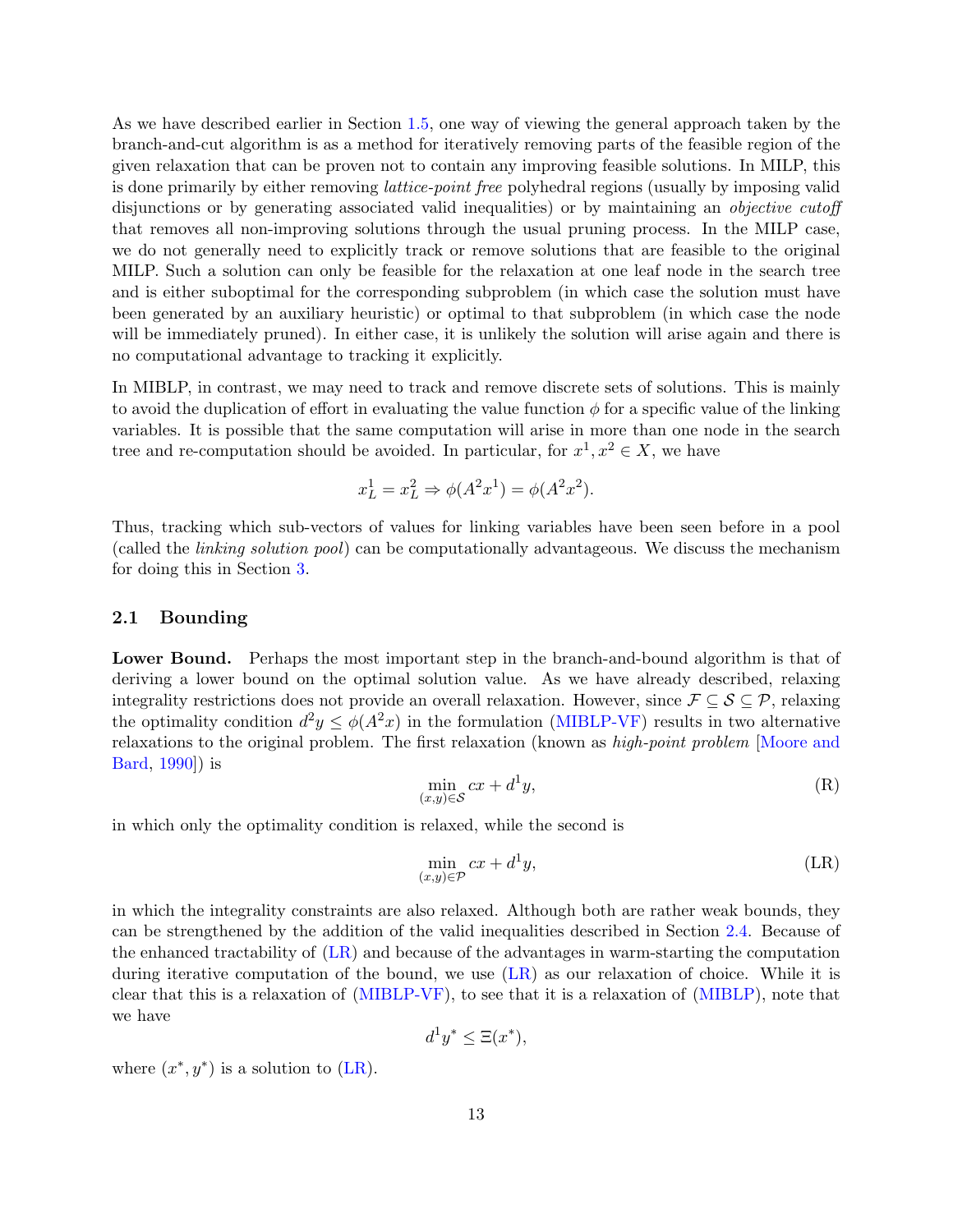At nodes other than the root node, we can use a similar bounding strategy. Since the branching strategy we describe shortly employs only changes to the bounds of variables, the subproblems that arise have feasible regions of the form

$$
\mathcal{F}^t = \left\{ (x, y) \in \mathcal{F} \mid l_x^t \le x \le u_x^t, l_y^t \le y \le u_y^t \right\},\
$$

where t is the index of the node/subproblem, and  $(l_x^t, u_x^t)$  and  $(l_y^t, u_y^t)$  represent vectors of upper and lower bounds for the first- and second-level variables, respectively. The subproblem at node t is thus the optimization problem

<span id="page-13-4"></span><span id="page-13-0"></span>
$$
\min_{(x,y)\in\mathcal{F}^t} \quad cx + d^1y,\tag{MIBLPt}
$$

which one can easily show is itself an MIBLP. Thus, we can apply a similar relaxation to obtain the bound

$$
L^t = \min_{(x,y)\in\mathcal{P}^t} cx + d^1y,\tag{LR}t
$$

where  $\mathcal{P}^t = \{(x, y) \in \mathcal{P} \mid l_x^t \leq x \leq u_x^t, l_y^t \leq y \leq u_y^t\}$ . If it can be verified that conditions for pruning are met (see Section [2.2\)](#page-15-0), then node  $t$  should be discarded. Otherwise, the next step is to check feasibility of

$$
(x^t, y^t) \in \operatorname*{argmin}_{(x,y)\in \mathcal{P}^t} cx + d^1y,
$$

the solution obtained when solving the relaxation.

Feasibility Check. Recall that the upper bound for a given node is derived by exhibiting a feasible solution. Unlike in the case of MILP, checking whether a solution to  $(LR<sup>t</sup>)$  $(LR<sup>t</sup>)$  is feasible for [\(MIBLP-VF\)](#page-4-0) may itself be a difficult computational problem. Such check involves verifying that  $(x^t, y^t)$  satisfies the constraints that were relaxed: integrality conditions and second-level optimality conditions. In other words,  $(x^t, y^t)$  is bilevel feasible if and only if the following conditions are satisfied.

<span id="page-13-1"></span>Feasibility Condition 3.  $x^t \in X$ .

## <span id="page-13-2"></span>Feasibility Condition 4.  $y^t \in \mathcal{R}(x^t)$ .

Condition [3](#page-13-1) ensures that the integrality constraints for the first-level variables are satisfied, while Condition [4](#page-13-2) guarantees that  $(x^t, y^t)$  satisfies the optimality constraint of second-level problem. Satisfaction of these two conditions (as opposed to the more general Conditions [1](#page-5-1) and [2\)](#page-5-2) is enough to ensure  $(x^t, y^t) \in \mathcal{F}$ , given that  $(x^t, y^t)$  is also a solution to  $(LR^t)$  $(LR^t)$ .

Verifying Condition [3](#page-13-1) is straightforward, so this is done first. If Condition [3](#page-13-1) is satisfied, then we consider verification of Condition [4.](#page-13-2) This involves checking both whether  $y^t \in Y$  and whether  $d^2y^t = \phi(A^2x^t)$ . Checking whether  $y^t \in Y$  is inexpensive so we do this first. The latter check is more expensive and is only required under conditions detailed later in Section [3.](#page-21-1) We may thus defer it until later, depending on the values of parameters described in Section [3.2.](#page-23-0)

If we decide to undertake this latter check, we first evaluate  $\phi(A^2x^t)$  to either obtain

<span id="page-13-3"></span>
$$
\hat{y}^t \in \operatorname{argmin} \left\{ d^2 y \mid y \in \mathcal{P}_2(x^t) \cap Y \right\},\tag{SL-MILP}
$$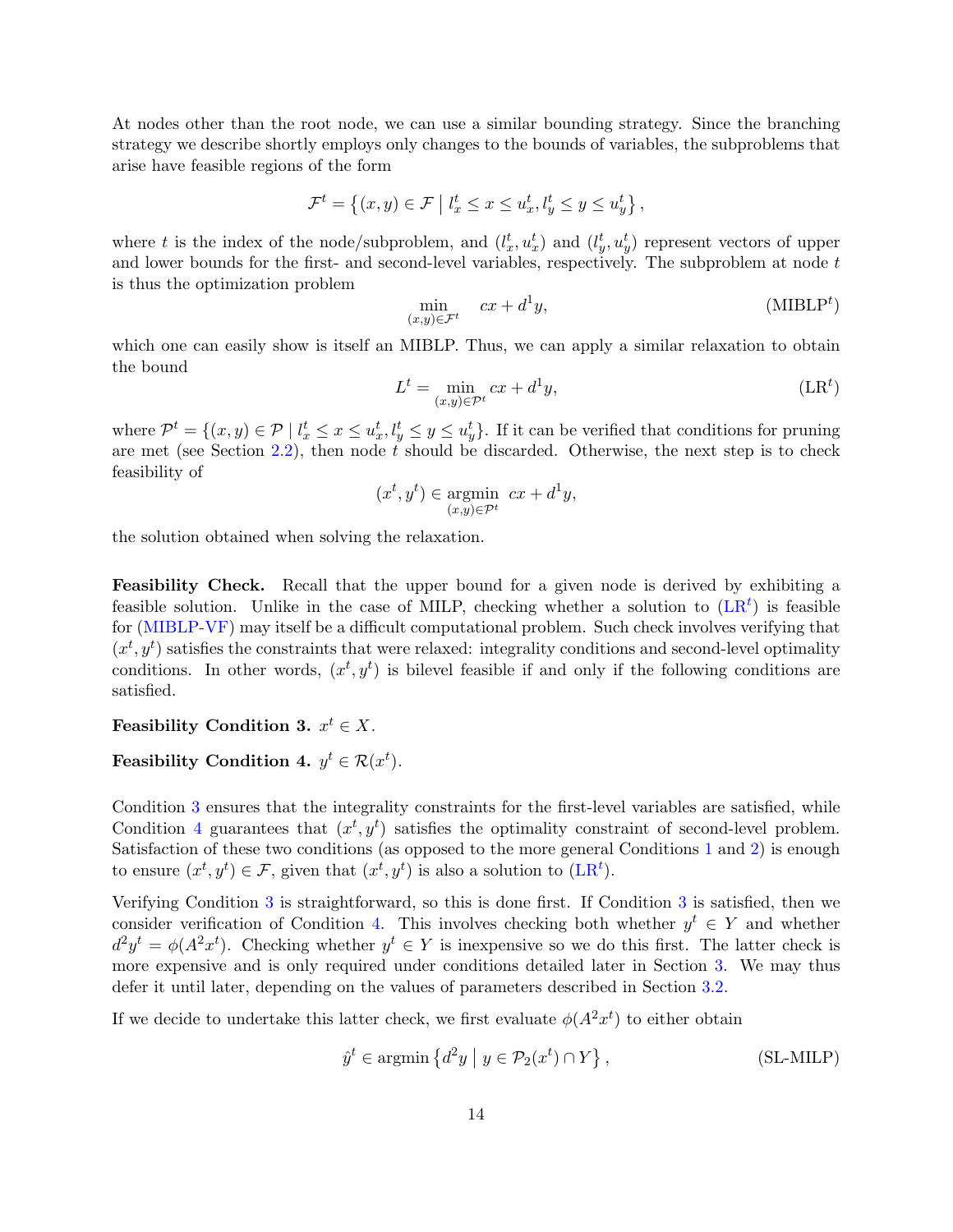or determine  $\mathcal{P}_2(x^t) \cap Y = \emptyset$ . The MILP [\(SL-MILP\)](#page-13-3) is solved using an auxiliary MILP solver (more details on this in Section [3.4\)](#page-28-1). If [\(SL-MILP\)](#page-13-3) has a solution (as it must when  $y^t \in Y$ ), we check whether  $d^2y^t = d^2\hat{y}^t$ . If so,  $(x^t, y^t)$  is bilevel feasible and must furthermore be an optimal solution to the subproblem at node t. In this case,  $U^t = L^t$  and the current global upper bound U can be set to  $U^t$  if  $U^t < U$ . If [\(SL-MILP\)](#page-13-3) has no solution, we have that  $x^t \notin \mathcal{F}_1$  and  $x^t$  can be eliminated from further consideration either by branching or cutting. In fact, in this case, we can eliminate not only  $x^t$ , but any first-level solution for which  $x_L = x_L^t$ . We thus add  $x_L^t$  to the linking solution pool in this case.

Although it is not necessary for correctness, [\(SL-MILP\)](#page-13-3) may be solved even when  $y^t \notin Y$  (and even if  $x_i^t \notin \mathbb{Z}$  for some  $k_1 < i \leq r_1$ , since this may still lead either to the discovery of a new bilevel feasible solution or a proof that  $x^t \notin \mathcal{F}_1$ . In Section [3,](#page-21-1) we discuss when the problem [\(SL-MILP\)](#page-13-3) should necessarily be solved and when solving it is optional. Even in the case of infeasibility of  $(x^t, y^t)$ ,  $(x^t, \hat{y}^t)$  is bilevel feasible (though not necessarily optimal to [\(MIBLP](#page-13-4)<sup>t</sup>)) whenever  $x^t \in X$ and  $\hat{y}^t \in \mathcal{P}_1(x^t)$ . The second condition is satisfied vacuously in the usual case of  $G^1 = 0$ . If  $(x^t, \hat{y}^t)$ is feasible, then we can update the global upper bound if  $cx^{t} + d^{1}\hat{y}^{t} < U$ .

Observe that solving [\(SL-MILP\)](#page-13-3) reveals more information than the simple value of  $\phi(A^2x^t)$ . Note that we have

<span id="page-14-0"></span>
$$
\phi(A^2x) \le \phi(A^2x^t) \,\forall x \in X \text{ such that } \mathcal{P}_2(x) \ni \hat{y}^t,\tag{VFB}
$$

which means that  $\phi(A^2x^t)$  reveals an upper bound on the second-level problem for any other firstlevel solutions that admits  $\hat{y}^t$  as a feasible reaction. This upper bound can be exploited in the generation of certain valid inequalities (see [DeNegre](#page-36-2) [\[2011\]](#page-36-2), [Fischetti et al.](#page-36-8) [\[2018\]](#page-36-8)) and is also the basis for an algorithm by [Mitsos](#page-37-7) [\[2010\]](#page-37-7). Furthermore, we have

$$
\phi(A^2x) = \phi(A^2x^t) \,\forall x \in \mathbb{R}^{n_1} \text{ such that } x_L = x_L^t,
$$

which means we get the *exact* value of the second-level problem with respect to certain other firstlevel solutions "for free". Because (i) it may improve the global upper bound, (ii) can reveal that  $x^t \notin \mathcal{F}_1$  (and, along with other solutions sharing the same values for the linking variables, should no longer be considered), and (iii) may also provide bounds on the second-level value function for other first-level solutions, [\(SL-MILP\)](#page-13-3) may be solved in MibS even when  $(x^t, y^t)$  does not satisfy integrality requirements (see Section [3](#page-21-1) for details).

Upper Bound. As we have just highlighted, the feasibility check may produce a bilevel feasible solution  $(x^t, \hat{y}^t)$ , but  $\mathcal{R}(x^t) \cap \mathcal{P}_1(x^t)$  may not be a singleton and there may exist a rational reaction  $\bar{y} \in \mathcal{R}(x^t) \cap \mathcal{P}_1(x^t)$  to  $x^t$  with  $d^1\bar{y} < d^1\hat{y}^t$ , which results  $d^1\hat{y}^t > \Xi(x^t)$  (note that the selected policy is the optimistic one). To compute the "true" objective function value  $cx^{t} + \Xi(x^{t})$  associated with  $x^t$  and produce the best possible upper bound, we may explicitly compute  $\Xi(x^t)$ . Once this computation is done and the associated solution and bound are stored, we can safely eliminate  $x<sup>t</sup>$  from the feasible region by either branching or cutting, as we describe below, in order to force consideration of alternative solutions. This computation is required under certain conditions and may be optionally undertaken in others, depending on the parameter settings described in detail in Section [3.](#page-21-1)  $\Xi(x^t)$  is obtained by solving

$$
\Xi(x^t) = \min \left\{ d^1 y \mid y \in \mathcal{P}_1(x^t) \cap \mathcal{P}_2(x^t) \cap Y, d^2 y \le \phi(A^2 x^t) \right\},\
$$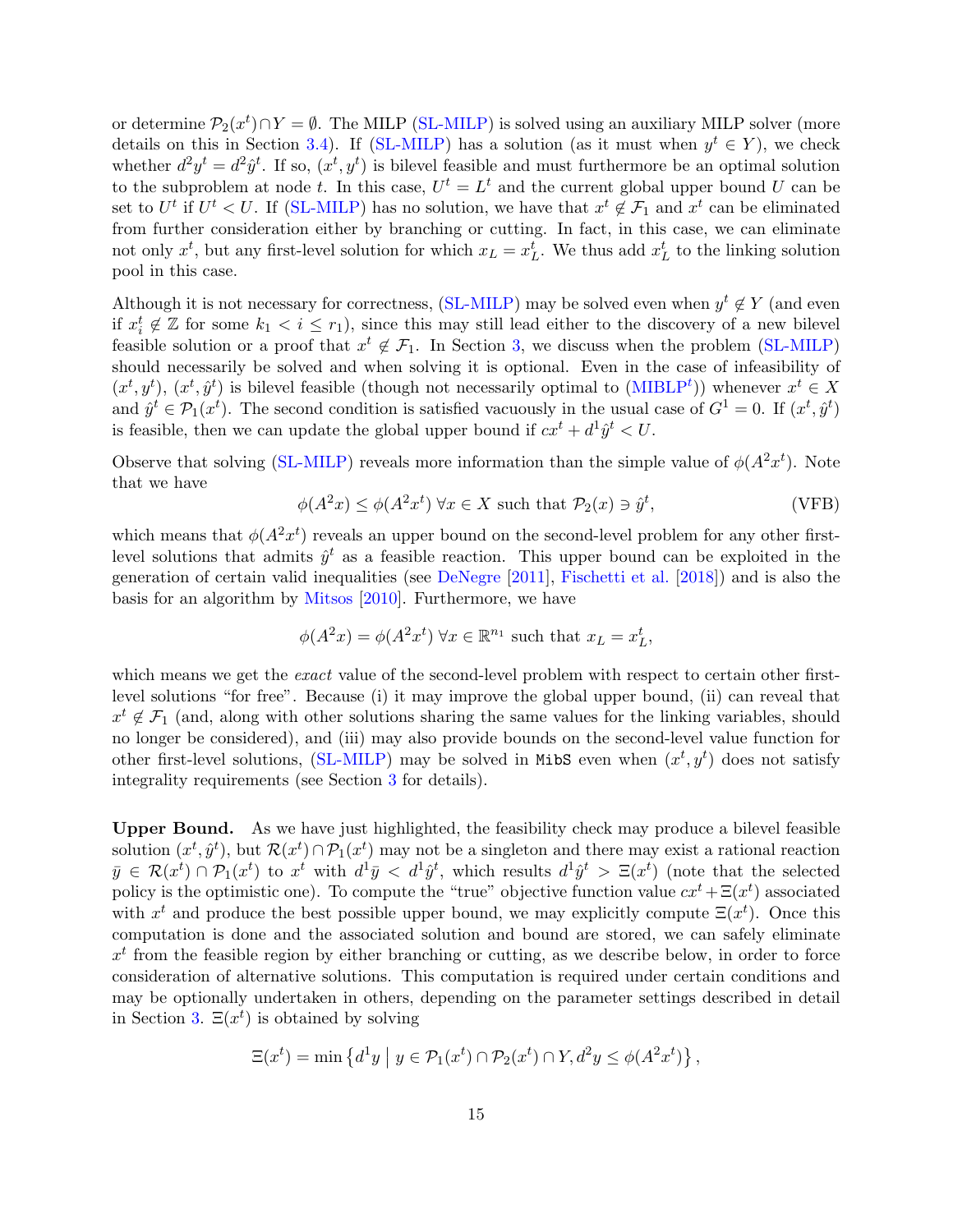which is an MILP since we have already computed  $\phi(A^2x^t)$  in the feasibility check. Solving this MILP to evaluate  $\Xi(x^t)$  yields the globally valid upper bound  $cx^t + \Xi(x^t)$ .

Observe that even the problem of minimizing  $\Xi(x)$  over  $\{x \in X \mid x_L = x_L^t\}$  is still an MILP and can reveal an upper bound across a range of first-level solutions. This result is formalized in Theorem [1](#page-15-1) below.

## <span id="page-15-0"></span>2.2 Pruning

As is the case with all branch-and-bound algorithms, pruning of node t occurs whenever  $L^t \geq U$ . This again subsumes two special cases. First, if checking Conditions [3](#page-13-1) and [4](#page-13-2) verifies that  $(x^t, y^t)$ is bilevel feasible, then we must have  $L^t = U^t \geq U$ . Second, when the relaxation is infeasible, we have  $L^t = \infty$  and we can again prune the node.

There is one additional case that is particular to MIBLPs and that is when all linking variables are fixed. In this case, we utilize the property of MIBLPs illustrated in the next theorem.

<span id="page-15-1"></span>**Theorem 1** ([\[Fischetti et al.,](#page-36-8) [2018\]](#page-36-8)). For  $\gamma \in \mathbb{Z}^L$ , we have

$$
\mathcal{F} \cap \{(x,y) \in X \times Y \mid x_L = \gamma\} = \mathcal{S} \cap \{(x,y) \in X \times Y \mid d^2y \leq \phi(A^2x), x_L = \gamma\}.
$$

*Proof.* From the definitions of sets S and F provided in Section [1.1,](#page-2-1) it follows that

<span id="page-15-3"></span><span id="page-15-2"></span>
$$
\mathcal{F} = \mathcal{S} \cap \{(x, y) \in X \times Y \mid d^2y \le \phi(A^2x)\}.
$$

The result follows.

**Corollary 1.** For  $\gamma \in \mathbb{Z}^L$ , we have

$$
\min\{cx + d^1y \mid (x, y) \in \mathcal{F}, x_L = \gamma\} = \min\{cx + d^1y \mid (x, y) \in \mathcal{S}, d^2y \le \phi(A^2x),
$$
  
\n
$$
x_L = \gamma\}.
$$
\n(UB)

What Theorem [1](#page-15-1) tells us is that when the values of all linking variables are fixed at node  $t$  ( $l_{x_L}^t = u_{x_L}^t$ , either because of branching constraints or otherwise), then optimizing over  $\mathcal{F}^t$  is equivalent to optimizing over  $\mathcal{S}^t$  while additionally imposing an upper bound on the objective value of the second-level problem. In other words, we have the following.

**Corollary 2.** Whenever  $\mathcal{F}^t \subseteq \{(x, y) \in \mathcal{F} \mid x_L = \gamma\}$  for some  $\gamma \in \mathbb{Z}^L$ , then

$$
\min_{(x,y)\in\mathcal{F}^t} cx + d^1y = \min\left\{cx + d^1y \mid (x,y)\in\mathcal{S}^t, d^2y \le \phi(A^2x), x_L = \gamma\right\},\tag{UBt}
$$

where  $S^t = \mathcal{P}^t \cap (X \times Y)$ .

Therefore, the optimal solution value for the subproblem at node  $t$  can be obtained by solving problem [\(UB](#page-15-2)<sup>t</sup>) with  $\gamma = x_L^t$ . Furthermore, solving problem [\(UB\)](#page-15-3) instead of (UB<sup>t</sup>) provides a bilevel feasible solution which is at least as good as the optimal solution of node  $t$  since it is a relaxation (it is explained in detail in Section [4.3](#page-32-0) that there may be more than one node with  $x_L = \gamma$ ). Hence, node t can be pruned after solving either [\(UB](#page-15-2)<sup>t</sup>) or [\(UB\)](#page-15-3). Note that these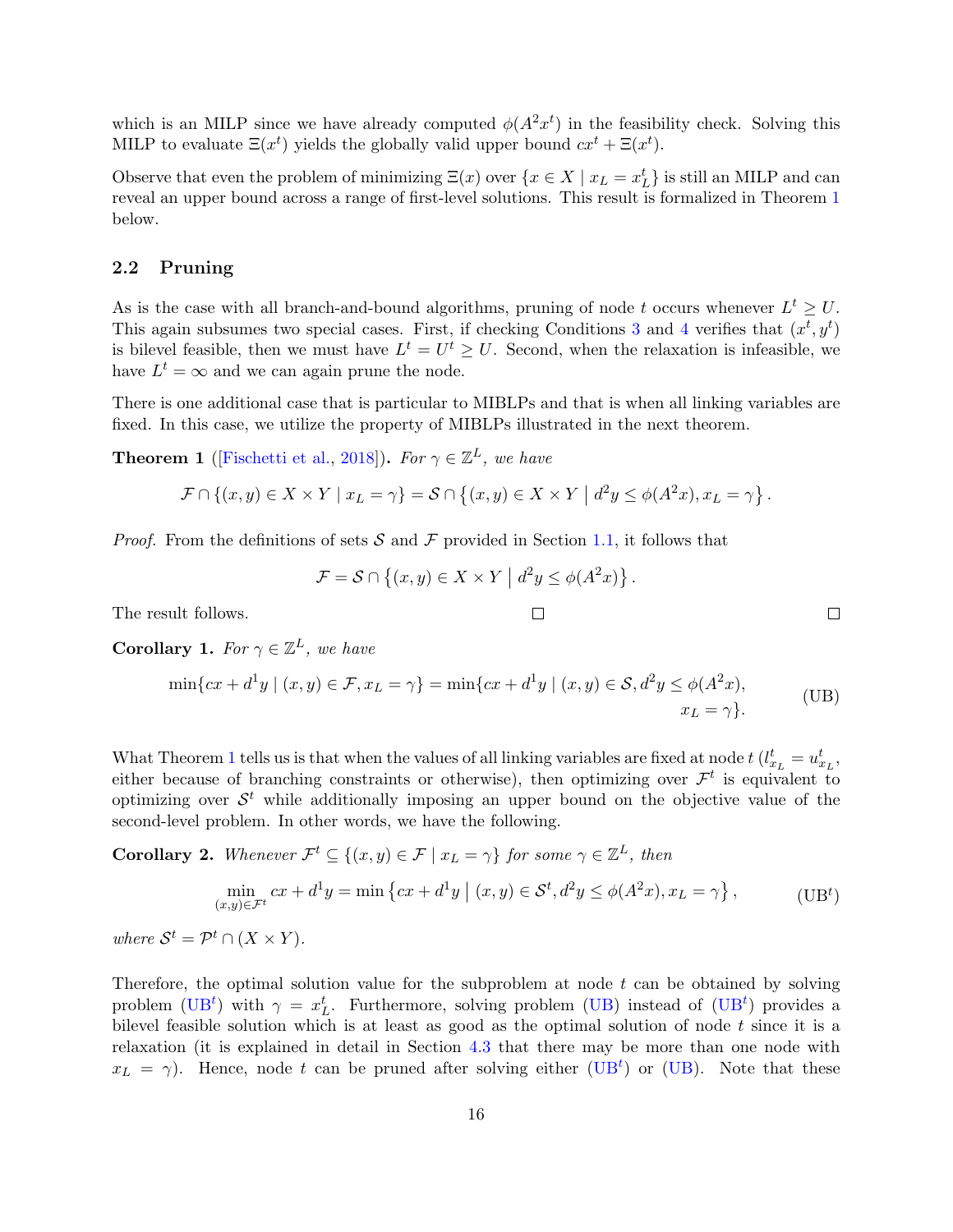problems may be infeasible, in which case node  $t$  is infeasible. Although solving problem [\(UB\)](#page-15-3) may be more difficult than solving problem  $(UB<sup>t</sup>)$  $(UB<sup>t</sup>)$ , solving problem  $(UB)$  provides useful information about all bilevel feasible solutions with  $x_L = x_L^t$  (not only those feasible for node t), so it is generally recommended to solve [\(UB\)](#page-15-3) instead of  $(UB<sup>t</sup>)$  $(UB<sup>t</sup>)$  (see Sections [3.2](#page-23-0) and [3.3\)](#page-26-0).

Even if the values of linking variables are not fixed at node  $t$   $(l_{x_L}^t \neq u_{x_L}^t)$ , it may be advantageous to solve [\(UB\)](#page-15-3) with  $\gamma = x_L^t$  whenever  $x_L^t \in \mathbb{Z}^L$  in order to improve the upper bound. In Section [3,](#page-21-1) we describe the parameters of MibS that control when problem [\(UB\)](#page-15-3) is solved during the solution process. The cases in which, this problem must be solved, regardless of the values of parameters, are also discussed.

## <span id="page-16-0"></span>2.3 Branching

As previously described, the role of the branching procedure is to remove regions of the feasible set of the relaxation that contain no improving bilevel feasible solutions. This is accomplished by imposing a valid disjunction, which we typically choose such that it is violated by the solution to the current relaxation (i.e., removes it from the feasible region). When the branching procedure is invoked for node  $t$ , we have that either

• the solution  $(x^t, y^t) \notin \mathcal{F}$  because

- 
$$
(x^t, y^t) \notin X \times Y
$$
 or  
\n-  $d^2y^t > \phi(A^2x^t)$  (we have previously solved the corresponding (SL-MILP));  
\nor

• we have  $(x^t, y^t) \in X \times Y$  and we are not sure of its feasibility status because we chose not to solve [\(SL-MILP\)](#page-13-3) (see Section [3](#page-21-1) for an explanation of the conditions under which we may make this choice).

These alternatives make it clear that we may sometimes want to branch, even though  $(x^t, y^t) \in$  $X \times Y$ , necessitating a branching scheme that is more general than the one traditionally used in MILP.

Branching on Linking Variables. Due to Theorem [1,](#page-15-1) we know that once the values of linking variables are fixed completely at a given node  $t$   $(l_{x_L}^t = u_{x_L}^t)$ , the node can be pruned after solving [\(UB\)](#page-15-3). One strategy for branching is therefore to think of the search as being over the set of possible values of the linking variables and to prefer a branching disjunction that partitions this set of values. In such a scheme, we only consider branching on linking variables as long as any such variables remain unfixed. We show in Section [4](#page-28-0) that the apparent logic in such a scheme is effective empirically in some cases, but this scheme also raises issues that do not generally arise in branching on variables in MILP. In particular, situations may arise in which there are no linking variables with fractional values  $(x_L^t \in \mathbb{Z}^L)$  and yet we would still like to (or need to) impose a branching disjunction.

Naturally, when there *does* exist  $i \in L$  such that  $x_i^t \notin \mathbb{Z}$ , we can impose a variable disjunction

$$
X_1 = \left\{ (x, y) \in \mathbb{R}^{n_1 \times n_2} \mid x_i \leq \lfloor x_i^t \rfloor \right\} \qquad X_2 = \left\{ (x, y) \in \mathbb{R}^{n_1 \times n_2} \mid x_i \geq \lfloor x_i^t \rfloor + 1 \right\}
$$

,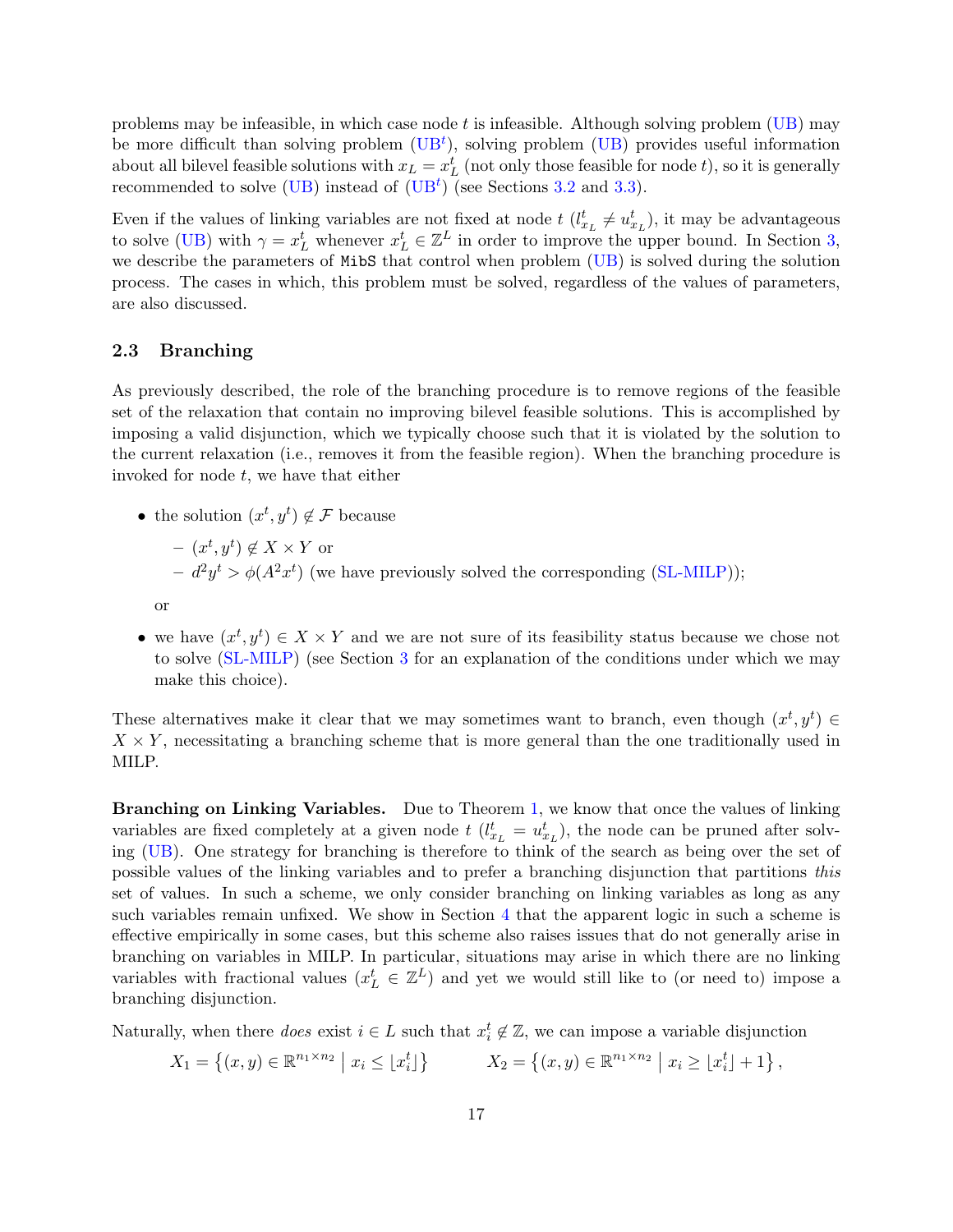as usual. When  $x_L^t \in \mathbb{Z}^L$ , however, it is less obvious what to do. If we either have  $x_i^t \notin \mathbb{Z}$ for  $k_1 < i \leq r_1$  or we have that  $y^t \notin Y$ , then there exists the option of breaking with the scheme and imposing a standard variable disjunction on a non-linking variable (those not in set L). Computational experience has shown that this may not always be a good idea empirically.

When  $x_L^t \in \mathbb{Z}^L$ , there is no single variable disjunction that can be imposed on linking variables that would eliminate  $x^t$  from (the projection of) the feasible region of both resulting subproblems. Suppose we nevertheless branch on the variable disjunction associated with some variable indexed  $i \in L$ . Since  $x_i^t \in \mathbb{Z}$  (and assuming that  $l_{x_i}^t \neq u_{x_i}^t$ ), we may branch, e.g., either on the valid disjunction

$$
X_1 = \{(x, y) \in \mathbb{R}^{n_1 \times n_2} \mid x_i \le x_i^t\}, \qquad X_2 = \{(x, y) \in \mathbb{R}^{n_1 \times n_2} \mid x_i \ge x_i^t + 1\}
$$

or

$$
X_1 = \{(x, y) \in \mathbb{R}^{n_1 \times n_2} \mid x_i \le x_i^t - 1\}, \qquad X_2 = \{(x, y) \in \mathbb{R}^{n_1 \times n_2} \mid x_i \ge x_i^t\},
$$

preferring the former when  $x_i^t \le u_{x_i}^t - 1$  (otherwise, one of the resulting subproblem will be trivially infeasible and the other will be equivalent to node t). This means  $x^t$  satisfies either the first or second term of this disjunction. Although imposing this valid disjunction seems undesirable, since it does not remove  $(x^t, y^t)$  from the union of the feasible regions of the resulting subproblems, let us explore the logic of the approach.

Suppose we continue to branch in this way and consider the indices of the set of leaf nodes  $T<sup>t</sup>$  of the subtree of the search tree rooted at node  $t$ . Since this set of leaf nodes represents a partition of  $\mathcal{S}^t$ , the projection of the feasible region of exactly one of these nodes contains  $x^t$ . We have that the values of all linking variables are fixed at this node, since we would otherwise continue branching (we have already noted that such node can be pruned after solving problem [\(UB\)](#page-15-3)). The projection of the union of the feasible regions of the remaining leaf nodes is thus equal to

$$
\mathrm{proj}_x(\mathcal{S}^t) \setminus \{x \in X \mid x_L = x_L^t\}.
$$

Hence, this branching rule can be seen as implicitly branching on the disjunction

$$
X_1 = \{(x, y) \in \mathbb{R}^{n_1 \times n_2} \mid x_L = x_L^t\}, \qquad X_2 = \{(x, y) \in \mathbb{R}^{n_1 \times n_2} \mid x_L \neq x_L^t\},
$$

which is obviously valid.

As a practical matter, if we implement the scheme of only branching on linking variables using simple variable disjunctions, we inevitably create a number of additional nodes for which  $x<sup>t</sup>$  remains in the projection of the feasible set (one at each level of the tree down to the leaf node at which all linking variables are fixed). This can easily be detected using the scheme for maintaining a pool of linking solutions that have already been seen and will not cause any significant computational issues. For the remaining nodes, we are guaranteed that  $x<sup>t</sup>$  is not contained in the projection (though these nodes may also be the root of a subtree in which all linking variables are integer-valued). An alternative would be to branch in a non-binary way using a more complicated disjunction that would directly create the leaf nodes of the subtree rooted at node t, but there seems to be no advantage to such a scheme.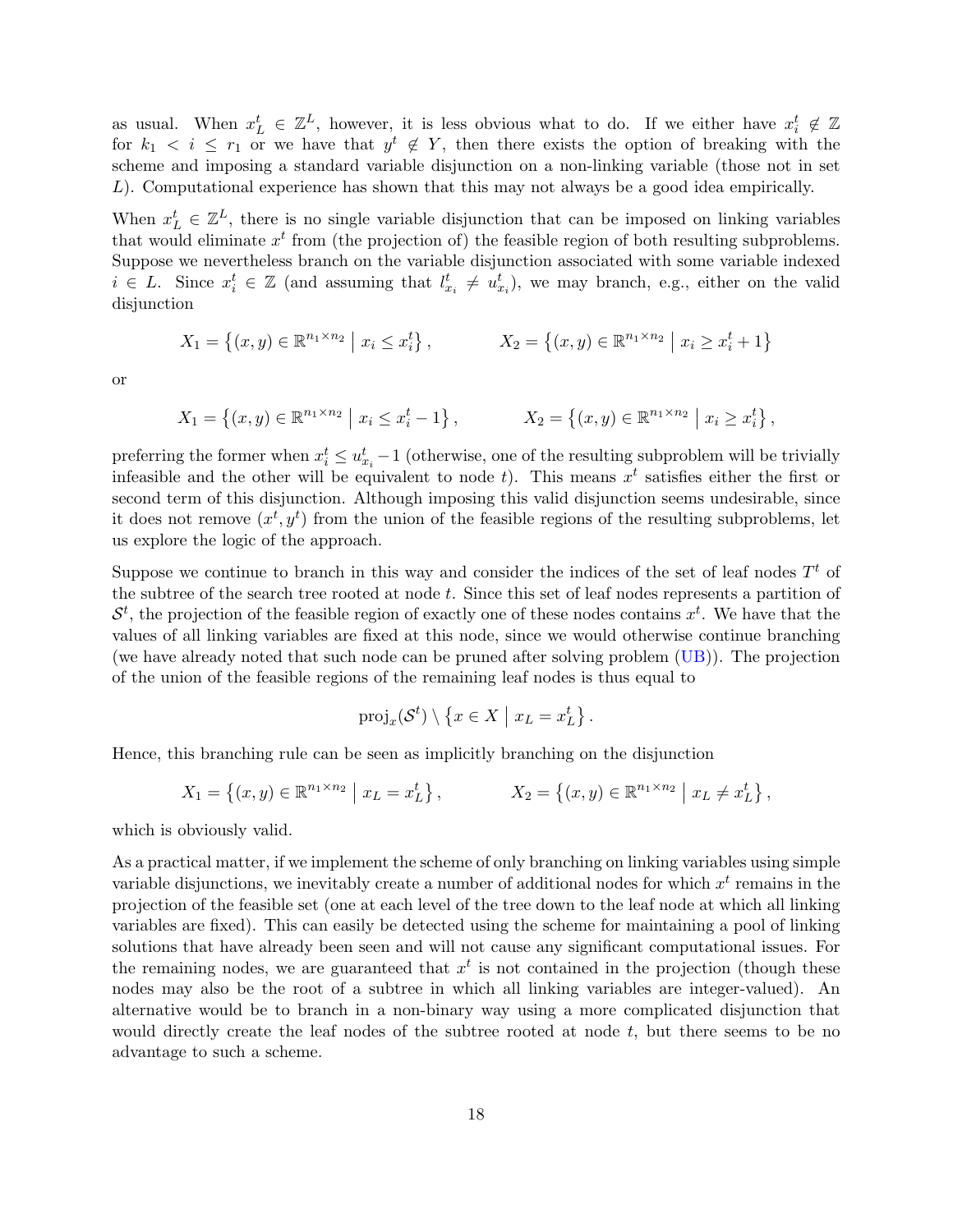In forming the list of variables that are candidates for branching, we add only linking variables with fractional values if  $x_L^t \notin \mathbb{Z}^L$ . If  $x_L^t \in \mathbb{Z}^L$ , then we are forced to add integer-valued linking variables that remain unfixed to the list. If all linking variables are fixed, then we have several options, depending on how parameters are set (see Section [3.2\)](#page-23-0).

- We may prune the node after solving problem [\(UB\)](#page-15-3), as explained in Section [2.2.](#page-15-0)
- When  $(x^t, y^t) \notin X \times Y$ , we may add non-linking variables with fractional values to the candidate set.
- $(x^t, y^t)$  may be removed by generating a cut (after solving [\(SL-MILP\)](#page-13-3) if  $(x^t, y^t) \in X \times Y$ , see Section [2.4\)](#page-18-0).

Branching on Fractional Variables. Naturally, we may also consider a more traditional branching scheme in which we only branch on variables with fractional values. In such a scheme, we must consider branching on all variables (first- and second-level), since we may have no other option when  $x^t \in X$ .

Selecting Candidates. We have so far neglected to address the question of which variable to choose as the basis for our branching disjunction when there is more than one candidate. The idea of limiting branching only to the linking variables differs from the usual scheme employed in algorithms for MILP in that we only consider a subset of the integer variables for branching. Nevertheless, in both of the schemes described above, we face a similar decision regarding which of the (possibly many) variables available for branching should actually be chosen. It is well-known that the choice of branching variable can make a substantial difference in practical performance.

In branching procedures for MILP, it is typical to first choose a set of candidates for branching (typically, all integer variables with fractional values are considered). The selection of the "best" branching candidate is then made from this set of candidates based on one of a number of schemes for scoring/predicting the "impact" of choosing a particular branching variable. The details of these scoring mechanisms can be found in any number of references (see, e.g., [Achterberg et al.](#page-35-4) [\[2005\]](#page-35-4)). Although the method used to define the set of branching candidates differs from the one used in MILP, the method employed in MibS for selecting from the candidates is similar to the schemes that can be found in the literature. MibS offers the pseudocost, strong branching and reliability branching schemes.

## <span id="page-18-0"></span>2.4 Cutting

The generation of valid inequalities is an alternative to branching for removing infeasible and/or non-improving solutions. We refer the reader to [\[Marchand et al.,](#page-37-13) [2002\]](#page-37-13) and [\[Wolter,](#page-38-7) [2006\]](#page-38-7) for theoretical background on the separation problem and cutting plane methods in general. In the case of MIBLP, the valid inequalities we aim to generate are those that separate the solution to the current relaxation from the convex hull of the (improving) bilevel feasible solutions. These inequalities are generated iteratively in order to improve the relaxation, as in a standard cutting plane method. [DeNegre and Ralphs](#page-36-5) [\[2009\]](#page-36-5) showed that such a pure cutting plane algorithm can be used to solve certain classes of MIBLPs.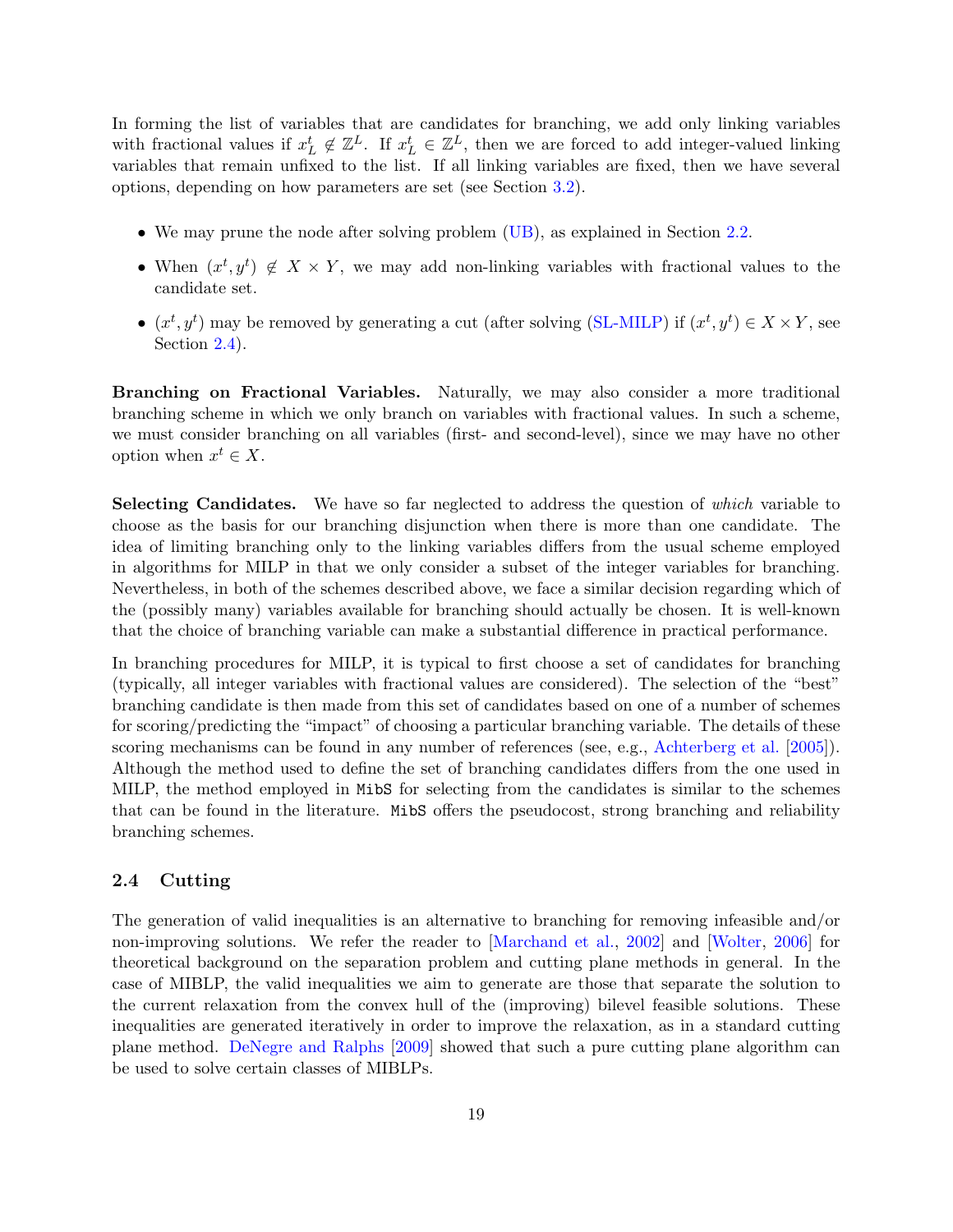In order to allow the separation of points that are in  $conv(\mathcal{F})$  but have already been identified (or can be shown not to be improving), we recall here the notion of improving valid inequality that we introduced in Definition [3,](#page-11-1) re-stating it in the notation of [\(MIBLP-VF\)](#page-4-0). A triple  $(\alpha^x, \alpha^y, \beta) \in$  $\mathbb{R}^{n_1+n_2+1}$  is said to constitute an *improving valid inequality* for F if

$$
\alpha^{x} x + \alpha^{y} y \ge \beta \ \forall (x, y) \in \text{conv}\left(\left\{(x, y) \in \mathcal{F} \mid cx + d^{1} y < U\right\}\right),
$$

where  $U$  is the current global upper bound. As mentioned before, we shall drop the word "improving" from the remaining discussion.

In Section [2.1,](#page-12-0) we stated that the difference between the feasible region of a subproblem and that of the original problem is only in changes to the bounds on variables. This is no longer strictly true when valid inequalities are also being generated and added dynamically to the constraint set of the relaxation. The feasible region  $\mathcal{P}^t$  of the relaxation at node t from  $(LR^t)$  $(LR^t)$  then becomes

$$
\mathcal{P}^t = \left\{ (x, y) \in \mathcal{P} \cap \Pi^t \mid l_x^t \le x \le u_x^t, l_y^t \le y \le u_y^t \right\}
$$

,

where  $\Pi^t$  is a polyhedron representing the valid inequalities applied at node t. The set of valid inequalities may include inequalities generated at any of the ancestor nodes in the path to the root node of the search tree.

There are several distinct categories of valid inequality that can be generated, depending on the feasibility conditions violated by the solution  $(x^t, y^t)$  that we are trying to separate at node t. Generally speaking, all valid inequalities can be classified as

- Feasibility cuts: Inequalities valid for conv  $\{(x, y) \in S \mid cx + d^1y < U\}$ .
- Optimality cuts: Inequalities valid for conv  $\{(x, y) \in \mathcal{F} \mid cx + d^1y < U\}$ .
- Projected optimality cuts: Inequalities valid for conv  $(\{(x, y) \in \mathbb{R}^{n_1 \times n_2} \mid x \in \mathcal{F}_1, cx + \Xi(x) < U\}).$

The feasibility cuts include those classes generally employed in solution of MILPs. Inequalities used to remove solutions  $(x^t, y^t) \in S$  at node t may be referred to roughly as *optimality cuts*, while projected optimality cuts are those that may remove all solutions with specific first-level values. For example, inequalities that remove the solutions with the same linking component as  $x<sup>t</sup>$  once the problem [\(UB\)](#page-15-3) with  $\gamma = x_L^t$  has been solved. Clearly, these three classes are not entirely distinct and the categorization is meant only to provide a rough categorization.

MibS includes separation routines for a variety of known classes of valid inequalities in the current literature. We give a brief overview here. More details are provided in a companion paper that analyzes the impact of various classes of inequalities in greater detail.

**Integer No-Good Cut.** This class of inequalities are valid for problems in which  $r_1 = n_1$ ,  $r_2 = n_2$  and all problem data are integer (with the possible exception of the objective function). It was introduced by [DeNegre and Ralphs](#page-36-5) [\[2009\]](#page-36-5) and is derived from a split disjunction obtained by taking combinations of inequalities binding at  $(x^t, y^t)$  in a fashion similar to that used in deriving the Chv´atal cuts valid for the feasible regions of MILPs. The cut eliminates a single extremal solution that is integral yet not bilevel feasible from the feasible region of the relaxation. It is easy to derive such a cut under the given assumptions.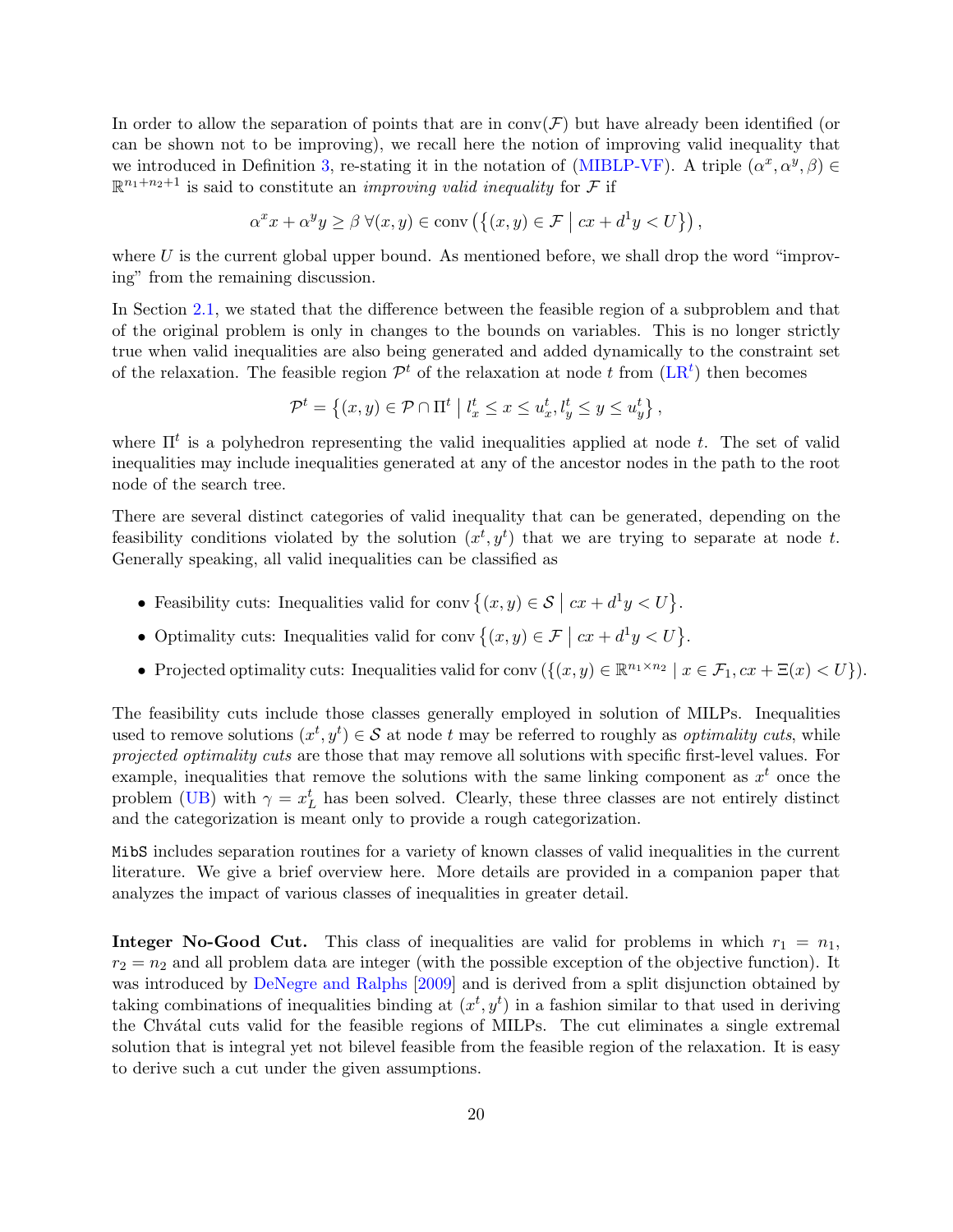Generalized No-good Cut. This class of inequalities are valid for problems in which all linking variables are binary. It is a generalization of the no-good cut introduced by [DeNegre](#page-36-2) [\[2011\]](#page-36-2) in the context of MIBLPs. Similar cuts have been used in many other contexts. The idea of a "no-good cut" seems to have first been suggested by [Balas and Jeroslow](#page-35-5) [\[1972\]](#page-35-5). The purpose of this cut is to remove all solutions for which the linking variables have certain fixed values.

If at node t, we have  $x_L^t \in \mathbb{Z}^L$  and either (i) we choose to solve [\(SL-MILP\)](#page-13-3) and it is infeasible or (ii) we choose to solve [\(UB\)](#page-15-3), then we can store  $x_L^t$  in the linking solution pool (if applicable) and add a generalized no-good cut with  $\gamma = x_L^t$  in order to avoid generating the same linking solution again. This inequality can also be added in other subproblems if/when this linking solution arises again.

Intersection Cut. [Fischetti et al.](#page-36-8) [\[2018,](#page-36-8) [2017\]](#page-36-9) generalized the well-known concept of an intersection cut [\[Balas,](#page-35-6) [1971\]](#page-35-6), used extensively in the MILP setting, to MIBLPs. The various classes introduced differ from each other in the way the underlying "bilevel-free" convex set used for generating the cuts is defined. Three classes of introduced cuts are working for the problems with  $G^2y - A^2x \in \mathbb{Z}^{m_2}$  for all  $(x, y) \in \mathcal{S}$  and  $d^2 \in \mathbb{Z}^{n_2}$ . These cuts can be employed for removing the infeasible solution  $(x^t, y^t) \notin \mathcal{F}$  from the feasible region, but it is not guaranteed when  $(x^t, y^t) \notin \mathcal{S}$ . The other class known as *hypercube intersection cut* is valid for the MIBLPs with  $x_L \subseteq \mathbb{Z}^L$  and can be added when  $x_L^t \in \mathbb{Z}^L$ . We solve [\(UB\)](#page-15-3) and store the solution in the linking solution pool (if applicable) and after doing so, the hypercube intersection cut can be added. This inequality is guaranteed to be violated by  $(x^t, y^t)$  and may also eliminate some other solutions for which  $x_L = x_L^t$ , but is not guaranteed to eliminate all such solutions.

Increasing Objective Cut. This class of inequalities are valid for problems in which linking variables are binary and  $A^2 \geq 0$ . Proposed by [DeNegre](#page-36-2) [\[2011\]](#page-36-2), it is a disjunctive cut derived from the following valid disjunction based on the value function bound [\(VFB\)](#page-14-0).

$$
X_1 = \left\{ (x, y) \in \mathbb{R}^{n_1 \times n_2} \; \Big| \sum_{i \in L: x_i^t = 0} x_i = 0, d^2 y \le d^2 \hat{y} \right\}, \quad X_2 = \left\{ (x, y) \in \mathbb{R}^{n_1 \times n_2} \; \Big| \sum_{i \in L: x_i^t = 0} x_i \ge 1 \right\},
$$

where  $\hat{y} \in \mathcal{R}(x^t)$ . In addition to the way in which this disjunction was exploited by [DeNegre](#page-36-2) [\[2011\]](#page-36-2), there are other inequalities that could also be derived from this disjunction. This cut can be applied to eliminate  $(x^t, y^t) \in X \times Y$  from the feasible region at node t when  $(x^t, y^t)$  is found to be infeasible. Note that by solving [\(UB\)](#page-15-3) following the feasibility check, we could also apply the stronger generalized no-good cut in this situation.

Benders Cut. This class of inequalities are valid for problems in which linking variables are binary and the second-level variables coefficients are not greater than 0 in the second-level constraints in which the linking variables do not participate. Furthermore, corresponding to each linking variable  $x_i$ , there exists  $y_i$  so that  $x_i = 1$  results  $y_i = 0$  and this is the only restriction from the second-level constraints in which the linking variables participate. This cut was originally mentioned by [Caprara et al.](#page-36-7) [\[2016\]](#page-36-7) in the context of knapsack interdiction problems, but is valid for a broader class of problems. This cut utilizes the value function bound [\(VFB\)](#page-14-0) and a new such cut can be imposed anytime we find a new feasible solution.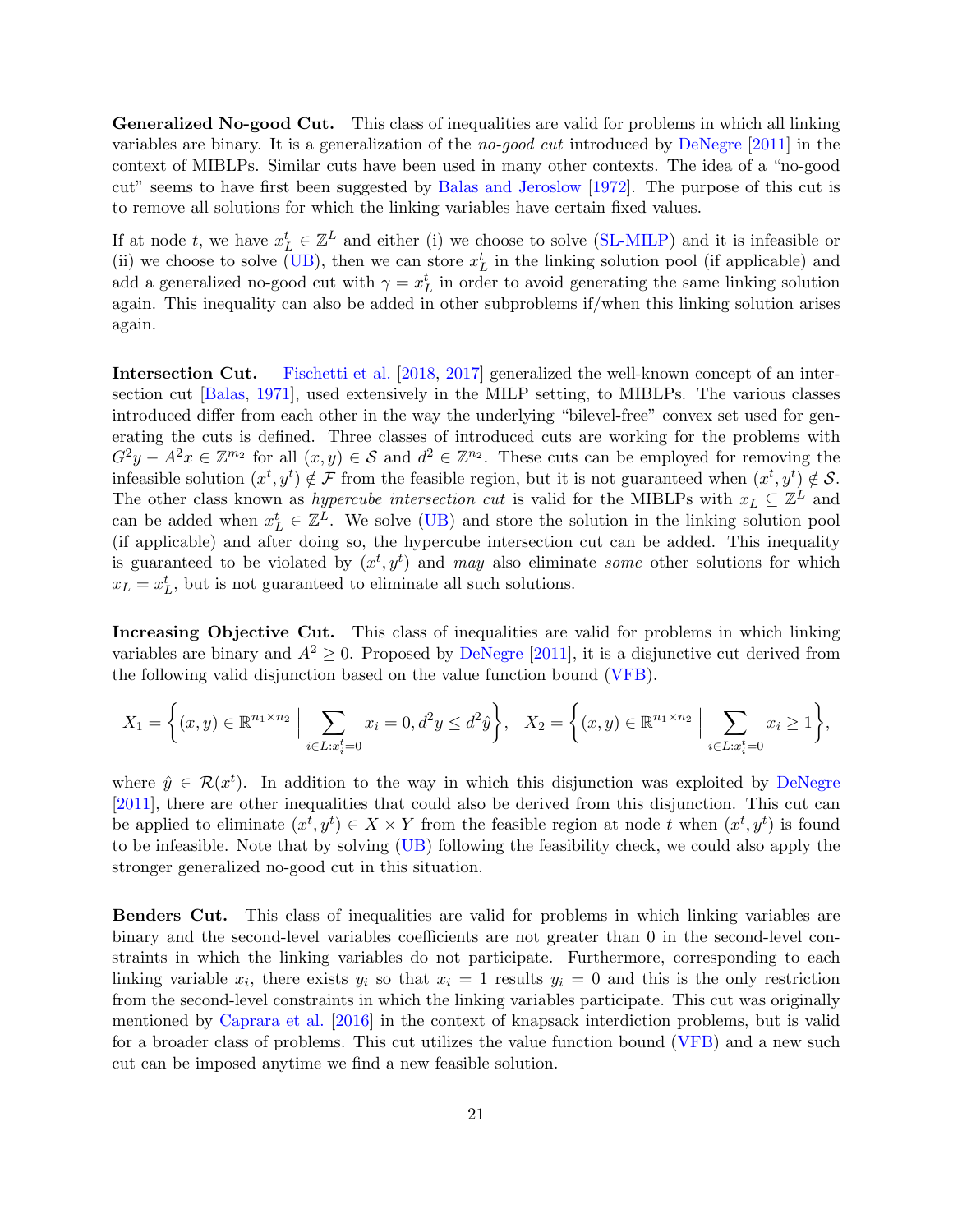### <span id="page-21-0"></span>2.5 Primal Heuristics

Just as in the solution of MILPs, the primal heuristics can be employed within a branch-and-cut algorithm for solving MIBLPs in order to enhance the discovery of bilevel feasible solutions. Three different heuristics introduced in [\[DeNegre,](#page-36-2) [2011\]](#page-36-2) are implemented in MibS, as follows.

**Improving Objective Cut Heuristic.** Let  $(\bar{x}, \bar{y}) \in S$  and  $\hat{y} \in \mathcal{R}(\bar{x})$ . As we discussed in Section [2.1,](#page-12-0)  $(\bar{x}, \hat{y})$  is a bilevel feasible solution if it satisfies the first-level constraints. However,  $(\bar{x}, \hat{y})$  is not necessarily a good solution with respect to the first-level objective function. The idea of this heuristic is to exploit the information from both  $(\bar{x}, \bar{y})$  (which is a good solution with respect to the first-level objective) and  $(\bar{x}, \hat{y})$  (which is a likely bilevel feasible solution). To do so, we first determine

$$
(\tilde{x}, \tilde{y}) \in \operatorname{argmin} \left\{ cx + d^1 y \mid (x, y) \in \mathcal{S}, d^2 y \leq d^2 \hat{y} \right\}.
$$

When  $(\bar{x}, \hat{y}) \in \mathcal{F}$ , such  $(\tilde{x}, \tilde{y})$  must exist. Further, we must have  $(\tilde{x}, \tilde{y}) \in \mathcal{F}$ . A separate feasibility check is thus required and this check is what is expected to finally produce the (potentially) improved solution.

Second-level Priority Heuristic. This heuristic is similar to the improving objective cut heuristic in that it also tries to balance bilevel feasibility with the quality of obtained solution. The MILP solved with this heuristic, however, is

<span id="page-21-2"></span>
$$
\min \left\{ d^2 y \mid (x, y) \in \mathcal{S}, cx + d^1 y \le U \right\},\tag{PH}
$$

where  $U$  is the current upper bound. In this problem, the goal of the added constraint is to improve the quality of the solution, while the objective function of this problem increases the chance of generating a bilevel feasible solution (however, it does not guarantee the bilevel feasibility of the produced solution). Note that the upper bound  $U$  could be replaced by any chosen "target" to try to ensure improvement on the current incumbent, but then we would not be assured feasibility of  $(PH)$ .

Weighted Sums Heuristic. This heuristic employs techniques from multi-objective optimization to generate bilevel feasible solutions. The main idea of this heuristic is finding a subset of efficient solutions (those for which we cannot improve one of the objectives without degrading the other while maintaining feasibility [\[Ehrgott and Wiecek,](#page-36-10) [2005\]](#page-36-10)) of the following problem by using a weighted-sum subproblem [\[Geoffrion,](#page-37-14) [1968\]](#page-37-14).

$$
\underset{(x,y)\in\mathcal{S}}{\operatorname{arg}\!\operatorname{vmin}}\{cx+d^1y,d^2y\},\
$$

where the operator argymin means finding a solution (or more than one) that is efficient. For more details, see [DeNegre](#page-36-2) [\[2011\]](#page-36-2).

## <span id="page-21-1"></span>3 Software Framework

In this section, we describe the implementation of the MibS software [\[DeNegre et al.,](#page-36-11) [2019\]](#page-36-11). This paper refers to version 1.1.2, the latest released version at the time of this writing. The overall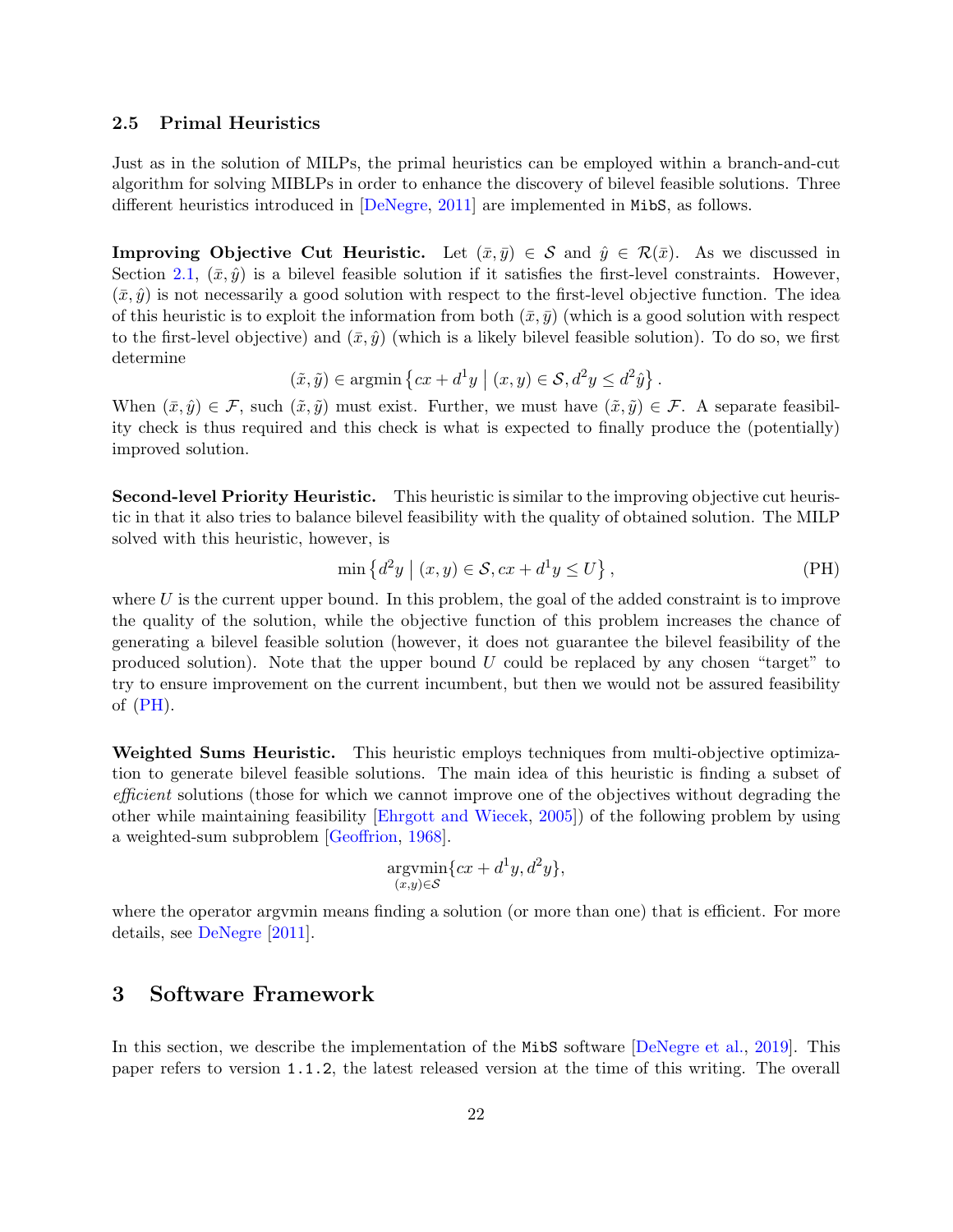algorithm employed in MibS combines the procedures described in Section [2](#page-11-0) in a fashion typical of existing branch-and-cut algorithms for other problems. In fact, MibS is built on top of BLIS, a parallel implementation of branch and cut for the solution of MILPs [\[Xu et al.,](#page-39-2) [2009\]](#page-39-2). In Section [3.1,](#page-22-0) we describe the class structure of the  $C++$  code that encapsulates the implementation. Furthermore, there are a number of important parameters, described in Section [3.2,](#page-23-0) that determine how the various components described in Section [2](#page-11-0) are coordinated. Although there are defaults that are set automatically after analyzing the structure of a particular instance, these parameters can and should be tuned for use in particular applications, Understanding their role in the algorithm is crucial to understanding the overall strategy, described in Section [3.3.](#page-26-0) Finally, in Section [3.4,](#page-28-1) we describe important implementational issues surrounding how the second-level problem is solved.

### <span id="page-22-0"></span>3.1 Design of MibS

We first briefly describe the overall design of the software. MibS is an open-source implementation in C++ of the branch-and-cut algorithm described in Section [3.3.](#page-26-0) In addition to a core library, MibS utilizes a number of other open-source packages available from the Computational Infrastructure for Operations Research (COIN-OR) repository [\[COIN-OR\]](#page-36-0). These packages include the following.

- The COIN-OR High Performance Parallel Search (CHiPPS) Framework [\[Ralphs et al.,](#page-38-8) [2004\]](#page-38-8), which includes a hierarchy of three libraries.
	- Abstract Library for Parallel Search (ALPS) [\[Xu and Ralphs,](#page-38-9) [2019a,](#page-38-9) [Xu et al.,](#page-38-10) [2005\]](#page-38-10): This project is utilized for managing the global branch and bound.
	- Branch, Constrain, and Price Software (BiCePS) [\[Ralphs et al.,](#page-38-8) [2004,](#page-38-8) [Xu and Ralphs,](#page-38-11) [2019b\]](#page-38-11): This project provides base classes for objects used in MibS.
	- BiCePS Linear Integer Solver (BLIS) [\[Xu et al.,](#page-39-2) [2009,](#page-39-2) [Xu and Ralphs,](#page-38-12) [2019c\]](#page-38-12): This project is the parallel MILP Solver framework from which MibS is derived.
- COIN-OR Linear Programming Solver (CLP) [\[Forrest,](#page-36-12) [2017b\]](#page-36-12): MibS employs this software for solving the LPs arising in the branch-and-cut algorithm.
- SYMPHONY [\[Ralphs et al.,](#page-38-13) [2019,](#page-38-13) Ralphs and Güzelsoy, [2005\]](#page-38-14): This software is used for solving the MILPs required to be solved in the branch-and-cut algorithm.
- COIN-OR Cut Generation Library (CGL) [\[Cgl\]](#page-36-13): Both MibS and SYMPHONY utilize this library to generate valid inequalities valid for MILPs.
- COIN-OR Open Solver Interface (OSI) [\[Osi\]](#page-37-15): This project is used for interfacing with solvers, such as SYMPHONY, Cbc and CPLEX.

MibS is comprised of a number of classes that are either specific to MibS, or are classes derived from a class in one of the libraries of CHiPPS. The main classes of MibS are as follows.

• MibSModel: This class is derived from the BlisModel class. It extracts and stores the model from the input files, which consist of an MPS file and an auxiliary information file. We refer the reader to the README file of MibS for a comprehensive description of the input file format.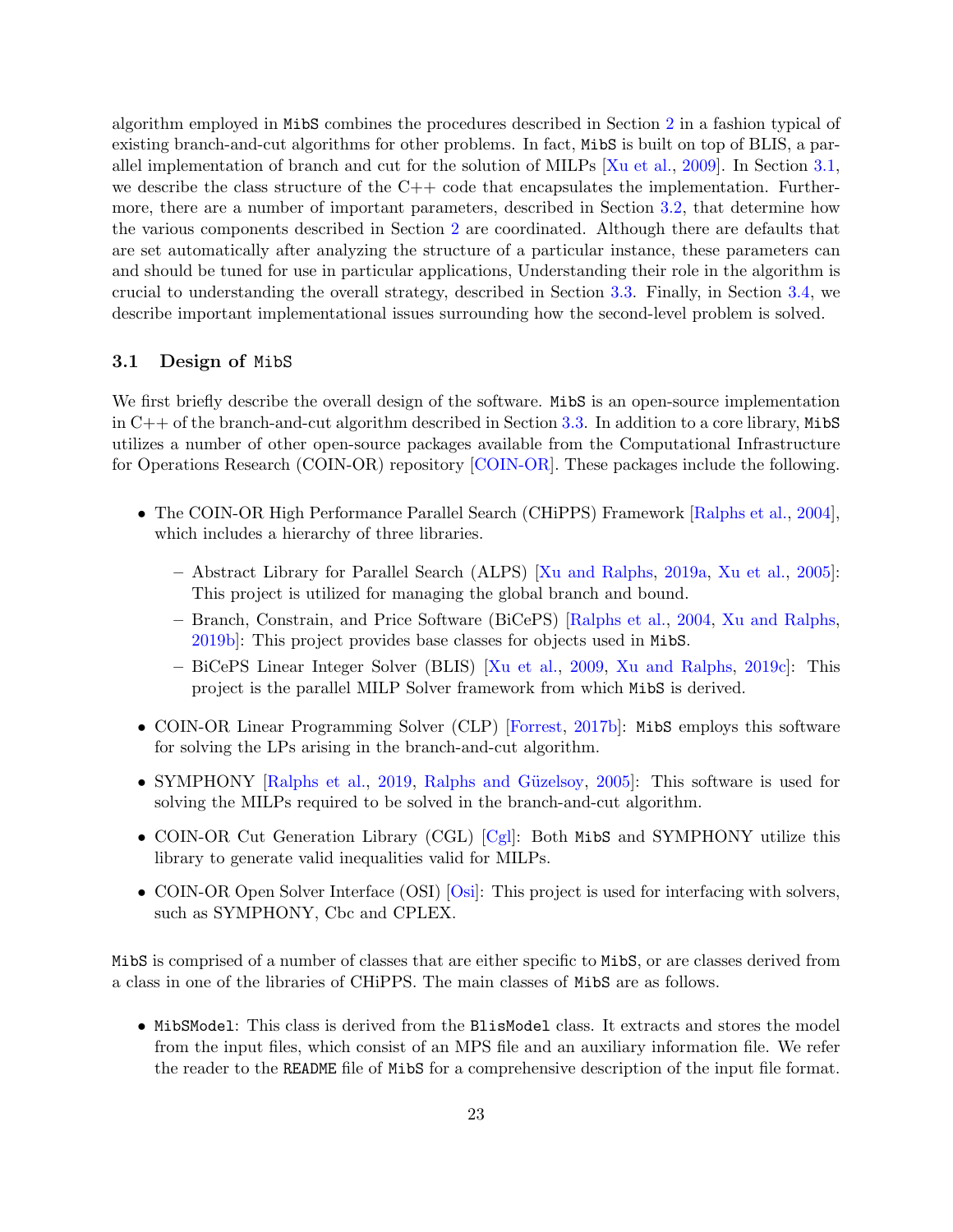- MibSBilevel: This class is specific to MibS and is utilized for checking the bilevel feasibility of solutions of the relaxation problem. Furthermore, this class finds the bilevel feasible solutions, as described in lines [18,](#page-27-0) [23](#page-27-1) and [28](#page-27-2) of Algorithm [1.](#page-27-3)
- MibSTreeNode: This class is derived from the class BlisTreeNode and contains the methods for processing the branch-and-bound nodes.
- MibSCutGenerator: This class is specific to MibS and contains the methods for generating the valid inequalities described in Section [2.4.](#page-18-0)
- MibSBranchStrategyXyz: These classes (one for each strategy MibS can use for selecting the final branching candidate: Pseudo, Strong, and Reliability) are derived from the parent classes BlisBranchStrategyXyz and contain the implementation used for selecting the final branching candidate.
- MibSHeuristic: This class is specific to MibS and contains the methods for generating heuristic solutions by employing the primal heuristics illustrated in Section [2.5.](#page-21-0)
- MibSSolution: This is a class derived from BlisSolution class and is utilized for storing the bilevel feasible solutions.

Since one important feature of a practical solver is ease of use, we have tried to make MibS as user-friendly as possible. Prior to the solution process, MibS analyzes the problem to determine its properties, e.g., the type of instance (interdiction or general), the type of variables present at each level (continuous, discrete, or binary) and signs of the coefficients in the constraint matrices. It then checks the parameters set by the user and modifies them if it determines that those values of parameters are not valid for this problem, informing the user of any change in the parameters. For example, MibS turns off any cuts selected by the user that are not valid for the instance to be solved.

## <span id="page-23-0"></span>3.2 Parameters

A wide range of parameters are available for controlling the algorithm.

Branching Strategy. There are several parameters that control the branching strategy. The main one is branchStrategy, which controls what variables we allow as branching candidates. The options are

- linking: Branch only on linking variables, as long as any such variable remains unfixed, with priority given to such variables with fractional values.
- fractional: Branch on any integer first- or second-level variable that has fractional value, as is traditional in solving MILPs.

We also have parameters for controlling the strategy by which the final branching candidate is selected (strong, pseudocost, reliability). The default is to use pseudocost scoring.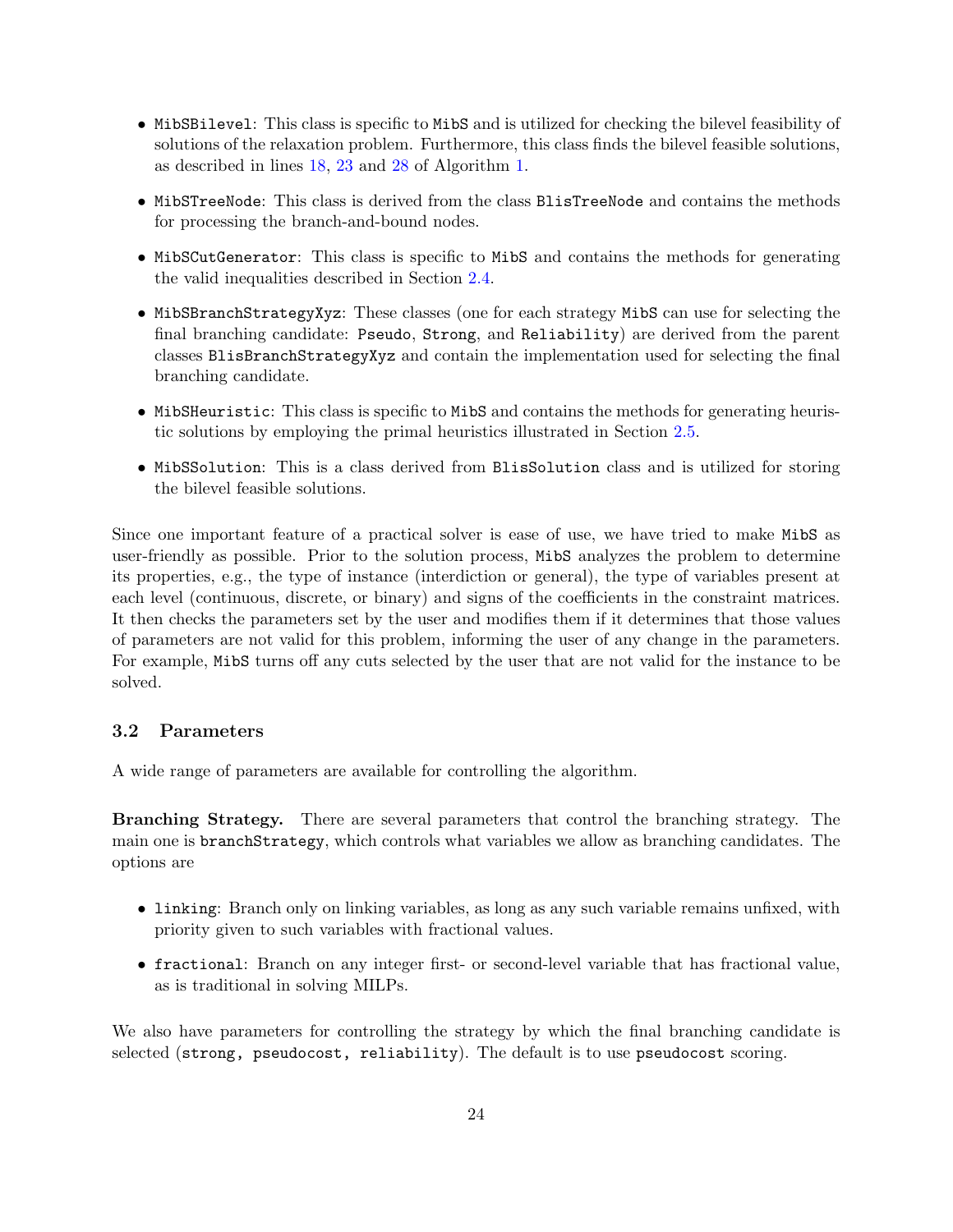Search Strategy. The search strategy used by MibS is controlled by ALPS, the underlying tree search framework. The default is the best-first strategy.

Cutting Strategy. There are parameters for the types of valid inequalities to generate and the strategy for when to generate them (only in the root node, periodically, etc.). Note that we are forced to generate cuts whenever there are no available branching candidates and the current node cannot be pruned. With branchStrategy set to linking, the parameters for solving problems [\(SL-MILP\)](#page-13-3) and [\(UB\)](#page-15-3) (which are described later) can be set so that a pure branch and bound is possible, but this is not possible for the fractional case. The default settings for cuts depends on the instance. MibS includes an automatic analyzer that determines which classes of cuts are applicable and likely to be effective for a given instance. The frequency of generation is selected automatically by default, based on statistics gathered during early stages, as is standard in many solvers.

Primal Heuristics. Types of primal heuristics to employ and the strategy for how often to employ them (see Section [2.5\)](#page-21-0). Only BLIS (generic MILP) heuristics are turned on by default.

Linking Solution Pool. There is a parameter useLinkingSolutionPool that determines whether to maintain a pool  $\mathcal L$  of linking solutions seen so far, as described earlier, in order to avoid solving identical instances of [\(SL-MILP\)](#page-13-3) and [\(UB\)](#page-15-3). When the parameter is set to True, we check  $\mathcal L$  before solving either of [\(SL-MILP\)](#page-13-3) or [\(UB\)](#page-15-3).

Each linking solution stored in  $\mathcal L$  is stored along with both a status tag and, if appropriate, an associated solution. The status tag is one of the following:

- secondLevelIsInfeasible: If the corresponding problem [\(SL-MILP\)](#page-13-3) is solved and it is infeasible.
- secondLevelIsFeasible: If the corresponding problem [\(SL-MILP\)](#page-13-3) is solved and it has an optimal solution, but problem [\(UB\)](#page-15-3) is not solved.
- UBIsSolved: If the corresponding problem [\(UB\)](#page-15-3) is solved.

All linking solutions are stored in a hash table in order to enable an efficient membership check.

Feasibility Check. The following binary parameters determine the strategy for when to solve the second-level problem [\(SL-MILP\)](#page-13-3) (for details on solution of the second-level problem, see Section [3.4\)](#page-28-1).

- solveSecondLevelWhenLVarsFixed: Whether to solve when  $l_{x_L}^t = u_{x_L}^t = x_L^t$  (linking variables fixed).
- $\bullet\,$  solveSecondLevelWhenLVarsInt: Whether to solve when  $x^t_L\in\mathbb{Z}^L.$
- solveSecondLevelWhenXVarsInt: Whether to solve when  $x^t \in X$ .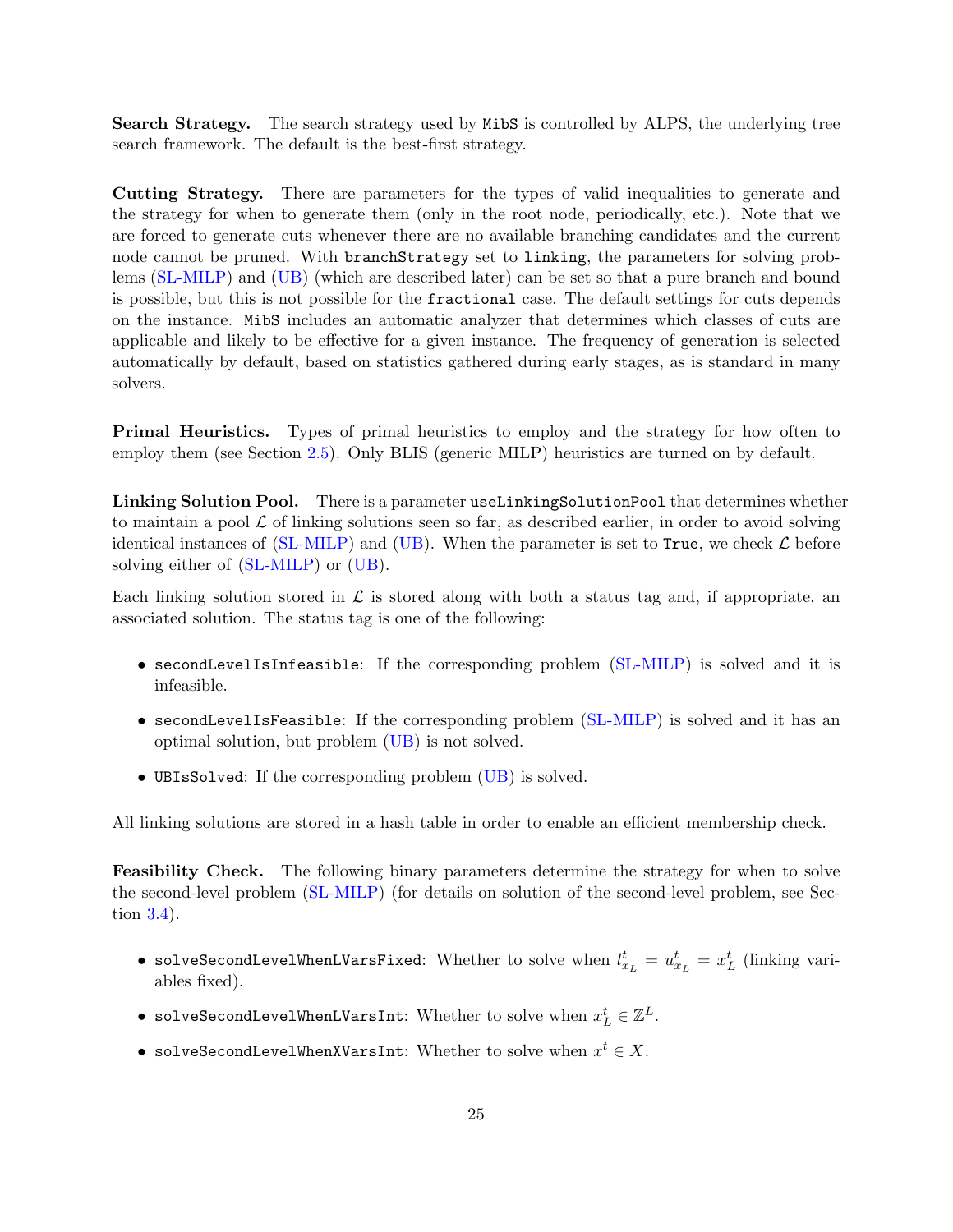• solveSecondLevelWhenXYVarsInt: Whether to solve when  $(x^t, y^t) \in X \times Y$ .

When problem [\(SL-MILP\)](#page-13-3) is solved, we have the following implications, depending on the result.

- If [\(SL-MILP\)](#page-13-3) is infeasible, then all solutions  $(x, y)$  with  $x_L = x_L^t$  are infeasible and can be removed from the feasible region of the relaxation either by generation of a cut or by branching. To avoid solving problems [\(SL-MILP\)](#page-13-3) for a different solution with the same linking part, the tuple  $[x_L^t, \texttt{secondLevelIsInfeasible}]$  can be added to the linking solution pool  $\mathcal{L}.$
- If  $(SL-MILP)$  has an optimal solution, we can avoid solving problem  $(SL-MILP)$  for any  $(x, y)$ for which  $x_L = x_L^t$  arising in the future by adding the tuple  $[x_L^t, {\tt secondLevelIsFeasible}]$ and the associated solution to  $(SL\text{-}MILP)$  to the linking solution pool  $\mathcal{L}$ .

Regardless of parameter settings, we must always solve [\(SL-MILP\)](#page-13-3) whenever  $(x^t, y^t) \in X \times Y$ ,  $x_L^t \notin \mathcal{L}$  (we have not previously solved [\(SL-MILP\)](#page-13-3) for  $x_L^t$ ), and there are no branching candidates. Clearly, if we have branching candidates, then we can avoid solution of [\(SL-MILP\)](#page-13-3) by branching. Similarly, if  $(x^t, y^t) \notin X \times Y$ , we can generate standard MILP cuts. Otherwise, we must have either

- branchStrategy is fractional, in which case we must solve [\(SL-MILP\)](#page-13-3) and then may either remove  $(x^t, y^t)$  by generating a valid inequality (if infeasible) or prune the node (if feasible).
- branchStrategy is set to linking and all linking variables are fixed, in which case we must also solve [\(UB\)](#page-15-3) (if [\(SL-MILP\)](#page-13-3) is feasible) and prune the node.

Computing Best UB. The following binary parameters determine when the problem [\(UB\)](#page-15-3) should be solved in order to compute the best bilevel feasible solution  $(x, y)$  with  $x_L = x_L^t$  (if such solution exists).

- $\bullet$  computeBestUBWhenLVarsFixed: Whether to solve when  $l_{x_L}^t = u_{x_L}^t = x_L^t$ .
- $\bullet$  computeBestUBWhenLVarsInt: Whether to solve when  $x_L^t \in \mathbb{Z}^L$ .
- computeBestUBWhenXVarsInt: Whether to solve when  $x^t \in X$ .

After solving [\(UB\)](#page-15-3), we know that no solution  $(x, y)$  with  $x_L = x_L^t$  can be improving and thus, all such solutions can be removed either by generation of a cut or by branching. To avoid solv-ing problem [\(UB\)](#page-15-3) for any solutions  $(x, y)$  arising in the future for which  $x_L = x_L^t$ , the tuple  $[x_L^t, \texttt{secondLevelIsFeasible}]$  should be replaced with the tuple  $[x_L^t, \texttt{UBIsSolved}]$  and the associated solution stored in the linking solution pool  $\mathcal{L}$ .

Note that it would be possible to solve  $(UB<sup>t</sup>)$  $(UB<sup>t</sup>)$  rather than  $(UB)$  if the goal were only to prune the node. Solving [\(UB\)](#page-15-3) (which may not be much more difficult) allows us to exploit the solution information globally through the linking solution pool.

Regardless of parameter setting, we must always solve problem [\(UB\)](#page-15-3) (if it has not been previously solved for  $x_L^t$ ) when (i) branchStrategy is linking, (ii)  $(x^t, y^t) \in X \times Y$  and is bilevel infeasible and (iii) all linking variables are fixed. This does not mean that in this case, solving problem [\(UB\)](#page-15-3) (and further fathoming node  $t$ ) is the only algorithmic option, as explained in Section [2.3.](#page-16-0)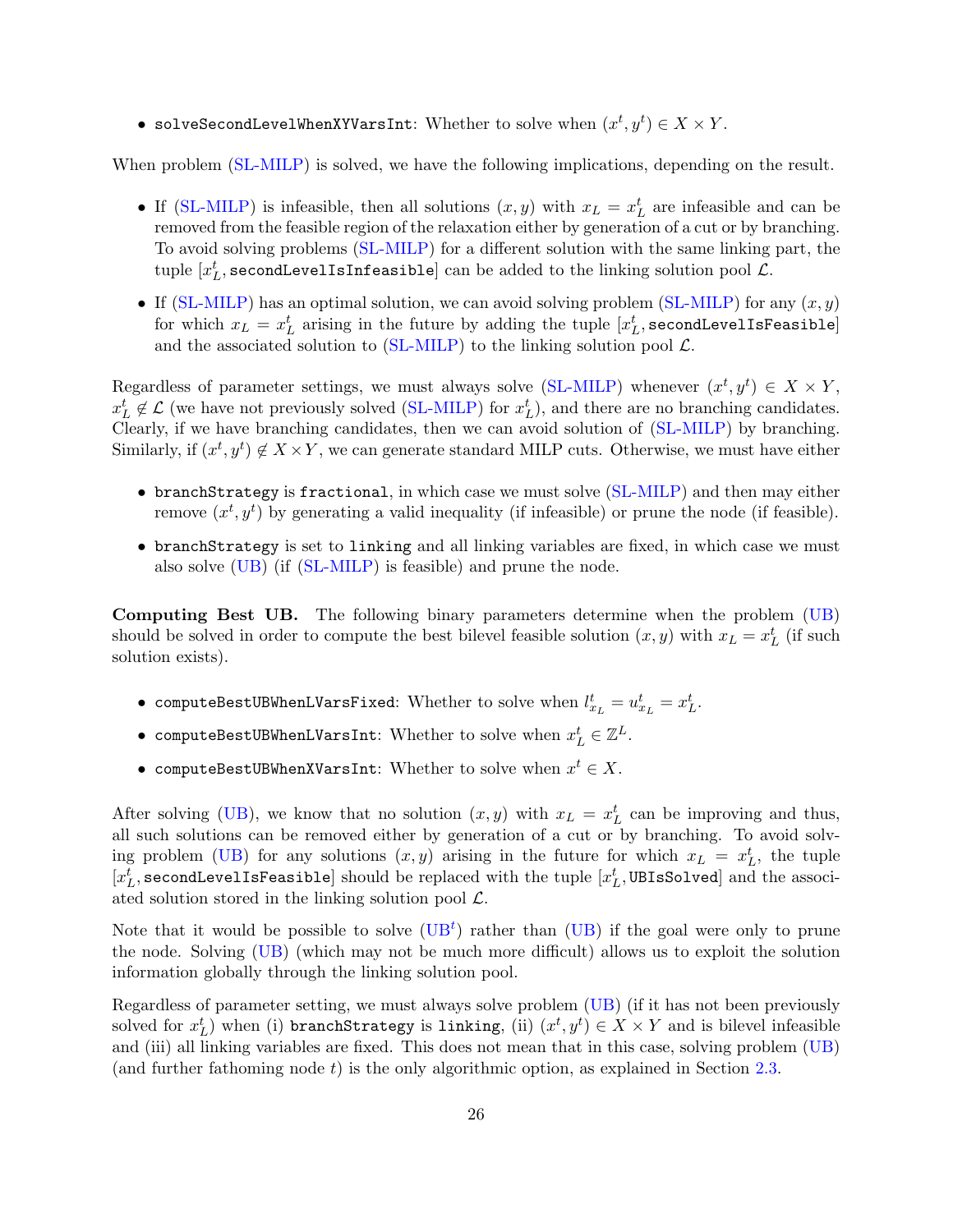## <span id="page-26-0"></span>3.3 Outline of the Algorithm

Algorithm [1](#page-27-3) gives the general outline of the node processing loop in this branch-and-cut algorithm. Note that for simplicity, the algorithm as stated assumes that the linking pool is used, though the option of not using this pool is also provided. In almost all cases, use of the linking pool is advantageous (see Section [4.3\)](#page-32-0). At a high level, the procedure consists of the following steps.

- 1. Solve the relaxation  $(LR^t)$  $(LR^t)$  (line [3\)](#page-27-4) and prune the node (lines [5–](#page-27-5)[6\)](#page-27-6) if either
	- $(LR<sup>t</sup>)$  $(LR<sup>t</sup>)$  is infeasible;
	- $L^t \geq U$ ; or
	- $x_L$  is fixed and it has been stored in set  $\mathcal L$  with either secondLevelIsInfeasible or UBIsSolved tags.
- 2. If [\(SL-MILP\)](#page-13-3) was not previously solved with respect to  $x_L^t$ , then depending on  $(x^t, y^t)$  and the parameter settings, we may next solve it (lines [7–](#page-27-7)[8\)](#page-27-8).
	- [\(SL-MILP\)](#page-13-3) is infeasible  $\Rightarrow x^t \notin \mathcal{F}_1$  (line [9\)](#page-27-9)
		- Add  $[x_L^t, \texttt{secondLevelIsInfeasible}]$  to  $\mathcal L$  (line [10\)](#page-27-10).
		- If  $x_L$  is fixed, fathom node t (lines [11](#page-27-11)[–12\)](#page-27-12).
	- [\(SL-MILP\)](#page-13-3) is feasible  $\Rightarrow$  add  $[x_L^t,$  secondLevelIsFeasible] to  $\mathcal L$  (lines [13–](#page-27-13)[14\)](#page-27-14).
- 3. If [\(SL-MILP\)](#page-13-3) was solved now or previously and is feasible (line [15\)](#page-27-15), we have either
	- $(x^t, y^t) \in \mathcal{F} \Rightarrow$  update U and fathom node t (lines [17](#page-27-16)-19).
	- $(x^t, y^t) \notin \mathcal{F}$ 
		- Update U if  $(x^t, \hat{y}^t) \in \mathcal{F}$  (in case of not solving [\(UB\)](#page-15-3)) (lines [27–](#page-27-18)[28\)](#page-27-2) and eliminate  $(x^t, y^t)$  (lines [29–](#page-27-19)[34\)](#page-27-20).
		- If [\(UB\)](#page-15-3) was not previously solved with respect to  $x_L^t$ , then depending on  $(x^t, y^t)$ and the parameter settings, we may solve it (lines [20–](#page-27-21)[21\)](#page-27-22).
			- ∗ [\(UB\)](#page-15-3) is feasible ⇒ update U (lines [22–](#page-27-23)[23\)](#page-27-1).
			- \* Remove  $[x^t_L, \texttt{secondLevelIsFeasible}]$  from set  $\mathcal L$  and add  $[x^t_L, \texttt{UBIsSolved}]$ (line [24\)](#page-27-24).
			- ∗ If x<sup>L</sup> is fixed, fathom node t (lines [25](#page-27-25)[–26\)](#page-27-26).
- 4. Finally, we must either branch or remove  $(x^t, y^t)$  by adding valid inequalities (lines [29](#page-27-19)[–34\)](#page-27-20).
	- If there are no branching candidates, then we must remove  $(x^t, y^t)$  by adding valid inequalities (lines [29–](#page-27-19)[30\)](#page-27-27).
	- If [\(SL-MILP\)](#page-13-3) was not solved now or previously, we must branch if  $(x^t, y^t) \in X \times Y$ (lines [31](#page-27-28)[–32\)](#page-27-29).
	- Otherwise, we have the choice of either adding valid inequalities or branching (lines  $33-$ [34\)](#page-27-20).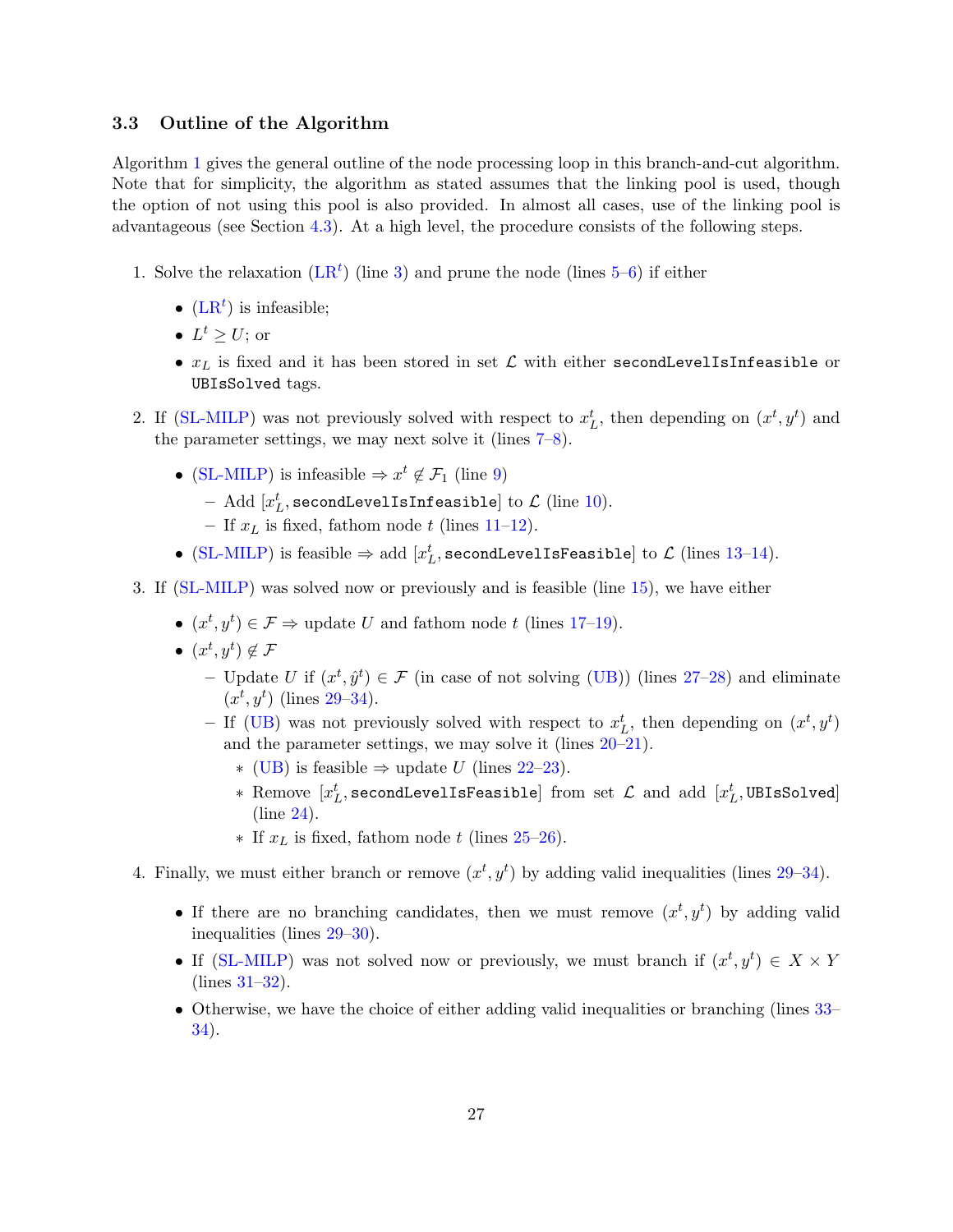<span id="page-27-30"></span><span id="page-27-29"></span><span id="page-27-28"></span><span id="page-27-27"></span><span id="page-27-26"></span><span id="page-27-25"></span><span id="page-27-24"></span><span id="page-27-23"></span><span id="page-27-22"></span><span id="page-27-21"></span><span id="page-27-20"></span><span id="page-27-19"></span><span id="page-27-18"></span><span id="page-27-17"></span><span id="page-27-16"></span><span id="page-27-15"></span><span id="page-27-14"></span><span id="page-27-13"></span><span id="page-27-12"></span><span id="page-27-11"></span><span id="page-27-10"></span><span id="page-27-9"></span><span id="page-27-8"></span><span id="page-27-7"></span><span id="page-27-6"></span><span id="page-27-5"></span><span id="page-27-4"></span><span id="page-27-3"></span><span id="page-27-2"></span><span id="page-27-1"></span><span id="page-27-0"></span>Algorithm 1: Node processing loop in MibS **Input** : [Set  $\mathcal{L}, U$ ] Output: [Set  $\mathcal{L}, U, L^t, U^t$ ] 1 branch  $\leftarrow$  False, $L^t \leftarrow -\infty, U^t \leftarrow \infty$ <sup>2</sup> while branch is False do  $\mathbf{s}$  Solve  $(LR^t)$  $(LR^t)$ 4  $L^t \leftarrow$  The optimal value of  $(LR^t)$  $(LR^t)$ 5 if  $(LR^t)$  $(LR^t)$  is infeasible or  $L^t \geq U$  or  $(l_{x_L}^t = u_{x_L}^t \text{ and } ([x_L^t, \text{secondLevelIsInfeasible}] \in \mathcal{L} \text{ or } [x_L^t, \text{UBIsSolved}] \in \mathcal{L})) \text{ then}$  $\bullet$  | Fathom node t  $\begin{array}{cc} \texttt{7} & \end{array} \quad \text{if} \; \left[x_{L}^{t}, \cdot\right] \not\in \mathcal{L} \; \textbf{and}$  $((\texttt{branchStrategy}\text{ is linking and } (x^t,y^t)\in X\times Y \text{ and } l^t_{x_L}=u^t_{x_L}) \textbf{ or }$ (branchStrategy is fractional and  $(x^t, y^t) \in X \times Y$ ) or  $(\texttt{solveSecondLevelWhen} \texttt{XYVarsInt}~\textbf{and}~ (x^t, y^t) \in X \times Y) \textbf{ or }$ (solveSecondLevelWhenXVarsInt and  $x^t \in X)$  or  $($ solveSecondLevelWhenLVarsInt and  $x_L \in \mathbb{Z}^L)$ or  $(\verb|solveSecondLevelWhenLVarsFixed and $l^t_{x_L} = u^t_{x_L})\big)$  then 8 Solve [\(SL-MILP\)](#page-13-3) to find  $\phi(A^2x^t)$  $9$  | if [\(SL-MILP\)](#page-13-3) is infeasible then  $\begin{array}{|c|c|c|}\hline \text{\bf{10}} & & \end{array} \begin{array}{|c|c|c|}\hline \rule{0pt}{16pt} & & \end{array} \mathcal{L} \leftarrow \mathcal{L} \cup [x^t_L, \text{secondLevelIsInfeasible}] \end{array}$  $\begin{array}{|c|c|c|}\hline \textbf{11} & & \textbf{if} & l_{x_L}^t = u_{x_L}^t\ \hline \end{array} \textbf{then}$  $\begin{array}{c|c|c|c|c} \n\textbf{12} & \textbf{12} & \textbf{13} & \textbf{14} \\ \n\end{array}$  Fathom node t  $13$  else  $\begin{array}{c|c} \texttt{14} & \end{array} \begin{array}{c} \end{array} \begin{array}{c} \end{array} \begin{array}{c} \rule{0pt}{12pt} \begin{array}{c} \rule{0pt}{12pt} \end{array} \begin{array}{c} \end{array} \begin{array}{c} \hspace{-3pt} \end{array} \mathcal{L} \leftarrow \mathcal{L} \cup [x^{t}_{L}, \texttt{secondLevelIsFeasible}] \end{array}$  $\texttt{if}~~ [x_{L}^{t}, \texttt{secondLevelIsFeasible}] \in \mathcal{L} ~\textbf{or}~ [x_{L}^{t}, \texttt{UBIsSolved}] \in \mathcal{L} ~\textbf{then}$ 16  $\int \hat{y}^t \leftarrow$  The optimal solution of [\(SL-MILP\)](#page-13-3) 17 **if**  $(x^t, y^t) \in \mathcal{F}$  then 18  $\left| \quad \right| \quad U^t \leftarrow cx^t + d^1y^t, \, U \leftarrow \min\{U, U^t\}$  $19$  | Fathom node t  $\quad \text{ 20 } \quad \Big| \quad \text{ if } \left[ x_L^t, \text{UBIsSolved} \right] \not \in \mathcal{L} \text{ and }$  $((\mathtt{branchStrategy}\text{ is linking and } (x^t,y^t)\in X\times Y\text{ and }l^t_{x_L}=u^t_{x_L})\text{ or }% \mathcal{A}\rightarrow \mathcal{A}\text{ and }l^t_{x_L}=u^t_{x_L}$  $(\texttt{computeBestUBWhenXVarsInt}\; \textbf{and}\; x^t \in X) \; \textbf{or}$  $(\texttt{computeBestUBWhenLVarsFixed and } l_{x_L}^t = u_{x_L}^t) \textbf{ or }$ (computeBestUBWhenLVarsInt)) then  $21$  | Solve [\(UB\)](#page-15-3)  $22$  if [\(UB\)](#page-15-3) is feasible then 23 | | |  $U \leftarrow min\{U, \text{optimal value of (UB)}\}$  $U \leftarrow min\{U, \text{optimal value of (UB)}\}$  $U \leftarrow min\{U, \text{optimal value of (UB)}\}$  $\begin{array}{c|c|c} \text{24} & & \mathcal{L} \leftarrow \mathcal{L} \setminus [x_L^t, \text{secondLevelIsFeasible}], \mathcal{L} \leftarrow \mathcal{L} \cup [x_L^t, \text{UBIsSolved}] \end{array}$  $\begin{array}{|c|c|c|}\hline \text{ } & \text{ } \text{ } & \text{ } \text{ } & \text{ } \text{ } & \text{ } \text{ } & \text{ } \text{ } & \text{ } \text{ } & \text{ } \text{ } & \text{ } \text{ } \text{ } & \text{ } \text{ } \text{ } & \text{ } \text{ } & \text{ } \text{ } \text{ } & \text{ } \text{ } \text{ } & \text{ } \text{ } & \text{ } \text{ } & \text{ } \text{ } & \text{ } \text{ } & \text{ } \text{ } & \text{ } \text{ } & \text{ } \text{ } & \text{ } \text{ } & \text{ }$  $\begin{array}{|c|c|c|c|c|c|c|c|c|} \hline \text{26} & & \text{Fathom node } t \\\hline \end{array}$  $\begin{array}{|c|c|} \textbf{27} & \textbf{else} \textbf{ if } (x^t, \hat{y}^t) \in \mathcal{F} \textbf{ then} \end{array}$  $\texttt{28} \quad | \quad | \quad U \leftarrow \min\{U, c x^t + d^1 \hat{y}^t\}$ 29 if branchStrategy is fractional and  $(x^t, y^t) \in X \times Y$  then **30** Remove  $(x^t, y^t)$  by generating a cut  $\quad \text{else if} \,\, \left[x_{L}^{t}, \cdot\right] \not\in \mathcal{L} \text{ and } \left(x^{t}, y^{t}\right) \in X \times Y \text{ then}$  $32$  | | branch  $\leftarrow$  True <sup>33</sup> else **34** Remove  $(x^t, y^t)$  by generating a cut or branch  $\leftarrow$  True 28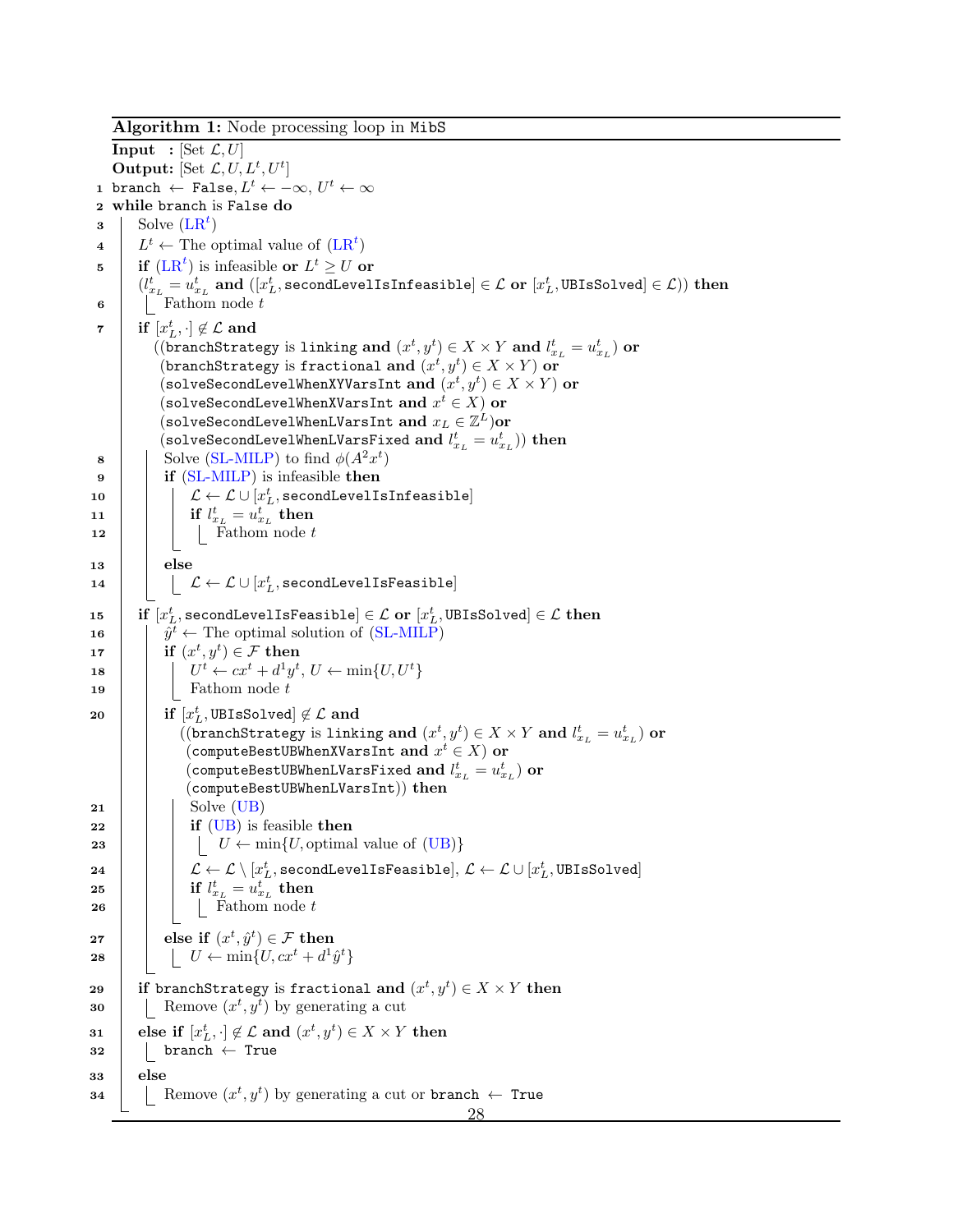In the case of not using the linking solution pool, the structure of algorithm is similar to Algorithm [1,](#page-27-3) but differs in the steps where information from the linking solution pool is exploited or new information is added to this pool. For example, the lines [10,](#page-27-10) [14](#page-27-14) and [24](#page-27-24) are eliminated and the lines [5,](#page-27-5) [7,](#page-27-7) [15](#page-27-15) and [20](#page-27-21) are modified.

As mentioned earlier, this algorithm can be adapted for other risk functions. For example, the pessimistic risk function [\(RF-PES\)](#page-3-1) can be accommodated with a few modifications as follows. The same relaxation is used, but the feasibility check is slightly different. At node t, if  $(x^t, y^t) \notin X \times Y$ , it is infeasible and should be removed, as usual. Otherwise, we compute  $\phi(A^2x^t)$  and check whether  $d^2y^t = \phi(A^2x^t)$ . If  $d^2y^t > \phi(A^2x^t)$ ,  $(x^t, y^t)$  is infeasible, as in the optimistic case, but  $d^2y^t = \phi(A^2x^t)$ does not guarantee its feasibility. Feasibility of  $(x^t, y^t)$  must be verified by also ensuring that  $d^1y^t$ is equal to the optimal value of the MILP

$$
\max\left\{d^1y \mid y \in \mathcal{P}_1(x^t) \cap \mathcal{P}_2(x^t) \cap Y, d^2y \leq \phi(A^2x^t)\right\}.
$$

Finding the best feasible solution with  $x_L = \gamma \in \mathbb{Z}^L$  requires solving a new bilevel problem and its details are beyond the scope of this paper. To avoid this, the fractional branching strategy can be used instead.

#### <span id="page-28-1"></span>3.4 Solving the Second-level Problem

It is evident that in most cases, much (if not most) of the computational effort in executing the algorithm arises from the time required to solve [\(SL-MILP\)](#page-13-3) and [\(UB\)](#page-15-3) (See Table [2\)](#page-33-0). A major focus of ongoing work, therefore, is the development of methodology to reduce the time spent solving these problems.

In closely related work on solving two-stage stochastic mixed integer optimization problems, methodology for warm-starting the solution process of an MILP using information derived from previously solved instances has been developed. [Hassanzadeh and Ralphs](#page-37-16) [\[2014\]](#page-37-16) described a method for solving a sequence of MILPs differing only in the right-hand side. It is shown that a sequence of such solves can be performed within a single branch-and-bound tree, with each solve starting where the previous one left off. Under mild conditions, this method can be used to construct a complete description of the value function  $\phi$ . This method of solving such a sequence of MILPs has been implemented within the SYMPHONY MILP solver [\[Ralphs et al.,](#page-38-13) [2019,](#page-38-13) Ralphs and Güzelsoy, [2006,](#page-38-15) [2005\]](#page-38-14), which is one of several supported solvers that can be used for solution of [\(SL-MILP\)](#page-13-3) and [\(UB\)](#page-15-3) within MibS. Other supported solvers include CPLEX [\[CPLEX\]](#page-36-14) and Cbc [\[Forrest,](#page-36-15) [2017a\]](#page-36-15). The parameter feasCheckSolver determines which MILP solver to be employed.

## <span id="page-28-0"></span>4 Computational Results

A number of experiments were conducted to evaluate the impacts of the various algorithmic options provided by MibS. The parameters investigated in this section are

- The parameters that determine when the problems [\(SL-MILP\)](#page-13-3) and [\(UB\)](#page-15-3) should be solved.
- The parameter that determines the branching strategy.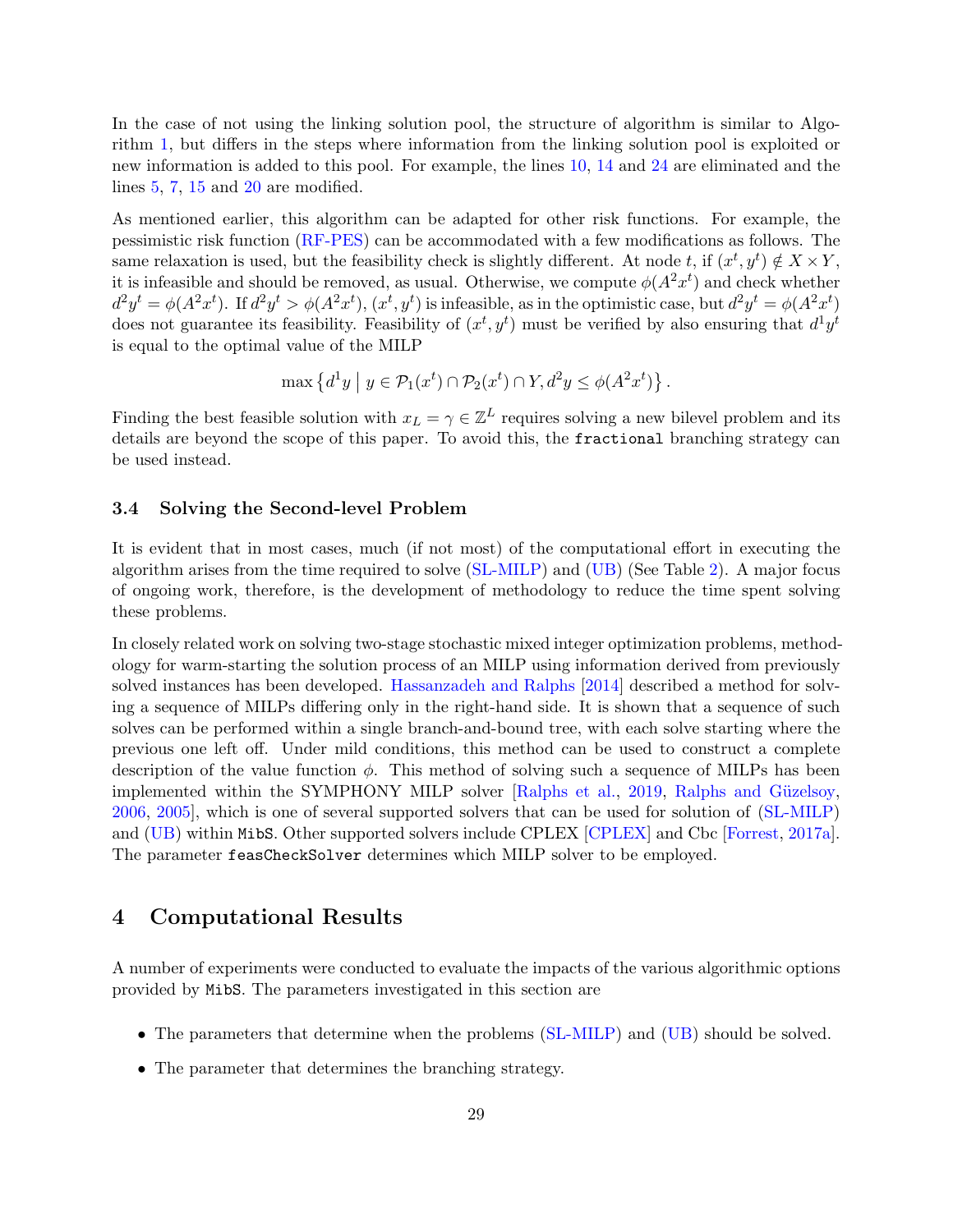- The parameter that determines whether to use the linking solution pool or not.
- The parameters that determine whether to use the primal heuristics or not.

Because of space constraints and to allow more in-depth analysis, testing of the effectiveness of various classes of valid inequalities and parameters for controlling them is not included here, but will be the subject of a future study. Three different data sets (171 instances in total) were employed in our experiments as follows.

- IBLP-DEN: This set was generated by [DeNegre](#page-36-2)  $[2011]$ , and contains 50 instances with 15–20 integer variables and 20 constraints, all at the second level.
- IBLP-FIS: This is a selected set of 21 of the instances generated by [Fischetti et al.](#page-36-8) [\[2018\]](#page-36-8). These instances originate from MILPLIB 3.0 [\[Bixby et al.,](#page-36-16) [1998\]](#page-36-16) and all variables are binary and all constraints are at the second level.
- MIBLP-XU: This set was introduced by [Xu and Wang](#page-38-5) [\[2014\]](#page-38-5) and includes 100 randomlygenerated instances. In these problems, all first-level variables are integer with upper bound 10, while the second-level variables are continuous with probability 0.5. The number of firstand second-level variables are equal and  $n_1$  is in the range of  $10 - 460$  with an increments of 50. Furthermore, the number of first-level and second-level constraints are equal to  $0.4n_1$ . To have specific bounds on all integer variables, we added the very loose upper bound 1500 for all integer second-level variables in converting these instances to the MibS format.

<span id="page-29-0"></span>Table [1](#page-29-0) summarizes the properties of the data sets. Note that in the described data sets, all first-level variables are linking.

| Data Set        | First-level<br>Vars Num | Vars Num | Cons Num | Second-level First-level Second-level First-level Second-level<br>Cons Num | Vars Type | Vars Type               | <b>Size</b> |
|-----------------|-------------------------|----------|----------|----------------------------------------------------------------------------|-----------|-------------------------|-------------|
| <b>IBLP-DEN</b> | $5 - 15$                | $5 - 15$ |          | 20                                                                         | discrete  | discrete                | 50          |
| <b>IBLP-FIS</b> | 4-2481                  | 2-2480   |          | 16-4944                                                                    | binary    | binary                  | 21          |
| MIBLP-XU        | 10-460                  | 10-460   | 4-184    | 4-184                                                                      | discrete  | continuous,<br>discrete | 100         |

Table 1: The summary of data sets

All computational results we report were generated on compute nodes running the Linux (Debian 8.7) operating system with dual AMD Opteron 6128 processors and 32 GB RAM and all experiments were run sequentially. The time limit was 3600 seconds and the pseudocost branching strategy was used to choose the best variable among the branching candidates for all experiments. In all numerical experiments, the generation of generic MILP cuts by the Cut Generation Library [\[Cgl\]](#page-36-13) was disabled, since these cuts seem unlikely to be effective in addition to the classes specific to MIBLPs and their integration can cause other algorithmic issues that would first need to be addressed. SYMPHONY was employed as the MILP solver (preprocessing and primal heuristics were turned off) in all experiments, unless otherwise noted. In all experiments, the integer no-good cut was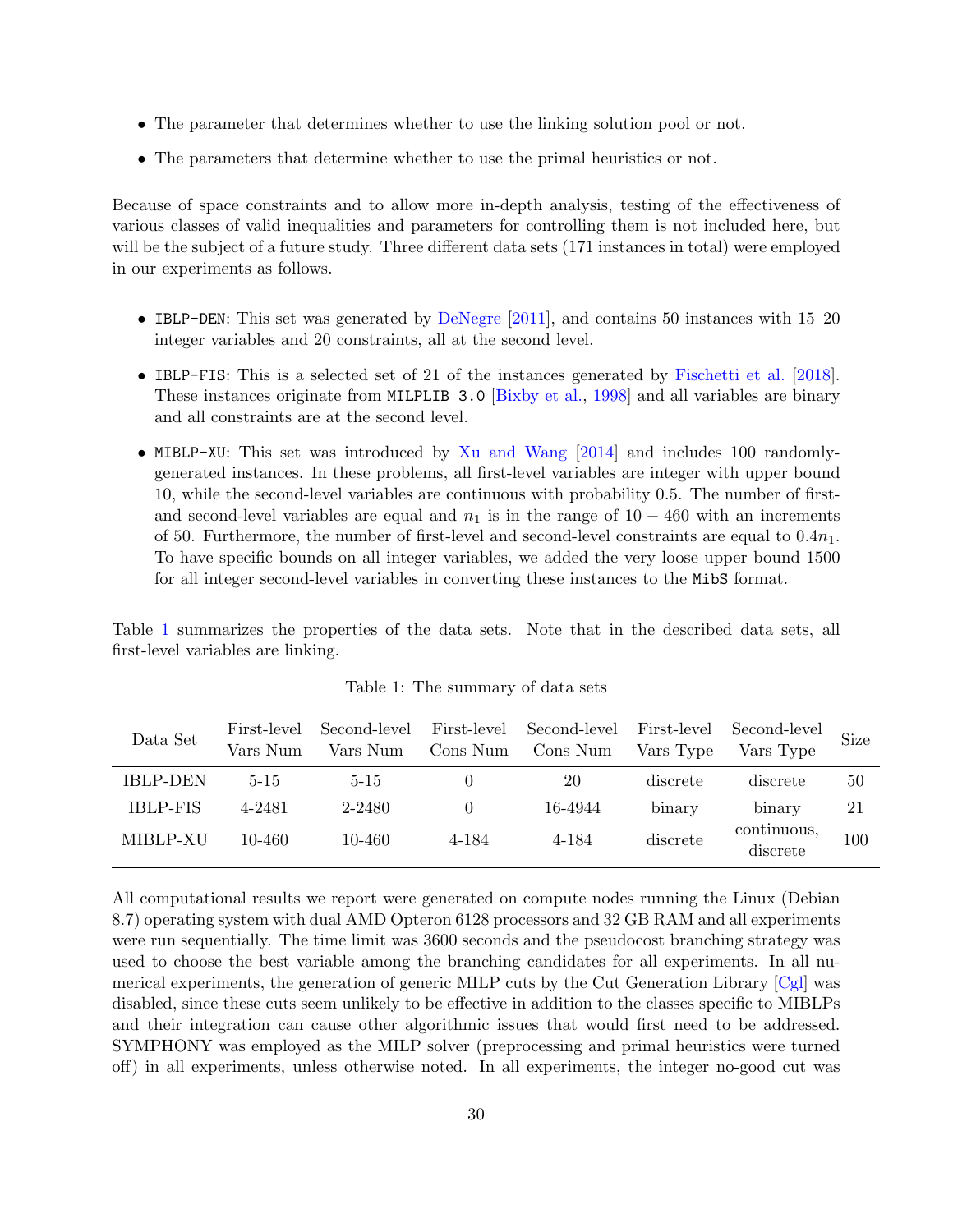employed for solving the instances of IBLP-DEN and IBLP-FIS sets, and the problems belonging to the MIBLP-XU set were solved by using the hypercube intersection cut. Furthermore, all primal heuristics of MibS were disabled in the numerical experiments except as otherwise noted, since these have in general also not proven to be very effective.

All instances were initially solved by all methods described in Sections [4.1–](#page-30-0)[4.3](#page-32-0) below, but in plotting performance profiles, we chose the 125 problems that could be solved by at least one method in 3600 seconds and whose solution time exceeds 5 seconds for at least one method. This test set was used for all plots and tables shown in Section [4.](#page-28-0) The details of the results employed for plotting all of these figures and tables, are shown in the appendix (the reported running times do not include the required time for reading the instances).

## <span id="page-30-0"></span>4.1 Impact of Strategy for Solving [\(SL-MILP\)](#page-13-3) and [\(UB\)](#page-15-3)

In order to evaluate the impacts of the parameters for solving problems [\(SL-MILP\)](#page-13-3) and [\(UB\)](#page-15-3), we employed five different methods:

- whenLInt-LInt: Problems [\(SL-MILP\)](#page-13-3) and [\(UB\)](#page-15-3) were both solved only when  $x_L^t \in \mathbb{Z}^L$ , i.e., the parameters solveSecondLevelWhenLVarsInt and computeBestUBWhenLVarsInt were set to true.
- whenLInt-LFixed: Problem [\(SL-MILP\)](#page-13-3) was solved when  $x_L^t \in \mathbb{Z}^L$  and problem [\(UB\)](#page-15-3) was solved when all linking variables are fixed, i.e., the parameters solveSecondLevelWhenLVarsInt and computeBestUBWhenLVarsFixed were set to true.
- whenLFixed-LFixed: Problems [\(SL-MILP\)](#page-13-3) and [\(UB\)](#page-15-3) were both solved only when linking variables were fixed, i.e., solveSecondLevelWhenLVarsFixed and computeBestUBWhenLVarsFixed were set to true.
- whenXYInt-LFixed: Problem [\(SL-MILP\)](#page-13-3) was solved only when  $(x^t, y^t) \in X \times Y$  and problem [\(UB\)](#page-15-3) was solved only when, in addition, all linking variables were fixed, i.e., the parameters solveSecondLevelWhenXYVarsInt and computeBestUBWhenLVarsFixed were set to true.
- whenXYIntOrLFixed-LFixed: Problem [\(SL-MILP\)](#page-13-3) was only solved when  $(x^t, y^t) \in X \times Y$  or all linking variables were fixed and problem [\(UB\)](#page-15-3) was solved only whenever all linking variables are fixed, i.e., solveSecondLevelWhenXYVarsInt, solveSecondLevelWhenLVarsFixed and computeBestUBWhenLVarsFixed were set to true.

In this first set of experiments, the branchStrategy was set to linking and useLinkingSolutionPool was set to true. The performance profiles shown in Figure [2](#page-31-0) compare the solution time of the five described methods.

Figure [2a](#page-31-0) shows the results for the IBLP-DEN and IBLP-FIS sets and Figure [2b](#page-31-0) shows the results for the MIBLP-XU set. These figures show the superiority of whenLFixed-LFixed and whenXYIntOrLFixed-LFixed over the other three methods, with roughly the same performance for each. Based on these results, the settings for whenXYIntOrLFixed-LFixed have been chosen as the default setting for MibS and in the remainder of these experiments unless otherwise noted.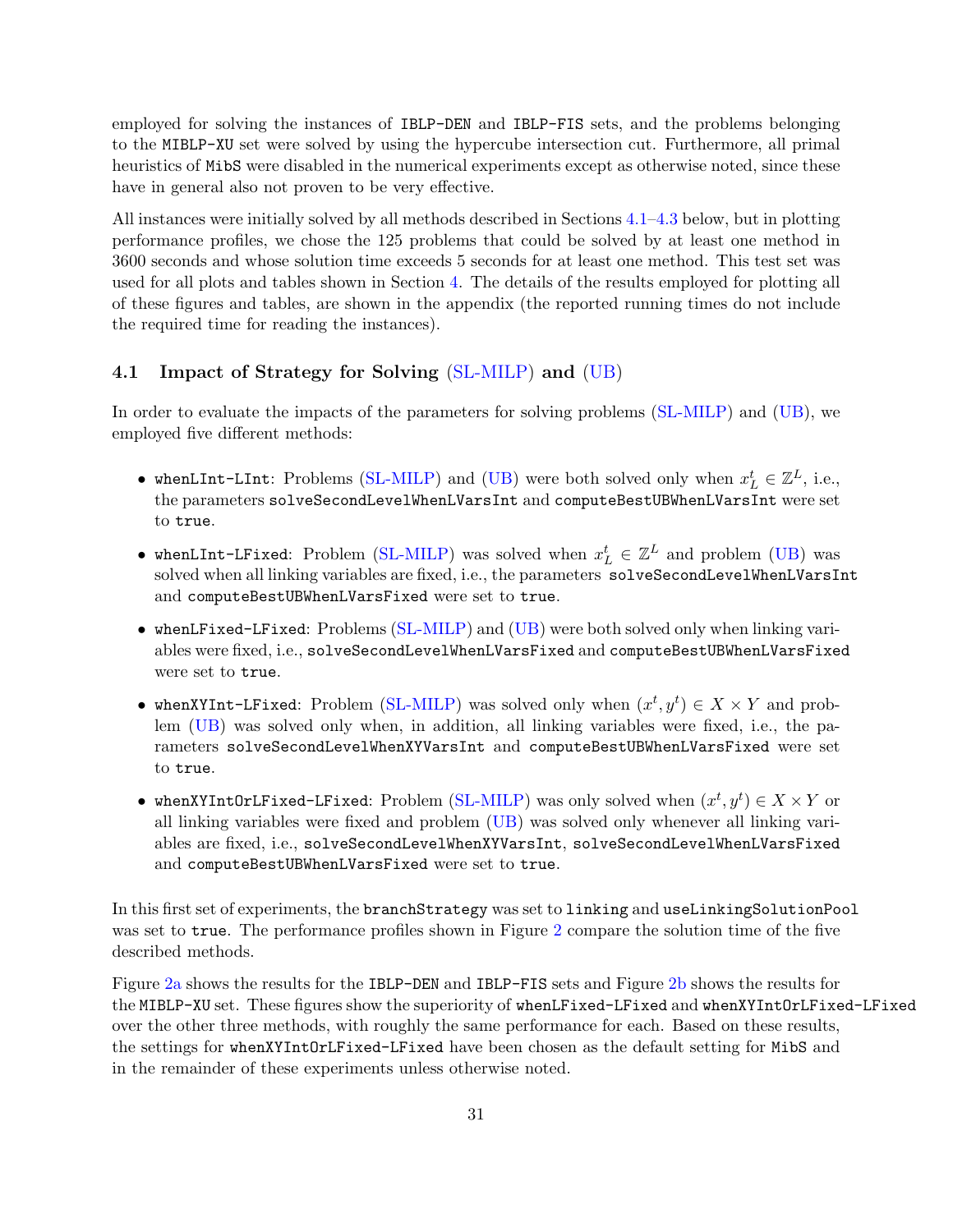<span id="page-31-0"></span>

Figure 2: Impact of the parameters for solving problems [\(SL-MILP\)](#page-13-3) and [\(UB\)](#page-15-3).

## 4.2 Impact of Branching Strategy

As mentioned earlier, the branchStrategy parameter controls which variables are considered branching candidates and can be set to fractional and linking. In order to evaluate the effect of the parameter, we compared the performance of these two methods. The linking solution pool was used in both cases.

In initial testing, we observed a possible relationship between the number of integer first- and second-level variables and the performance of branching strategies. Hence, we further analyzed the results by dividing them into two separate sets with  $r_1 \le r_2$  (27 instances) and  $r_1 > r_2$  (98 instances). Figure [3](#page-31-1) shows the performance profiles for these two sets with the solution time as the performance measure.

<span id="page-31-1"></span>

Figure 3: Impact of the branchStrategy parameter.

Figure [3a](#page-31-1) shows that linking generally performed better when  $r_1 \leq r_2$ , while Figure [3b](#page-31-1) indicates that the fractional branching strategy performed better when  $r_1 > r_2$ . Based on these results, the default value of branchStrategy parameter in MibS has been set to linking and fractional for the instances with  $r_1 \le r_2$  and  $r_1 > r_2$ , respectively. In general, it would not be easy to predict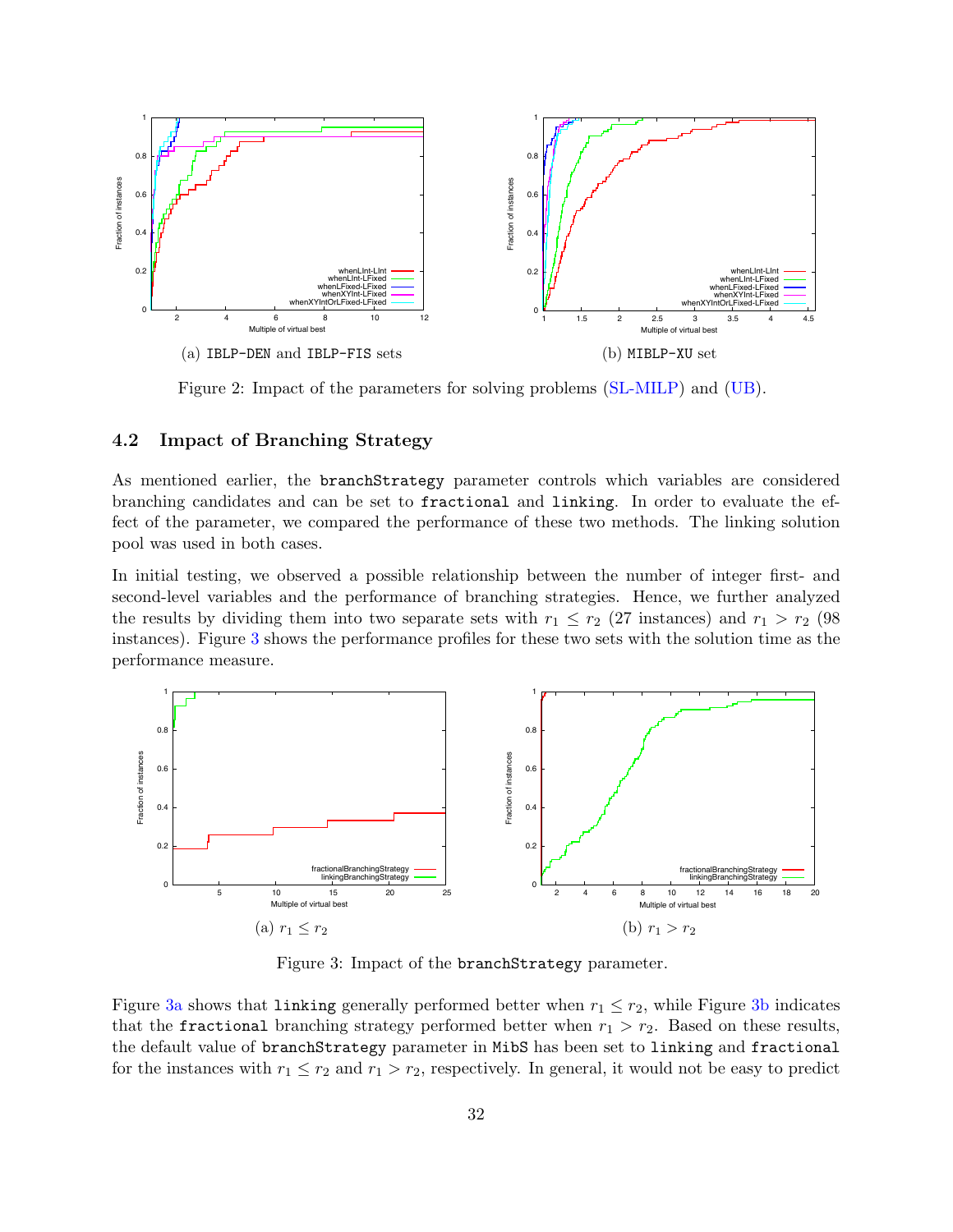which branching strategy will behave better for a particular given instance, but it is intuitive that when  $r_1 \ll r_2$ , the linking strategy would be better.

## <span id="page-32-0"></span>4.3 Impact of Linking Solution Pool

A set of eight experiments were evaluated to assess the impact of the linking solution pool. The chosen parameters for these experiments were:

- withoutPoolWhenXYInt-LFixed: The linking solution pool is not used and whenXYInt-LFixed strategy is used for solving problems [\(SL-MILP\)](#page-13-3) and [\(UB\)](#page-15-3).
- withPoolWhenXYInt-LFixed: The same as withoutPoolWhenXYInt-LFixed, but with the use of linking solution pool.
- withoutPoolWhenXYIntOrLFixed-LFixed: The linking solution pool is not used and the strategy for solving problems [\(SL-MILP\)](#page-13-3) and [\(UB\)](#page-15-3) is whenXYIntOrLFixed-LFixed.
- withPoolWhenXYIntOrLFixed-LFixed: The same as withoutPoolWhenXYIntOrLFixed-LFixed, but with the use of the linking solution pool.

Each of the above four settings was tested with both fractional and linking branching strategies, although the linking pool was only expected to have a large impact when we allow branching on non-linking variables. This is because when branching only on linking variables, linking solutions can only arise again within the same subtree as they first arose and this can only happen if the solution was not already removed with a valid inequality.

The performance profiles shown in Figure [4](#page-32-1) compare the solution time of the described methods. Figure [4a](#page-32-1) shows the methods which use fractional branching strategy, and Figure [4b](#page-32-1) shows the methods with linking branching strategy.

<span id="page-32-1"></span>

Figure 4: Impact of the linking solution pool.

As expected, when branching was not limited to linking variables, the linking solution pool was effective in decreasing the solution time. This can be observed by comparing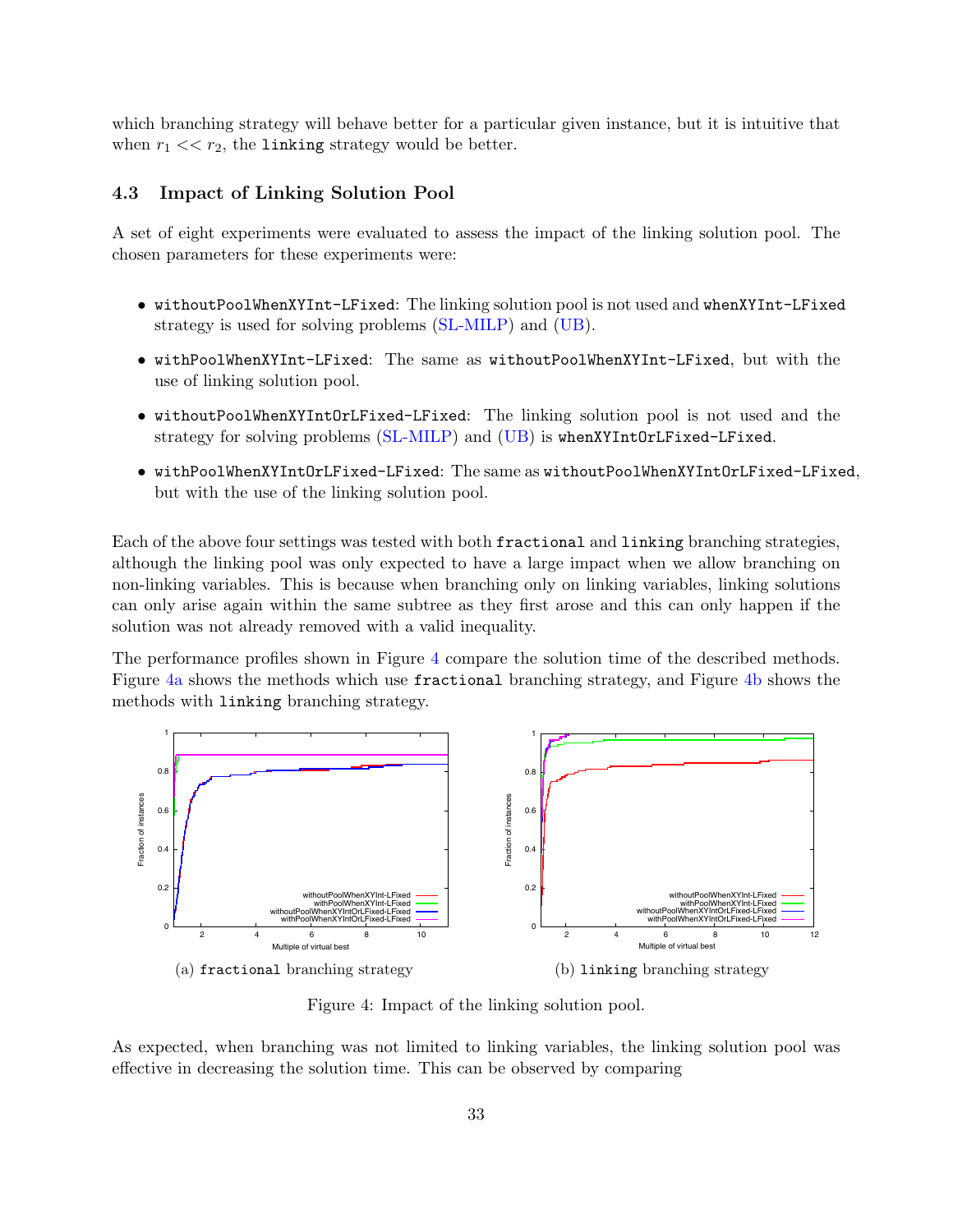- withPoolWhenXYInt-LFixed and withoutPoolWhenXYInt-LFixed for both the fractional and linking branching strategies; and
- withPoolWhenXYIntOrLFixed-LFixed and withoutPoolWhenXYIntOrLFixed-LFixed for the fractional branching strategy.

In these cases, branching can also be done on non-linking variables. However, use of the solution pool for withoutPoolWhenXYIntOrLFixed-LFixed with linking branching strategy does not improve performance because the branching was only done on linking variables. Based on the results achieved in this section, the linking solution pool is used by default in MibS.

Table [2](#page-33-0) shows the total number of instances of problems [\(SL-MILP\)](#page-13-3) and [\(UB\)](#page-15-3) solved when using the methods withPoolWhenXYIntOrLFixed-LFixed and withoutPoolWhenXYIntOrLFixed-LFixed with both linking and fractional branching strategies, as well as the percent of total solution time required. Comparing the columns for the linking branching strategy verifies the results shown in Figure [4b.](#page-32-1) These columns show that using the linking solution pool does not decrease the number of [\(SL-MILP\)](#page-13-3) and [\(UB\)](#page-15-3) instances solved, so we do not expect to improve the solution time either. Similarly, the columns for the fractional branching strategy verify the results shown in Figure [4a](#page-32-1) and show that the number of instances of [\(SL-MILP\)](#page-13-3) and [\(UB\)](#page-15-3) can be reduced significantly by using the pool in this case, resulting in decreased solution time.

The results with both the linking and fractional strategies with the linking pool (the first and third columns) show that fewer instances of [\(SL-MILP\)](#page-13-3) and [\(UB\)](#page-15-3) are solved in general (and a smaller percentage of time required) with the fractional strategy, regardless of whether the overall solution time is smaller with the linking strategy or not. This does not mean, however, that using the fractional strategy always results in the need to solve fewer problems [\(SL-MILP\)](#page-13-3) and [\(UB\)](#page-15-3). It is generally only by taking advantage of the linking solution pool that this is avoided. Comparing linking strategy without the pool to the fractional strategy without the pool illustrates that the fractional strategy sometimes requires solving more problems [\(SL-MILP\)](#page-13-3). Moreover, Table [2](#page-33-0) shows that different data sets do not have the same behavior from the point of required time for solving MILPs.

|                  |           | withPoolWhenXYIntOr    |                 |           | withoutPoolWhenXYIntOr |        |         | withPoolWhenXYIntOr       |                | withoutPoolWhenXYIntOr |                           |        |
|------------------|-----------|------------------------|-----------------|-----------|------------------------|--------|---------|---------------------------|----------------|------------------------|---------------------------|--------|
|                  |           | LFixed-LFixed(Linking) |                 |           | LFixed-LFixed(Linking) |        |         | LFixed-LFixed(Fractional) |                |                        | LFixed-LFixed(Fractional) |        |
| Data Set         | SL        | UΒ                     | Time            | SL        | UΒ                     | Time   | SL      | UΒ                        | Time           | SL                     | UВ                        | Time   |
|                  | Count     | Count                  | $\mathscr{C}_0$ | Count     | Count                  | $(\%)$ | Count   | Count                     | $(\%)$         | Count                  | Count                     | $(\%)$ |
| <b>IBLP-DEN</b>  | 1,027,234 | 1,023,867              | 89              | 1,029,644 | 1,023,867              | 89     | 203.711 | 48,190                    | 4              | 5,570,810              | 316,227                   | 91     |
| $(r_1 \leq r_2)$ |           |                        |                 |           |                        |        |         |                           |                |                        |                           |        |
| <b>IBLP-DEN</b>  | 1,300,436 | 1,184,094              | 53              | 1,317,993 | 1,184,094              | 55     | 820,832 | 2,333                     | 17             | 2.571.199              | 2,355                     | 39     |
| $(r_1 > r_2)$    |           |                        |                 |           |                        |        |         |                           |                |                        |                           |        |
| <b>IBLP-FIS</b>  | 699       | 695                    | 84              | 699       | 695                    | 84     | 201     | 29                        | $\theta$       | 1.336.226              | 31.058                    | 43     |
| $(r_1 \le r_2)$  |           |                        |                 |           |                        |        |         |                           |                |                        |                           |        |
| <b>IBLP-FIS</b>  | 91,280    | 56.014                 | 13              | 93.013    | 56.014                 | 13     | 19.103  | $\overline{0}$            | $\overline{2}$ | 27,980                 | $\overline{0}$            | 3      |
| $(r_1 > r_2)$    |           |                        |                 |           |                        |        |         |                           |                |                        |                           |        |
| MIBLP-XU         | 26.593    | 8.791                  | $\overline{4}$  | 26.597    | 8.795                  | 4      | 5.972   | 5.618                     | 18             | 10.654                 | 10.239                    | 38     |

<span id="page-33-0"></span>Table 2: Analysis of total time and frequency of solving problems [\(SL-MILP\)](#page-13-3) and [\(UB\)](#page-15-3)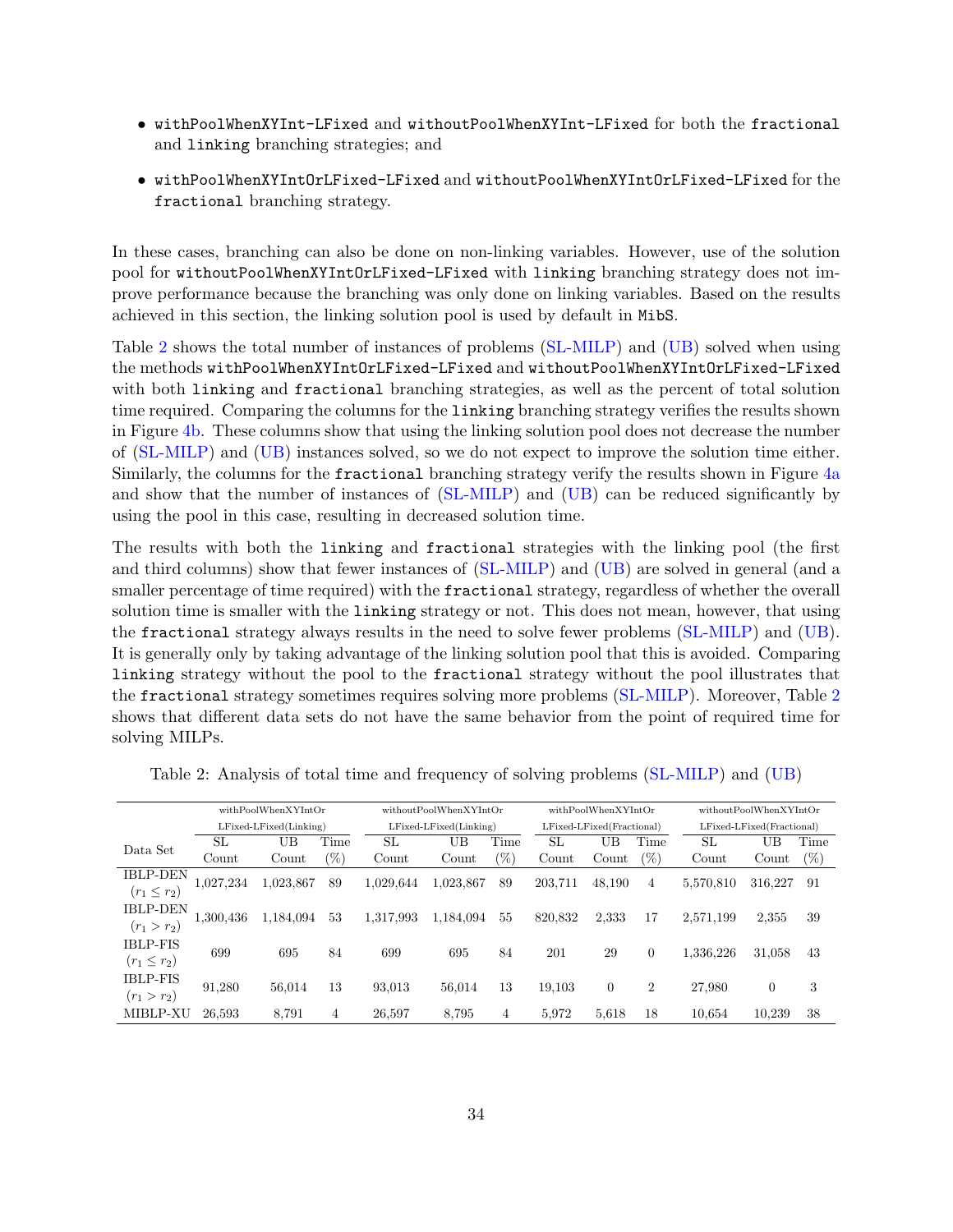## 4.4 Impact of Primal Heuristics

In order to evaluate the impact of employing primal heuristics implemented in MibS (see Section [2.5\)](#page-21-0), we compared four different methods:

- noHeuristics: Parameters are set to the default values obtained from the results of previous sections, i.e.,
	- the strategy for solving problems [\(SL-MILP\)](#page-13-3) and [\(UB\)](#page-15-3) is whenXYIntOrLFixed-LFixed.
	- branchStrategy is set to linking and fractional for the instances with  $r_1 \leq r_2$  and  $r_1 > r_2$ , respectively.
	- the linking solution pool is used.
- impObjectiveCut: The same as noHeuristics, but the improving objective cut heuristic is turned-on.
- secondLevelPriority: The same as noHeuristics, but the second-level priority heuristic is turned-on.
- weightedSums: The same as noHeuristics, but the weighted sums heuristic is turned-on.

<span id="page-34-0"></span>Figure [5](#page-34-0) shows the performance profiles for these four methods with the solution time as the performance measure. The frequency of using heuristics was set to 100.



Figure 5: Impact of the primal heuristics.

Based on Figure [5,](#page-34-0) the primal heuristics implemented so far are not effective in improving the solution time. However, it may be possible to improve their performance by parameter tuning. No serious effort has been made so far to do this.

#### 4.5 Impact of MILP Solver

SYMPHONY was employed as the MILP solver in all experiments described in previous sections. In order to investigate the impact of the employed MILP solver in solving MIBLPs, we repeated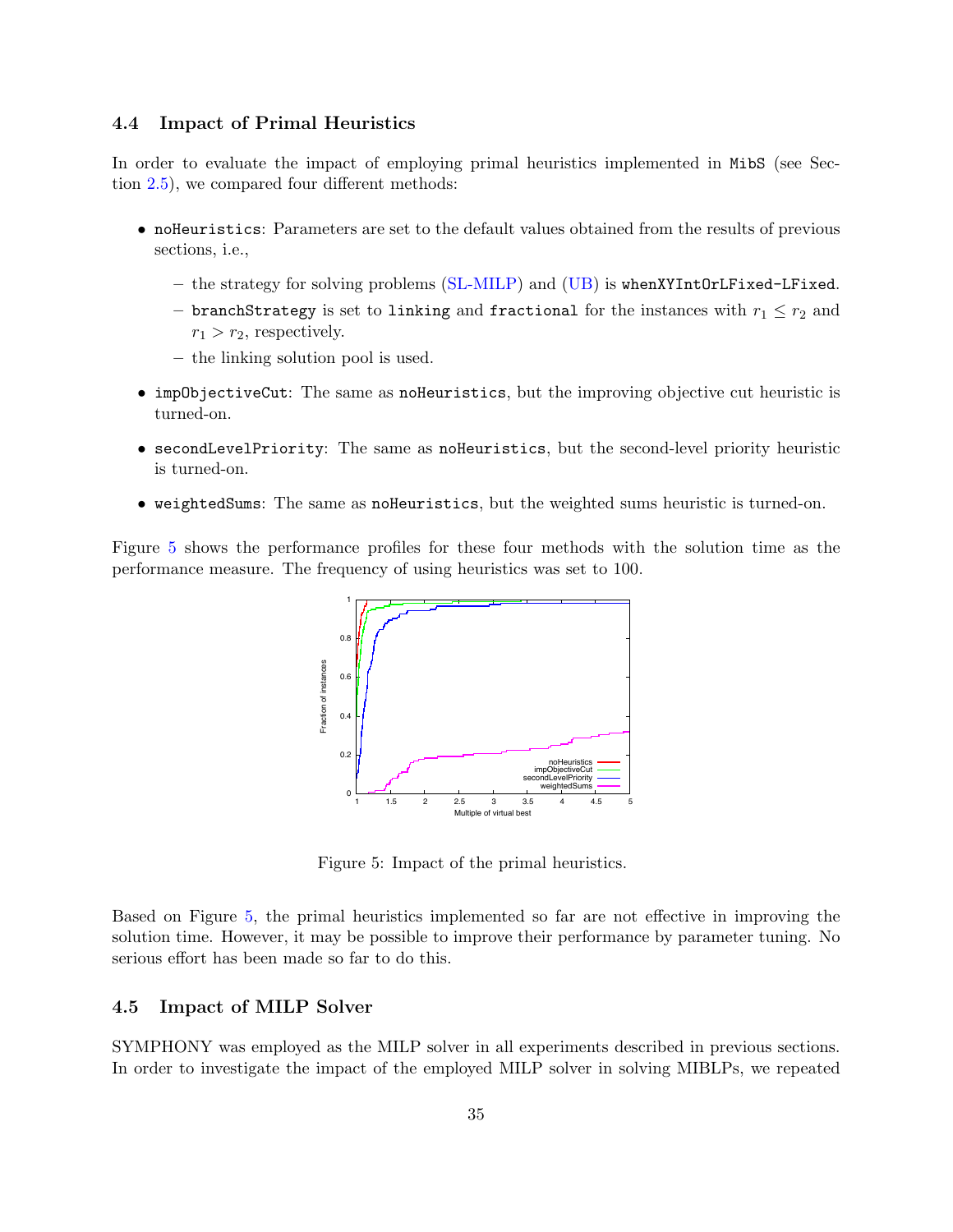some of these experiments using CPLEX (with its default setting) as the MILP solver. We observed that when the total time for solving the required MILPs was not large and the MILPs were easy to solve, the impact of the change in MILP solver was not considerable. In cases where solution of the MILPs required more effort, CPLEX did reduce the time for solving the MILPs by roughly half on average (but the exact amount of reduction depends highly on the instance).

## <span id="page-35-3"></span>5 Conclusions

We have presented a generalized branch-and-cut algorithm, which is able to solve a wide range of MIBLPs. The components of this algorithm have been explained in detail and we have discussed precisely how the specific features of MIBLPs can be utilized to solve various classes of problems that arise in practical applications. Moreover, we have introduced MibS, which is an open-source solver for MIBLPs. This solver has been implemented based on the branch-and-cut algorithm described in the paper and provides a comprehensive and flexible framework in which a variety of algorithmic options are available. We have demonstrated the performance of MibS and shown that it is a robust solver capable of solving generic MIBLPs of modest size. In future papers, we will describe additional details of the methodology in MibS, including the cut generation, which we have not discussed here. Our future plans for MibS include the implementation of additional techniques for generating valid inequalities and the possible addition of alternative algorithms.

## Acknowledgements

This research was made possible with support from National Science Foundation Grants CMMI-1435453, CMMI-0728011, and ACI-0102687, as well as Office of Naval Research Grant N000141912330.

## References

- <span id="page-35-2"></span>T. Achterberg. Constraint Integer Programming. PhD thesis, 01 2007.
- <span id="page-35-4"></span>T. Achterberg, T. Koch, and A. Martin. Branching rules revisited. Operations Research Letters, 33(1):42–54, 2005.
- <span id="page-35-6"></span>E. Balas. Intersection cuts-a new type of cutting planes for integer programming. Operations Research, 19(1):19–39, 1971.
- <span id="page-35-5"></span>E. Balas and R. Jeroslow. Canonical cuts on the unit hypercube. SIAM Journal on Applied Mathematics, 23(1):61–69, 1972. ISSN 00361399. URL <http://www.jstor.org/stable/2099623>.
- <span id="page-35-1"></span>J. Bard and J. Moore. An algorithm for the discrete bilevel programming problem. Naval Research Logistics, 39(3):419–435, 1992.
- <span id="page-35-0"></span>J. F. Bard. Practical Bilevel Optimization: Algorithms and Applications. Kluwer Academic Publishers, 1998.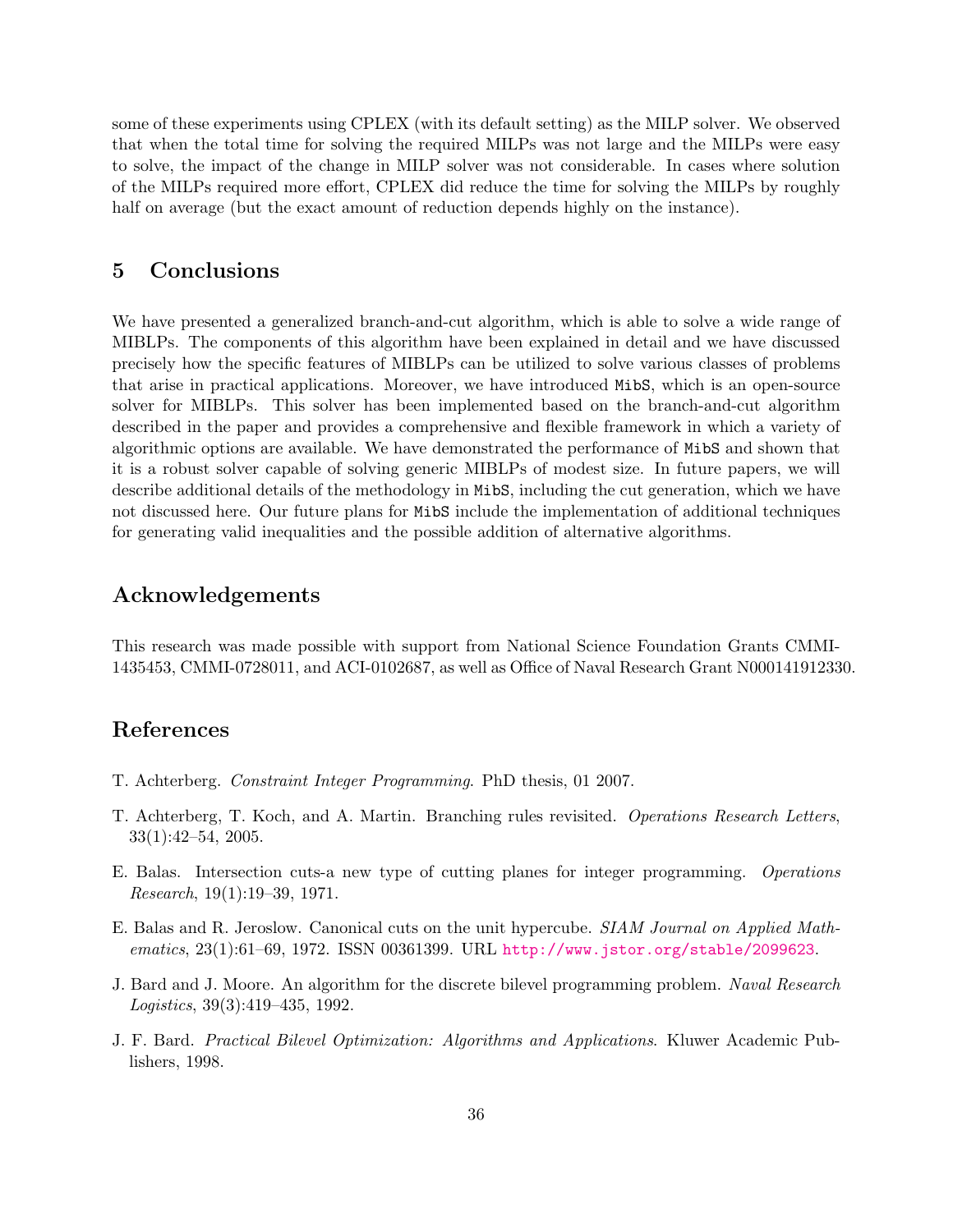- <span id="page-36-1"></span>D. Bienstock and A. Verma. The nk problem in power grids: New models, formulations, and numerical experiments. SIAM Journal on Optimization, 20(5):2352–2380, 2010.
- <span id="page-36-16"></span>R. E. Bixby, S. Ceria, C. M. McZeal, and M. W. Savelsbergh. An updated mixed integer programming library: Miplib 3.0. Technical report, 1998.
- <span id="page-36-3"></span>J. Bracken and J. McGill. Mathematical programs with optimization problems in the constraints. Operations Research, 21(1):37–44, 1973.
- <span id="page-36-7"></span>A. Caprara, M. Carvalho, A. Lodi, and G. Woeginger. Bilevel knapsack with interdiction constraints. INFORMS Journal on Computing, 28(2):319–333, 2016.
- <span id="page-36-6"></span>M. Caramia and R. Mari. Enhanced exact algorithms for discrete bilevel linear problems. Optimization Letters, 9(7):1447–1468, 2015.
- <span id="page-36-13"></span>Cgl. Cut generator library, 2017. URL <https://projects.coin-or.org/Cgl>.
- <span id="page-36-0"></span>COIN-OR. Computational Infrastructure for Operations Research. 2018. URL [https://www.](https://www.coin-or.org) [coin-or.org](https://www.coin-or.org).
- <span id="page-36-14"></span>CPLEX. Ibm ilog cplex optimizer, 2017. URL [https://www-01.ibm.com/software/commerce/](https://www-01.ibm.com/software/commerce/optimization/cplex-optimizer/) [optimization/cplex-optimizer/](https://www-01.ibm.com/software/commerce/optimization/cplex-optimizer/).
- <span id="page-36-2"></span>S. DeNegre. Interdiction and Discrete Bilevel Linear Programming. PhD, Lehigh University, 2011. URL [http://coral.ie.lehigh.edu/~ted/files/papers/ScottDeNegreDissertation11.](http://coral.ie.lehigh.edu/~ted/files/papers/ScottDeNegreDissertation11.pdf) [pdf](http://coral.ie.lehigh.edu/~ted/files/papers/ScottDeNegreDissertation11.pdf).
- <span id="page-36-5"></span>S. DeNegre and T. Ralphs. A Branch-and-Cut Algorithm for Bilevel Integer Programming. In Proceedings of the Eleventh INFORMS Computing Society Meeting, pages 65–78, 2009. doi: 10.1007/978-0-387-88843-9 4. URL [http://coral.ie.lehigh.edu/~ted/files/papers/](http://coral.ie.lehigh.edu/~ted/files/papers/BILEVEL08.pdf) [BILEVEL08.pdf](http://coral.ie.lehigh.edu/~ted/files/papers/BILEVEL08.pdf).
- <span id="page-36-11"></span>S. DeNegre, T. Ralphs, and S. Tahernejad. MibS version 1.1. 2019. doi: 10.5281/zenodo.1439384. URL <https://github.com/coin-or/MibS>.
- <span id="page-36-10"></span>M. Ehrgott and M. M. Wiecek. Multiobjective programming. In M. Ehrgott, J. Figueira, and S. Greco, editors, Multiple Criteria Decision Analysis: State of the Art Surveys, pages 667–722. Springer, Berlin, Germany, 2005.
- <span id="page-36-4"></span>N. Faísca, V. Dua, B. Rustem, P. Saraiva, and E. Pistikopoulos. Parametric global optimisation for bilevel programming. Journal of Global Optimization, 38:609–623, 2007.
- <span id="page-36-9"></span>M. Fischetti, I. Ljubić, M. Monaci, and M. Sinnl. A new general-purpose algorithm for mixedinteger bilevel linear programs. Operations Research, 65(6):1615–1637, 2017.
- <span id="page-36-8"></span>M. Fischetti, I. Ljubić, M. Monaci, and M. Sinnl. On the use of intersection cuts for bilevel optimization. Mathematical Programming, 172:77–103, 2018.
- <span id="page-36-15"></span>J. J. Forrest. Coin-or branch and cut, 2017a. URL <https://projects.coin-or.org/Cbc>.
- <span id="page-36-12"></span>J. J. Forrest. Coin-or lp solver, 2017b. URL <https://projects.coin-or.org/Clp>.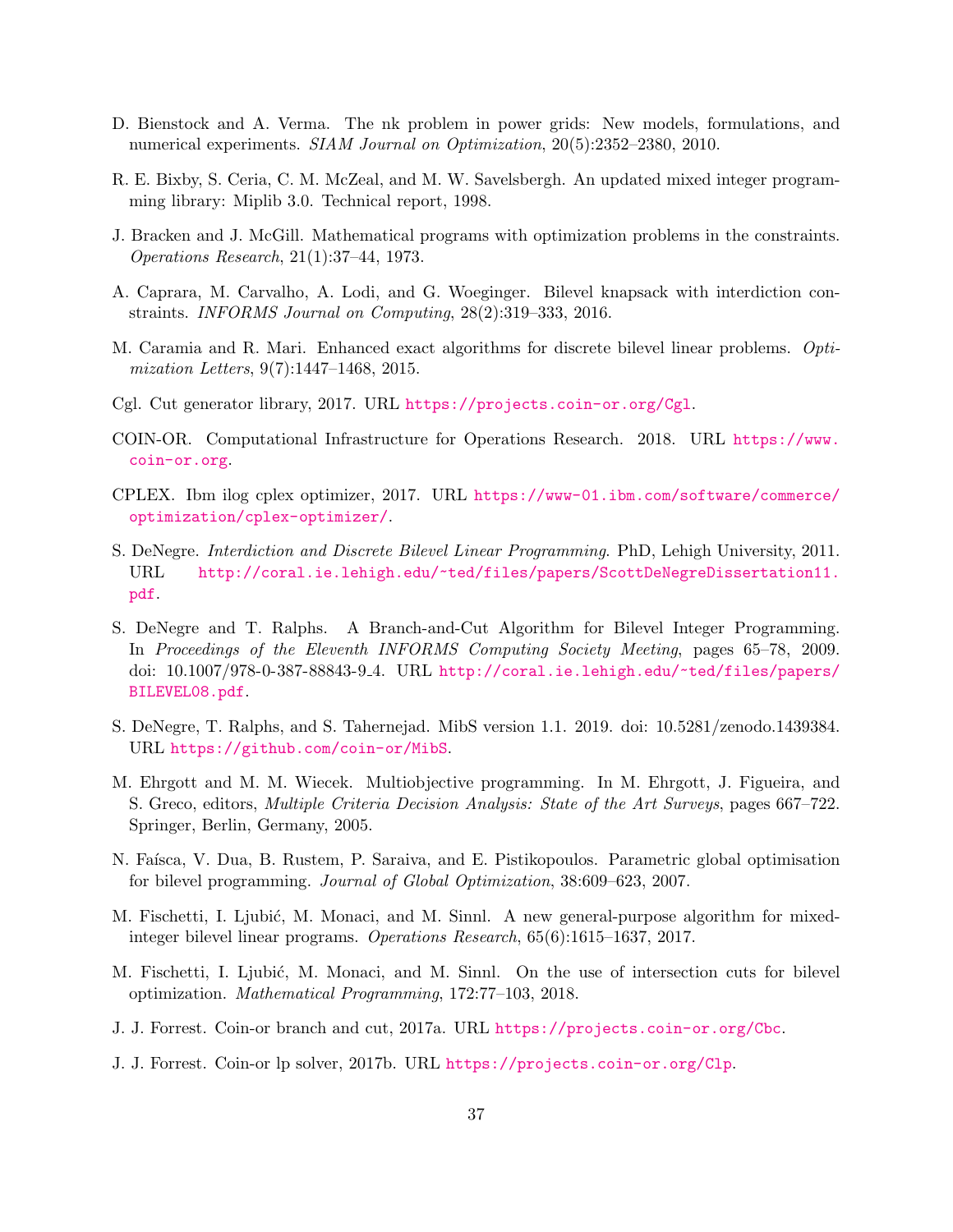- <span id="page-37-0"></span>J. Gao and F. You. Design and optimization of shale gas energy systems: Overview, research challenges, and future directions. Computers & Chemical Engineering, 106:699–718, 2017.
- <span id="page-37-14"></span>A. M. Geoffrion. Proper efficiency and the theory of vector maximization. Journal of Mathematical Analysis and Applications, 22:618–630, 1968.
- <span id="page-37-16"></span>A. Hassanzadeh and T. Ralphs. A Generalized Benders' Algorithm for Two-Stage Stochastic Program with Mixed Integer Recourse. Technical report, COR@L Laboratory Technical Report 14T-005, Lehigh University, 2014. URL [http://coral.ie.lehigh.edu/~ted/files/papers/](http://coral.ie.lehigh.edu/~ted/files/papers/SMILPGenBenders14.pdf) [SMILPGenBenders14.pdf](http://coral.ie.lehigh.edu/~ted/files/papers/SMILPGenBenders14.pdf).
- <span id="page-37-5"></span>M. Hemmati and J. Smith. A mixed-integer bilevel programming approach for a competitive prioritized set covering problem. Discrete Optimization, 20:105–134, 2016.
- <span id="page-37-2"></span>E. Israeli. System Interdiction and Defense. PhD thesis, Naval Postgraduate School, 1999.
- <span id="page-37-3"></span>R. Jeroslow. The polynomial hierarchy and a simple model for competitive analysis. Mathematical Programming, 32:146–164, 1985.
- <span id="page-37-8"></span>P.-M. Kleniati and C. S. Adjiman. Branch-and-sandwich: A deterministic global optimization algorithm for optimistic bilevel programming problems. part i: Theoretical development. Journal of Global Optimization, 60:425–458, 2014a.
- <span id="page-37-9"></span>P.-M. Kleniati and C. S. Adjiman. Branch-and-sandwich: A deterministic global optimization algorithm for optimistic bilevel programming problems. part ii: Convergence analysis and numerical results. Journal of Global Optimization, 60:459–481, 2014b.
- <span id="page-37-12"></span>A. H. Land and A. G. Doig. An automatic method for solving discrete programming problems. Econometrica, 28:497–520, 1960.
- <span id="page-37-1"></span>P. Loridan and J. Morgan. Weak via strong stackelberg problem: New results. *Journal of Global* Optimization, 8(3):263–287, 1996.
- <span id="page-37-6"></span>L. Lozano and J. Smith. A value-function-based exact approach for the bilevel mixed-integer programming problem. Operations Research, 65(3):768–786, 2017.
- <span id="page-37-13"></span>H. Marchand, A. Martin, R. Weismantel, and L. Wolsey. Cutting planes in integer and mixed integer programming. Discrete Applied Mathematics, 123(1):397–446, 2002.
- <span id="page-37-7"></span>A. Mitsos. Global solution of nonlinear mixed integer bilevel programs. Journal of Global Optimization, 47:557–582, 2010.
- <span id="page-37-4"></span>J. Moore and J. Bard. The mixed integer linear bilevel programming problem. Operations research, 38(5):911–921, 1990.
- <span id="page-37-15"></span>Osi. Open solver interface, 2017. URL <https://projects.coin-or.org/Osi>.
- <span id="page-37-10"></span>M. Padberg and G. Rinaldi. Optimization of a 532-city symmetric traveling salesman problem by branch and cut. Operations Research Letters, 6(1):1–7, 1987.
- <span id="page-37-11"></span>M. Padberg and G. Rinaldi. A branch-and-cut algorithm for the resolution of large-scale traveling salesman problems. SIAM Review, 33:60–100, 1991.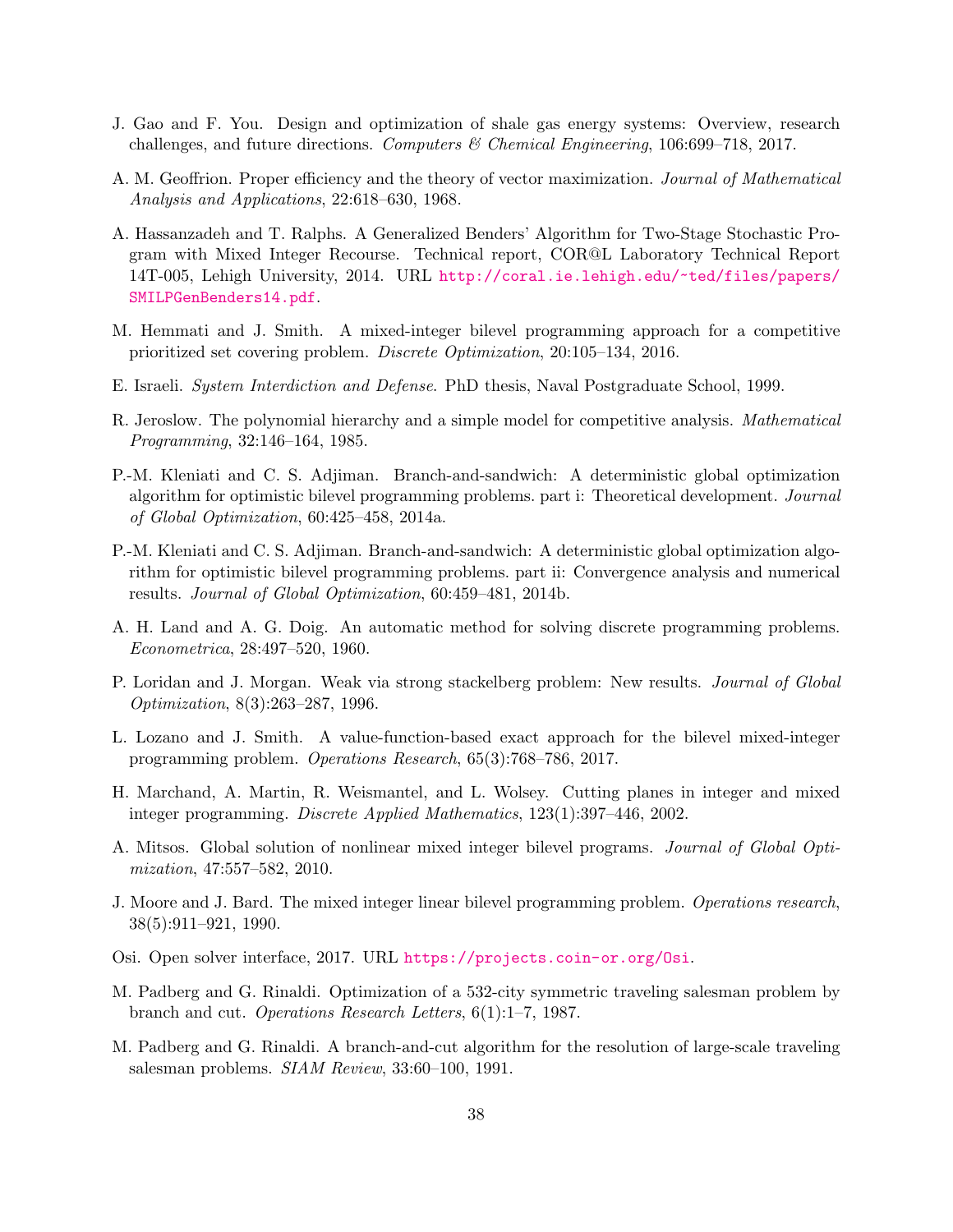- <span id="page-38-14"></span>T. Ralphs and M. Güzelsoy. The SYMPHONY Callable Library for Mixed Integer Programming. In Proceedings of the Ninth INFORMS Computing Society Conference, pages 61–76, 2005. doi: 10. 1007/0-387-23529-9 5. URL [http://coral.ie.lehigh.edu/~ted/files/papers/SYMPHONY04.](http://coral.ie.lehigh.edu/~ted/files/papers/SYMPHONY04.pdf) [pdf](http://coral.ie.lehigh.edu/~ted/files/papers/SYMPHONY04.pdf).
- <span id="page-38-15"></span>T. Ralphs and M. Güzelsoy. Duality and Warm Starting in Integer Programming. In The Proceedings of the 2006 NSF Design, Service, and Manufacturing Grantees and Research Conference, 2006. URL <http://coral.ie.lehigh.edu/~ted/files/papers/DMII06.pdf>.
- <span id="page-38-8"></span>T. Ralphs, L. Lad´anyi, and M. Saltzman. A Library Hierarchy for Implementing Scalable Parallel Search Algorithms. Journal of Supercomputing, 28:215–234, 2004. doi: 10.1023/B:SUPE. 0000020179.55383.ad. URL <http://coral.ie.lehigh.edu/~ted/files/papers/JSC02.pdf>.
- <span id="page-38-13"></span>T. Ralphs, M. Güzelsoy, and A. Mahajan. SYMPHONY version 5.6. 2019. doi: 10.5281/zenodo. 2656802. URL <https://github.com/coin-or/SYMPHONY/>.
- <span id="page-38-0"></span>J. Salmeron, K. Wood, and R. Baldick. Analysis of electric grid security under terrorist threat. IEEE Transactions on power systems, 19(2):905–912, 2004.
- <span id="page-38-1"></span>L. Vicente, G. Savard, and J. Júdice. Discrete linear bilevel programming problem. *Journal of* Optimization Theory and Applications, 89(3):597–614, 1996.
- <span id="page-38-2"></span>H. Von Stackelberg. Marktform und Gleichgewicht. Julius Springer, 1934.
- <span id="page-38-6"></span>L. Wang and P. Xu. The watermelon algorithm for the bilevel integer linear programming problem. SIAM Journal on Optimization, 27(3):1403–1430, 2017.
- <span id="page-38-4"></span>U.-P. Wen and A. Huang. A simple tabu search method to solve the mixed-integer linear bilevel programming problem. European Journal of Operational Research, 88:563–571, 1996.
- <span id="page-38-3"></span>R. Wollmer. Removing arcs from a network. Operations Research, 12(6):934–940, 1964.
- <span id="page-38-7"></span>K. Wolter. Implementation of Cutting Plane Separators for Mixed Integer Programs. Master's thesis, Technische Universität Berlin, 2006.
- <span id="page-38-5"></span>P. Xu and L. Wang. An exact algorithm for the bilevel mixed integer linear programming problem under three simplifying assumptions. Computers  $\mathcal B$  operations research, 41:309-318, 2014.
- <span id="page-38-9"></span>Y. Xu and T. Ralphs. ALPS version 2.0. 2019a. doi: 10.5281/zenodo.2576602. URL [https:](https://github.com/coin-or/CHiPPS-ALPS) [//github.com/coin-or/CHiPPS-ALPS](https://github.com/coin-or/CHiPPS-ALPS).
- <span id="page-38-11"></span>Y. Xu and T. Ralphs. BiCEPs version 0.99. 2019b. doi: 10.5281/zenodo.2595520. URL [https:](https://github.com/coin-or/CHiPPS-BiCePS) [//github.com/coin-or/CHiPPS-BiCePS](https://github.com/coin-or/CHiPPS-BiCePS).
- <span id="page-38-12"></span>Y. Xu and T. Ralphs. BLIS version 0.94. 2019c. doi: 10.5281/zenodo.2595523. URL [https:](https://github.com/coin-or/CHiPPS-BLIS) [//github.com/coin-or/CHiPPS-BLIS](https://github.com/coin-or/CHiPPS-BLIS).
- <span id="page-38-10"></span>Y. Xu, T. Ralphs, L. Ladányi, and M. Saltzman. ALPS: A Framework for Implementing Parallel Tree Search Algorithms. In The Proceedings of the Ninth INFORMS Computing Society Conference, volume 29, pages 319–334, 2005. doi: 10.1007/0-387-23529-9 21. URL <http://coral.ie.lehigh.edu/~ted/files/papers/ALPS04.pdf>.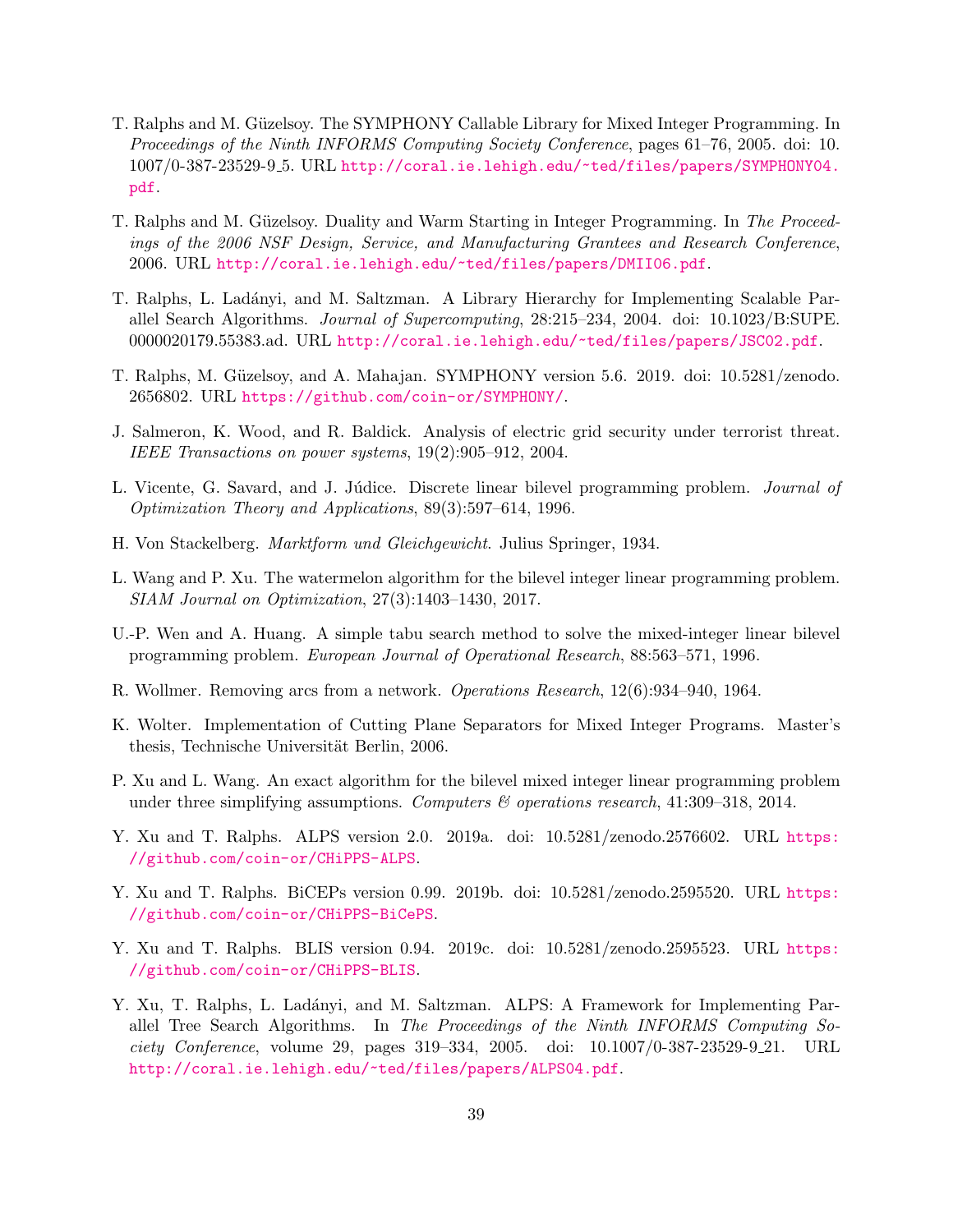- <span id="page-39-2"></span>Y. Xu, T. Ralphs, L. Ladányi, and M. Saltzman. Computational Experience with a Software Framework for Parallel Integer Programming. The INFORMS Journal on Computing, 21:383–397, 2009. doi: 10.1287/ijoc.1090.0347. URL [http://coral.ie.lehigh.edu/~ted/files/papers/](http://coral.ie.lehigh.edu/~ted/files/papers/CHiPPS-Rev.pdf) [CHiPPS-Rev.pdf](http://coral.ie.lehigh.edu/~ted/files/papers/CHiPPS-Rev.pdf).
- <span id="page-39-1"></span>B. Zeng and Y. An. Solving bilevel mixed integer program by reformulations and decomposition. Technical report, University of South Florida, 2014. URL [http://www.optimization-online.](http://www.optimization-online.org/DB_FILE/2014/07/4455.pdf) [org/DB\\_FILE/2014/07/4455.pdf](http://www.optimization-online.org/DB_FILE/2014/07/4455.pdf).
- <span id="page-39-0"></span>Y. Zhang, L. Snyder, T. Ralphs, and Z. Xue. The Competitive Facility Location Problem Under Disruption Risks. Transportation Research Part E: Logistics and Transportation Review, 93, 2016. ISSN 13665545. doi: 10.1016/j.tre.2016.07.002. URL [http://coral.ie.lehigh.edu/](http://coral.ie.lehigh.edu/~ted/files/papers/CFLPD16.pdf) [~ted/files/papers/CFLPD16.pdf](http://coral.ie.lehigh.edu/~ted/files/papers/CFLPD16.pdf).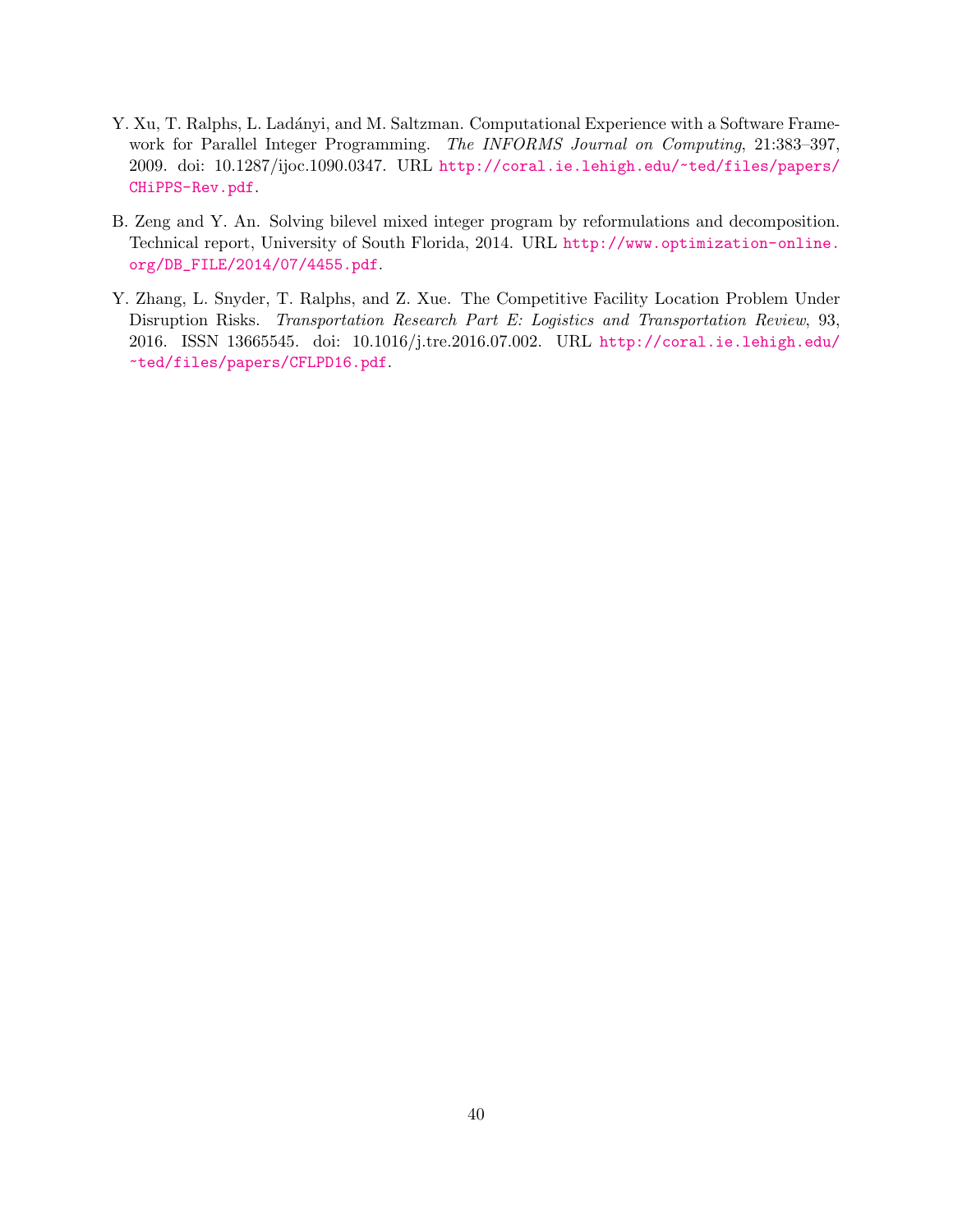## Appendices

<span id="page-40-0"></span>Tables [3–](#page-40-0)[10](#page-50-0) present detailed results applied for plotting Figures [2](#page-31-0) –<br>5.  $\,$ 

|                           | whenLInt-LInt  |               |         | whenLInt-LFixed |         |         | whenLFixed-LFixed |         |          | whenXYInt-LFixed |         |         | whenXYIntOr    |               |         |
|---------------------------|----------------|---------------|---------|-----------------|---------|---------|-------------------|---------|----------|------------------|---------|---------|----------------|---------------|---------|
|                           |                |               |         |                 |         |         |                   |         |          |                  |         |         |                | LFixed-LFixed |         |
| Instance                  | <b>BestSol</b> | Time(s)       | Nodes   | <b>BestSol</b>  | Time(s) | Nodes   | <b>BestSol</b>    | Time(s) | Nodes    | <b>BestSol</b>   | Time(s) | Nodes   | <b>BestSol</b> | Time(s)       | Nodes   |
| miblp-20-15-50-0110-10-10 | $-206.00$      | 1.82<br>12.25 | 423     | $-206.00$       | 1.08    | 423     | $-206.00$         | 0.97    | 1414     | $-206.00$        | 1.06    | 423     | $-206.00$      | 1.70          | 423     |
| miblp-20-15-50-0110-10-2  | $-398.00$      |               | 2590    | $-398.00$       | 9.18    | 2450    | $-398.00$         | 11.12   | 27625    | $-398.00$        | 9.09    | 2450    | $-398.00$      | 11.52         | 2590    |
| miblp-20-15-50-0110-10-3  | $-42.00$       | 0.74          | 267     | $-42.00$        | 0.61    | 267     | $-42.00$          | 0.71    | 1343     | $-42.00$         | 0.62    | 267     | $-42.00$       | 0.70          | 267     |
| miblp-20-15-50-0110-10-6  | $-246.00$      | 12.16         | 340     | $-246.00$       | 4.47    | 340     | $-246.00$         | 2.19    | 853      | $-246.00$        | 4.56    | 340     | $-246.00$      | 8.67          | 340     |
| miblp-20-15-50-0110-10-9  | $-635.00$      | 26.62         | 2387    | $-635.00$       | 14.06   | 2380    | $-635.00$         | 7.86    | 6457     | $-635.00$        | 14.05   | 2380    | $-635.00$      | 25.35         | 2387    |
| miblp-20-20-50-0110-10-10 | $-441.00$      | 1322.97       | 134901  | $-441.00$       | 684.67  | 134585  | $-441.00$         | 526.56  | 639146   | $-441.00$        | 692.00  | 134585  | $-441.00$      | 1121.84       | 134901  |
| miblp-20-20-50-0110-10-1  | $-359.00$      | 264.46        | 96136   | $-359.00$       | 244.20  | 94019   | $-359.00$         | 260.31  | 423149   | $-359.00$        | 228.67  | 96141   | $-359.00$      | 248.95        | 96136   |
| miblp-20-20-50-0110-10-2  | $-659.00$      | 12.72         | 3261    | $-659.00$       | 3.93    | 3191    | $-659.00$         | 2.78    | 7547     | $-659.00$        | 3.69    | 3191    | $-659.00$      | 10.56         | 3261    |
| miblp-20-20-50-0110-10-3  | $-618.00$      | 40.06         | 21622   | $-618.00$       | 13.04   | 20780   | $-618.00$         | 10.74   | 38188    | $-618.00$        | 13.18   | 20788   | $-618.00$      | 29.85         | 21622   |
| miblp-20-20-50-0110-10-4  | $-604.00$      | >3600         | 654402  | $-604.00$       | 3127.12 | 830908  | $-604.00$         | 3405.57 | 6452671  | $-604.00$        | 3145.16 | 830808  | $-604.00$      | >3600         | 714877  |
| miblp-20-20-50-0110-10-7  | $-683.00$      | 3233.20       | 3069661 | $-683.00$       | 2046.70 | 2978073 | $-683.00$         | 3184.99 | 11502091 | $-683.00$        | 1887.37 | 3003967 | $-683.00$      | 2511.36       | 3069661 |
| miblp-20-20-50-0110-10-8  | $-667.00$      | 182.80        | 12868   | $-667.00$       | 87.14   | 12856   | $-667.00$         | 40.78   | 30873    | $-667.00$        | 80.45   | 12857   | $-667.00$      | 148.40        | 12868   |
| miblp-20-20-50-0110-10-9  | $-256.00$      | 45.39         | 35295   | $-256.00$       | 21.06   | 31244   | $-256.00$         | 23.97   | 76055    | $-256.00$        | 20.99   | 31245   | $-256.00$      | 33.92         | 35295   |
| miblp-20-20-50-0110-15-1  | $-450.00$      | 60.74         | 3516    | $-450.00$       | 60.84   | 3506    | $-450.00$         | 65.16   | 49137    | $-450.00$        | 59.38   | 3506    | $-450.00$      | 60.89         | 3516    |
| miblp-20-20-50-0110-15-2  | $-645.00$      | 73.76         | 17251   | $-645.00$       | 50.01   | 17251   | $-645.00$         | 96.13   | 346065   | $-645.00$        | 50.14   | 17251   | $-645.00$      | 63.85         | 17251   |
| miblp-20-20-50-0110-15-3  | $-593.00$      | 100.53        | 3083    | $-593.00$       | 70.36   | 3081    | $-593.00$         | 65.25   | 42877    | $-593.00$        | 71.15   | 3081    | $-593.00$      | 92.89         | 3083    |
| miblp-20-20-50-0110-15-4  | $-441.00$      | 66.29         | 1625    | $-441.00$       | 42.88   | 1625    | $-441.00$         | 36.99   | 29904    | $-441.00$        | 43.00   | 1625    | $-441.00$      | 55.23         | 1625    |
| miblp-20-20-50-0110-15-5  | $-379.00$      | 860.42        | 16715   | $-379.00$       | 632.14  | 16715   | $-379.00$         | 615.16  | 205025   | $-379.00$        | 651.28  | 16715   | $-379.00$      | 730.86        | 16715   |
| miblp-20-20-50-0110-15-6  | $-596.00$      | 23.24         | 1657    | $-596.00$       | 17.26   | 1657    | $-596.00$         | 17.87   | 29923    | $-596.00$        | 17.31   | 1657    | $-596.00$      | 22.10         | 1657    |
| miblp-20-20-50-0110-15-7  | $-471.00$      | 133.26        | 13405   | $-471.00$       | 110.80  | 13405   | $-471.00$         | 125.24  | 241285   | $-471.00$        | 111.02  | 13405   | $-471.00$      | 127.42        | 13405   |
| miblp-20-20-50-0110-15-8  | $-370.00$      | 41.05         | 21589   | $-370.00$       | 39.51   | 21589   | $-370.00$         | 138.34  | 579309   | $-370.00$        | 39.12   | 21589   | $-370.00$      | 40.56         | 21589   |
| miblp-20-20-50-0110-15-9  | $-584.00$      | 2.58          | 588     | $-584.00$       | 2.03    | 582     | $-584.00$         | 1.96    | 4072     | $-584.00$        | 2.00    | 582     | $-584.00$      | 2.34          | 588     |
| miblp-20-20-50-0110-5-13  | $-519.00$      | >3600         | 4221171 | $-519.00$       | 2002.06 | 4392628 | $-519.00$         | 2307.90 | 10196998 | $-519.00$        | 2464.25 | 7128138 | $-519.00$      | >3600         | 5830754 |
| miblp-20-20-50-0110-5-15  | $-617.00$      | >3600         | 3325012 | $-617.00$       | 1122.66 | 2749914 | $-617.00$         | 1219.33 | 6630921  | $-617.00$        | 1310.67 | 4018058 | $-617.00$      | 2953.78       | 4018081 |
| miblp-20-20-50-0110-5-16  | $-833.00$      | 44.15         | 18278   | $-833.00$       | 6.48    | 17680   | $-833.00$         | 4.86    | 19013    | $-833.00$        | 6.60    | 17680   | $-833.00$      | 38.30         | 18278   |
| miblp-20-20-50-0110-5-17  | $-944.00$      | 16.80         | 18200   | $-944.00$       | 4.62    | 17712   | $-944.00$         | 3.99    | 21541    | $-944.00$        | 4.78    | 17679   | $-944.00$      | 10.64         | 18200   |
| miblp-20-20-50-0110-5-19  | $-431.00$      | 104.93        | 79279   | $-431.00$       | 26.75   | 77256   | $-431.00$         | 27.52   | 147268   | $-431.00$        | 26.56   | 77256   | $-431.00$      | 65.55         | 79279   |
| miblp-20-20-50-0110-5-1   | $-548.00$      | 52.43         | 42629   | $-548.00$       | 14.31   | 42364   | $-548.00$         | 12.98   | 64067    | $-548.00$        | 14.50   | 42364   | $-548.00$      | 36.55         | 42629   |
| miblp-20-20-50-0110-5-20  | $-438.00$      | 48.38         | 60990   | $-438.00$       | 14.95   | 50531   | $-438.00$         | 15.81   | 76091    | $-438.00$        | 17.30   | 60944   | $-438.00$      | 31.77         | 60990   |
| miblp-20-20-50-0110-5-6   | $-1061.00$     | 202.25        | 224425  | $-1061.00$      | 62.75   | 223494  | $-1061.00$        | 58.74   | 284550   | $-1061.00$       | 63.70   | 222566  | $-1061.00$     | 127.84        | 224425  |
| lseu-0.100000             | 1120.00        | 657.06        | 1132617 | 1120.00         | 235.84  | 734286  | 1120.00           | 248.54  | 1071409  | 1120.00          | 270.78  | 1003976 | 1120.00        | 626.90        | 1132617 |
| lseu-0.900000             | 5838.00        | 13.91         | 1023    | 5838.00         | 14.41   | 1023    | 5838.00           | 1063.02 | 4718749  | 5838.00          | 14.10   | 1023    | 5838.00        | 13.83         | 1023    |
| p0033-0.500000            | 3095.00        | 12.65         | 20855   | 3095.00         | 10.44   | 20695   | 3095.00           | 6.24    | 33614    | 3095.00          | 10.48   | 20695   | 3095.00        | 11.55         | 20855   |
| p0033-0.900000            | 4679.00        | 0.06          | 27      | 4679.00         | 0.05    | 27      | 4679.00           | 0.65    | 3455     | 4679.00          | 0.06    | 27      | 4679.00        | 0.04          | 27      |
| p0201-0.900000            | 15025.00       | 7.05          | 2481    | 15025.00        | 6.66    | 2481    | 15025.00          | 20.58   | 18801    | 15025.00         | 6.62    | 2481    | 15025.00       | 6.68          | 2481    |
| stein27-0.500000          | 19.00          | 6.21          | 12115   | 19.00           | 6.24    | 14362   | 19.00             | 7.36    | 21515    | 19.00            | 5.88    | 12115   | 19.00          | 5.91          | 12115   |
| stein27-0.900000          | 24.00          | 0.01          | 15      | 24.00           | 0.02    | 15      | 24.00             | 1.25    | 4445     | 24.00            | 0.02    | 15      | 24.00          | 0.02          | 15      |
|                           | 30.00          | 51.06         | 89035   | 30.00           | 96.92   | 61518   | 30.00             | 50.47   | 89035    | 30.00            | 50.19   | 89035   | 30.00          | 50.17         | 89035   |
| stein45-0.100000          |                |               |         |                 |         |         |                   |         |          |                  |         |         |                |               |         |
| stein45-0.500000          | 32.00          | 554.15        | 640308  | 32.00           | 1088.96 | 1014908 | 32.00             | 635.22  | 952123   | 32.00            | 519.59  | 640308  | 32.00          | 520.73        | 640308  |
| stein45-0.900000          | 40.00          | 0.16          | 63      | 40.00           | 0.16    | 63      | 40.00             | 85.92   | 103661   | 40.00            | 0.14    | 63      | 40.00          | 0.15          | 63      |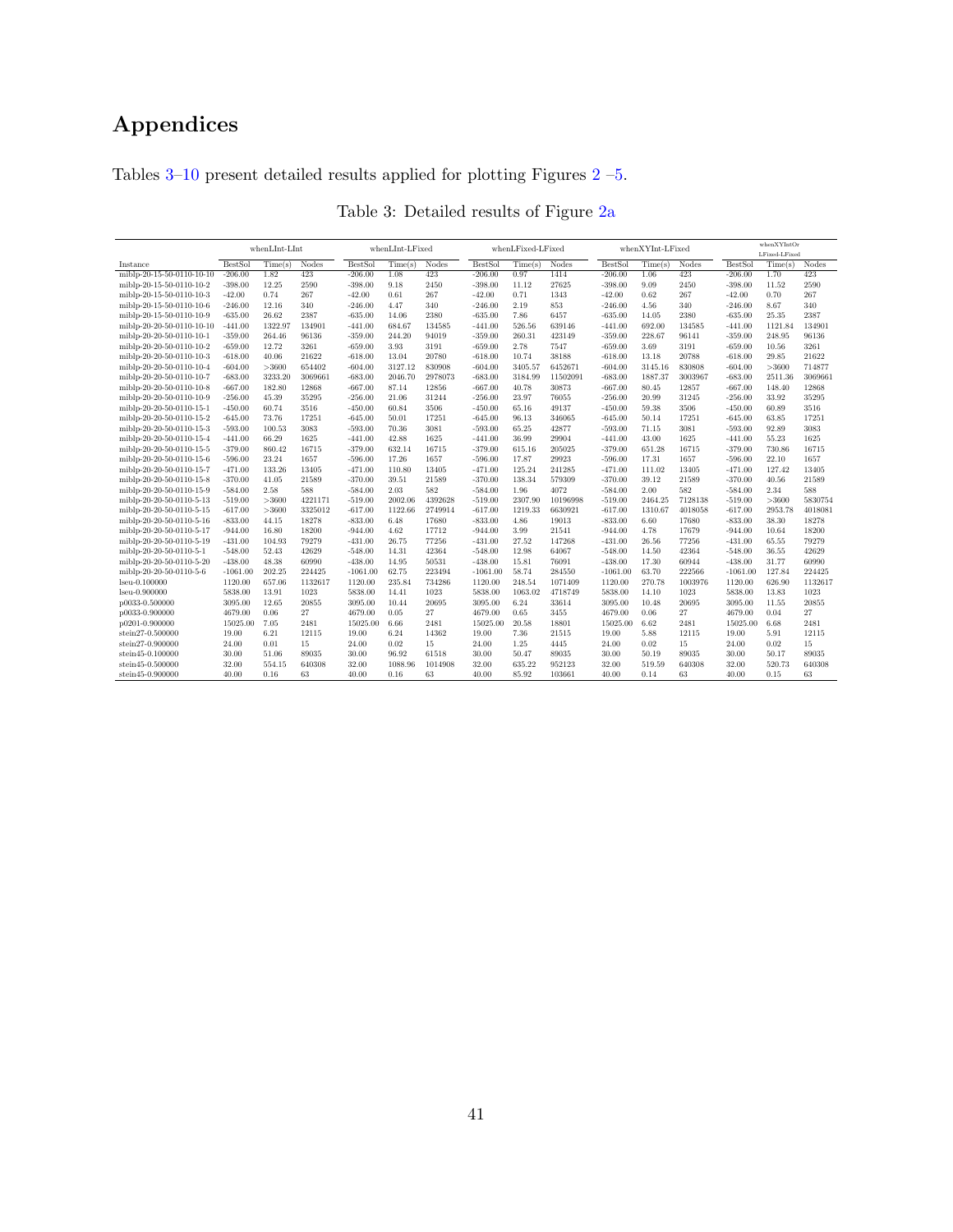Table 4: Detailed results of Figure [2b](#page-31-0)

|                                     |                        | whenLInt-LInt      |                 |                        | whenLInt-LFixed    |                 |                        | whenLFixed-LFixed    |                 |                        | whenXYInt-LFixed   |                 |                        | whenXYIntOr              |                 |
|-------------------------------------|------------------------|--------------------|-----------------|------------------------|--------------------|-----------------|------------------------|----------------------|-----------------|------------------------|--------------------|-----------------|------------------------|--------------------------|-----------------|
| Instance                            | <b>BestSol</b>         | Time(s)            | Nodes           | <b>BestSol</b>         | Time(s)            | Nodes           | <b>BestSol</b>         | Time(s)              | Nodes           | <b>BestSol</b>         | Time(s)            | Nodes           | <b>BestSol</b>         | LFixed-LFixed<br>Time(s) | Nodes           |
| $bmilplib-110-10$                   | $-177.67$              | 336.74             | 75952           | $-177.67$              | 150.88             | 75141           | $-177.67$              | 149.10               | 93801           | $-177.67$              | 153.82             | 75499           | $-177.67$              | 223.95                   | 75952           |
| bmilplib-110-1                      | $-181.67$              | 9.23               | 2806            | $-181.67$              | 5.35               | 3629            | $-181.67$              | 5.42                 | 2878            | $-181.67$              | 5.35               | 2806            | $-181.67$              | 6.34                     | 2806            |
| bmilplib-110-2                      | $-110.67$              | 9.16               | 4183            | $-110.67$              | 6.53               | 4439            | $-110.67$              | 6.50                 | 4272            | $-110.67$              | 6.48               | 4174            | $-110.67$              | 7.46                     | 4183            |
| bmilplib-110-3                      | $-215.16$              | 10.15              | 3484            | $-215.16$              | 6.07               | 3529            | $-215.16$              | 5.42                 | 3556            | $-215.16$              | 5.58               | 3471            | $-215.16$              | 7.13                     | 3484            |
| bmilplib-110-4                      | $-197.29$              | 16.30              | 1917            | $-197.29$              | 3.66               | 1740            | $-197.29$              | 3.54                 | 1801            | $-197.29$              | 3.69               | 1751            | $-197.29$              | 8.20                     | 1917            |
| bmilplib-110-6<br>bmilplib-110-7    | $-148.25$<br>$-160.86$ | 25.96<br>11.92     | 8857<br>2221    | $-148.25$<br>$-160.86$ | 14.57<br>4.66      | 8735<br>2167    | $-148.25$<br>$-160.86$ | 14.14<br>4.01        | 9392<br>2281    | $-148.25$<br>$-160.86$ | 15.06<br>4.94      | 8770<br>2189    | $-148.25$<br>$-160.86$ | 19.35<br>7.45            | 8857<br>2221    |
| bmilplib-110-8                      | $-155.00$              | 39.85              | 11835           | $-155.00$              | 20.66              | 11916           | $-155.00$              | 20.65                | 12498           | $-155.00$              | 20.78              | 11663           | $-155.00$              | 27.93                    | 11835           |
| bmilplib-110-9                      | $-192.92$              | 9.14               | 2155            | $-192.92$              | 3.46               | 2099            | $-192.92$              | 3.28                 | 2171            | $-192.92$              | 3.66               | 2151            | $-192.92$              | 5.84                     | 2155            |
| bmilplib-160-10                     | $-189.82$              | 87.08              | 9130            | $-189.82$              | 30.70              | 8676            | $-189.82$              | 31.24                | 9344            | $-189.82$              | 33.42              | 9071            | $-189.82$              | 55.24                    | 9130            |
| bmilplib-160-1                      | $-165.00$              | 63.76              | 7908            | $-165.00$              | 25.00              | 8028            | $-165.00$              | 24.18                | 8145            | $-165.00$              | 25.70              | 7901            | $-165.00$              | 38.00                    | 7908            |
| bmilplib-160-2                      | $-178.24$              | 87.14              | 8680            | $-178.24$              | 29.51              | 8612            | $-178.24$              | 29.64                | 8710            | $-178.24$              | 30.59              | 8635            | $-178.24$              | 47.52                    | 8680            |
| bmilplib-160-3<br>bmilplib-160-4    | $-174.94$<br>$-135.83$ | 196.12<br>77.00    | 15164<br>15005  | $-174.94$<br>$-135.83$ | 62.78<br>48.60     | 14998<br>14708  | $-174.94$<br>$-135.83$ | 54.62<br>50.86       | 15427<br>15354  | $-174.94$<br>$-135.83$ | 63.37<br>51.02     | 15002<br>14772  | $-174.94$<br>$-135.83$ | 104.06<br>60.24          | 15164<br>15005  |
| bmilplib-160-5                      | $-140.78$              | 62.61              | 4981            | $-140.78$              | 19.78              | 4842            | $-140.78$              | 19.35                | 5178            | $-140.78$              | 20.52              | 4948            | $-140.78$              | 36.78                    | 4981            |
| bmilplib-160-6                      | $-111.00$              | 32.32              | 8685            | $-111.00$              | 27.50              | 10149           | $-111.00$              | 25.08                | 8864            | $-111.00$              | 24.66              | 8676            | $-111.00$              | 27.50                    | 8685            |
| bmilplib-160-7                      | $-96.00$               | 65.43              | 16589           | $-96.00$               | 51.07              | 16804           | $-96.00$               | 50.97                | 17430           | $-96.00$               | 51.20              | 16560           | $-96.00$               | 58.05                    | 16589           |
| bmilplib-160-8                      | $-181.40$              | 22.24              | 3464            | $-181.40$              | 12.47              | 3417            | $-181.40$              | 9.32                 | 3540            | $-181.40$              | 10.49              | 3444            | $-181.40$              | 14.93                    | 3464            |
| bmilplib-160-9                      | $-207.50$              | 34.05              | 4715            | $-207.50$              | 16.51              | 5169            | $-207.50$              | 14.90                | 4728            | $-207.50$              | 15.85              | 4607            | $-207.50$              | 23.34                    | 4715            |
| bmilplib-210-10<br>bmilplib-210-1   | $-130.59$<br>$-136.80$ | 84.71<br>77.67     | 12226<br>7429   | $-130.59$<br>$-136.80$ | 58.89<br>37.71     | 12010<br>7182   | $-130.59$<br>$-136.80$ | 61.00<br>40.04       | 12497<br>7598   | $-130.59$<br>$-136.80$ | 61.81<br>41.96     | 12176<br>7429   | $-130.59$<br>$-136.80$ | 72.22<br>56.23           | 12226<br>7429   |
| bmilplib-210-2                      | $-117.80$              | 153.16             | 22441           | $-117.80$              | 111.87             | 22597           | $-117.80$              | 109.56               | 23096           | $-117.80$              | 113.38             | 22294           | $-117.80$              | 131.02                   | 22441           |
| $binilplib-210-3$                   | $-130.80$              | 74.50              | 8897            | $-130.80$              | 44.80              | 8523            | $-130.80$              | 47.44                | 9165            | $-130.80$              | 48.19              | 8848            | $-130.80$              | 59.95                    | 8897            |
| bmilplib-210-4                      | $-162.20$              | 62.23              | 4738            | $-162.20$              | 36.19              | 5094            | $-162.20$              | 25.92                | 4806            | $-162.20$              | 26.81              | 4687            | $-162.20$              | 41.52                    | 4738            |
| bmilplib-210-5                      | $-134.00$              | 156.90             | 21193           | $-134.00$              | 106.25             | 21560           | $-134.00$              | 105.03               | 21552           | $-134.00$              | 108.22             | 21058           | $-134.00$              | 130.51                   | 21193           |
| bmilplib-210-6                      | $-125.43$              | 269.65             | 38538           | $-125.43$              | 198.77             | 38367           | $-125.43$              | 197.88               | 39941           | $-125.43$              | 201.40             | 38443           | $-125.43$              | 227.81                   | 38538           |
| bmilplib-210-7                      | $-169.73$              | 146.39             | 13960           | $-169.73$              | 76.42              | 13960           | $-169.73$              | 77.62                | 14305           | $-169.73$              | 77.84              | 13960           | $-169.73$              | 104.02                   | 13960           |
| bmilplib-210-8                      | $-101.46$              | 70.64              | 11105           | $-101.46$              | 56.97              | 11324           | $-101.46$              | 58.14                | 11347           | $-101.46$              | 61.79              | 11105           | $-101.46$              | 62.56                    | 11105           |
| bmilplib-210-9<br>bmilplib-260-10   | $-184.00$<br>$-151.73$ | 1822.79<br>785.34  | 143571<br>62063 | $-184.00$<br>$-151.73$ | 790.46<br>503.08   | 144603<br>62143 | $-184.00$<br>$-151.73$ | 859.46<br>502.94     | 143665<br>63026 | $-184.00$<br>$-151.73$ | 879.61<br>546.55   | 142294<br>61767 | $-184.00$<br>$-151.73$ | 1184.18<br>633.15        | 143571<br>62063 |
| bmilplib-260-1                      | $-139.00$              | 155.24             | 10994           | $-139.00$              | 83.01              | 11369           | $-139.00$              | 81.74                | 11242           | $-139.00$              | 85.81              | 10980           | $-139.00$              | 119.94                   | 10994           |
| bmilplib-260-2                      | $-82.62$               | 117.18             | 15300           | $-82.62$               | 156.75             | 15292           | $-82.62$               | 109.75               | 15712           | $-82.62$               | 109.75             | 15287           | $-82.62$               | 114.50                   | 15300           |
| bmilplib-260-3                      | $-144.25$              | 148.68             | 8777            | $-144.25$              | 72.67              | 9563            | $-144.25$              | 69.26                | 8859            | $-144.25$              | 71.54              | 8769            | $-144.25$              | 94.43                    | 8777            |
| bmilplib-260-4                      | $-117.33$              | 294.39             | 32964           | $-117.33$              | 245.58             | 32696           | $-117.33$              | 260.01               | 33931           | $-117.33$              | 259.48             | 32787           | $-117.33$              | 272.70                   | 32964           |
| bmilplib-260-5                      | $-121.00$              | 201.31             | 21557           | $-121.00$              | 167.30             | 22480           | $-121.00$              | 173.32               | 22121           | $-121.00$              | 166.03             | 21542           | $-121.00$              | 183.46                   | 21557           |
| bmilplib-260-6                      | $-124.00$              | 258.94             | 25420           | $-124.00$              | 191.68             | 25826           | $-124.00$              | 209.79               | 26023           | $-124.00$              | 197.04             | 25362           | $-124.00$              | 223.31                   | 25420           |
| bmilplib-260-7                      | $-137.80$              | 472.66             | 40528           | $-137.80$              | 304.36             | 40400           | $-137.80$              | 318.76               | 41180           | $-137.80$              | 312.12             | 40274           | $-137.80$              | 383.16                   | 40528           |
| bmilplib-260-8<br>bmilplib-260-9    | $-119.89$<br>$-160.00$ | 112.17<br>510.37   | 10094<br>33496  | $-119.89$<br>$-160.00$ | 73.72<br>257.08    | 9961<br>33928   | $-119.89$<br>$-160.00$ | 76.70<br>271.18      | 10332<br>34236  | $-119.89$<br>$-160.00$ | 87.01<br>273.66    | 10025<br>33468  | $-119.89$<br>$-160.00$ | 96.85<br>394.98          | 10094<br>33496  |
| $bmilplib-310-10$                   | $-141.86$              | 129.77             | 9904            | $-141.86$              | 110.26             | 9896            | $-141.86$              | 114.38               | 10033           | $-141.86$              | 121.07             | 9900            | $-141.86$              | 127.87                   | 9904            |
| bmilplib-310-1                      | $-117.00$              | 521.12             | 28360           | $-117.00$              | 301.34             | 28373           | $-117.00$              | 329.80               | 29055           | $-117.00$              | 329.71             | 28330           | $-117.00$              | 372.68                   | 28360           |
| bmilplib-310-2                      | $-105.00$              | 523.84             | 43448           | $-105.00$              | 457.17             | 44736           | $-105.00$              | 457.69               | 44841           | $-105.00$              | 497.66             | 43399           | $-105.00$              | 539.20                   | 43448           |
| bmilplib-310-3                      | $-127.52$              | 943.53             | 66426           | $-127.52$              | 907.46             | 72139           | $-127.52$              | 783.89               | 67441           | $-127.52$              | 777.74             | 66410           | $-127.52$              | 916.69                   | 66426           |
| $binilplib-310-4$                   | $-147.78$              | 701.76             | 47718           | $-147.78$              | 510.81             | 48131           | $-147.78$              | 572.76               | 48950           | $-147.78$              | 569.43             | 47711           | $-147.78$              | 652.54                   | 47718           |
| bmilplib-310-5                      | $-161.45$              | 557.76             | 31838           | $-161.45$              | 339.05             | 31553           | $-161.45$              | 382.13               | 32454           | $-161.45$              | 366.90             | 31782           | $-161.45$              | 488.65                   | 31838           |
| $binilplib-310-6$                   | $-141.18$              | 1448.71            | 102047          | $-141.18$              | 1159.42            | 110836          | $-141.18$              | 1264.60              | 103214          | $-141.18$              | 1191.51            | 101904          | $-141.18$              | 1324.84                  | 102047          |
| bmilplib-310-7<br>$binilplib-310-8$ | $-142.00$<br>$-115.34$ | 1443.70<br>143.13  | 102030<br>11375 | $-142.00$<br>$-115.34$ | 1057.98<br>110.74  | 104876<br>11067 | $-142.00$<br>$-115.34$ | 1199.47<br>114.80    | 104166<br>11293 | $-142.00$<br>$-115.34$ | 1129.24<br>127.94  | 102000<br>11109 | $-142.00$<br>$-115.34$ | 1396.34<br>142.93        | 102030<br>11375 |
| bmilplib-310-9                      | $-115.65$              | 423.77             | 20552           | $-115.65$              | 231.20             | 21846           | $-115.65$              | 248.24               | 20838           | $-115.65$              | 255.27             | 20490           | $-115.65$              | 281.90                   | 20552           |
| bmilplib-360-10                     | $-108.59$              | 257.34             | 13727           | $-108.59$              | 209.20             | 13671           | $-108.59$              | 242.94               | 14064           | $-108.59$              | 234.92             | 13697           | $-108.59$              | 258.65                   | 13727           |
| bmilplib-360-1                      | $-133.00$              | 2416.81            | 75780           | $-133.00$              | 1239.50            | 77206           | $-133.00$              | 1297.32              | 77066           | $-133.00$              | 1353.62            | 75421           | $-133.00$              | 1500.96                  | 75780           |
| bmilplib-360-2                      | $-138.44$              | 1187.29            | 53004           | $-138.44$              | 829.40             | 52868           | $-138.44$              | 999.50               | 54354           | $-138.44$              | 965.52             | 52919           | $-138.44$              | 1169.80                  | 53004           |
| bmilplib-360-3                      | $-131.00$              | 834.51             | 40671           | $-131.00$              | 728.80             | 40353           | $-131.00$              | 624.78               | 41302           | $-131.00$              | 832.88             | 40487           | $-131.00$              | 731.63                   | 40671           |
| bmilplib-360-4                      | $-119.00$              | 371.93             | 18350           | $-119.00$              | 286.84             | 18870           | $-119.00$              | 338.49               | 18813           | $-119.00$              | 332.90             | 18293           | $-119.00$              | 361.79                   | 18350           |
| bmilplib-360-5                      | $-164.26$              | 593.68             | 30001<br>68863  | $-164.26$              | 420.56             | 29790<br>69453  | $-164.26$              | 484.66               | 30352<br>70283  | $-164.26$              | 618.86<br>1181.02  | 29947<br>68863  | $-164.26$<br>$-110.12$ | 600.63<br>1210.13        | 30001           |
| bmilplib-360-6<br>bmilplib-360-7    | -110.12<br>$-105.00$   | 1169.00<br>538.80  | 31092           | $-110.12$<br>$-105.00$ | 1005.68<br>457.98  | 32124           | $-110.12$<br>$-105.00$ | 1018.82<br>517.46    | 31884           | $-110.12$<br>$-105.00$ | 634.17             | 30900           | $-105.00$              | 542.81                   | 68863<br>31092  |
| bmilplib-360-8                      | $-98.25$               | 399.32             | 22995           | $-98.25$               | 343.65             | 22787           | $-98.25$               | 416.97               | 23337           | $-98.25$               | 362.89             | 22857           | $-98.25$               | 386.45                   | 22995           |
| bmilplib-360-9                      | $-127.22$              | 815.44             | 40383           | $-127.22$              | 622.13             | 40733           | $-127.22$              | 746.66               | $41235\,$       | $-127.22$              | 736.16             | 40329           | $-127.22$              | 819.68                   | 40383           |
| bmilplib-410-10                     | $-153.37$              | 3527.64            | 101673          | $-153.37$              | 2725.83            | 103359          | $-153.37$              | 2879.03              | 103400          | $-153.37$              | 2729.77            | 101447          | $-153.37$              | 2976.52                  | 101673          |
| bmilplib-410-1                      | $-103.50$              | 582.60             | 20790           | $-103.50$              | 535.58             | 20612           | $-103.50$              | 589.62               | 21088           | $-103.50$              | 553.76             | 20634           | $-103.50$              | 534.12                   | 20790           |
| bmilplib-410-2                      | $-108.59$              | 803.44             | 31603           | $-108.59$              | 734.82             | 31602           | $-108.59$              | 748.06               | 32251           | $-108.59$              | 840.56             | 31603           | $-108.59$              | 882.69                   | 31603           |
| bmilplib-410-3                      | $-96.24$               | 1275.98            | 33041           | $-96.24$               | 791.92             | 33963           | $-96.24$               | 777.04               | 33473           | $-96.24$               | 871.58             | 32882           | $-96.24$               | 973.12                   | 33041           |
| bmilplib-410-4<br>bmilplib-410-5    | $-119.50$              | 1582.86<br>700.45  | 38489<br>23865  | $-119.50$<br>$-119.22$ | 930.82             | 39270<br>23747  | $-119.50$<br>$-119.22$ | 1041.97              | 39371<br>24163  | $-119.50$<br>$-119.22$ | 1031.12<br>678.49  | 38489<br>23852  | $-119.50$<br>$-119.22$ | 1101.03<br>696.17        | 38489           |
| bmilplib-410-6                      | $-119.22$<br>$-151.31$ | 404.52             | 11130           | $-151.31$              | 567.85<br>261.83   | 10795           | $-151.31$              | 681.99<br>$333.36\,$ | 11193           | $-151.31$              | 322.88             | 11130           | $-151.31$              | 337.71                   | 23865<br>11130  |
| bmilplib-410-7                      | $-123.00$              | 624.95             | 22208           | $-123.00$              | 519.43             | 22843           | $-123.00$              | 601.78               | 22628           | $-123.00$              | 560.34             | 22146           | $-123.00$              | 560.38                   | 22208           |
| bmilplib-410-8                      | $-125.78$              | 1717.64            | 62336           | $-125.78$              | 1484.95            | 61784           | $-125.78$              | 1692.35              | 63421           | $-125.78$              | 1547.88            | 62218           | $-125.78$              | 1579.12                  | 62336           |
| bmilplib-410-9                      | $-100.77$              | 505.02             | 20424           | $-100.77$              | 579.73             | 20095           | $-100.77$              | 607.44               | 20920           | $-100.77$              | 531.88             | 20400           | $-100.77$              | 494.06                   | 20424           |
| bmilplib-460-10                     | $-102.51$              | 1949.07            | 55030           | $-102.51$              | 1782.80            | 55882           | $-102.51$              | 1701.70              | 56265           | $-102.51$              | 1857.94            | 55024           | $-102.51$              | 1822.52                  | 55030           |
| bmilplib-460-1                      | $-97.59$               | 2961.39            | 86689           | $-97.59$               | 3575.71            | 93301           | $-97.59$               | 2938.02              | 87709           | $-97.59$               | 2822.97            | 86632           | $-97.59$               | 2915.62                  | 86689           |
| bmilplib-460-2                      | $-139.00$              | 739.75             | 16720           | $-139.00$              | 527.76             | 16721           | $-139.00$              | 608.40               | 16863           | $-139.00$              | 625.95             | 16623           | $-139.00$              | 694.03                   | 16720           |
| bmilplib-460-3                      | $-86.50$               | 1921.88            | 57462           | $-86.50$               | 1853.40            | 59065           | $-86.50$               | 2102.77              | 58229           | $-86.50$               | 1995.92            | 57395           | $-86.50$               | 1946.46                  | 57462           |
| bmilplib-460-4<br>bmilplib-460-5    | $-107.03$<br>$-100.50$ | 3321.16<br>1407.70 | 95231<br>41312  | $-107.03$<br>$-100.50$ | 3173.50<br>1366.52 | 94899<br>40903  | $-107.03$<br>$-100.50$ | 3328.91<br>1619.91   | 97160<br>41796  | $-107.03$<br>$-100.50$ | 3291.28<br>1424.54 | 95035<br>41109  | $-107.03$<br>$-100.50$ | 3301.27<br>1450.14       | 95231<br>41312  |
| bmilplib-460-6                      | $-107.00$              | 1623.54            | 46158           | $-107.00$              | 1537.79            | 48966           | $-107.00$              | 1483.17              | 46732           | $-107.00$              | 1635.42            | 46076           | $-107.00$              | 1598.68                  | 46158           |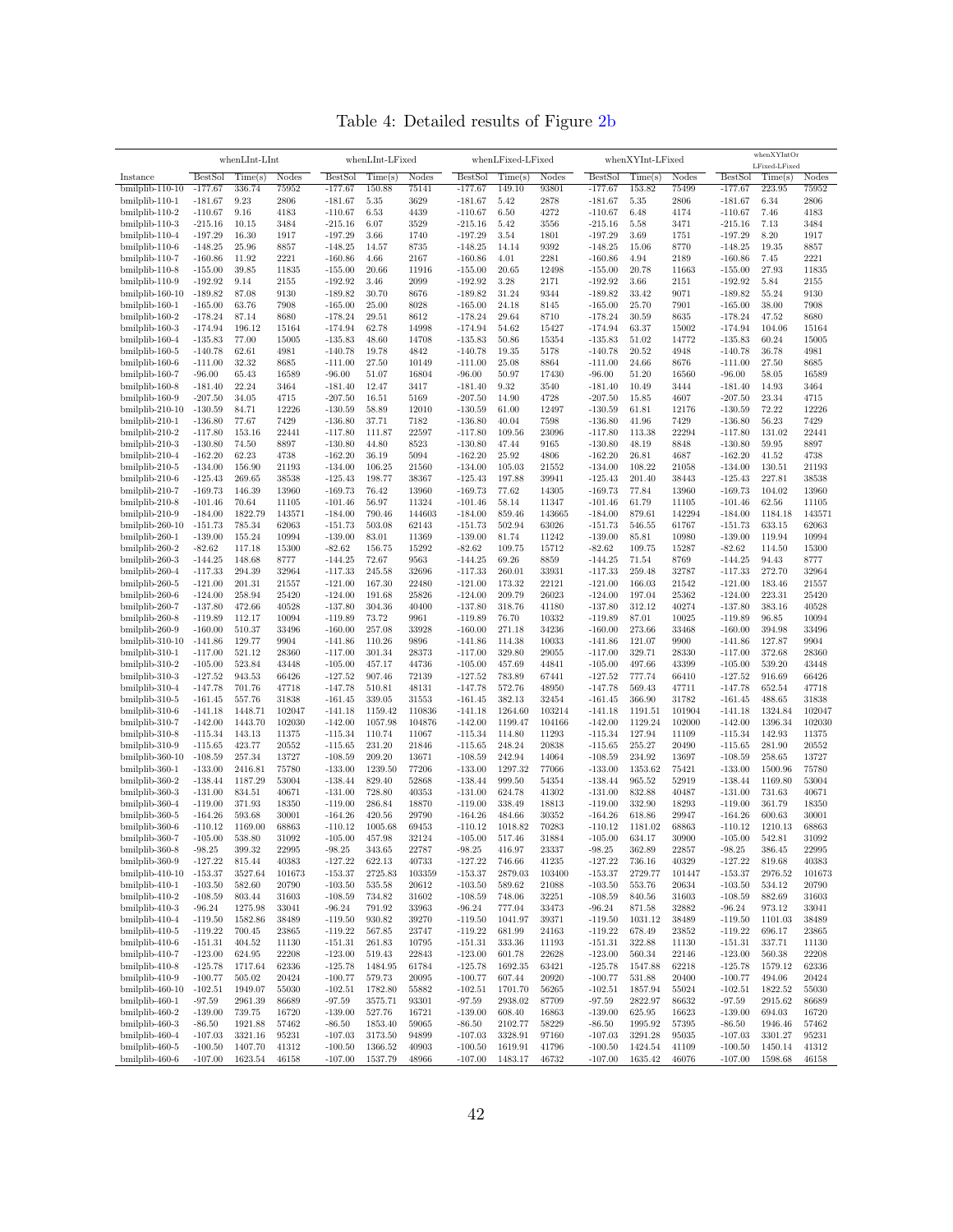Table 5: Detailed results of Figure [2b](#page-31-0) (continued)

|                   | whenLInt-LInt  |         |       | whenLInt-LFixed |         |       |           | whenLFixed-LFixed |       | whenXYInt-LFixed |         |       | whenXYIntOr    |               |       |  |
|-------------------|----------------|---------|-------|-----------------|---------|-------|-----------|-------------------|-------|------------------|---------|-------|----------------|---------------|-------|--|
|                   |                |         |       |                 |         |       |           |                   |       |                  |         |       |                | LFixed-LFixed |       |  |
| Instance          | <b>BestSol</b> | Time(s) | Nodes | <b>BestSol</b>  | Time(s) | Nodes | BestSol   | Time(s)           | Nodes | <b>BestSol</b>   | Time(s) | Nodes | <b>BestSol</b> | Time(s)       | Nodes |  |
| bmilplib-460-7    | $-83.75$       | 1735.67 | 48973 | $-83.75$        | 1606.84 | 49516 | $-83.75$  | 1728.92           | 49717 | $-83.75$         | 1601.34 | 48897 | $-83.75$       | 1671.84       | 48973 |  |
| bmilplib-460-8    | $-115.39$      | 1074.21 | 27663 | $-115.39$       | 858.20  | 27275 | $-115.39$ | 911.51            | 28075 | $-115.39$        | 982.30  | 27572 | $-115.39$      | 1017.28       | 27663 |  |
| bmilplib-460-9    | $-128.70$      | 3410.18 | 86426 | $-128.70$       | 2671.50 | 86656 | $-128.70$ | 2715.98           | 87796 | $-128.70$        | 2830.59 | 85977 | $-128.70$      | 3004.49       | 86426 |  |
| $binilplib-60-10$ | $-186.21$      | 14.85   | 5929  | $-186.21$       | 6.88    | 9593  | $-186.21$ | 6.91              | 6134  | $-186.21$        | 6.93    | 5922  | $-186.21$      | 9.50          | 5929  |  |
| bmilplib-60-1     | $-153.20$      | 16.56   | 4896  | $-153.20$       | 4.84    | 5366  | $-153.20$ | 6.50              | 5041  | $-153.20$        | 6.71    | 4877  | $-153.20$      | 10.92         | 4896  |  |
| bmilplib-60-5     | $-116.40$      | 15.19   | 11289 | $-116.40$       | 7.57    | 11308 | $-116.40$ | 8.65              | 13984 | $-116.40$        | 8.15    | 11202 | $-116.40$      | 11.54         | 11289 |  |
| bmilplib-60-6     | $-187.31$      | 15.38   | 7120  | $-187.31$       | 7.08    | 9241  | $-187.31$ | 7.34              | 7304  | $-187.31$        | 7.62    | 7016  | $-187.31$      | 10.44         | 7120  |  |
| bmilplib-60-8     | $-232.12$      | 8.38    | 3653  | $-232.12$       | 2.54    | 4052  | $-232.12$ | 3.33              | 3683  | $-232.12$        | 3.36    | 3570  | $-232.12$      | 5.66          | 3653  |  |
| bmilplib-60-9     | $-136.50$      | 33.85   | 27036 | $-136.50$       | 18.90   | 31312 | $-136.50$ | 20.22             | 28603 | $-136.50$        | 19.61   | 26792 | $-136.50$      | 26.84         | 27036 |  |

Table 6: Detailed results of Figure [3a](#page-31-1)

|                           |                |                 |                | linkingBranching |              |                | fractionalBranching |              |
|---------------------------|----------------|-----------------|----------------|------------------|--------------|----------------|---------------------|--------------|
| Instance                  | $r_1$          | r <sub>2</sub>  | <b>BestSol</b> | Time(s)          | <b>Nodes</b> | <b>BestSol</b> | Time(s)             | <b>Nodes</b> |
| miblp-20-15-50-0110-10-10 | $\overline{5}$ | $\overline{10}$ | $-206.00$      | 1.06             | 423          | $-206.00$      | 4.25                | 15741        |
| miblp-20-15-50-0110-10-2  | 5              | 10              | $-398.00$      | 9.09             | 2450         | $-398.00$      | 947.81              | 2929420      |
| miblp-20-15-50-0110-10-3  | 5              | 10              | $-42.00$       | 0.62             | 267          | $-42.00$       | 12.66               | 46349        |
| miblp-20-15-50-0110-10-6  | 5              | 10              | $-246.00$      | 4.56             | 340          | $-246.00$      | 1.56                | 1367         |
| miblp-20-15-50-0110-10-9  | 5              | 10              | $-635.00$      | 14.05            | 2380         | $-635.00$      | 6.52                | 7667         |
| miblp-20-20-50-0110-10-10 | 10             | 10              | $-441.00$      | 692.00           | 134585       | $-441.00$      | 2867.85             | 7261247      |
| miblp-20-20-50-0110-10-1  | 10             | 10              | $-359.00$      | 228.67           | 96141        | $-357.00$      | >3600               | 9234364      |
| miblp-20-20-50-0110-10-2  | 10             | 10              | $-659.00$      | 3.69             | 3191         | $-659.00$      | 3.16                | 5100         |
| miblp-20-20-50-0110-10-3  | 10             | 10              | $-618.00$      | 13.18            | 20788        | $-618.00$      | 12.05               | 51970        |
| miblp-20-20-50-0110-10-4  | 10             | 10              | $-604.00$      | 3145.16          | 830808       | $-604.00$      | >3600               | 7988914      |
| miblp-20-20-50-0110-10-7  | 10             | 10              | $-683.00$      | 1887.37          | 3003967      | $-629.00$      | >3600               | 9709672      |
| miblp-20-20-50-0110-10-8  | 10             | 10              | $-667.00$      | 80.45            | 12857        | $-667.00$      | 68.08               | 75661        |
| miblp-20-20-50-0110-10-9  | 10             | 10              | $-256.00$      | 20.99            | 31245        | $-256.00$      | 305.78              | 757349       |
| miblp-20-20-50-0110-15-1  | 5              | 15              | $-450.00$      | 59.38            | 3506         | $-317.00$      | >3600               | 9813005      |
| miblp-20-20-50-0110-15-2  | 5              | 15              | $-645.00$      | 50.14            | 17251        | $-645.00$      | >3600               | 10839884     |
| miblp-20-20-50-0110-15-3  | 5              | 15              | $-593.00$      | 71.15            | 3081         | $-593.00$      | >3600               | 13042109     |
| miblp-20-20-50-0110-15-4  | 5              | 15              | $-441.00$      | 43.00            | 1625         | $-398.00$      | >3600               | 8692428      |
| miblp-20-20-50-0110-15-5  | 5              | 15              | $-379.00$      | 651.28           | 16715        | $-320.00$      | >3600               | 7284040      |
| miblp-20-20-50-0110-15-6  | 5              | 15              | $-596.00$      | 17.31            | 1657         | $-596.00$      | >3600               | 7851818      |
| miblp-20-20-50-0110-15-7  | 5              | 15              | $-471.00$      | 111.02           | 13405        | $-471.00$      | >3600               | 9675451      |
| miblp-20-20-50-0110-15-8  | 5              | 15              | $-370.00$      | 39.12            | 21589        | $-290.00$      | >3600               | 10350188     |
| miblp-20-20-50-0110-15-9  | 5              | 15              | $-584.00$      | 2.00             | 582          | $-584.00$      | 19.58               | 56459        |
| $l$ seu-0.900000          | 9              | 80              | 5838.00        | 14.10            | 1023         | 5838.00        | >3600               | 8743754      |
| p0033-0.900000            | 4              | 29              | 4679.00        | 0.06             | 27           | 4679.00        | 5.56                | 28241        |
| p0201-0.900000            | 21             | 180             | 15025.00       | 6.62             | 2481         | 15025.00       | >3600               | 1310278      |
| stein27-0.900000          | 3              | 24              | 24.00          | 0.02             | 15           | 24.00          | 419.87              | 702055       |
| stein45-0.900000          | 5              | 40              | 40.00          | 0.14             | 63           | 40.00          | >3600               | 1499583      |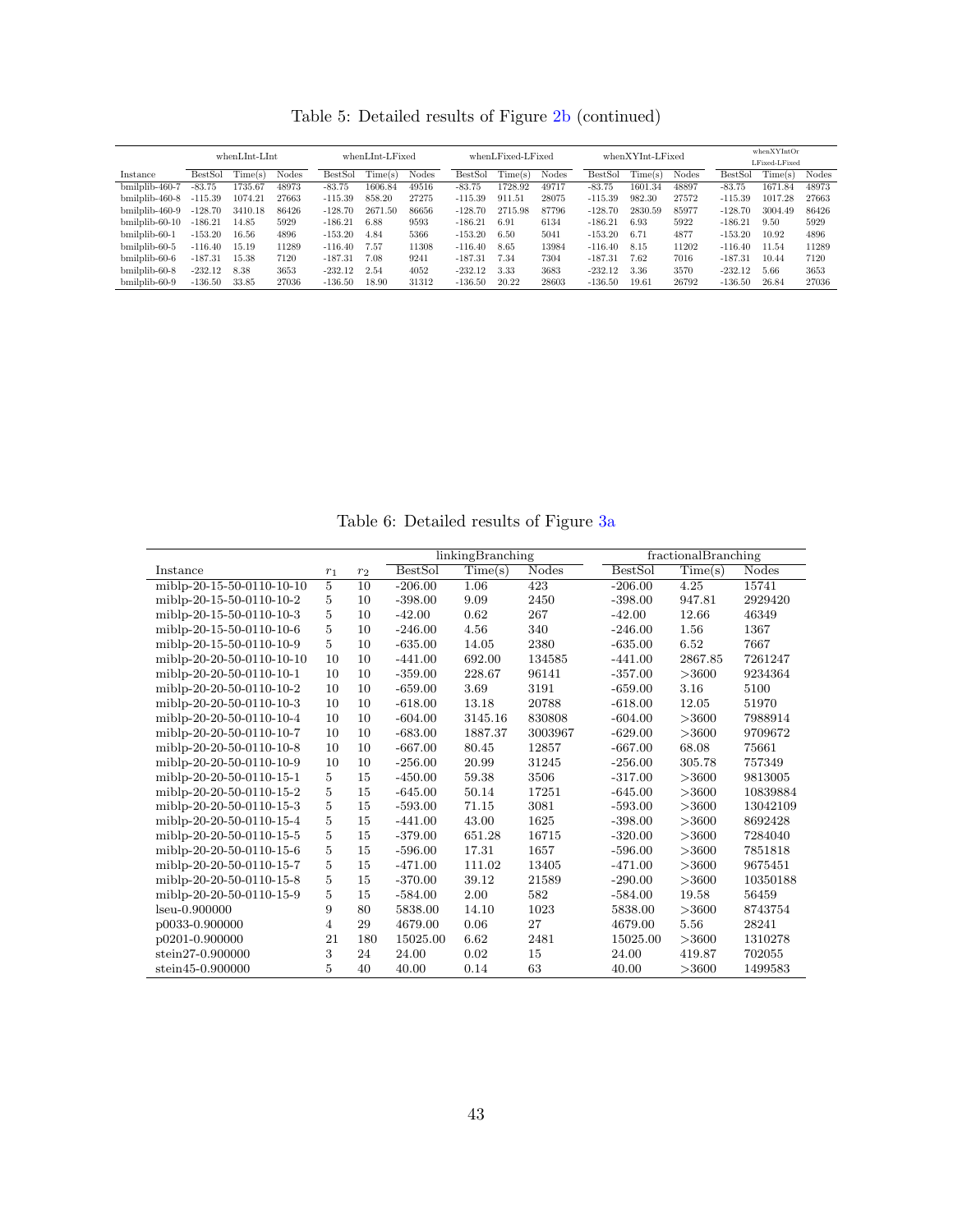linkingBranching<br>BestSol Time(s) Nodes <br>BestSol Time(s) Nodes Instance r<sup>1</sup> r<sup>2</sup> BestSol Time(s) Nodes BestSol Time(s) Nodes bmilplib-110-10 110 63 -177.67 153.82 75499 -177.67 116.32 55177 bmilplib-110-1 110 50 -181.67 5.35 2806 -181.67 0.93 306 bmilplib-110-2 110 45 -110.67 6.48 4174 -110.67 1.16 303 bmilplib-110-3 110 55 -215.16 5.58 3471 -215.16 0.89 bmilplib-110-4 110 50 -197.29 3.69 1751 -197.29 1.34 148 bmilplib-110-6 110 55 -148.25 15.06 8770 -148.25 3.84 1448 bmilplib-110-7 110 61 -160.86 4.94 2189 -160.86 0.91 205 bmilplib-110-8 110 54 -155.00 20.78 11663 -155.00 7.66 2274 bmilplib-110-9 110 58 -192.92 3.66 2151 -192.92 0.39 146 bmilplib-160-10 160 83 -189.82 33.42 9071 -189.82 7.73 728 bmilplib-160-1 160 80 -165.00 25.70 7901 -165.00 4.76 881 bmilplib-160-2 160 76 -178.24 30.59 8635 -178.24 5.95 507 bmilplib-160-3 160 86 -174.94 63.37 15002 -174.94 13.71 1102 bmilplib-160-4 160 81 -135.83 51.02 14772 -135.83 19.13 2447 bmilplib-160-5 160 83 -140.78 20.52 4948 -140.78 7.72 668 bmilplib-160-6 160 81 -111.00 24.66 8676 -111.00 5.02 627 bmilplib-160-7 160 79 -96.00 51.20 16560 -96.00 18.72 2855 bmilplib-160-8 160 85 -181.40 10.49 3444 -181.40 1.74 311 bmilplib-160-9 160 77 -207.50 15.85 4607 -207.50 2.02 268 bmilplib-210-10 210 99 -130.59 61.81 12176 -130.59 8.59 1100 bmilplib-210-1 210 101 -136.80 41.96 7429 -136.80 6.67 550  $bmilplib-210-2$ bmilplib-210-3 210 119 -130.80 48.19 8848 -130.80 12.93 1380 bmilplib-210-4 210 115 -162.20 26.81 4687 -162.20 3.64 309  $bmiblib-210-5$ bmilplib-210-6 210 115 -125.43 201.40 38443 -125.43 45.28 4875 bmilplib-210-7 210 102 -169.73 77.84 13960 -169.73 11.46 1181 bmilplib-210-8 210 116 -101.46 61.79 11105 -101.46 9.60 942 bmilplib-210-9 210 103 -184.00 879.61 142294 -184.00 240.14 9466 bmilplib-260-10 260 117 -151.73 546.55 61767 -151.73 73.10 4716 bmilplib-260-1 260 135 -139.00 85.81 10980 -139.00 10.10 887 bmilplib-260-2 260 126 -82.62 109.75 15287 -82.62 18.07 1607 bmilplib-260-3 bmilplib-260-4 260 125 -117.33 259.48 32787 -117.33 66.89 4426 bmilplib-260-5 260 132 -121.00 166.03 21542 -121.00 29.19 2165 bmilplib-260-6 260 146 -124.00 197.04 25362 -124.00 40.59 2420 bmilplib-260-7 260 129 -137.80 312.12 40274 -137.80 44.45 3200 bmilplib-260-8 260 143 -119.89 87.01 10025 -119.89 10.92 1025 bmilplib-260-9 260 132 -160.00 273.66 33468 -160.00 36.36 2526 bmilplib-310-10 310 157 -141.86 121.07 9900 -141.86 5.51 397 bmilplib-310-1 310 169 -117.00 329.71 28330 -117.00 44.79 2624 bmilplib-310-2 310 154 -105.00 497.66 43399 -105.00 98.39 5372 bmilplib-310-3 310 157 -127.52 777.74 66410 -127.52 149.07 7067 bmilplib-310-4 310 152 -147.78 569.43 47711 -147.78 70.22 4767 bmilplib-310-5 310 164 -161.45 366.90 31782 -161.45 34.22 1993 bmilplib-310-6 310 148 -141.18 1191.51 101904 -141.18 169.96 8300 bmilplib-310-7 310 170 -142.00 1129.24 102000 -142.00 139.15 7263 bmilplib-310-8 310 154 -115.34 127.94 11109 -115.34 19.23 921 bmilplib-310-9 310 150 -115.65 255.27 20490 -115.65 32.31 1590 bmilplib-360-10 360 172 -108.59 234.92 13697 -108.59 25.75 1106 bmilplib-360-1 bmilplib-360-2 360 179 -138.44 965.52 52919 -138.44 148.90 4493 bmilplib-360-3 360 195 -131.00 832.88 40487 -131.00 65.41 2654 bmilplib-360-4 bmilplib-360-5 360 194 -164.26 618.86 29947 -164.26 44.45 1713 bmilplib-360-6 360 172 -110.12 1181.02 68863 -110.12 142.81 5520 bmilplib-360-7 360 188 -105.00 634.17 30900 -105.00 89.22 3346 bmilplib-360-8 360 170 -98.25 362.89 22857 -98.25 44.85 1686 bmilplib-360-9 360 184 -127.22 736.16 40329 -127.22 50.24 2642 bmilplib-410-10 410 201 -153.37 2729.77 101447 -153.37 258.89 7428 bmilplib-410-1 410 196 -103.50 553.76 20634 -103.50 87.94 1944

Table 7: Detailed results of Figure [3b](#page-31-1)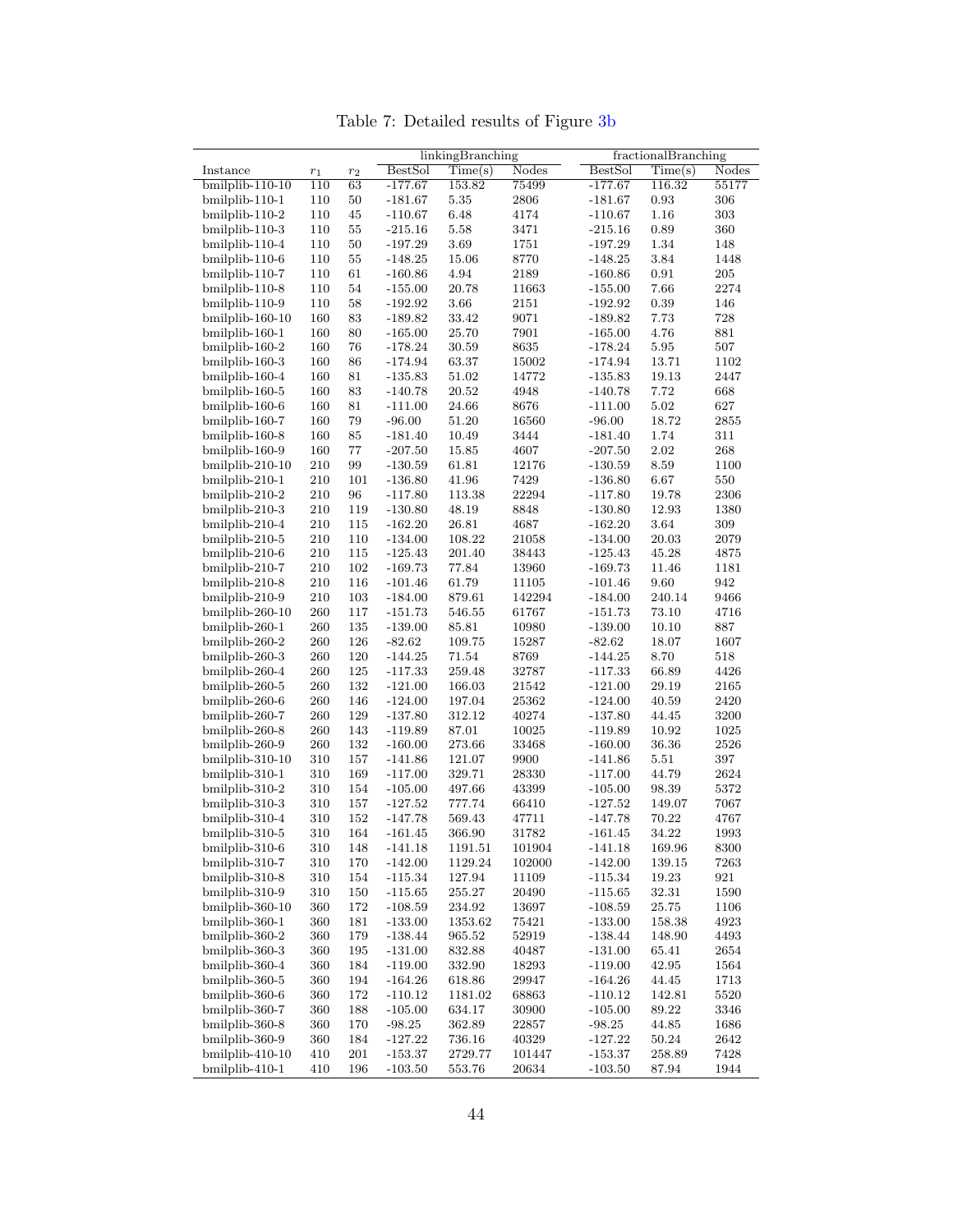|                          |                  |                |                | linkingBranching |              |            | fractionalBranching |              |
|--------------------------|------------------|----------------|----------------|------------------|--------------|------------|---------------------|--------------|
| Instance                 | $r_{\rm 1}$      | $r_2$          | <b>BestSol</b> | Time(s)          | <b>Nodes</b> | BestSol    | Time(s)             | <b>Nodes</b> |
| bmilplib-410-2           | $\overline{410}$ | 189            | $-108.59$      | 840.56           | 31603        | $-108.59$  | 103.57              | 2887         |
| bmilplib-410-3           | 410              | 212            | $-96.24$       | 871.58           | 32882        | $-96.24$   | 147.99              | 3781         |
| bmilplib-410-4           | 410              | 187            | $-119.50$      | 1031.12          | 38489        | $-119.50$  | 100.21              | 2995         |
| bmilplib-410-5           | 410              | 209            | $-119.22$      | 678.49           | 23852        | $-119.22$  | 71.23               | 1520         |
| bmilplib-410-6           | 410              | 206            | $-151.31$      | 322.88           | 11130        | $-151.31$  | 13.54               | 533          |
| bmilplib-410-7           | 410              | 225            | $-123.00$      | 560.34           | 22146        | $-123.00$  | 35.87               | 1177         |
| bmilplib-410-8           | 410              | 211            | $-125.78$      | 1547.88          | 62218        | $-125.78$  | 169.15              | 4480         |
| bmilplib-410-9           | 410              | 216            | $-100.77$      | 531.88           | 20400        | $-100.77$  | 82.17               | 2071         |
| bmilplib-460-10          | 460              | 217            | $-102.51$      | 1857.94          | 55024        | $-102.51$  | 228.12              | 4465         |
| bmilplib-460-1           | 460              | 227            | $-97.59$       | 2822.97          | 86632        | $-97.59$   | 569.22              | 10803        |
| bmilplib-460-2           | 460              | 249            | $-139.00$      | 625.95           | 16623        | $-139.00$  | 43.65               | 964          |
| bmilplib-460-3           | 460              | 222            | $-86.50$       | 1995.92          | 57395        | $-86.50$   | 223.58              | 3882         |
| bmilplib-460-4           | 460              | 218            | $-107.03$      | 3291.28          | 95035        | $-107.03$  | 412.76              | 7856         |
| bmilplib-460-5           | 460              | 216            | $-100.50$      | 1424.54          | 41109        | $-100.50$  | 170.30              | 3025         |
| bmilplib-460-6           | 460              | 222            | $-107.00$      | 1635.42          | 46076        | $-107.00$  | 236.30              | 4143         |
| bmilplib-460-7           | 460              | 254            | $-83.75$       | 1601.34          | 48897        | $-83.75$   | 294.68              | 5252         |
| bmilplib-460-8           | 460              | 256            | $-115.39$      | 982.30           | 27572        | $-115.39$  | 94.67               | 1903         |
| bmilplib-460-9           | 460              | 224            | $-128.70$      | 2830.59          | 85977        | $-128.70$  | 327.68              | 6185         |
| bmilplib-60-10           | 60               | 25             | $-186.21$      | 6.93             | 5922         | $-186.21$  | 4.29                | 2590         |
| bmilplib-60-1            | 60               | 29             | $-153.20$      | 6.71             | 4877         | $-153.20$  | 2.79                | 1094         |
| bmilplib-60-5            | 60               | 33             | $-116.40$      | 8.15             | 11202        | $-116.40$  | 10.08               | 9996         |
| bmilplib-60-6            | 60               | 27             | $-187.31$      | 7.62             | 7016         | $-187.31$  | 3.34                | 1383         |
| bmilplib-60-8            | 60               | 30             | $-232.12$      | 3.36             | 3570         | $-232.12$  | 1.15                | 572          |
| bmilplib-60-9            | 60               | 26             | $-136.50$      | 19.61            | 26792        | $-136.50$  | 12.34               | 9888         |
| miblp-20-20-50-0110-5-13 | 15               | $\overline{5}$ | $-519.00$      | 2464.25          | 7128138      | $-519.00$  | 2709.29             | 6515097      |
| miblp-20-20-50-0110-5-15 | 15               | 5              | $-617.00$      | 1310.67          | 4018058      | $-617.00$  | 1130.92             | 4312915      |
| miblp-20-20-50-0110-5-16 | 15               | 5              | $-833.00$      | 6.60             | 17680        | $-833.00$  | 1.80                | 5913         |
| miblp-20-20-50-0110-5-17 | 15               | $\overline{5}$ | $-944.00$      | 4.78             | 17679        | $-944.00$  | 1.53                | 4038         |
| miblp-20-20-50-0110-5-19 | 15               | 5              | $-431.00$      | 26.56            | 77256        | $-431.00$  | 25.50               | 116041       |
| miblp-20-20-50-0110-5-1  | 15               | $\overline{5}$ | $-548.00$      | 14.50            | 42364        | $-548.00$  | 8.45                | 31298        |
| miblp-20-20-50-0110-5-20 | 15               | 5              | $-438.00$      | 17.30            | 60944        | $-438.00$  | 10.82               | 33315        |
| miblp-20-20-50-0110-5-6  | 15               | 5              | $-1061.00$     | 63.70            | 222566       | $-1061.00$ | 51.74               | 213928       |
| lseu-0.100000            | 81               | 8              | 1120.00        | 270.78           | 1003976      | 1120.00    | 3.15                | 8603         |
| p0033-0.500000           | 17               | 16             | 3095.00        | 10.48            | 20695        | 3095.00    | 0.25                | 1467         |
| stein27-0.500000         | 14               | 13             | 19.00          | 5.88             | 12115        | 19.00      | 6.51                | 17648        |
| stein45-0.100000         | 41               | $\overline{4}$ | 30.00          | 50.19            | 89035        | 30.00      | 64.27               | 90241        |
| stein45-0.500000         | 23               | 22             | 32.00          | 519.59           | 640308       | 32.00      | 471.57              | 753845       |

Table 7: Detailed results of Figure [3b](#page-31-1) (continued)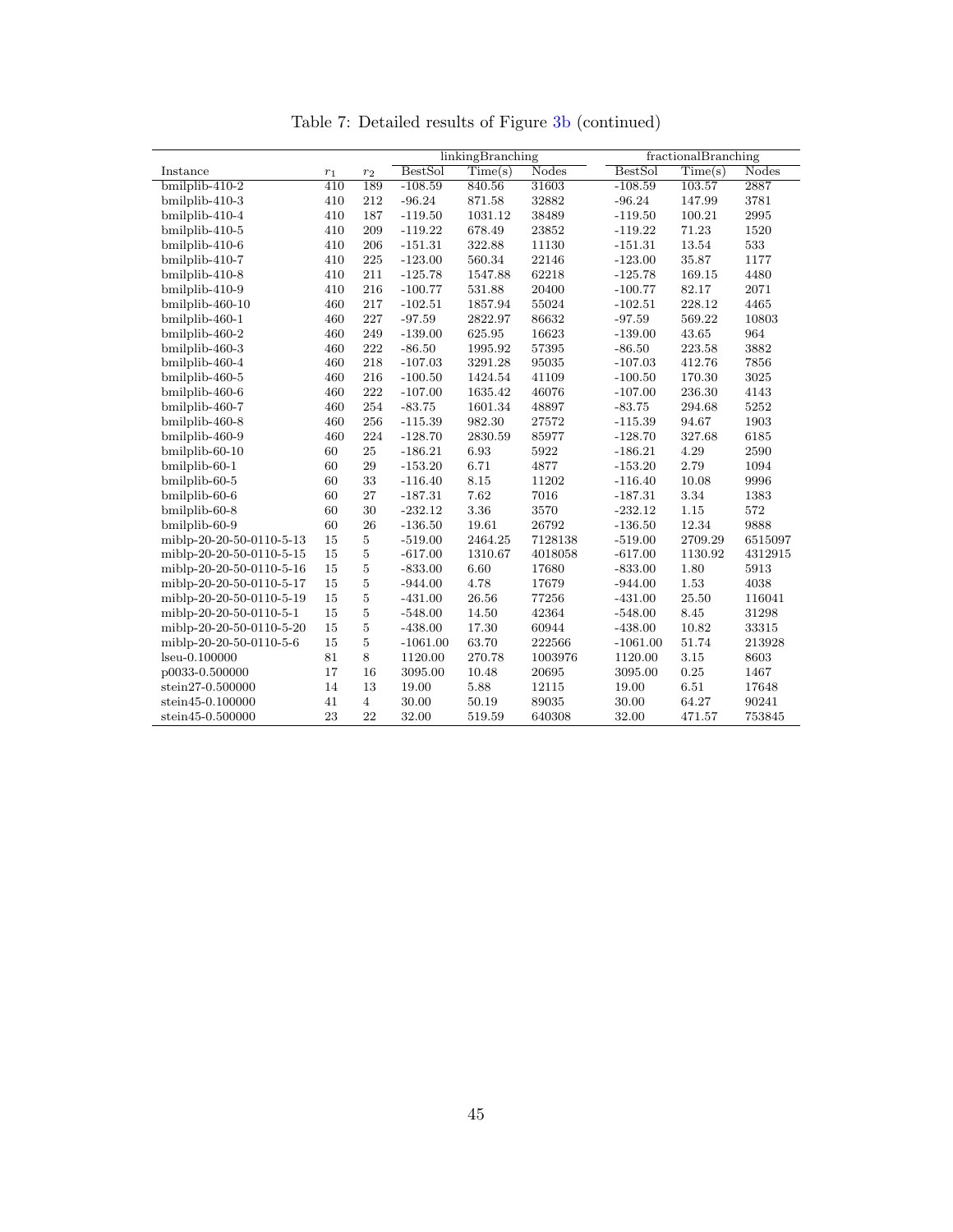|                    |                | withoutPoolWhen |          |                | withPoolWhen |       |                | withoutPoolWhen      |                    |                | withPoolWhen         |          |
|--------------------|----------------|-----------------|----------|----------------|--------------|-------|----------------|----------------------|--------------------|----------------|----------------------|----------|
|                    |                | XYInt-LFixed    |          |                | XYInt-LFixed |       |                | XYIntOrLFixed-LFixed |                    |                | XYIntOrLFixed-LFixed |          |
| Instance           | <b>BestSol</b> | Time(s)         | Nodes    | <b>BestSol</b> | Time(s)      | Nodes | <b>BestSol</b> | Time(s)              | Nodes              | <b>BestSol</b> | Time(s)              | Nodes    |
| bmilplib-110-10    | $-177.67$      | 355.72          | 55177    | $-177.67$      | 117.08       | 55177 | $-177.67$      | 357.09               | 55177              | $-177.67$      | 116.32               | 55177    |
| $binilplib-110-1$  | $-181.67$      | 1.08            | 306      | $-181.67$      | 0.94         | 306   | $-181.67$      | 1.08                 | 306                | $-181.67$      | 0.93                 | 306      |
| $binilplib-110-2$  | $-110.67$      | 1.56            | 303      | $-110.67$      | 1.17         | 303   | $-110.67$      | 1.56                 | 303                | $-110.67$      | 1.16                 | 303      |
| bmilplib-110-3     | $-215.16$      | 1.18            | 360      | $-215.16$      | 0.91         | 360   | $-215.16$      | 1.14                 | 360                | $-215.16$      | 0.89                 | 360      |
| bmilplib-110-4     | $-197.29$      | 2.38            | 148      | $-197.29$      | 1.34         | 148   | $-197.29$      | 2.38                 | 148                | $-197.29$      | 1.34                 | 148      |
| bmilplib-110-6     | $-148.25$      | 8.77            | 1448     | $-148.25$      | 3.83         | 1448  | $-148.25$      | 8.78                 | 1448               | $-148.25$      | 3.84                 | 1448     |
| bmilplib-110-7     | $-160.86$      | 1.16            | 205      | $-160.86$      | 0.93         | 205   | $-160.86$      | 1.17                 | 205                | $-160.86$      | 0.91                 | 205      |
| bmilplib-110-8     | $-155.00$      | 12.40           | 2274     | $-155.00$      | 7.74         | 2274  | $-155.00$      | 12.29                | 2274               | $-155.00$      | 7.66                 | 2274     |
| bmilplib-110-9     | $-192.92$      | 0.39            | 146      | $-192.92$      | 0.38         | 146   | $-192.92$      | 0.38                 | 146                | $-192.92$      | 0.39                 | 146      |
| bmilplib-160-10    | $-189.82$      | 17.00           | 728      | $-189.82$      | 7.70         | 728   | $-189.82$      | 16.94                | 728                | $-189.82$      | 7.73                 | 728      |
| bmilplib-160-1     | $-165.00$      | 6.52            | 881      | $-165.00$      | 4.72         | 881   | $-165.00$      | 6.48                 | 881                | $-165.00$      | 4.76                 | 881      |
| bmilplib-160-2     | $-178.24$      | 9.39            | 507      | $-178.24$      | 5.98         | 507   | $-178.24$      | 9.42                 | 507                | $-178.24$      | 5.95                 | 507      |
| bmilplib-160-3     | $-174.94$      | 32.47           | 1102     | $-174.94$      | 13.76        | 1102  | $-174.94$      | 32.60                | 1102               | $-174.94$      | 13.71                | 1102     |
| bmilplib-160-4     | $-135.83$      | 35.80           | 2447     | $-135.83$      | 19.06        | 2447  | $-135.83$      | 36.00                | 2447               | $-135.83$      | 19.13                | 2447     |
| bmilplib-160-5     | $-140.78$      | 29.26           | 668      | $-140.78$      | 7.73         | 668   | $-140.78$      | $29.33\,$            | 668                | $-140.78$      | 7.72                 | 668      |
| bmilplib-160-6     | $-111.00$      | 7.26            | 627      | $-111.00$      | 5.01         | 627   | $-111.00$      | 7.30                 | 627                | $-111.00$      | 5.02                 | 627      |
| bmilplib-160-7     | $-96.00$       | 35.18           | 2855     | $-96.00$       | 18.04        | 2855  | $-96.00$       | 35.13                | 2855               | $-96.00$       | 18.72                | 2855     |
| bmilplib-160-8     | $-181.40$      | 2.30            | 311      | $-181.40$      | 1.67         | 311   | $-181.40$      | 2.28                 | 311                | $-181.40$      | 1.74                 | 311      |
| bmilplib-160-9     | $-207.50$      | 2.02            | 268      | $-207.50$      | 2.01         | 268   | $-207.50$      | 2.00                 | 268                | $-207.50$      | 2.02                 | 268      |
| bmilplib-210-10    | $-130.59$      | 13.92           | 1100     | $-130.59$      | 8.78         | 1100  | $-130.59$      | 14.28                | 1100               | $-130.59$      | 8.59                 | 1100     |
| bmilplib-210-1     | $-136.80$      | 6.72            | 550      | $-136.80$      | 6.71         | 550   | $-136.80$      | 6.74                 | 550                | $-136.80$      | 6.67                 | 550      |
| $binilplib-210-2$  | $-117.80$      | 40.52           | 2306     | $-117.80$      | 20.60        | 2306  | $-117.80$      | 41.96                | 2306               | $-117.80$      | 19.78                | 2306     |
| bmilplib-210-3     | $-130.80$      | 24.72           | 1380     | $-130.80$      | 13.09        | 1380  | $-130.80$      | 24.48                | 1380               | $-130.80$      | 12.93                | 1380     |
| bmilplib-210-4     | $-162.20$      | 4.82            | 309      | $-162.20$      | 3.65         | 309   | $-162.20$      | 4.80                 | 309                | $-162.20$      | 3.64                 | 309      |
| bmilplib-210-5     | $-134.00$      | 29.57           | 2079     | $-134.00$      | 20.08        | 2079  | $-134.00$      | $30.96\,$            | 2079               | $-134.00$      | 20.03                | 2079     |
| bmilplib-210-6     | $-125.43$      | 105.93          | 4875     | $-125.43$      | 46.30        | 4875  | $-125.43$      | 107.54               | 4875               | $-125.43$      | 45.28                | 4875     |
| bmilplib-210-7     | $-169.73$      | 18.21           | 1181     | $-169.73$      | 11.59        | 1181  | $-169.73$      | 18.14                | 1181               | $-169.73$      | 11.46                | 1181     |
| $binilplib-210-8$  | $-101.46$      | 17.89           | 942      | $-101.46$      | 9.69         | 942   | $-101.46$      | 17.97                | 942                | $-101.46$      | 9.60                 | 942      |
| bmilplib-210-9     | $-184.00$      | 334.58          | 9466     | $-184.00$      | 241.89       | 9466  | $-184.00$      | 336.35               | 9466               | $-184.00$      | 240.14               | 9466     |
| bmilplib-260-10    | $-151.73$      | 106.84          | 4716     | $-151.73$      | 75.99        | 4716  | $-151.73$      | 106.74               | 4716               | $-151.73$      | 73.10                | 4716     |
| bmilplib-260-1     | $-139.00$      | 10.55           | 887      | $-139.00$      | 9.72         | 887   | $-139.00$      | 10.17                | 887                | $-139.00$      | 10.10                | 887      |
| bmilplib-260-2     | $-82.62$       | 25.82           | 1607     | $-82.62$       | 17.95        | 1607  | $-82.62$       | 24.39                | 1607               | $-82.62$       | 18.07                | 1607     |
| bmilplib-260-3     | $-144.25$      | 12.22           | 518      | $-144.25$      | 8.70         | 518   | $-144.25$      | 12.20                | 518                | $-144.25$      | 8.70                 | 518      |
| bmilplib-260-4     | $-117.33$      | 82.73           | 4426     | $-117.33$      | 62.90        | 4426  | $-117.33$      | 84.74                | 4426               | $-117.33$      | 66.89                | 4426     |
| bmilplib-260-5     | $-121.00$      | 36.18           | 2165     | $-121.00$      | 29.80        | 2165  | $-121.00$      | 37.57                | 2165               | $-121.00$      | 29.19                | 2165     |
| bmilplib-260-6     | $-124.00$      | 67.59           | 2420     | $-124.00$      | 39.43        | 2420  | $-124.00$      | 69.01                | 2420               | $-124.00$      | 40.59                | 2420     |
| bmilplib-260-7     | $-137.80$      | 76.55           | 3200     | $-137.80$      | 46.85        | 3200  | $-137.80$      | 79.79                | 3200               | $-137.80$      | 44.45                | 3200     |
| bmilplib-260-8     | $-119.89$      | 16.52           | 1025     | $-119.89$      | 10.90        | 1025  | $-119.89$      | 17.44                | 1025               | $-119.89$      | 10.92                | 1025     |
| bmilplib-260-9     | $-160.00$      | 61.66           | 2526     | $-160.00$      | 36.58        | 2526  | $-160.00$      | 64.72                | 2526               | $-160.00$      | 36.36                | 2526     |
| $binilplib-310-10$ | $-141.86$      | 5.42            | 397      | $-141.86$      | $5.95\,$     | 397   | $-141.86$      | 5.88                 | 397                | $-141.86$      | 5.51                 | 397      |
| $bmilplib-310-1$   | $-117.00$      | 58.20           | 2624     | $-117.00$      | 43.64        | 2624  | $-117.00$      | 62.56                | 2624               | $-117.00$      | 44.79                | 2624     |
| $binilplib-310-2$  | $-105.00$      | 109.26          | 5372     | $-105.00$      | 96.63        | 5372  | $-105.00$      | 117.75               | 5372               | $-105.00$      | 98.39                | 5372     |
| bmilplib-310-3     | $-127.52$      | 171.44          | 7067     | $-127.52$      | 148.52       | 7067  | $-127.52$      | 174.17               | 7067               | $-127.52$      | 149.07               | 7067     |
| bmilplib-310-4     | $-147.78$      | 90.78           | 4767     | $-147.78$      | 77.28        | 4767  | $-147.78$      | 95.75                | 4767               | $-147.78$      | 70.22                | 4767     |
| bmilplib-310-5     | $-161.45$      | 48.58           | 1993     | $-161.45$      | 34.30        | 1993  | $-161.45$      | 45.88                | 1993               | $-161.45$      | 34.22                | 1993     |
| bmilplib-310-6     | $-141.18$      | 197.54          | 8300     | $-141.18$      | 179.02       | 8300  | $-141.18$      | 198.16               | 8300               | $-141.18$      | 169.96               | 8300     |
| bmilplib-310-7     | $-142.00$      | 179.47          | 7263     | $-142.00$      | 144.99       | 7263  | $-142.00$      | 169.98               | 7263               | $-142.00$      | 139.15               | 7263     |
| bmilplib-310-8     | $-115.34$      | 25.48           | 921      | $-115.34$      | 20.24        | 921   | $-115.34$      | 24.68                | $\boldsymbol{921}$ | $-115.34$      | 19.23                | 921      |
| $binilplib-310-9$  | $-115.65$      | 43.85           | 1590     | $-115.65$      | 37.72        | 1590  | $-115.65$      | 45.18                | 1590               | $-115.65$      | 32.31                | 1590     |
| bmilplib-360-10    | $-108.59$      | 27.82           | 1106     | $-108.59$      | 25.17        | 1106  | $-108.59$      | 31.69                | 1106               | $-108.59$      | $25.75\,$            | 1106     |
| bmilplib-360-1     | $-133.00$      | 207.62          | 4923     | $-133.00$      | 146.36       | 4923  | $-133.00$      | 194.58               | 4923               | $-133.00$      | 158.38               | 4923     |
| bmilplib-360-2     | $-138.44$      | 230.49          | 4493     | $-138.44$      | 135.61       | 4493  | $-138.44$      | 225.09               | 4493               | $-138.44$      | 148.90               | 4493     |
| bmilplib-360-3     | $-131.00$      | 68.30           | 2654     | $-131.00$      | 63.40        | 2654  | $-131.00$      | 75.82                | 2654               | $-131.00$      | 65.41                | 2654     |
| bmilplib-360-4     | $-119.00$      | 54.68           | 1564     | $-119.00$      | 47.06        | 1564  | $-119.00$      | 51.33                | 1564               | $-119.00$      | 42.95                | 1564     |
| bmilplib-360-5     | $-164.26$      | 58.30           | 1713     | $-164.26$      | 45.64        | 1713  | $-164.26$      | 56.12                | 1713               | $-164.26$      | 44.45                | 1713     |
| bmilplib-360-6     | $-110.12$      | 155.42          | $5520\,$ | $-110.12$      | 132.79       | 5520  | $-110.12$      | 146.64               | 5520               | $-110.12$      | 142.81               | $5520\,$ |
| bmilplib-360-7     | $-105.00$      | 135.16          | 3346     | $-105.00$      | 93.50        | 3346  | $-105.00$      | 125.91               | 3346               | $-105.00$      | 89.22                | 3346     |
| bmilplib-360-8     | $-98.25$       | 66.38           | 1686     | $-98.25$       | 50.86        | 1686  | $-98.25$       | 66.34                | 1686               | $-98.25$       | 44.85                | 1686     |
| bmilplib-360-9     | $-127.22$      | 67.05           | 2642     | $-127.22$      | $58.36\,$    | 2642  | $-127.22$      | 68.26                | 2642               | $-127.22$      | 50.24                | 2642     |
| bmilplib-410-10    | $-153.37$      | 332.48          | 7428     | $-153.37$      | 265.98       | 7428  | $-153.37$      | 333.37               | 7428               | $-153.37$      | 258.89               | 7428     |
| bmilplib-410-1     | $-103.50$      | 103.54          | 1944     | $-103.50$      | 85.04        | 1944  | $-103.50$      | 109.43               | 1944               | $-103.50$      | 87.94                | 1944     |

Table 8: Detailed results of Figure [4a](#page-32-1)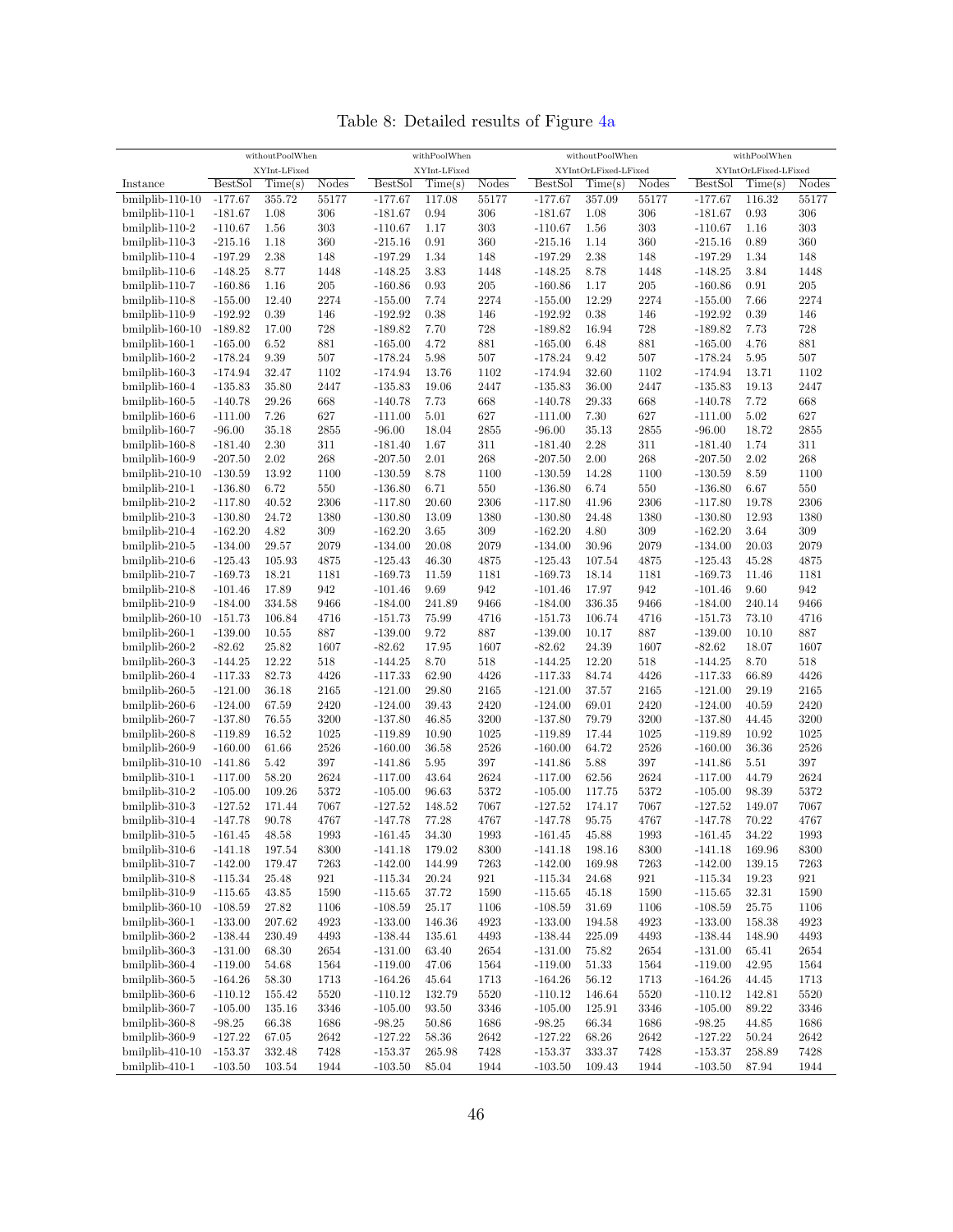|                                                      | withoutPoolWhen<br>XYInt-LFixed |                   |                  |                        | withPoolWhen      |                   |                        | withoutPoolWhen      |                  |                             | withPoolWhen         |                   |
|------------------------------------------------------|---------------------------------|-------------------|------------------|------------------------|-------------------|-------------------|------------------------|----------------------|------------------|-----------------------------|----------------------|-------------------|
|                                                      |                                 |                   |                  |                        | XYInt-LFixed      |                   |                        | XYIntOrLFixed-LFixed |                  |                             | XYIntOrLFixed-LFixed |                   |
| Instance<br>bmilplib-410-2                           | <b>BestSol</b><br>$-108.59$     | Time(s)<br>128.11 | Nodes            | BestSol                | Time(s)<br>107.05 | Nodes             | BestSol<br>$-108.59$   | Time(s)              | Nodes            | <b>BestSol</b><br>$-108.59$ | Time(s)<br>103.57    | <b>Nodes</b>      |
| bmilplib-410-3                                       | $-96.24$                        | 176.89            | 2887<br>3781     | $-108.59$<br>$-96.24$  | 162.97            | 2887<br>3781      | $-96.24$               | 125.37<br>167.58     | 2887<br>3781     | $-96.24$                    | 147.99               | 2887<br>3781      |
| bmilplib-410-4                                       | $-119.50$                       | 111.28            | 2995             | $-119.50$              | 96.04             | 2995              | $-119.50$              | 115.22               | 2995             | $-119.50$                   | 100.21               | 2995              |
| bmilplib-410-5                                       | $-119.22$                       | 72.48             | 1520             | $-119.22$              | 67.90             | 1520              | $-119.22$              | 73.09                | 1520             | $-119.22$                   | 71.23                | 1520              |
| bmilplib-410-6                                       | $-151.31$                       | 14.12             | 533              | $-151.31$              | 14.66             | 533               | $-151.31$              | 13.95                | 533              | $-151.31$                   | 13.54                | 533               |
| bmilplib-410-7                                       | $-123.00$                       | 43.96             | 1177             | $-123.00$              | 42.46             | 1177              | $-123.00$              | 42.43                | 1177             | $-123.00$                   | 35.87                | 1177              |
| bmilplib-410-8                                       | $-125.78$                       | 292.85            | 4480             | $-125.78$              | 168.87            | 4480              | $-125.78$              | 284.91               | 4480             | $-125.78$                   | 169.15               | 4480              |
| bmilplib-410-9                                       | $-100.77$                       | 95.70             | 2071             | $-100.77$              | 81.09             | 2071              | $-100.77$              | 89.94                | 2071             | $-100.77$                   | 82.17                | 2071              |
| bmilplib-460-10                                      | $-102.51$                       | 284.10            | 4465             | $-102.51$              | 232.16            | 4465              | $-102.51$              | 272.39               | 4465             | $-102.51$                   | 228.12               | 4465              |
| bmilplib-460-1                                       | $-97.59$                        | 638.06            | 10803            | $-97.59$               | 574.36            | 10803             | $-97.59$               | 636.80               | 10803            | $-97.59$                    | 569.22               | 10803             |
| bmilplib-460-2                                       | $-139.00$                       | 65.03             | 964              | $-139.00$              | 51.23             | 964               | $-139.00$              | 68.32                | 964              | $-139.00$                   | 43.65                | 964               |
| bmilplib-460-3                                       | $-86.50$                        | 226.69            | 3882             | $-86.50$               | 223.11            | 3882              | $-86.50$               | 229.43               | 3882             | $-86.50$                    | 223.58               | 3882              |
| bmilplib-460-4                                       | $-107.03$                       | 640.32            | 7856             | $-107.03$              | 413.15            | 7856              | $-107.03$              | 607.29               | 7856             | $-107.03$                   | 412.76               | 7856              |
| bmilplib-460-5                                       | $-100.50$                       | 229.94            | 3025             | $-100.50$              | 171.50            | 3025              | $-100.50$              | 196.94               | 3025             | $-100.50$                   | 170.30               | 3025              |
| bmilplib-460-6                                       | $-107.00$                       | 251.71            | 4143             | $-107.00$              | 219.39            | 4143              | $-107.00$              | 221.43               | 4143             | $-107.00$                   | 236.30               | 4143              |
| bmilplib-460-7                                       | $-83.75$                        | 334.13            | 5252             | $-83.75$               | 295.91            | 5252              | $-83.75$               | 331.02               | 5252             | $-83.75$                    | 294.68               | 5252              |
| bmilplib-460-8                                       | $-115.39$                       | 117.85            | 1903             | $-115.39$              | 102.20            | 1903              | $-115.39$              | 134.03               | 1903             | $-115.39$                   | 94.67                | 1903              |
| bmilplib-460-9                                       | $-128.70$                       | 409.66            | 6185             | $-128.70$              | 346.00            | 6185              | $-128.70$              | 388.74               | 6185             | $-128.70$                   | 327.68               | 6185              |
| bmilplib-60-10                                       | $-186.21$                       | 4.82              | 2590             | $-186.21$              | 4.12              | 2590              | $-186.21$              | 4.90                 | 2590             | $-186.21$                   | 4.29                 | 2590              |
| bmilplib-60-1<br>bmilplib-60-5                       | $-153.20$<br>$-116.40$          | 3.59<br>16.18     | 1094<br>9996     | $-153.20$<br>$-116.40$ | 2.83<br>10.33     | 1094<br>9996      | $-153.20$<br>$-116.40$ | 3.82<br>15.85        | 1094<br>9996     | $-153.20$<br>$-116.40$      | 2.79<br>10.08        | 1094<br>9996      |
| bmilplib-60-6                                        | $-187.31$                       | 3.58              | 1383             | $-187.31$              | 3.43              | 1383              | $-187.31$              | 3.65                 | 1383             | $-187.31$                   | 3.34                 | 1383              |
| bmilplib-60-8                                        | $-232.12$                       | 1.79              | 572              | $-232.12$              | 1.16              | 572               | $-232.12$              | 1.78                 | 572              | $-232.12$                   | 1.15                 | 572               |
| bmilplib-60-9                                        | $-136.50$                       | 14.85             | 9888             | $-136.50$              | 12.36             | 9888              | $-136.50$              | 15.14                | 9888             | $-136.50$                   | 12.34                | 9888              |
| miblp-20-15-50-0110-10-10                            | $-206.00$                       | 36.93             | 21203            | $-206.00$              | 4.22              | 15741             | $-206.00$              | 39.37                | 15741            | $-206.00$                   | 4.25                 | 15741             |
| miblp-20-15-50-0110-10-2                             | $-354.00$                       | >3600             | 642894           | $-398.00$              | 970.06            | 2929420           | $-354.00$              | >3600                | 596423           | $-398.00$                   | 947.81               | 2929420           |
| miblp-20-15-50-0110-10-3                             | $-42.00$                        | 188.57            | 48461            | $-42.00$               | 12.65             | 46349             | $-42.00$               | 203.74               | 46349            | $-42.00$                    | 12.66                | 46349             |
| miblp-20-15-50-0110-10-6                             | $-246.00$                       | 12.02             | 1385             | $-246.00$              | 1.53              | 1367              | $-246.00$              | 13.22                | 1367             | $-246.00$                   | 1.56                 | 1367              |
| miblp-20-15-50-0110-10-9                             | $-635.00$                       | 25.65             | 7667             | $-635.00$              | 6.62              | 7667              | $-635.00$              | 26.03                | 7667             | $-635.00$                   | 6.52                 | 7667              |
| miblp-20-20-50-0110-10-10                            | $-405.00$                       | >3600             | 304054           | $-441.00$              | 2908.94           | 7261247           | $-405.00$              | >3600                | 297842           | $-441.00$                   | 2867.85              | 7261247           |
| miblp-20-20-50-0110-10-1                             | $-315.00$                       | >3600             | 281846           | $-357.00$              | >3600             | 9176214           | $-315.00$              | >3600                | 268812           | $-357.00$                   | >3600                | 9234364           |
| miblp-20-20-50-0110-10-2                             | $-659.00$                       | 14.46             | 5106             | $-659.00$              | 3.21              | 5100              | $-659.00$              | 13.90                | 5100             | $-659.00$                   | 3.16                 | 5100              |
| miblp-20-20-50-0110-10-3                             | $-618.00$                       | 16.74             | 52259            | $-618.00$              | 12.21             | 51970             | $-618.00$              | 17.08                | 51970            | $-618.00$                   | 12.05                | 51970             |
| miblp-20-20-50-0110-10-4                             | $-597.00$                       | >3600             | 509252           | $-604.00$              | >3600             | 8018349           | $-597.00$              | >3600                | 502089           | $-604.00$                   | >3600                | 7988914           |
| miblp-20-20-50-0110-10-7                             | $-627.00$                       | >3600             | 4935849          | $-629.00$              | >3600             | 9735490           | $-627.00$              | >3600                | 4698965          | $-629.00$                   | >3600                | 9709672           |
| miblp-20-20-50-0110-10-8                             | $-667.00$                       | 998.04            | 80603            | $-667.00$              | 68.15             | 75661             | $-667.00$              | 1085.58              | 75661            | $-667.00$                   | 68.08                | 75661             |
| miblp-20-20-50-0110-10-9                             | $-256.00$                       | 2292.26           | 852328           | $-256.00$              | 306.60            | 757349            | $-256.00$              | 2483.24              | 757349           | $-256.00$                   | 305.78               | 757349            |
| miblp-20-20-50-0110-15-1                             | $-246.00$                       | >3600             | 250531           | $-317.00$              | >3600             | 9807301           | $-246.00$              | >3600                | 238329           | $-317.00$                   | >3600                | 9813005           |
| miblp-20-20-50-0110-15-2                             | $-645.00$                       | >3600             | 1416126          | $-645.00$              | >3600             | 10740865          | $-645.00$              | >3600                | 1395442          | $-645.00$                   | >3600                | 10839884          |
| miblp-20-20-50-0110-15-3                             | $-476.00$                       | >3600             | 189624           | $-593.00$              | >3600             | 13332780          | $-476.00$              | >3600                | 183565           | $-593.00$                   | >3600                | 13042109          |
| miblp-20-20-50-0110-15-4                             | $-310.00$                       | >3600             | 125392           | $-398.00$              | >3600             | 8670375           | $-310.00$              | >3600                | 125871           | $-398.00$                   | >3600                | 8692428           |
| miblp-20-20-50-0110-15-5                             | $-60.00$                        | >3600             | 48876            | $-320.00$              | >3600             | 7275287           | $-60.00$               | >3600                | 47748            | $-320.00$                   | >3600                | 7284040           |
| miblp-20-20-50-0110-15-6                             | $-596.00$                       | >3600             | 227767           | $-596.00$              | >3600             | 7842912           | $-596.00$              | >3600                | 197263           | $-596.00$                   | >3600                | 7851818           |
| miblp-20-20-50-0110-15-7                             | $-471.00$                       | >3600             | 393906           | $-471.00$              | >3600             | 9577404           | $-471.00$              | >3600                | 362335           | $-471.00$                   | >3600                | 9675451           |
| miblp-20-20-50-0110-15-8<br>miblp-20-20-50-0110-15-9 | $-290.00$<br>$-584.00$          | >3600<br>269.87   | 1772115<br>56931 | $-290.00$<br>$-584.00$ | >3600<br>19.38    | 10439854<br>56459 | $-290.00$<br>$-584.00$ | >3600<br>271.42      | 1614730<br>56459 | $-290.00$<br>$-584.00$      | >3600<br>19.58       | 10350188<br>56459 |
| miblp-20-20-50-0110-5-13                             | $-507.00$                       | >3600             | 6006058          | $-519.00$              | 2723.02           | 6515097           | $-507.00$              | >3600                | 6189742          | $-519.00$                   | 2709.29              | 6515097           |
| miblp-20-20-50-0110-5-15                             | $-617.00$                       | 1754.55           | 4312915          | $-617.00$              | 1113.82           | 4312915           | $-617.00$              | 1844.46              | 4312915          | $-617.00$                   | 1130.92              | 4312915           |
| miblp-20-20-50-0110-5-16                             | $-833.00$                       | 2.06              | 5913             | $-833.00$              | 1.76              | 5913              | $-833.00$              | 2.06                 | 5913             | $-833.00$                   | 1.80                 | 5913              |
| miblp-20-20-50-0110-5-17                             | $-944.00$                       | 1.61              | 4050             | $-944.00$              | 1.50              | 4038              | $-944.00$              | 1.66                 | 4038             | $-944.00$                   | 1.53                 | 4038              |
| miblp-20-20-50-0110-5-19                             | $-431.00$                       | 38.74             | 116041           | $-431.00$              | 25.54             | 116041            | $-431.00$              | 38.55                | 116041           | $-431.00$                   | 25.50                | 116041            |
| miblp-20-20-50-0110-5-1                              | $-548.00$                       | 13.07             | 31432            | $-548.00$              | 8.63              | 31298             | $-548.00$              | 13.53                | 31298            | $-548.00$                   | 8.45                 | 31298             |
| miblp-20-20-50-0110-5-20                             | $-438.00$                       | 13.53             | 33315            | $-438.00$              | 10.80             | 33315             | $-438.00$              | 13.51                | 33315            | $-438.00$                   | 10.82                | 33315             |
| miblp-20-20-50-0110-5-6                              | $-1061.00$                      | 66.75             | 214009           | $-1061.00$             | 51.65             | 213928            | $-1061.00$             | 67.85                | 213928           | $-1061.00$                  | 51.74                | 213928            |
| $Iseu-0.100000$                                      | 1120.00                         | 3.17              | 8603             | 1120.00                | 3.12              | 8603              | 1120.00                | 3.16                 | 8603             | 1120.00                     | 3.15                 | 8603              |
| lseu-0.900000                                        | 5838.00                         | >3600             | 2463002          | 5838.00                | >3600             | 8762978           | 5838.00                | >3600                | 2460978          | 5838.00                     | >3600                | 8743754           |
| p0033-0.500000                                       | 3095.00                         | 0.28              | 1467             | 3095.00                | 0.27              | 1467              | 3095.00                | 0.26                 | 1467             | 3095.00                     | 0.25                 | 1467              |
| p0033-0.900000                                       | 4679.00                         | 37.10             | 33451            | 4679.00                | 5.58              | 28241             | 4679.00                | 31.19                | 28241            | 4679.00                     | 5.56                 | 28241             |
| p0201-0.900000                                       | 15025.00                        | >3600             | 690347           | 15025.00               | >3600             | 1309676           | 15025.00               | >3600                | 689225           | 15025.00                    | >3600                | 1310278           |
| stein27-0.500000                                     | 19.00                           | 6.60              | 17648            | 19.00                  | 6.43              | 17648             | 19.00                  | 6.84                 | 17648            | 19.00                       | 6.51                 | 17648             |
| stein27-0.900000                                     | 24.00                           | 644.53            | 713061           | 24.00                  | 413.77            | 702055            | 24.00                  | 638.54               | 702055           | 24.00                       | 419.87               | 702055            |
| stein45-0.100000                                     | 30.00                           | 64.50             | 90241            | 30.00                  | 63.84             | 90241             | 30.00                  | 64.46                | 90241            | 30.00                       | 64.27                | 90241             |
| stein45-0.500000                                     | 32.00                           | 465.23            | 753845           | 32.00                  | 468.17            | 753845            | 32.00                  | 472.32               | 753845           | 32.00                       | 471.57               | 753845            |
| stein45-0.900000                                     | 40.00                           | >3600             | 1379438          | 40.00                  | >3600             | 1504193           | 40.00                  | >3600                | 1376878          | 40.00                       | >3600                | 1499583           |

Table 8: Detailed results of Figure [4a](#page-32-1) (continued)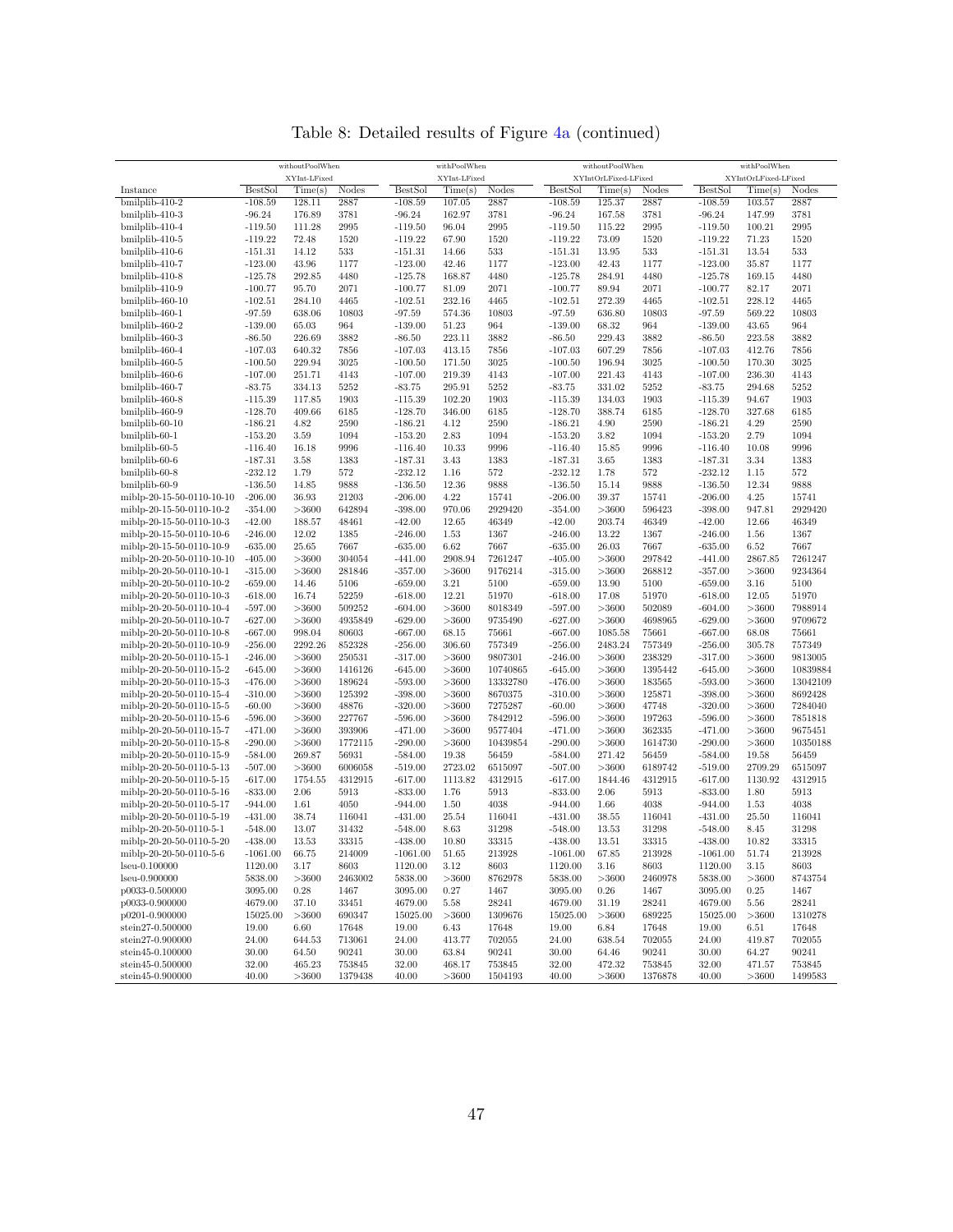withoutPoolWhen XYInt-LFixed withPoolWhen XYInt-LFixed withoutPoolWhen XYIntOrLFixed-LFixed withPoolWhen XYIntOrLFixed-LFixed Instance BestSol Time(s) Nodes BestSol Time(s) Nodes BestSol Time(s) Nodes BestSol Time(s) Nodes bmilplib-110-10 -177.67 416.71 121469 -177.67 149.10 93801 -177.67 155.24 75499 -177.67 153.82 75499 bmilplib-110-1 -181.67 5.52 2892 -181.67 5.42 2878 -181.67 5.32 2806 -181.67 5.35 2806 bmilplib-110-2 -110.67 7.04 4279 -110.67 6.50 4272 -110.67 6.49 4174 -110.67 6.48 4174 bmilplib-110-3 -215.16 6.11 3599 -215.16 5.42 3556 -215.16 5.55 3471 -215.16 5.58 3471 bmilplib-110-4 -197.29 4.64 1827 -197.29 3.54 1801 -197.29 3.70 1751 -197.29 3.69 1751 bmilplib-110-6 -148.25 19.75 9578 -148.25 14.14 9392 -148.25 14.88 8770 -148.25 15.06 8770 bmilplib-110-7 -160.86 4.30 2291 -160.86 4.01 2281 -160.86 4.86 2189 -160.86 4.94 2189 bmilplib-110-8 -155.00 25.37 12659 -155.00 20.65 12498 -155.00 20.78 11663 -155.00 20.78 11663 bmilplib-110-9 -192.92 3.33 2177 -192.92 3.28 2171 -192.92 3.63 2151 -192.92 3.66 2151 bmilplib-160-10 -189.82 40.10 9425 -189.82 31.24 9344 -189.82 33.76 9071 -189.82 33.42 9071 bmilplib-160-1 -165.00 26.18 8157 -165.00 24.18 8145 -165.00 25.67 7901 -165.00 25.70 7901 bmilplib-160-2 -178.24 33.86 8719 -178.24 29.64 8710 -178.24 30.82 8635 -178.24 30.59 8635 bmilplib-160-3 -174.94 74.85 15456 -174.94 54.62 15427 -174.94 65.13 15002 -174.94 63.37 15002 bmilplib-160-4 -135.83 69.61 15513 -135.83 50.86 15354 -135.83 51.56 14772 -135.83 51.02 14772 bmilplib-160-5 -140.78 45.58 5362 -140.78 19.35 5178 -140.78 20.58 4948 -140.78 20.52 4948 bmilplib-160-6 -111.00 27.27 8878 -111.00 25.08 8864 -111.00 24.82 8676 -111.00 24.66 8676 bmilplib-160-7 -96.00 67.91 17668 -96.00 50.97 17430 -96.00 52.58 16560 -96.00 51.20 16560 bmilplib-160-8 -181.40 9.50 3564 -181.40 9.32 3540 -181.40 10.45 3444 -181.40 10.49 3444 bmilplib-160-9 -207.50 15.01 4754 -207.50 14.90 4728 -207.50 15.87 4607 -207.50 15.85 4607 bmilplib-210-10 -130.59 66.32 12596 -130.59 61.00 12497 -130.59 61.65 12176 -130.59 61.81 12176 bmilplib-210-1 -136.80 43.30 7608 -136.80 40.04 7598 -136.80 41.01 7429 -136.80 41.96 7429 bmilplib-210-2 -117.80 132.27 23482 -117.80 109.56 23096 -117.80 118.80 22294 -117.80 113.38 22294 bmilplib-210-3 -130.80 60.91 9404 -130.80 47.44 9165 -130.80 48.09 8848 -130.80 48.19 8848 bmilplib-210-4 -162.20 27.29 4812 -162.20 25.92 4806 -162.20 26.63 4687 -162.20 26.81 4687 bmilplib-210-5 -134.00 117.77 21646 -134.00 105.03 21552 -134.00 106.92 21058 -134.00 108.22 21058 bmilplib-210-6 -125.43 261.84 40736 -125.43 197.88 39941 -125.43 213.31 38443 -125.43 201.40 38443 bmilplib-210-7 -169.73 82.57 14351 -169.73 77.62 14305 -169.73 77.43 13960 -169.73 77.84 13960 bmilplib-210-8 -101.46 67.82 11406 -101.46 58.14 11347 -101.46 56.85 11105 -101.46 61.79 11105 bmilplib-210-9 -184.00 912.62 143788 -184.00 859.46 143665 -184.00 849.38 142294 -184.00 879.61 142294 bmilplib-260-10 -151.73 559.37 63243 -151.73 502.94 63026 -151.73 514.35 61767 -151.73 546.55 61767 bmilplib-260-1 -139.00 82.50 11269 -139.00 81.74 11242 -139.00 81.82 10980 -139.00 85.81 10980 bmilplib-260-2 -82.62 125.39 15896 -82.62 109.75 15712 -82.62 107.89 15287 -82.62 109.75 15287 bmilplib-260-3 -144.25 74.50 8865 -144.25 69.26 8859 -144.25 74.50 8769 -144.25 71.54 8769 bmilplib-260-4 -117.33 284.35 34237 -117.33 260.01 33931 -117.33 272.56 32787 -117.33 259.48 32787 bmilplib-260-5 -121.00 181.75 22295 -121.00 173.32 22121 -121.00 167.03 21542 -121.00 166.03 21542 bmilplib-260-6 -124.00 240.41 26166 -124.00 209.79 26023 -124.00 195.61 25362 -124.00 197.04 25362 bmilplib-260-7 -137.80 357.63 41519 -137.80 318.76 41180 -137.80 342.97 40274 -137.80 312.12 40274 bmilplib-260-8 -119.89 87.09 10445 -119.89 76.70 10332 -119.89 75.72 10025 -119.89 87.01 10025 bmilplib-260-9 -160.00 318.76 34545 -160.00 271.18 34236 -160.00 273.16 33468 -160.00 273.66 33468 bmilplib-310-10 -141.86 119.62 10032 -141.86 114.38 10033 -141.86 110.92 9900 -141.86 121.07 9900 bmilplib-310-1 -117.00 363.13 29350 -117.00 329.80 29055 -117.00 346.52 28330 -117.00 329.71 28330 bmilplib-310-2 -105.00 519.72 45235 -105.00 457.69 44841 -105.00 519.36 43399 -105.00 497.66 43399 bmilplib-310-3 -127.52 781.32 67649 -127.52 783.89 67441 -127.52 803.04 66410 -127.52 777.74 66410 bmilplib-310-4 -147.78 584.37 49620 -147.78 572.76 48950 -147.78 564.98 47711 -147.78 569.43 47711 bmilplib-310-5 -161.45 392.22 32631 -161.45 382.13 32454 -161.45 396.10 31782 -161.45 366.90 31782 bmilplib-310-6 -141.18 1191.16 103385 -141.18 1264.60 103214 -141.18 1229.32 101904 -141.18 1191.51 101904 bmilplib-310-7 -142.00 1132.52 104378 -142.00 1199.47 104166 -142.00 1142.79 102000 -142.00 1129.24 102000 bmilplib-310-8 -115.34 129.19 11336 -115.34 114.80 11293 -115.34 137.89 11109 -115.34 127.94 11109 bmilplib-310-9 -115.65 262.22 20893 -115.65 248.24 20838 -115.65 254.18 20490 -115.65 255.27 20490 bmilplib-360-10 -108.59 254.46 14127 -108.59 242.94 14064 -108.59 261.28 13697 -108.59 234.92 13697 bmilplib-360-1 -133.00 1390.85 77371 -133.00 1297.32 77066 -133.00 1380.33 75421 -133.00 1353.62 75421 bmilplib-360-2 -138.44 980.62 54874 -138.44 999.50 54354 -138.44 953.84 52919 -138.44 965.52 52919 bmilplib-360-3 -131.00 689.69 41459 -131.00 624.78 41302 -131.00 643.52 40487 -131.00 832.88 40487 bmilplib-360-4 -119.00 334.15 18870 -119.00 338.49 18813 -119.00 331.26 18293 -119.00 332.90 18293 bmilplib-360-5 -164.26 527.22 30465 -164.26 484.66 30352 -164.26 526.38 29947 -164.26 618.86 29947 bmilplib-360-6 -110.12 1147.18 70479 -110.12 1018.82 70283 -110.12 1131.67 68863 -110.12 1181.02 68863 bmilplib-360-7 -105.00 554.89 32224 -105.00 517.46 31884 -105.00 479.93 30900 -105.00 634.17 30900 bmilplib-360-8 -98.25 438.62 23402 -98.25 416.97 23337 -98.25 423.75 22857 -98.25 362.89 22857 bmilplib-360-9 -127.22 708.99 41321 -127.22 746.66 41235 -127.22 656.26 40329 -127.22 736.16 40329 bmilplib-410-10 -153.37 2756.08 103891 -153.37 2879.03 103400 -153.37 2624.30 101447 -153.37 2729.77 101447 bmilplib-410-1 -103.50 614.03 21120 -103.50 589.62 21088 -103.50 590.37 20634 -103.50 553.76 20634

Table 9: Detailed results of Figure [4b](#page-32-1)

bmilplib-410-2 -108.59 846.60 32377 -108.59 748.06 32251 -108.59 746.96 31603 -108.59 840.56 31603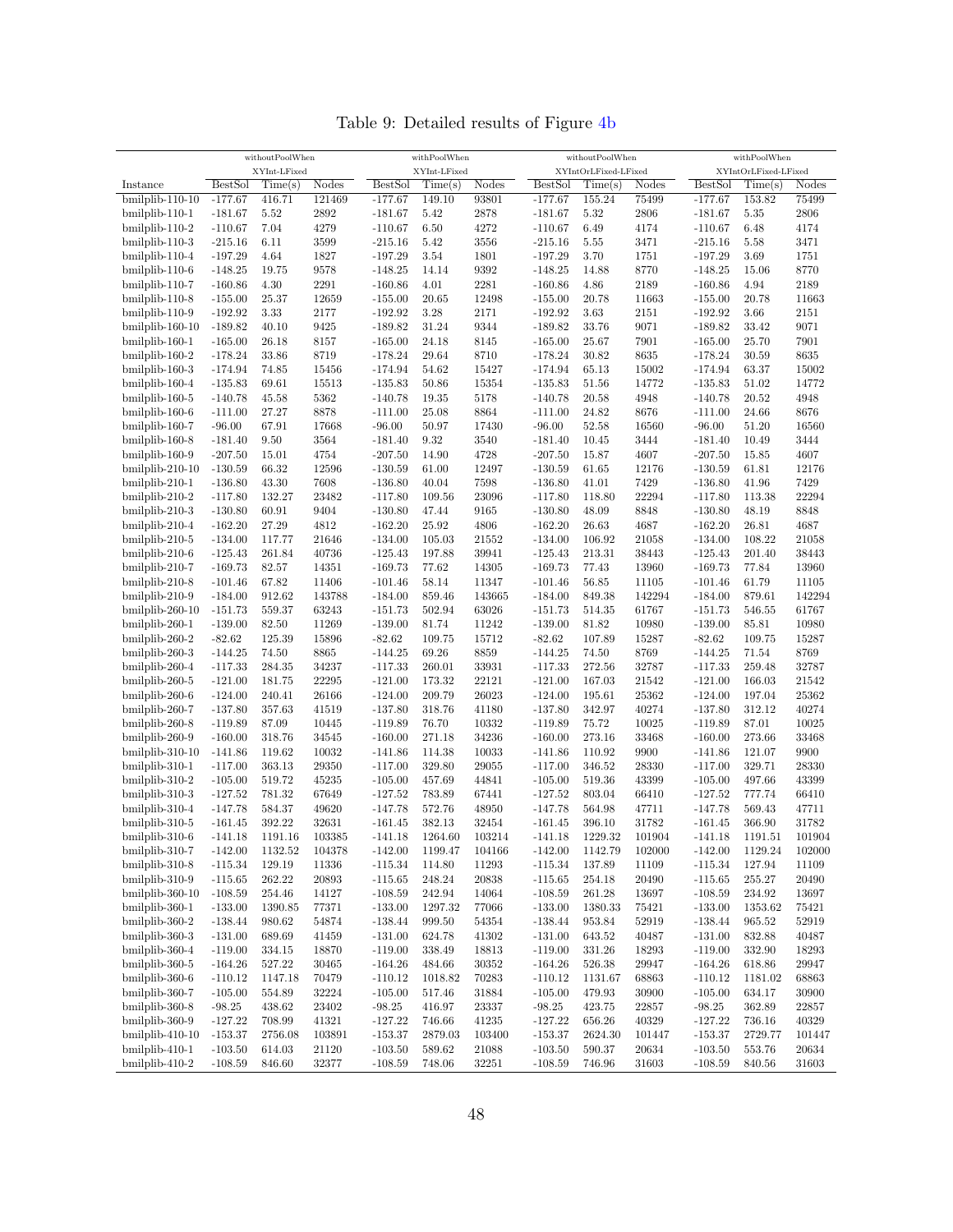| Table 9: Detailed results of Figure 4b (continued) |  |  |
|----------------------------------------------------|--|--|
|----------------------------------------------------|--|--|

|                                                      |                        | withoutPoolWhen   |                   |                        | withPoolWhen      |                 |                        | withoutPoolWhen      |                |                        | withPoolWhen         |                |
|------------------------------------------------------|------------------------|-------------------|-------------------|------------------------|-------------------|-----------------|------------------------|----------------------|----------------|------------------------|----------------------|----------------|
|                                                      |                        | XYInt-LFixed      |                   |                        | XYInt-LFixed      |                 |                        | XYIntOrLFixed-LFixed |                |                        | XYIntOrLFixed-LFixed |                |
| Instance                                             | <b>BestSol</b>         | Time(s)           | <b>Nodes</b>      | <b>BestSol</b>         | Time(s)           | Nodes           | <b>BestSol</b>         | Time(s)              | Nodes          | <b>BestSol</b>         | Time(s)              | Nodes          |
| bmilplib-410-3                                       | $-96.24$               | 877.76            | 33590             | $-96.24$               | 777.04            | 33473           | $-96.24$               | 874.84               | 32882          | $-96.24$               | 871.58               | 32882          |
| bmilplib-410-4                                       | $-119.50$              | 957.38            | 39535             | $-119.50$              | 1041.97           | 39371           | $-119.50$              | 944.66               | 38489          | $-119.50$              | 1031.12              | 38489          |
| bmilplib-410-5                                       | $-119.22$              | 677.99            | 24188             | $-119.22$              | 681.99            | 24163           | $-119.22$              | 583.64               | 23852          | $-119.22$              | 678.49               | 23852          |
| bmilplib-410-6                                       | $-151.31$              | 291.60            | 11213             | $-151.31$              | 333.36            | 11193           | $-151.31$              | 300.03               | 11130          | $-151.31$              | 322.88               | 11130          |
| bmilplib-410-7                                       | $-123.00$              | 514.64            | 22684             | $-123.00$              | 601.78            | 22628           | $-123.00$              | 588.83               | 22146          | $-123.00$              | 560.34               | 22146          |
| bmilplib-410-8                                       | $-125.78$              | 1679.79           | 64013             | $-125.78$              | 1692.35           | 63421           | $-125.78$              | 1462.52              | 62218          | $-125.78$              | 1547.88              | 62218          |
| bmilplib-410-9<br>bmilplib-460-10                    | $-100.77$<br>$-102.51$ | 561.87<br>1837.01 | 20968<br>56744    | $-100.77$<br>$-102.51$ | 607.44<br>1701.70 | 20920<br>56265  | $-100.77$<br>$-102.51$ | 539.37<br>1964.44    | 20400<br>55024 | $-100.77$<br>$-102.51$ | 531.88<br>1857.94    | 20400<br>55024 |
| bmilplib-460-1                                       | $-97.59$               | 2829.00           | 87769             | $-97.59$               | 2938.02           | 87709           | $-97.59$               | 2843.15              | 86632          | $-97.59$               | 2822.97              | 86632          |
| bmilplib-460-2                                       | $-139.00$              | 652.85            | 16943             | $-139.00$              | 608.40            | 16863           | $-139.00$              | 651.97               | 16623          | $-139.00$              | 625.95               | 16623          |
| bmilplib-460-3                                       | $-86.50$               | 1976.55           | 58270             | $-86.50$               | 2102.77           | 58229           | $-86.50$               | 1941.05              | 57395          | $-86.50$               | 1995.92              | 57395          |
| bmilplib-460-4                                       | $-107.03$              | 3577.74           | 97665             | $-107.03$              | 3328.91           | 97160           | $-107.03$              | 3160.13              | 95035          | $-107.03$              | 3291.28              | 95035          |
| bmilplib-460-5                                       | $-100.50$              | 1519.85           | 41863             | $-100.50$              | 1619.91           | 41796           | $-100.50$              | 1517.44              | 41109          | $-100.50$              | 1424.54              | 41109          |
| bmilplib-460-6                                       | $-107.00$              | 1603.92           | 46833             | $-107.00$              | 1483.17           | 46732           | $-107.00$              | 1528.18              | 46076          | $-107.00$              | 1635.42              | 46076          |
| bmilplib-460-7                                       | $-83.75$               | 1813.99           | 49915             | $-83.75$               | 1728.92           | 49717           | $-83.75$               | 1826.46              | 48897          | $-83.75$               | 1601.34              | 48897          |
| bmilplib-460-8                                       | $-115.39$              | 983.08            | 28147             | $-115.39$              | 911.51            | 28075           | $-115.39$              | 901.08               | 27572          | $-115.39$              | 982.30               | 27572          |
| bmilplib-460-9                                       | $-128.70$              | 3006.84           | 88287             | $-128.70$              | 2715.98           | 87796           | $-128.70$              | 3043.95              | 85977          | $-128.70$              | 2830.59              | 85977          |
| bmilplib-60-10                                       | $-186.21$              | 7.00              | 6136              | $-186.21$              | 6.91              | 6134            | $-186.21$              | 6.70                 | 5922           | $-186.21$              | 6.93                 | 5922           |
| bmilplib-60-1                                        | $-153.20$              | 7.31              | 5060              | $-153.20$              | 6.50              | 5041            | $-153.20$              | 6.48                 | 4877           | $-153.20$              | 6.71                 | 4877           |
| bmilplib-60-5                                        | $-116.40$              | 13.21             | 15368             | $-116.40$              | 8.65              | 13984           | $-116.40$              | 7.98                 | 11202          | $-116.40$              | 8.15                 | 11202          |
| bmilplib-60-6                                        | $-187.31$              | 7.57              | 7310              | $-187.31$              | 7.34              | 7304            | $-187.31$              | 7.22                 | 7016           | $-187.31$              | 7.62                 | 7016           |
| bmilplib-60-8                                        | $-232.12$              | 3.66              | 3700              | $-232.12$              | 3.33              | 3683            | $-232.12$              | 3.16                 | 3570           | $-232.12$              | 3.36                 | 3570           |
| bmilplib-60-9                                        | $-136.50$              | 22.60             | 28947             | $-136.50$              | 20.22             | 28603           | $-136.50$              | 19.79                | 26792          | $-136.50$              | 19.61                | 26792          |
| miblp-20-15-50-0110-10-10                            | $-206.00$              | 5.32              | 3150              | $-206.00$              | 0.97              | 1414            | $-206.00$              | 1.03                 | 423            | $-206.00$              | 1.06                 | 423            |
| miblp-20-15-50-0110-10-2                             | $-398.00$              | 427.10            | 229000            | $-398.00$              | 11.12             | 27625           | $-398.00$              | 9.11                 | 2450           | $-398.00$              | 9.09                 | 2450           |
| miblp-20-15-50-0110-10-3                             | $-42.00$               | 6.10              | 3151              | $-42.00$               | 0.71              | 1343            | $-42.00$               | 0.62                 | 267            | $-42.00$               | 0.62                 | 267            |
| miblp-20-15-50-0110-10-6                             | $-246.00$              | 5.47              | 1183              | $-246.00$              | 2.19              | 853             | $-246.00$              | 4.47                 | 340            | $-246.00$              | 4.56                 | 340            |
| miblp-20-15-50-0110-10-9                             | $-635.00$              | 16.24             | 7425              | $-635.00$              | 7.86              | 6457            | $-635.00$              | 14.46                | 2380           | $-635.00$              | 14.05                | 2380           |
| miblp-20-20-50-0110-10-10                            | $-441.00$              | 3568.40           | 1159333           | $-441.00$              | 526.56            | 639146          | $-441.00$              | 717.56               | 134585         | $-441.00$              | 692.00               | 134585         |
| miblp-20-20-50-0110-10-1                             | $-353.00$              | >3600             | 686972            | $-359.00$              | 260.31            | 423149          | $-359.00$              | 231.63               | 96141          | $-359.00$              | 228.67               | 96141          |
| miblp-20-20-50-0110-10-2                             | $-659.00$              | 5.16              | 7729              | $-659.00$              | 2.78              | 7547            | $-659.00$              | 3.80                 | 3191           | $-659.00$              | 3.69                 | 3191           |
| miblp-20-20-50-0110-10-3                             | $-618.00$              | 14.11             | 42906             | $-618.00$              | 10.74             | 38188           | $-618.00$              | 13.14                | 20788          | $-618.00$              | 13.18                | 20788          |
| miblp-20-20-50-0110-10-4                             | $-604.00$              | >3600             | 1351975           | $-604.00$              | 3405.57           | 6452671         | $-604.00$              | 3089.99              | 830808         | $-604.00$              | 3145.16              | 830808         |
| miblp-20-20-50-0110-10-7                             | $-650.00$              | >3600             | 7509639           | $-683.00$              | 3184.99           | 11502091        | $-683.00$              | 2009.54              | 3003967        | $-683.00$              | 1887.37              | 3003967        |
| miblp-20-20-50-0110-10-8                             | $-667.00$              | 155.00            | 39744             | $-667.00$              | 40.78             | 30873           | $-667.00$              | 87.06                | 12857          | $-667.00$              | 80.45                | 12857          |
| miblp-20-20-50-0110-10-9                             | $-256.00$              | 77.53             | 127374            | $-256.00$              | 23.97             | 76055           | $-256.00$              | 21.78                | 31245          | $-256.00$              | 20.99                | 31245          |
| miblp-20-20-50-0110-15-1<br>miblp-20-20-50-0110-15-2 | $-289.00$<br>$-645.00$ | >3600<br>>3600    | 474713<br>1897076 | $-450.00$<br>$-645.00$ | 65.16             | 49137<br>346065 | $-450.00$<br>$-645.00$ | 65.21<br>49.73       | 3506<br>17251  | $-450.00$<br>$-645.00$ | 59.38<br>50.14       | 3506<br>17251  |
| miblp-20-20-50-0110-15-3                             | $-593.00$              | >3600             | 231893            | $-593.00$              | 96.13<br>65.25    | 42877           | $-593.00$              | 72.10                | 3081           | $-593.00$              | 71.15                | 3081           |
| miblp-20-20-50-0110-15-4                             | $-323.00$              | >3600             | 205392            | $-441.00$              | 36.99             | 29904           | $-441.00$              | 43.47                | 1625           | $-441.00$              | 43.00                | 1625           |
| miblp-20-20-50-0110-15-5                             | $-75.00$               | >3600             | 103173            | $-379.00$              | 615.16            | 205025          | $-379.00$              | 644.67               | 16715          | $-379.00$              | 651.28               | 16715          |
| miblp-20-20-50-0110-15-6                             | $-596.00$              | >3600             | 317849            | $-596.00$              | 17.87             | 29923           | $-596.00$              | 18.98                | 1657           | $-596.00$              | 17.31                | 1657           |
| miblp-20-20-50-0110-15-7                             | $-471.00$              | >3600             | 1084548           | $-471.00$              | 125.24            | 241285          | $-471.00$              | 126.10               | 13405          | $-471.00$              | 111.02               | 13405          |
| miblp-20-20-50-0110-15-8                             | $-290.00$              | >3600             | 4898557           | $-370.00$              | 138.34            | 579309          | $-370.00$              | 39.01                | 21589          | $-370.00$              | 39.12                | 21589          |
| miblp-20-20-50-0110-15-9                             | $-584.00$              | 20.00             | 12193             | $-584.00$              | 1.96              | 4072            | $-584.00$              | 2.07                 | 582            | $-584.00$              | $2.00\,$             | 582            |
| miblp-20-20-50-0110-5-13                             | $-519.00$              | 2582.26           | 10718411          | $-519.00$              | 2307.90           | 10196998        | $-519.00$              | 2516.55              | 7128138        | $-519.00$              | 2464.25              | 7128138        |
| miblp-20-20-50-0110-5-15                             | $-617.00$              | 2170.42           | 8462491           | $-617.00$              | 1219.33           | 6630921         | $-617.00$              | 1297.16              | 4018058        | $-617.00$              | 1310.67              | 4018058        |
| miblp-20-20-50-0110-5-16                             | $-833.00$              | 6.04              | 20129             | $-833.00$              | 4.86              | 19013           | $-833.00$              | 7.36                 | 17680          | $-833.00$              | 6.60                 | 17680          |
| miblp-20-20-50-0110-5-17                             | $-944.00$              | 3.71              | 20049             | $-944.00$              | 3.99              | 21541           | $-944.00$              | $5.21\,$             | 17679          | $-944.00$              | 4.78                 | 17679          |
| miblp-20-20-50-0110-5-19                             | $-431.00$              | 52.75             | 197157            | $-431.00$              | 27.52             | 147268          | $-431.00$              | 32.98                | 77256          | $-431.00$              | 26.56                | 77256          |
| miblp-20-20-50-0110-5-1                              | $-548.00$              | 16.54             | 69127             | $-548.00$              | 12.98             | 64067           | $-548.00$              | 17.63                | 42364          | $-548.00$              | 14.50                | 42364          |
| miblp-20-20-50-0110-5-20                             | $-438.00$              | 17.24             | 80526             | $-438.00$              | 15.81             | 76091           | $-438.00$              | 18.83                | 60944          | $-438.00$              | 17.30                | 60944          |
| miblp-20-20-50-0110-5-6                              | $-1061.00$             | 66.85             | 301416            | $-1061.00$             | 58.74             | 284550          | $-1061.00$             | 63.82                | 222566         | $-1061.00$             | 63.70                | 222566         |
| $Iseu-0.100000$                                      | 1120.00                | 248.50            | 1071409           | 1120.00                | 248.54            | 1071409         | 1120.00                | 262.55               | 1003976        | 1120.00                | 270.78               | 1003976        |
| lseu-0.900000                                        | 5838.00                | >3600             | 1631763           | 5838.00                | 1063.02           | 4718749         | 5838.00                | 14.12                | 1023           | 5838.00                | 14.10                | 1023           |
| p0033-0.500000                                       | 3095.00                | 6.08              | 33614             | 3095.00                | 6.24              | 33614           | 3095.00                | 10.55                | 20695          | 3095.00                | 10.48                | 20695          |
| p0033-0.900000                                       | 4679.00                | 14.66             | 23699             | 4679.00                | 0.65              | 3455            | 4679.00                | 0.06                 | $^{27}$        | 4679.00                | 0.06                 | 27             |
| p0201-0.900000                                       | 15025.00               | >3600             | 1037538           | 15025.00               | 20.58             | 18801           | 15025.00               | 6.66                 | 2481           | 15025.00               | 6.62                 | 2481           |
| stein27-0.500000                                     | 19.00                  | 7.94              | 22537             | 19.00                  | 7.36              | 21515           | 19.00                  | 5.82                 | 12115          | 19.00                  | 5.88                 | 12115          |
| stein27-0.900000                                     | 24.00                  | 29.12             | 36927             | 24.00                  | 1.25              | 4445            | 24.00                  | 0.02                 | 15             | 24.00                  | 0.02                 | 15             |
| stein45-0.100000                                     | 30.00                  | 49.86             | 89035             | 30.00                  | 50.47             | 89035           | 30.00                  | 50.33                | 89035          | 30.00                  | 50.19                | 89035          |
| stein45-0.500000                                     | 32.00                  | 640.82            | 963098            | 32.00                  | 635.22            | 952123          | 32.00                  | 516.60               | 640308         | 32.00                  | 519.59               | 640308         |
| stein45-0.900000                                     | 40.00                  | >3600             | 2651427           | 40.00                  | 85.92             | 103661          | 40.00                  | 0.16                 | 63             | 40.00                  | 0.14                 | 63             |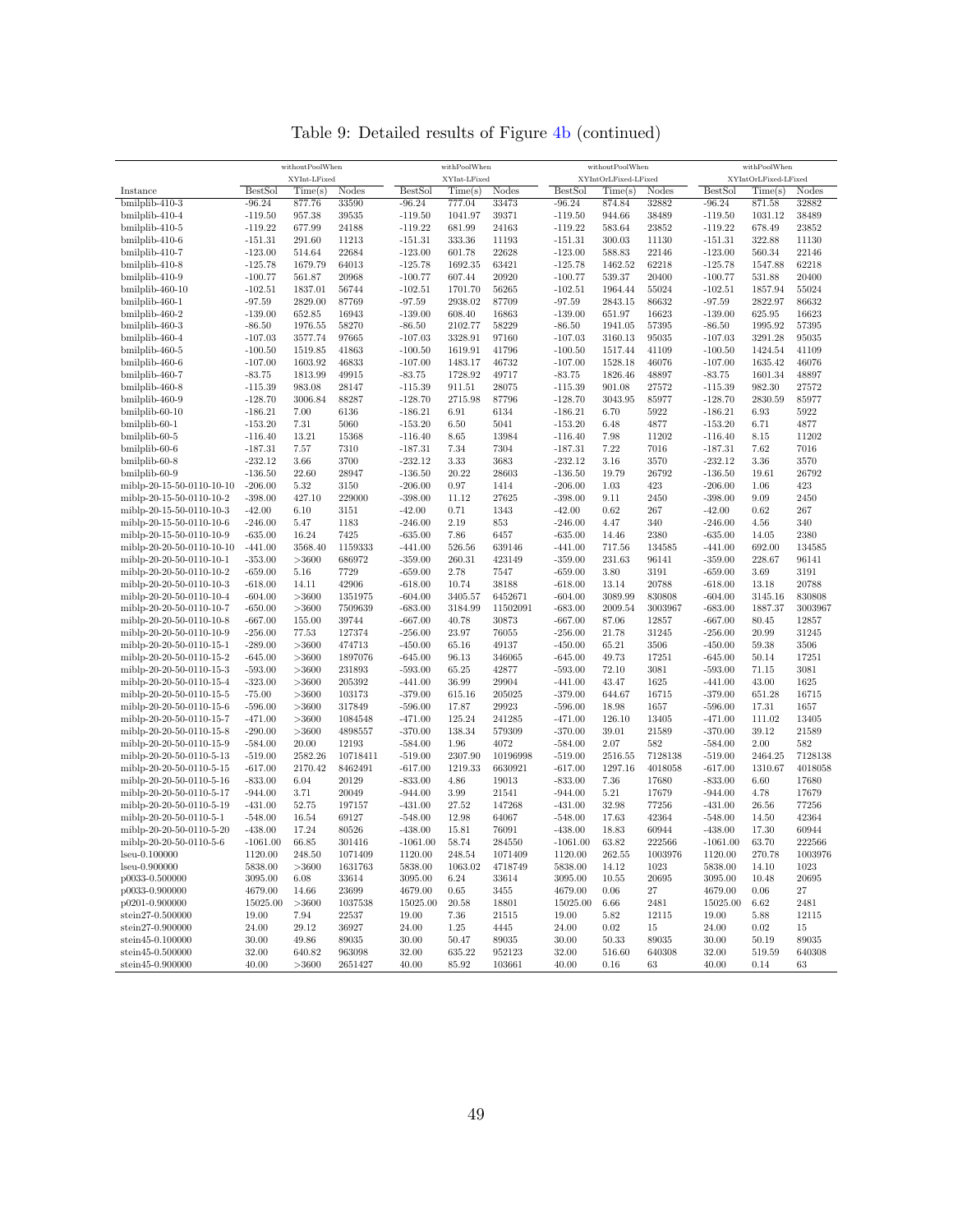Table 10: Detailed results of Figure [5](#page-34-0)

|                    |                | noHeuristics |              | impObjectiveCut |             |       | secondLevelPriority |         |         | weightedSums   |         |              |  |
|--------------------|----------------|--------------|--------------|-----------------|-------------|-------|---------------------|---------|---------|----------------|---------|--------------|--|
| Instance           | <b>BestSol</b> | Time(s)      | <b>Nodes</b> | <b>BestSol</b>  | Time(s)     | Nodes | <b>BestSol</b>      | Time(s) | Nodes   | <b>BestSol</b> | Time(s) | <b>Nodes</b> |  |
| bmilplib-110-10    | $-177.67$      | 116.32       | 55177        | $-177.67$       | 117.32      | 55177 | $-177.67$           | 146.32  | 55177   | $-177.67$      | 1024.90 | 55177        |  |
| $binilplib-110-1$  | $-181.67$      | 0.93         | 306          | $-181.67$       | 0.96        | 306   | $-181.67$           | 2.90    | 306     | $-181.67$      | 67.04   | 306          |  |
| bmilplib-110-2     | $-110.67$      | 1.16         | 303          | $-110.67$       | 1.26        | 303   | $-110.67$           | 1.64    | 303     | $-110.67$      | 25.89   | 303          |  |
| $binilplib-110-3$  | $-215.16$      | 0.89         | 360          | $-215.16$       | 1.50        | 361   | $-215.16$           | 1.93    | 360     | $-215.16$      | 30.52   | 360          |  |
| bmilplib-110-4     | $-197.29$      | 1.34         | 148          | $-197.29$       | 1.54        | 148   | $-197.29$           | 2.79    | 148     | $-197.29$      | 68.13   | 148          |  |
| bmilplib-110-6     | $-148.25$      | 3.84         | 1448         | $-148.25$       | 4.24        |       | $-148.25$           | 4.84    | 1446    | $-148.25$      | 59.02   | 1446         |  |
|                    |                |              |              |                 |             | 1448  |                     |         | $205\,$ |                |         |              |  |
| bmilplib-110-7     | $-160.86$      | 0.91         | $205\,$      | $-160.86$       | 2.19        | 205   | $-160.86$           | 1.98    |         | $-160.86$      | 52.88   | 207          |  |
| bmilplib-110-8     | $-155.00$      | 7.66         | 2274         | $-155.00$       | 7.68        | 2274  | $-155.00$           | 10.06   | 2274    | $-155.00$      | 73.62   | 2274         |  |
| bmilplib-110-9     | $-192.92$      | 0.39         | 146          | $-192.92$       | 1.33        | 146   | $-192.92$           | 1.15    | 146     | $-192.92$      | 16.48   | 154          |  |
| $binilplib-160-10$ | $-189.82$      | 7.73         | 728          | $-189.82$       | 7.89        | 728   | $-189.82$           | 11.28   | 728     | $-189.82$      | 65.95   | 728          |  |
| bmilplib-160-1     | $-165.00$      | 4.76         | 881          | $-165.00$       | 4.76        | 881   | $-165.00$           | 5.82    | 893     | $-165.00$      | 51.48   | 893          |  |
| bmilplib-160-2     | $-178.24$      | 5.95         | 507          | $-178.24$       | 6.64        | 507   | $-178.24$           | 6.96    | 507     | $-178.24$      | 53.77   | 507          |  |
| bmilplib-160-3     | $-174.94$      | 13.71        | 1102         | $-174.94$       | 13.57       | 1102  | $-174.94$           | 15.78   | 1102    | $-174.94$      | 70.46   | 1102         |  |
| bmilplib-160-4     | $-135.83$      | 19.13        | 2447         | $-135.83$       | 18.91       | 2463  | $-135.83$           | 24.00   | 2447    | $-135.83$      | 116.48  | 2422         |  |
| bmilplib-160-5     | $-140.78$      | 7.72         | 668          | $-140.78$       | 8.94        | 668   | $-140.78$           | 10.34   | 668     | $-140.78$      | 56.74   | 668          |  |
| bmilplib-160-6     | $-111.00$      | 5.02         | 627          | $-111.00$       | 5.03        | 627   | $-111.00$           | 5.40    | 627     | $-111.00$      | 19.14   | 627          |  |
| bmilplib-160-7     | $-96.00$       | 18.72        | 2855         | $-96.00$        | 17.83       | 2855  | $-96.00$            | 19.22   | 2855    | $-96.00$       | 74.44   | 2855         |  |
| bmilplib-160-8     | $-181.40$      | 1.74         | 311          | $-181.40$       | 2.12        | 311   | $-181.40$           | 2.44    | 311     | $-181.40$      | 28.91   | 311          |  |
| bmilplib-160-9     | $-207.50$      | 2.02         | 268          | $-207.50$       | 2.85        | 268   | $-207.50$           | 2.98    | 268     | $-207.50$      | 40.33   | 268          |  |
| bmilplib-210-10    | $-130.59$      | 8.59         | 1100         | $-130.59$       | 8.66        | 1100  | $-130.59$           | 10.02   | 1100    | $-130.59$      | 73.44   | 1100         |  |
| bmilplib-210-1     | $-136.80$      | 6.67         | 550          | $-136.80$       | 6.68        | 550   | $-136.80$           | 7.59    | 550     | $-136.80$      | 80.52   | 550          |  |
| bmilplib-210-2     | $-117.80$      | 19.78        | 2306         | $-117.80$       | 20.49       | 2306  | $-117.80$           | 22.29   | 2298    | $-117.80$      | 149.96  | 2308         |  |
| $binilplib-210-3$  | $-130.80$      | 12.93        | 1380         | $-130.80$       | 13.04       | 1386  | $-130.80$           | 16.16   | 1380    | $-130.80$      | 218.18  | 1380         |  |
| bmilplib-210-4     | $-162.20$      | 3.64         | 309          | $-162.20$       | 5.41        | 309   | $-162.20$           | 4.63    | 309     | $-162.20$      | 41.06   | 309          |  |
| $binilplib-210-5$  | $-134.00$      | 20.03        | 2079         | $-134.00$       | 20.03       | 2079  | $-134.00$           | 22.31   | 2079    | $-134.00$      | 161.23  | 2079         |  |
| bmilplib-210-6     | $-125.43$      | 45.28        | 4875         | $-125.43$       | 46.46       | 4875  | $-125.43$           | 52.83   | 4878    | $-125.43$      | 230.84  | 4875         |  |
| bmilplib-210-7     | $-169.73$      | 11.46        | 1181         | $-169.73$       | 12.35       | 1153  | $-169.73$           | 14.19   | 1181    | $-169.73$      | 148.58  | 1152         |  |
| bmilplib-210-8     | $-101.46$      | 9.60         | 942          | $-101.46$       | 12.36       | 976   | $-101.46$           | 12.71   | 942     | $-101.46$      | 255.24  | 942          |  |
| bmilplib-210-9     | $-184.00$      | 240.14       | 9466         | $-184.00$       | 242.65      | 9466  | $-184.00$           | 267.90  | 9466    | $-184.00$      | 1639.04 | 9466         |  |
| $binilplib-260-10$ | $-151.73$      | 73.10        | 4716         | $-151.73$       | 75.91       | 4716  | $-151.73$           | 119.40  | 4716    | $-151.73$      | 783.50  | 4716         |  |
| bmilplib-260-1     | $-139.00$      | 10.10        | 887          | $-139.00$       | 11.58       | 887   | $-139.00$           | 11.79   | 887     | $-139.00$      | 135.30  | 887          |  |
| bmilplib-260-2     | $-82.62$       | 18.07        | 1607         | $-82.62$        | 18.48       | 1607  | $-82.62$            | 29.56   | 1607    | $-82.62$       | 195.56  | 1607         |  |
| bmilplib-260-3     | $-144.25$      | 8.70         | 518          | $-144.25$       | 9.34        | 518   | $-144.25$           | 9.60    | 518     | $-144.25$      | 105.89  | 518          |  |
| bmilplib-260-4     | $-117.33$      | 66.89        | 4426         | $-117.33$       | 62.45       | 4426  | $-117.33$           | 80.66   | 4426    | $-117.33$      | 671.57  | 4426         |  |
| bmilplib-260-5     | $-121.00$      | 29.19        | 2165         | $-121.00$       | 27.30       | 2165  | $-121.00$           | 30.22   | 2165    | $-121.00$      | 212.90  | 2165         |  |
| bmilplib-260-6     | $-124.00$      | 40.59        | 2420         | $-124.00$       | 39.48       | 2420  | $-124.00$           | 42.70   | 2420    | $-124.00$      | 426.31  | 2420         |  |
| bmilplib-260-7     | $-137.80$      | 44.45        | 3200         | $-137.80$       | 45.80       | 3200  | $-137.80$           | 48.73   | 3200    | $-137.80$      | 267.10  | 3200         |  |
| bmilplib-260-8     | $-119.89$      | 10.92        | 1025         | $-119.89$       | 10.46       | 1025  | $-119.89$           | 11.77   | 1025    | $-119.89$      | 102.82  | 1025         |  |
| bmilplib-260-9     | $-160.00$      | 36.36        | 2526         | $-160.00$       | 38.08       | 2526  | $-160.00$           | 39.54   | 2526    | $-160.00$      | 231.78  | 2526         |  |
| bmilplib-310-10    | $-141.86$      | 5.51         | 397          | $-141.86$       | 6.24        | 397   | $-141.86$           | 6.86    | $397\,$ | $-141.86$      | 95.24   | 397          |  |
| $binilplib-310-1$  | $-117.00$      | 44.79        | 2624         | $-117.00$       | 41.07       | 2624  | $-117.00$           | 44.15   | 2624    | $-117.00$      | 381.97  | 2624         |  |
| bmilplib-310-2     | $-105.00$      | 98.39        | 5372         | $-105.00$       | 94.00       | 5372  | $-105.00$           | 97.58   | 5372    | $-105.00$      | 385.78  | 5372         |  |
| $binilplib-310-3$  | $-127.52$      | 149.07       | 7067         | $-127.52$       | 141.25      | 7067  | $-127.52$           | 151.24  | 7067    | $-127.52$      | 694.04  | 7067         |  |
| bmilplib-310-4     | $-147.78$      | 70.22        | 4767         | $-147.78$       | 73.75       | 4908  | $-147.78$           | 74.72   | 4863    | $-147.78$      | 510.45  | 4892         |  |
| $bmilplib-310-5$   | $-161.45$      | 34.22        | 1993         | $-161.45$       | 34.42       | 1993  | $-161.45$           | 35.32   | 1993    | $-161.45$      | 205.57  | 1993         |  |
| bmilplib-310-6     | $-141.18$      | 169.96       | 8300         | $-141.18$       | 172.88      | 8300  | $-141.18$           | 214.66  | 8300    | $-141.18$      | >3600   | 4459         |  |
| bmilplib-310-7     | $-142.00$      | 139.15       |              |                 |             |       |                     |         |         |                | 1416.36 |              |  |
|                    |                |              | 7263         | $-142.00$       | 140.50      | 7263  | $-142.00$           | 164.46  | 7263    | $-142.00$      |         | 7263         |  |
| bmilplib-310-8     | $-115.34$      | 19.23        | $921\,$      | $-115.34$       | 19.53       | 952   | $-115.34$           | 23.06   | $921\,$ | $-115.34$      | 425.10  | 921          |  |
| bmilplib-310-9     | $-115.65$      | 32.31        | 1590         | $-115.65$       | 32.39       | 1590  | $-115.65$           | 34.56   | 1590    | $-115.65$      | 151.96  | 1590         |  |
| $binilplib-360-10$ | $-108.59$      | 25.75        | 1106         | $-108.59$       | 23.23       | 1106  | $-108.59$           | 26.41   | 1102    | $-108.59$      | 156.13  | 1102         |  |
| bmilplib-360-1     | $-133.00$      | 158.38       | 4923         | $-133.00$       | 148.68      | 4920  | $-133.00$           | 188.86  | 4923    | $-120.00$      | >3600   | 1611         |  |
| bmilplib-360-2     | $-138.44$      | 148.90       | 4493         | $-138.44$       | 138.96      | 4493  | $-138.44$           | 160.91  | 4493    | $-138.44$      | 1961.79 | 4493         |  |
| bmilplib-360-3     | $-131.00$      | 65.41        | $2654\,$     | $-131.00$       | 56.59       | 2654  | $-131.00$           | 66.60   | 2654    | $-131.00$      | 609.13  | 2654         |  |
| bmilplib-360-4     | $-119.00$      | 42.95        | 1564         | $-119.00$       | 44.65       | 1564  | $-119.00$           | 61.20   | 1564    | $-119.00$      | 825.58  | 1564         |  |
| bmilplib-360-5     | $-164.26$      | 44.45        | 1713         | $-164.26$       | $\rm 45.39$ | 1713  | $-164.26$           | 41.95   | 1713    | $-164.26$      | 221.40  | 1713         |  |
| bmilplib-360-6     | $-110.12$      | 142.81       | 5520         | $-110.12$       | 127.35      | 5520  | $-110.12$           | 148.17  | 5520    | $-110.12$      | 2890.94 | 5556         |  |
| bmilplib-360-7     | $-105.00$      | $89.22\,$    | 3346         | $-105.00$       | 88.94       | 3346  | $-105.00$           | 86.08   | 3346    | $-105.00$      | 357.79  | 3346         |  |
| bmilplib-360-8     | $-98.25$       | 44.85        | 1686         | $-98.25$        | 48.77       | 1686  | $-98.25$            | 72.01   | 1686    | $-98.25$       | 2774.87 | 1686         |  |
| bmilplib-360-9     | $-127.22$      | 50.24        | 2642         | $-127.22$       | 52.33       | 2642  | $-127.22$           | 58.90   | 2642    | $-127.22$      | 1191.63 | 2642         |  |
| bmilplib-410-10    | $-153.37$      | 258.89       | 7428         | $-153.37$       | 254.18      | 7428  | $-153.37$           | 278.87  | 7428    | $-153.37$      | 2497.78 | 7428         |  |
| bmilplib-410-1     | $-103.50$      | 87.94        | 1944         | $-103.50$       | 76.78       | 1944  | $-103.50$           | 88.08   | 1944    | $-103.50$      | 2256.70 | 1944         |  |